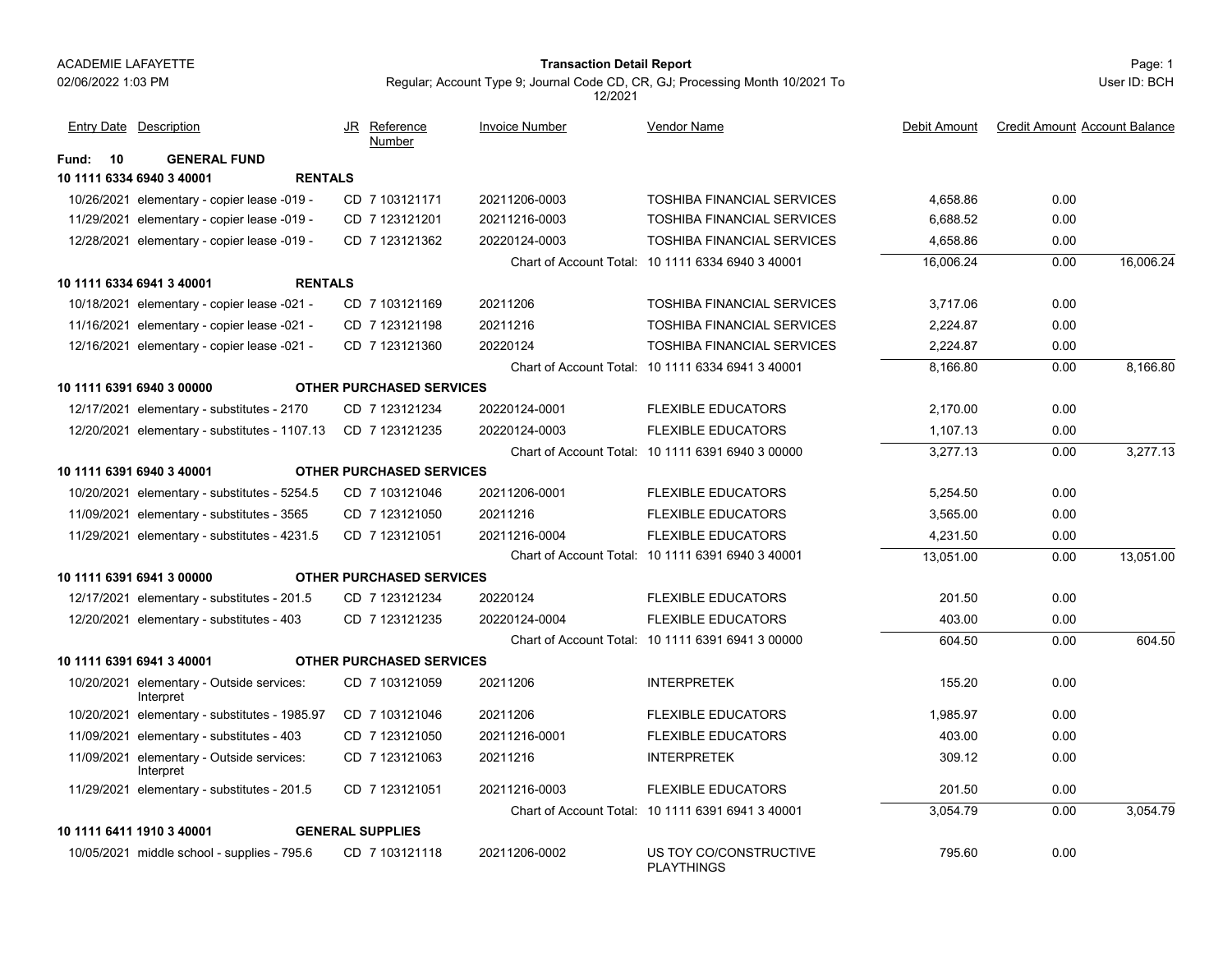#### Page: 2 **Transaction Detail Report**

Regular; Account Type 9; Journal Code CD, CR, GJ; Processing Month 10/2021 To 12/2021

| <b>Entry Date Description</b>                          | JR Reference<br>Number  | <b>Invoice Number</b> | <b>Vendor Name</b>                                | Debit Amount | <b>Credit Amount Account Balance</b> |
|--------------------------------------------------------|-------------------------|-----------------------|---------------------------------------------------|--------------|--------------------------------------|
| 10 1111 6411 1910 3 40001                              | <b>GENERAL SUPPLIES</b> |                       |                                                   |              |                                      |
| 10/26/2021 elementary - supplies -                     | CD 7 103121172          | 20211202-0026         | <b>CC AMAZON MKTPLACE PMTS</b>                    | 29.95        | 0.00                                 |
| 10/26/2021 elementary - supplies -                     | CD 7 103121172          | 20211202-0026         | <b>CC AMAZON MKTPLACE PMTS</b>                    | 20.05        | 0.00                                 |
| 10/29/2021 TO RECORD EXPENSES                          | GJ                      |                       |                                                   | 1,198.29     | 0.00                                 |
| 10/29/2021 TO RECORD EXPENSES                          | GJ                      |                       |                                                   | 0.00         | 1.198.29                             |
| 12/10/2021 elementary - open books - supplies          | CD 7 123121363          | 20220124              | <b>CC PLANET SUB</b>                              | 379.18       | 0.00                                 |
| 12/10/2021 Elementary - office supplies -              | CD 7 123121363          | 20220124-0044         | <b>CC AMAZON MKTPLACE PMTS</b>                    | 26.99        | 0.00                                 |
|                                                        |                         |                       | Chart of Account Total: 10 1111 6411 1910 3 40001 | 2,450.06     | 1,198.29<br>1,251.77                 |
| 10 1111 6411 6940 1 00178                              | <b>GENERAL SUPPLIES</b> |                       |                                                   |              |                                      |
| 12/17/2021 elementary - supplies - agendas -<br>985.28 | CD 7 123121280          | 20220124-0001         | <b>SDI INNOVATIONS</b>                            | 985.28       | 0.00                                 |
|                                                        |                         |                       | Chart of Account Total: 10 1111 6411 6940 1 00178 | 985.28       | 0.00<br>985.28                       |
| 10 1111 6411 6940 3 40001                              | <b>GENERAL SUPPLIES</b> |                       |                                                   |              |                                      |
| 10/05/2021 elementary - supplies - 2124.72             | CD 7 103121118          | 20211206              | US TOY CO/CONSTRUCTIVE<br><b>PLAYTHINGS</b>       | 2,124.72     | 0.00                                 |
| 10/19/2021 elementary - art supplies -                 | CD 7 103121009          | 20211206              | <b>MURRAY ADRIENNE</b>                            | 17.16        | 0.00                                 |
| 10/20/2021 elementary - supplies -                     | CD 7 103121069          | 20211206              | DOLLY JUSTINE                                     | 446.59       | 0.00                                 |
| 10/20/2021 elementary - supplies -                     | CD 7 103121100          | 20211206              | <b>MEZINO SANDRA</b>                              | 38.90        | 0.00                                 |
| 10/20/2021 elementary - kg class supplies -            | CD 7 103121141          | 20211206-0001         | AMAZON.COM                                        | 241.79       | 0.00                                 |
| 10/21/2021 elementary - supplies -                     | CD 7 103121109          | 20211206              | <b>TIERNEY</b>                                    | 432.90       | 0.00                                 |
| 10/26/2021 elementary - supplies -                     | CD 7 103121172          | 20211202              | <b>CC OFFICE MAX</b>                              | 60.79        | 0.00                                 |
| 10/26/2021 elementary - supplies - 19.99               | CD 7 103121172          | 20211202-0002         | CC REALLY GOOD STUFF                              | 19.99        | 0.00                                 |
| 10/26/2021 elementary - supplies -                     | CD 7 103121172          | 20211202              | CC INTERNATIONAL TRANSACTION                      | 1.18         | 0.00                                 |
| 10/26/2021 elementary - supplies -                     | CD 7 103121172          | 20211202-0006         | CC INTERNATIONAL TRANSACTION                      | 4.41         | 0.00                                 |
| 10/26/2021 elementary - supplies -                     | CD 7 103121172          | 20211202-0001         | CC NASCO CATALOG SALES                            | 265.16       | 0.00                                 |
| 10/26/2021 elementary - supplies -                     | CD 7 103121172          | 20211202-0003         | CC SSI SCHOOL SPECIALTY                           | 59.58        | 0.00                                 |
| 10/26/2021 elementary - supplies -                     | CD 7 103121172          | 20211202-0001         | CC SSI SCHOOL SPECIALTY                           | 130.26       | 0.00                                 |
| 10/26/2021 Elementary - testing supplies -             | CD 7 103121172          | 20211202-0001         | <b>CC PEARSON EDUCATION</b>                       | 18.40        | 0.00                                 |
| 10/26/2021 elementary - supplies -                     | CD 7 103121172          | 20211202-0030         | <b>CC AMAZON MKTPLACE PMTS</b>                    | 22.65        | 0.00                                 |
| 10/26/2021 elementary - supplies -                     | CD 7 103121172          | 20211202-0016         | <b>CC AMAZON MKTPLACE PMTS</b>                    | 48.62        | 0.00                                 |
| 10/26/2021 elementary - supplies -                     | CD 7 103121172          | 20211202-0017         | <b>CC AMAZON MKTPLACE PMTS</b>                    | 23.39        | 0.00                                 |
| 10/26/2021 elementary - supplies -                     | CD 7 103121172          | 20211202-0021         | <b>CC AMAZON MKTPLACE PMTS</b>                    | 67.87        | 0.00                                 |
| 10/26/2021 elementary - supplies -                     | CD 7 103121172          | 20211202-0037         | <b>CC AMAZON MKTPLACE PMTS</b>                    | 28.80        | 0.00                                 |
| 10/26/2021 elementary - supplies -                     | CD 7 103121172          | 20211202-0037         | <b>CC AMAZON MKTPLACE PMTS</b>                    | 101.56       | 0.00                                 |
| 10/26/2021 elementary - supplies -                     | CD 7 103121172          | 20211202-0035         | CC AMAZON MKTPLACE PMTS                           | 125.99       | 0.00                                 |
| 10/26/2021 elementary - SUpplies -                     | CD 7 103121172          | 20211202-0026         | <b>CC AMAZON MKTPLACE PMTS</b>                    | 41.84        | 0.00                                 |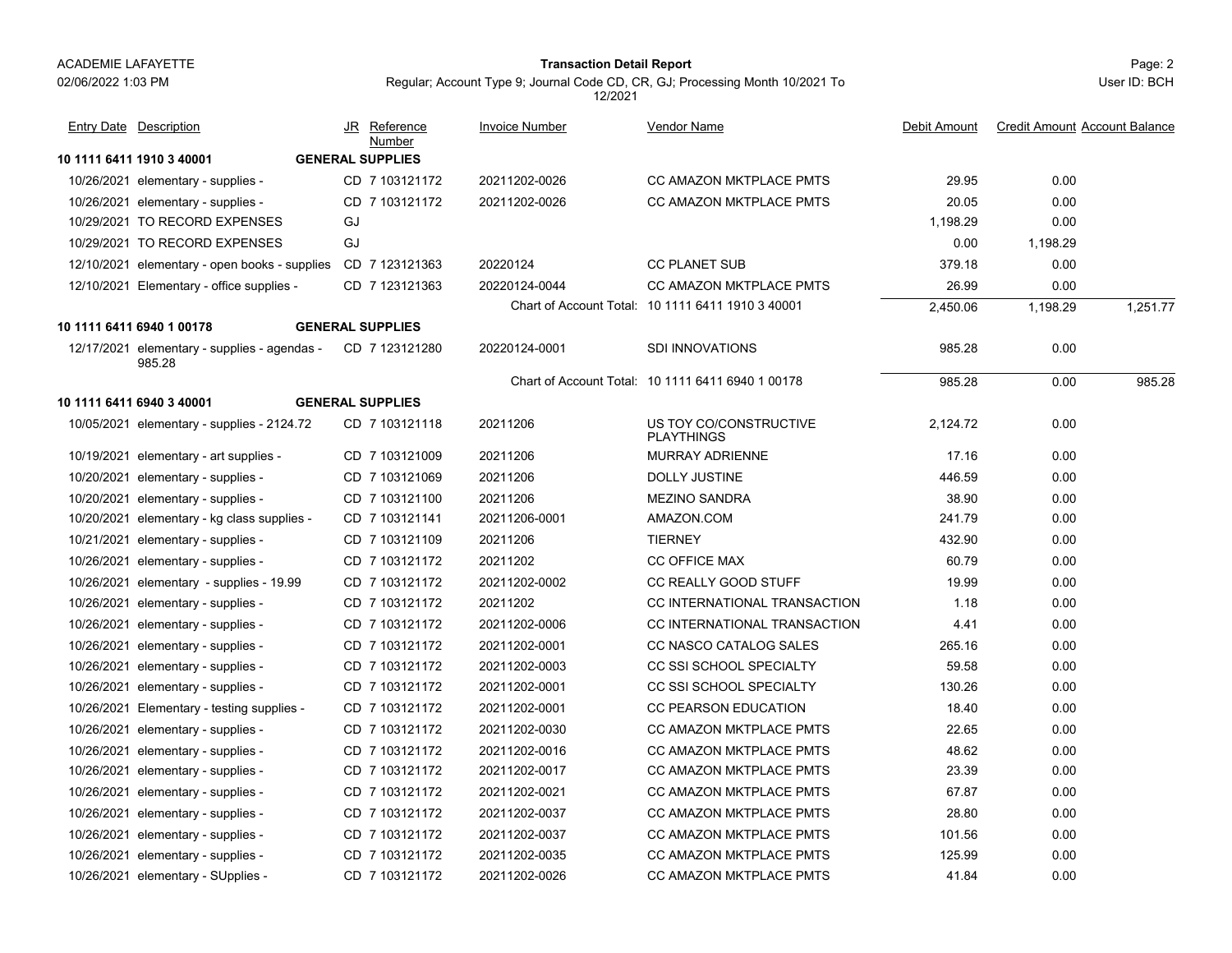#### Page: 3 **Transaction Detail Report**

Regular; Account Type 9; Journal Code CD, CR, GJ; Processing Month 10/2021 To

**10 1111 6411 6940 3 40001 GENERAL SUPPLIES**10/26/2021 elementary - art supplies cd 7 103121172 20211202-0043 CC AMAZON MKTPLACE PMTS 25.49 25.49 0.00 10/26/2021 elementary - supplies elementary - supplies - Supplies - Supplies - CD 20211202-0044 CC AMAZON MKTPLACE PMTS - 20211202-0044 10/26/2021elementary - 1st gr supplies - CD 7 103121172 20211202-0048 CC AMAZON MKTPLACE PMTS 167.96 0.00 10/26/2021elementary - 4th gr supplies - CD 7 103121172 20211202-0049 CC AMAZON MKTPLACE PMTS 128.15 0.00 10/26/2021elementary - supplies - CD 7 103121172 20211202-0040 CC AMAZON MKTPLACE PMTS 7 9.69 0.00 10/26/2021elementary - 4th gr supplies - CD 7 103121172 20211202-0055 CC AMAZON MKTPLACE PMTS 6.99 0.00 10/26/2021 elementary - supplies elementary - supplies - supplies - CC 20211202-0056 CC 2021200 CC AMAZON MKTPLACE PMTS - 2021 44.54 0.00 10/26/2021elementary - 4th gr supplies - CD 7 103121172 20211202-0070 CC AMAZON MKTPLACE PMTS 45.85 0.00 10/26/2021 elementary - supplies elementary - Supplies - Supplies - Supplies - CC LAKESHORE LEARNING - The - 46.57 0.00 **MATFRIALS** 7 10312117210/26/2021elementary - 4th gr supplies - CD 7 103121172 20211202 CC TEACHERSPAYTEACHERS 4 12.00 0.00 10/26/2021 elementary - supplies elementary - supplies - supplies - CD 20211202-0002 CC TEACHERSPAYTEACHERS - 2021 10.00 0.00 10/26/2021elementary - supplies - CD 7 103121172 20211202-0003 CC TEACHERSPAYTEACHERS 28.00 0.00 10/26/2021elementary - supplies - CD 7 103121172 20211202-0003 CC TEACHERSPAYTEACHERS 26.91 0.00 10/26/2021 elementary - english supplies - CD 7 103121172 20211202 CC - BULK BOOKSTORE 0.00 10/26/2021 elementary - english supplies - CD 7 103121172 20211202-0001 CC - BULK BOOKSTORE 0.00 10/26/2021elementary - supplies - CD 7 103121172 20211202 CC LIRE C PARTIR 146.95 0.00 10/26/2021 elementary - supplies - classroom 47.62 0.00 setup CD 20211202 MAPSHOP 7 103121172 10/26/2021 elementary - supplies - Rallye- CD 7 103121172 20211202 HIPAY HELP 0.00 Lecture.fCD 20211202 HIPAY HELP 7 103121172 10/26/2021 elementary - english supplies - CD 7 103121172 20211202 SECRET STORIES 99.90 0.00 10/26/2021elementary - supplies - CD 7 103121172 20211202-0010 CC AMAZON.COM 21.60 21.60 0.00 10/26/2021elementary - english supplies - CD 7 103121172 20211202-0020 CC AMAZON.COM 104.79 104.79 0.00 10/26/2021 elementary - english supplies - CD 7 103121172 20211202-0025 CC AMAZON.COM 0.00 10/29/2021 elementary - supplies - CD 7 103121182 20211208 CC AMAZON.COM 0.00 10/29/2021elementery - class supplies - CD 7 103121182 20211208-0001 CC AMAZON.COM 103.38 10.00 10/29/2021 elementary - supplies elementary - supplies - CD 20211208 CC NASCO CATALOG SALES 7 103121182 273.45 0.00 11/09/2021 elementary - supplies - scholastic CD 7 123121109 20211216-0001 SCHOLASTIC, INC 602.16 0.00 newsCD 7 123121109 20211216-0001 SCHOLASTIC, INC 11/10/2021 elementary - supplies elementary - supplies - Supplies - CD/CONSTRUCTIVE 71.41 0.00 PI AYTHINGS 7 12312112811/10/2021 elementary - paper - CD 7 123121117 20211216-0001 TIERNEY 466.84 0.00 11/12/2021 elementary - replace supplies CD\_7 123121107 20211216 MEZINO SANDRA 38.90 0.00 reimbursemCD 20211216 MEZINO SANDRA 7 123121107 11/22/2021 elementary - supplies - rolling 1 elementary - supplies - rolling CD 7 2105 20211216 ST. JOSEPH THE WORKER CATHOLIC 50.00 0.00 bookshelCHURCH7 2105JR Reference Invoice Number Vendor NameDebit Amount Credit Amount Account Balance NumberEntry Date Description JR Reference <u>Invoice Number</u> <u>Vendor Name</u> Debit Amount Credit Amount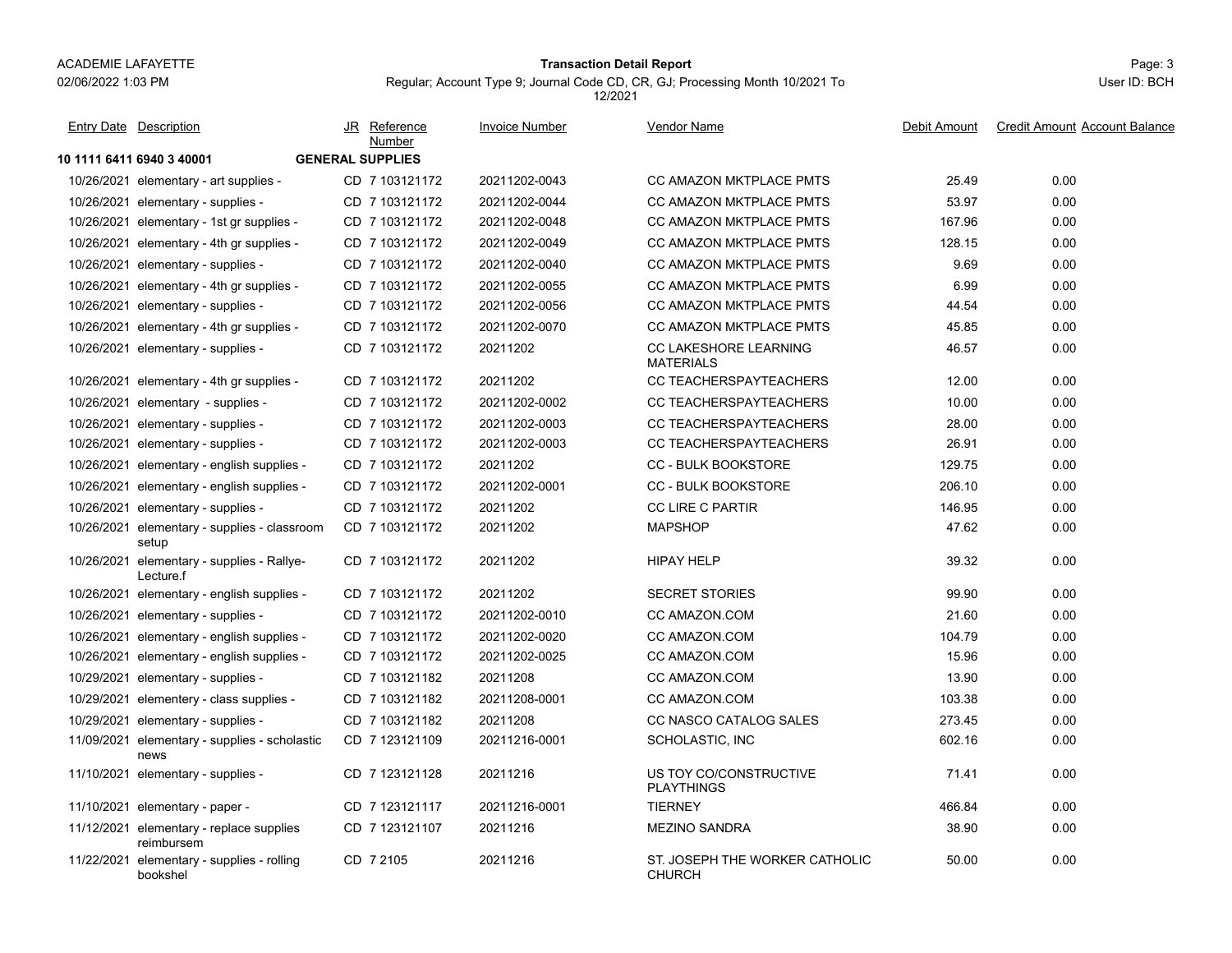#### Page: 4 **Transaction Detail Report**

Entry Date Description JR Reference <u>Invoice Number</u> <u>Vendor Name</u> Debit Amount Credit Amount

JR Reference Invoice Number

Regular; Account Type 9; Journal Code CD, CR, GJ; Processing Month 10/2021 To

Vendor Name

12/2021

**10 1111 6411 6940 3 40001 GENERAL SUPPLIES**11/29/2021 elementary - PE supplies - CD 7 123121005 20211216 SY ABDOULAYE 0.00 11/30/2021 elementary - supplies - CD 7 123121090 20211216-0002 LECTURES DE FRANCE 302.00 0.00 11/30/2021 elementary - supplies - CD 7 123121141 20211216 MEJEAN ZACHARIE 0.00 11/30/2021 elementary - supplies CD\_7 2110 20211216-0001 MEZINO SANDRA 38.90 0.00 reimbursement - reCD 20211216-0001 MEZINO SANDRA 7 2110 11/30/2021 OAK STUDENT SUPPLIES 0.00 393.38 RETURNEDCR12/10/2021 elementary - supplies - CD 7 123121363 20220124-0002 CC AMAZON.COM 0.00 12/10/2021 elementary - supplies - CD 20220124-0003 CC AMAZON.COM 7 123121363 0.00 17.95 12/10/2021 elementary - supplies - CD 7 123121363 20220124-0010 CC AMAZON.COM 25.45 0.00 12/10/2021 elementary - supplies elementary - supplies - Supplies - Supplies - CD 20220124-0036 CC AMAZON MKTPLACE PMTS - 2009 0.000 0.00 12/10/2021elementary - supplies - CD 7 123121363 20220124 CC LIRE C PARTIR 199.04 199.04 0.00 12/10/2021 elementary - supplies elementary - supplies - Supplies - Supplies - Supplies - CO 20220124 CC SCHOOL SPECIALTY LLC - The - 20220124 12/10/2021elementary - supplies - CD 7 123121363 20220124-0003 CC INTERNATIONAL TRANSACTION 5.98 0.00 12/10/2021elementary - supplies - Math League CD 7 123121363 20220124 CC PAYPAL 49.95 49.95 0.00 12/10/2021 elementary - supplies elementary - supplies - Supplies - Supplies - Supplies - CD 20220124 CC AMAZON MKTPLACE PMTS - 20220124 0.000 12/10/2021elementary - supplies - CD 7 123121363 20220124-0001 CC AMAZON MKTPLACE PMTS 7 0.00 63.91 12/10/2021elementary - supplies - CD 7 123121363 20220124-0002 CC AMAZON MKTPLACE PMTS 49.99 0.00 12/10/2021 elementary - supplies elementary - supplies - Supplies - Supplies - CD 20220124-0002 CC AMAZON MKTPLACE PMTS - 21.58 21.58 21.58 12/10/2021 elementary - supplies elementary - supplies - supplies - supplies - Supplies - Supplies - Supplies - Supplies - Supplies - Supplies - Supplies - Supplies - Supplies - Supplies - Supplies - Supplies - Supplies - Supplies - Supplies - Supplies - 12/10/2021elementary - supplies - CD 7 123121363 20220124-0009 CC AMAZON MKTPLACE PMTS 94.90 94.90 0.00 12/10/2021elementary - supplies - CD 7 123121363 20220124-0010 CC AMAZON MKTPLACE PMTS 28.87 0.00 12/10/2021 elementary - supplies elementary - supplies - Supplies - Supplies - Supplies - CD 20220124-0010 CC AMAZON MKTPLACE PMTS - 27.98 27.98 12/10/2021elementary - supplies - CD 7 123121363 20220124-0011 CC AMAZON MKTPLACE PMTS 73.74 0.00 12/10/2021elementary - supplies - CD 7 123121363 20220124-0014 CC AMAZON MKTPLACE PMTS 7 15.49 0.00 12/10/2021elementary - supplies - CD 7 123121363 20220124-0018 CC AMAZON MKTPLACE PMTS 34.39 84.39 0.00 12/10/2021 elementary - supplies elementary - supplies - supplies - supplies - CD 20220124-0018 0.00 CC AMAZON MKTPLACE PMTS - 0.00 000 000 000 12/10/2021elementary - music supplies - CD 7 123121363 20220124-0022 CC AMAZON MKTPLACE PMTS 365.98 0.00 12/10/2021 elementary - supplies elementary - supplies - Supplies - Supplies - Supplies - Supplies - Supplies - Supplies - Supplies - Supplies - Supplies - Supplies - Supplies - Supplies - Supplies - Supplies - Supplies - Supplies - Supplies - Supplies - 12/10/2021 elementary - supplies - for mics for CD\_7 123121363 20220124-0024 CC AMAZON MKTPLACE PMTS 7.99 0.00 claCD 20220124-0024 CC AMAZON MKTPLACE PMTS 7 123121363 12/10/2021 elementary - supplies elementary - supplies - Supplies - Supplies - CD 20120124-0026 CC AMAZON MKTPLACE PMTS - 20200124-0026 12/13/2021 elementary - art supplies - CD 7 123121205 20220124 MURRAY ADRIENNE 58.94 0.00 12/17/2021 elementary - class supplies - CD 7 123121238 20220124 COOK HANNAH 0.00 12/17/2021 elementary - supplies - CD 7 123121209 20220124 DAMPIER ANGELA 0.00 Number

# User ID: BCH

<u>e</u> Debit Amount Credit Amount Account Balance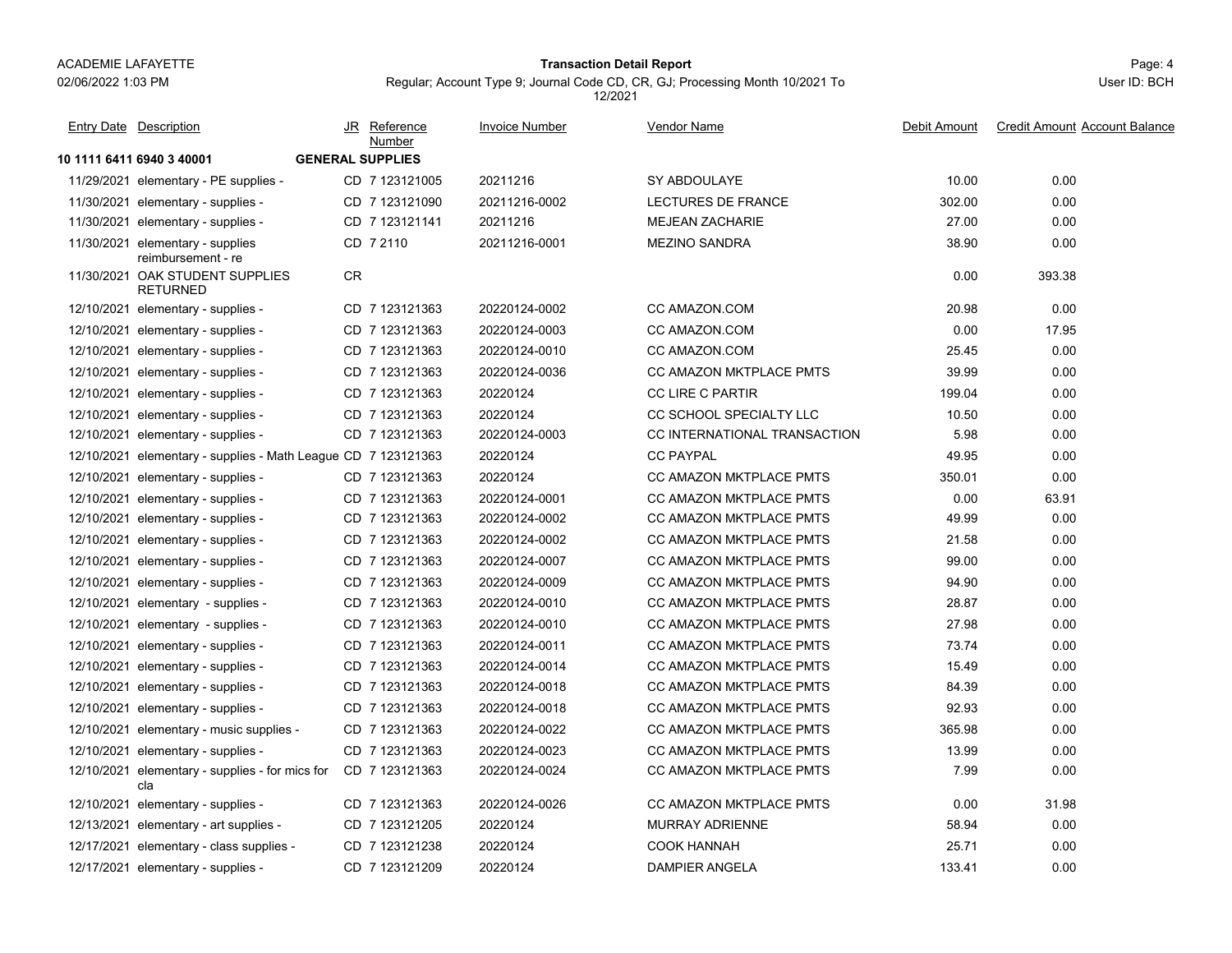02/06/2022 1:03 PM

#### Page: 5 **Transaction Detail Report**

Regular; Account Type 9; Journal Code CD, CR, GJ; Processing Month 10/2021 To 12/2021

| <b>Entry Date Description</b>                          | Reference<br><u>JR</u><br>Number         | <b>Invoice Number</b> | <b>Vendor Name</b>                                | Debit Amount | <b>Credit Amount Account Balance</b> |          |
|--------------------------------------------------------|------------------------------------------|-----------------------|---------------------------------------------------|--------------|--------------------------------------|----------|
| 10 1111 6411 6940 3 40001                              | <b>GENERAL SUPPLIES</b>                  |                       |                                                   |              |                                      |          |
| 12/17/2021 elementary - supplies -                     | CD 7 123121288                           | 20220124-0001         | <b>TIERNEY</b>                                    | 115.16       | 0.00                                 |          |
| 12/20/2021 elementary - supplies -                     | CD 7 123121306                           | 20220124              | AMAZON.COM                                        | 347.72       | 0.00                                 |          |
| 12/31/2021 OAK STUDENT SUPPLIES<br><b>RETURNED CK</b>  | <b>CR</b>                                |                       |                                                   | 0.00         | 222.45                               |          |
|                                                        |                                          |                       | Chart of Account Total: 10 1111 6411 6940 3 40001 | 10,098.27    | 729.67                               | 9,368.60 |
| 10 1111 6411 6941 1 00178                              | <b>GENERAL SUPPLIES - DIV PARENT PAY</b> |                       |                                                   |              |                                      |          |
| 12/17/2021 elementary - supplies - agendas -<br>983.38 | CD 7 123121280                           | 20220124              | <b>SDI INNOVATIONS</b>                            | 983.38       | 0.00                                 |          |
|                                                        |                                          |                       | Chart of Account Total: 10 1111 6411 6941 1 00178 | 983.38       | 0.00                                 | 983.38   |
| 10 1111 6411 6941 3 40001                              | <b>GENERAL SUPPLIES</b>                  |                       |                                                   |              |                                      |          |
| 10/05/2021 elementary - supplies - 2183.15             | CD 7 103121118                           | 20211206-0001         | US TOY CO/CONSTRUCTIVE<br><b>PLAYTHINGS</b>       | 2,183.15     | 0.00                                 |          |
| 10/19/2021 elementary - supplies -                     | CD 7 103121037                           | 20211206              | CHARRUAU CORINNE                                  | 214.25       | 0.00                                 |          |
| 10/20/2021 elementary - supplies -                     | CD 7 103121053                           | 20211206              | <b>WESELOH HEIDI</b>                              | 506.31       | 0.00                                 |          |
| 10/21/2021 elementary - supplies -                     | CD 7 103121110                           | 20211206-0001         | <b>TIERNEY</b>                                    | 976.99       | 0.00                                 |          |
| 10/26/2021 elementary - supplies -                     | CD 7 103121172                           | 20211202-0002         | <b>CC SSI SCHOOL SPECIALTY</b>                    | 219.39       | 0.00                                 |          |
| 10/26/2021 elementary - supplies -                     | CD 7 103121172                           | 20211202-0003         | CC SSI SCHOOL SPECIALTY                           | 30.40        | 0.00                                 |          |
| 10/26/2021 elementary - supplies -                     | CD 7 103121172                           | 20211202              | CC SSI SCHOOL SPECIALTY                           | 43.28        | 0.00                                 |          |
| 10/26/2021 elementary - art supplies -                 | CD 7 103121172                           | 20211202-0004         | CC SSI SCHOOL SPECIALTY                           | 7.60         | 0.00                                 |          |
| 10/26/2021 elementary - supplies -                     | CD 7 103121172                           | 20211202-0005         | CC SSI SCHOOL SPECIALTY                           | 3.85         | 0.00                                 |          |
| 10/26/2021 elementary - suppliies -                    | CD 7 103121172                           | 20211202              | CC REALLY GOOD STUFF                              | 52.34        | 0.00                                 |          |
| 10/26/2021 elementary - supplies - 158.35              | CD 7 103121172                           | 20211202-0001         | CC REALLY GOOD STUFF                              | 158.35       | 0.00                                 |          |
| 10/26/2021 elementary - english supplies -             | CD 7 103121172                           | 20211202-0001         | <b>CC TEACHERSPAYTEACHERS</b>                     | 12.96        | 0.00                                 |          |
| 10/26/2021 elementary - english supplies -             | CD 7 103121172                           | 20211202-0050         | <b>CC AMAZON MKTPLACE PMTS</b>                    | 50.99        | 0.00                                 |          |
| 10/26/2021 elementary - supplies -                     | CD 7 103121172                           | 20211202-0040         | <b>CC AMAZON MKTPLACE PMTS</b>                    | 55.96        | 0.00                                 |          |
| 10/26/2021 elementary - suppllies -                    | CD 7 103121172                           | 20211202-0006         | <b>CC AMAZON MKTPLACE PMTS</b>                    | 23.78        | 0.00                                 |          |
| 10/26/2021 elementary - supplies - Accatcha            | CD 7 103121172                           | 20211202-0031         | CC AMAZON MKTPLACE PMTS                           | 34.99        | 0.00                                 |          |
| 10/26/2021 elementary - supplies -                     | CD 7 103121172                           | 20211202-0033         | CC AMAZON MKTPLACE PMTS                           | 209.95       | 0.00                                 |          |
| 10/26/2021 elementary - supplies -                     | CD 7 103121172                           | 20211202-0030         | CC AMAZON MKTPLACE PMTS                           | 16.99        | 0.00                                 |          |
| 10/26/2021 elementary - supplies -                     | CD 7 103121172                           | 20211202-0030         | CC AMAZON MKTPLACE PMTS                           | 37.93        | 0.00                                 |          |
| 10/26/2021 elementary - supplies -                     | CD 7 103121172                           | 20211202-0030         | <b>CC AMAZON MKTPLACE PMTS</b>                    | 16.99        | 0.00                                 |          |
| 10/26/2021 elementary - supplies -                     | CD 7 103121172                           | 20211202-0030         | <b>CC AMAZON MKTPLACE PMTS</b>                    | 9.49         | 0.00                                 |          |
| 10/26/2021 elementary - supplies - Accatcha            | CD 7 103121172                           | 20211202-0019         | CC AMAZON MKTPLACE PMTS                           | 183.30       | 0.00                                 |          |
| 10/26/2021 elementary - supplies -                     | CD 7 103121172                           | 20211202-0026         | CC AMAZON.COM                                     | 4.99         | 0.00                                 |          |
| 10/26/2021 elementary - supplies -                     | CD 7 103121172                           | 20211202-0023         | CC AMAZON.COM                                     | 17.94        | 0.00                                 |          |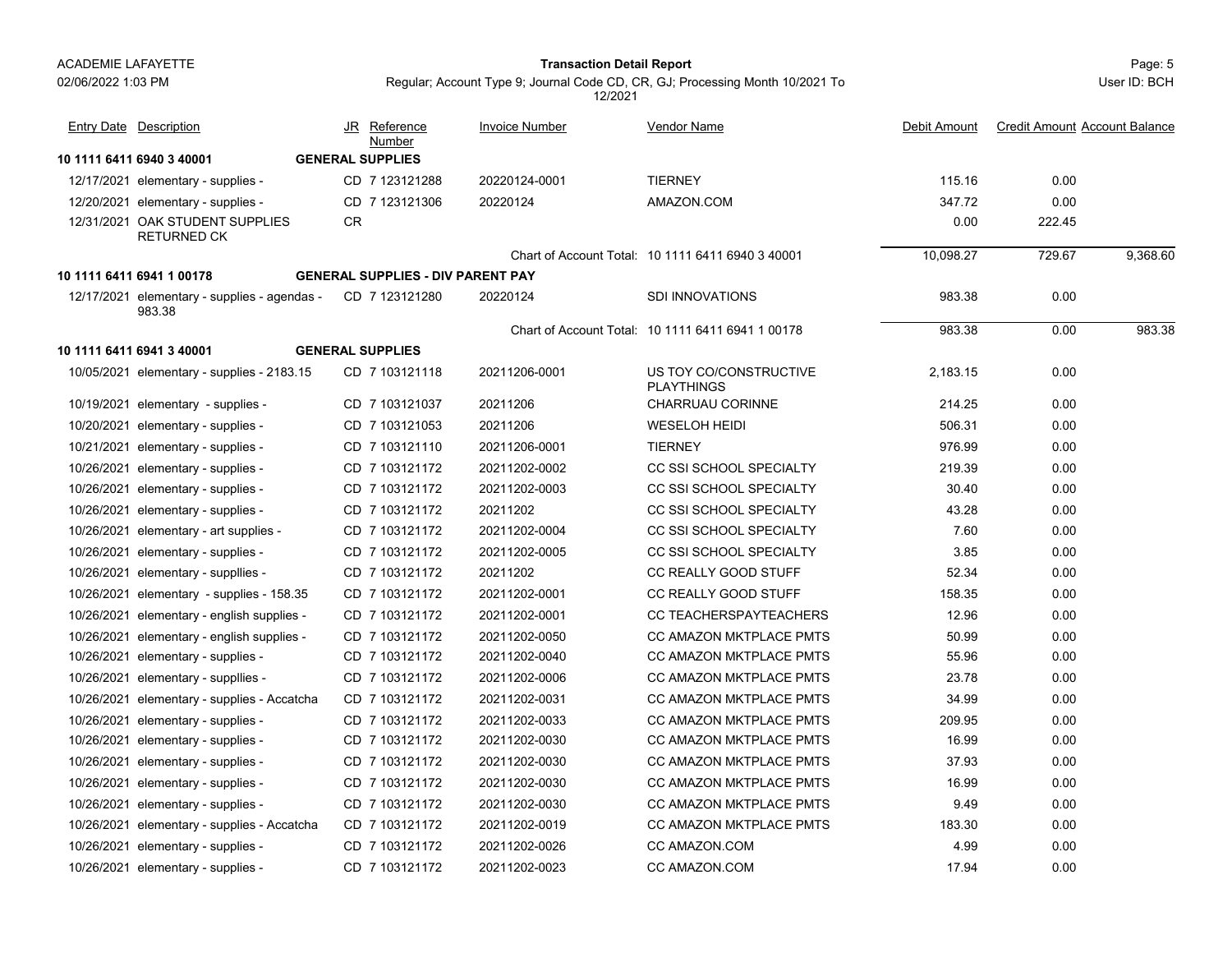#### Page: 6 **Transaction Detail Report**

Regular; Account Type 9; Journal Code CD, CR, GJ; Processing Month 10/2021 To 12/2021

| <b>Entry Date Description</b>                                         | JR<br>Reference<br>Number            | <b>Invoice Number</b> | <b>Vendor Name</b>                                | Debit Amount | <b>Credit Amount Account Balance</b> |
|-----------------------------------------------------------------------|--------------------------------------|-----------------------|---------------------------------------------------|--------------|--------------------------------------|
| 10 1111 6411 6941 3 40001                                             | <b>GENERAL SUPPLIES</b>              |                       |                                                   |              |                                      |
| 10/26/2021 elementary - music supplies -                              | CD 7 103121172                       | 20211202-0034         | CC AMAZON.COM                                     | 56.90        | 0.00                                 |
| 10/26/2021 elementary - supplies -                                    | CD 7 103121172                       | 20211202-0036         | CC AMAZON.COM                                     | 77.97        | 0.00                                 |
| 10/26/2021 elementary - music supplies -                              | CD 7 103121172                       | 20211202-0004         | CC AMAZON.COM                                     | 7.99         | 0.00                                 |
| 10/26/2021 elementary - supplies -                                    | CD 7 103121172                       | 20211202-0005         | CC AMAZON.COM                                     | 40.78        | 0.00                                 |
| 10/26/2021 elementary - music supplies -                              | CD 7 103121172                       | 20211202-0017         | CC AMAZON.COM                                     | 7.99         | 0.00                                 |
| 10/26/2021 elementary - 4th gr supplies -                             | CD 7 103121172                       | 20211202              | <b>GALLOPADE INTERNATIONAL</b>                    | 20.98        | 0.00                                 |
| 10/29/2021 elementary - supplies -                                    | CD 7 103121182                       | 20211208              | <b>CC PAYPAL</b>                                  | 99.98        | 0.00                                 |
| 10/29/2021 elementary - supplies -                                    | CD 7 103121182                       | 20211208              | <b>CC TEACHERSPAYTEACHERS</b>                     | 101.25       | 0.00                                 |
| 11/09/2021 elementary - supplies - 1477.28                            | CD 7 123121089                       | 20211216              | LECTURES DE FRANCE                                | 1,477.28     | 0.00                                 |
| $11/10/2021$ elementary - paper -                                     | CD 7 123121118                       | 20211216-0002         | <b>TIERNEY</b>                                    | 617.85       | 0.00                                 |
| 11/30/2021 elementary - paper -                                       | CD 7 123121121                       | 20211216-0005         | <b>TIERNEY</b>                                    | 678.87       | 0.00                                 |
| 11/30/2021 elementary - supplies -                                    | CD 7 123121111                       | 20211216              | <b>MILIUS STACIA</b>                              | 47.40        | 0.00                                 |
| 12/10/2021 elementary - music supplies -                              | CD 7 123121363                       | 20220124-0004         | CC AMAZON.COM                                     | 17.95        | 0.00                                 |
| 12/10/2021 elementary - supplies -                                    | CD 7 123121363                       | 20220124-0019         | CC AMAZON MKTPLACE PMTS                           | 28.36        | 0.00                                 |
| 12/10/2021 elementary - music supplies -                              | CD 7 123121363                       | 20220124              | <b>CC WEST MUSIC CATALOG</b>                      | 99.82        | 0.00                                 |
| 12/10/2021 elementary - supplies - after school<br>Aca                | CD 7 123121363                       | 20220124-0006         | CC COSTCO                                         | 164.35       | 0.00                                 |
| 12/10/2021 elementary - supplies ELA -                                | CD 7 123121363                       | 20220124-0002         | <b>CC PAYPAL</b>                                  | 55.00        | 0.00                                 |
| 12/10/2021 elementary - supplies -                                    | CD 7 123121363                       | 20220124-0001         | CC FOLLETT SCHOOL SOLUTIONS                       | 317.51       | 0.00                                 |
| 12/10/2021 elementary - supplies -                                    | CD 7 123121363                       | 20220124-0002         | CC FOLLETT SCHOOL SOLUTIONS                       | 15.15        | 0.00                                 |
| 12/17/2021 elementary - supplies -                                    | CD 7 123121287                       | 20220124              | <b>TIERNEY</b>                                    | 49.17        | 0.00                                 |
| 12/17/2021 elementary - supplies -                                    | CD 7 123121206                       | 20220124              | <b>BOYERS AMANDA</b>                              | 7.95         | 0.00                                 |
| 12/17/2021 elementary - supplies -                                    | CD 7 123121294                       | 20220124              | US TOY CO/CONSTRUCTIVE<br><b>PLAYTHINGS</b>       | 82.70        | 0.00                                 |
| 12/20/2021 elementary - supplies -                                    | CD 7 123121307                       | 20220124-0001         | AMAZON.COM                                        | 67.64        | 0.00                                 |
|                                                                       |                                      |                       | Chart of Account Total: 10 1111 6411 6941 3 40001 | 9,213.01     | 0.00<br>9,213.01                     |
| 10 1111 6412 1910 3 40001                                             | <b>SUPPLIES - TECHNOLOGY RELATED</b> |                       |                                                   |              |                                      |
| 12/17/2021 IT/license - site license upgrade - CD 7 123121245         |                                      | 20220124              | <b>IXL LEARNING</b>                               | 10.00        | 0.00                                 |
|                                                                       |                                      |                       | Chart of Account Total: 10 1111 6412 1910 3 40001 | 10.00        | 10.00<br>0.00                        |
| 10 1111 6412 6940 3 40001                                             | <b>SUPPLIES - TECHNOLOGY RELATED</b> |                       |                                                   |              |                                      |
| 11/29/2021 elementary - subscription renewal - CD 7 123121015<br>Pear |                                      | 20211216              | MAILLOUX BERENGERE                                | 149.99       | 0.00                                 |
|                                                                       |                                      |                       | Chart of Account Total: 10 1111 6412 6940 3 40001 | 149.99       | 149.99<br>0.00                       |
| 10 1111 6431 6940 3 40001<br><b>TEXTBOOKS</b>                         |                                      |                       |                                                   |              |                                      |
| 10/26/2021 elementary - Math textbooks -                              | CD 7 103121172                       | 20211202              | <b>CC SAVVAS LEARNING</b>                         | 3,848.15     | 0.00                                 |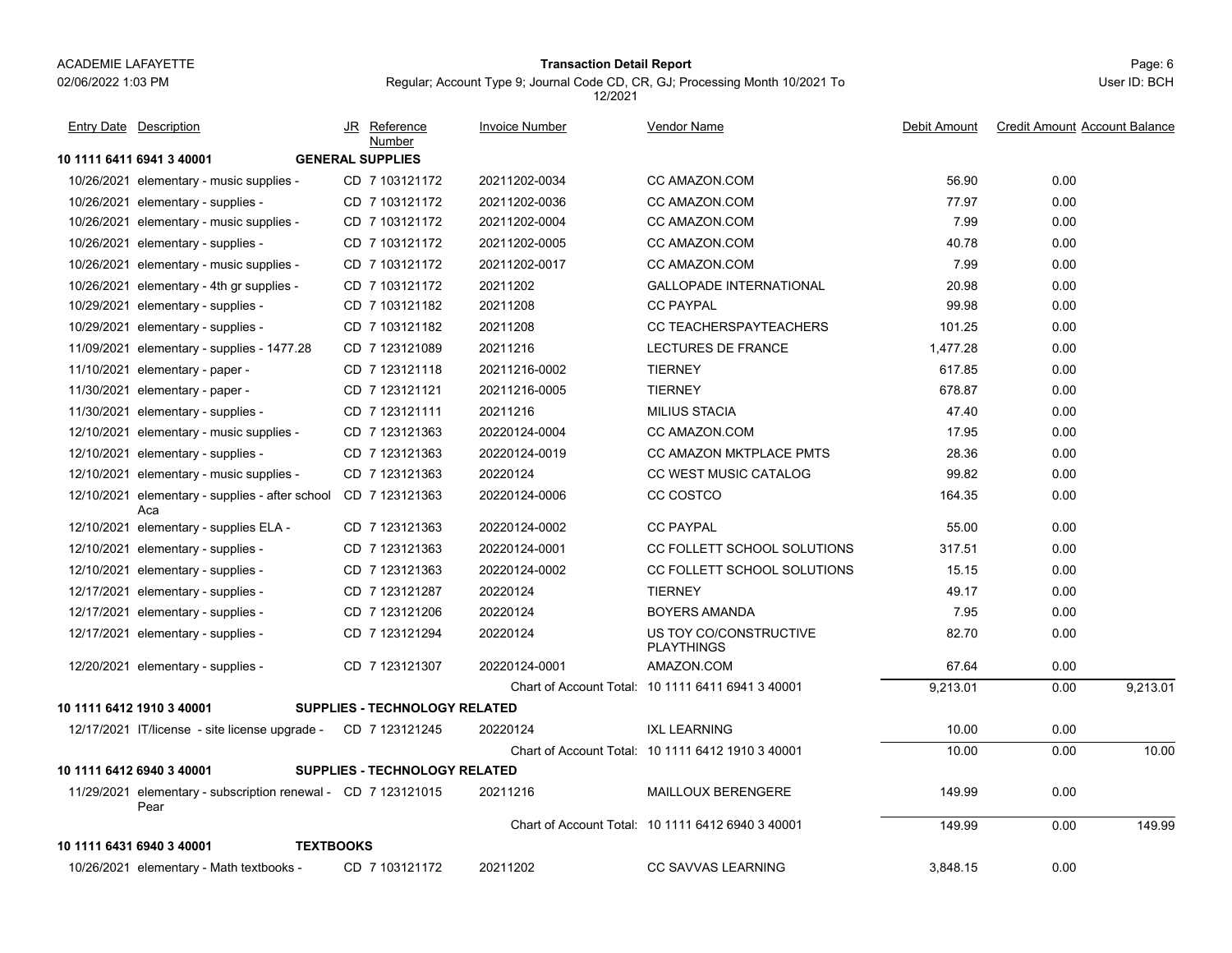02/06/2022 1:03 PM

#### Page: 7 **Transaction Detail Report**

Regular; Account Type 9; Journal Code CD, CR, GJ; Processing Month 10/2021 To 12/2021

**10 1111 6431 6940 3 40001 TEXTBOOKS**11/09/2021 elementary - supplies French CD\_7 123121089 20211216-0001 LECTURES DE FRANCE 2,826.00 0.00 reading - CD 20211216-0001 LECTURES DE FRANCE 7 123121089 Chart of Account Total: 10 1111 6431 6940 3 40001 6,674.15 0.00 6,674.15 **10 1111 6431 6941 3 40001 TEXTBOOKS**10/12/2021 elementary - french books - CD 7 103121077 20211206 LECTURES DE FRANCE 7,162.25 0.00 12/10/2021 elementary - textbooks ELA elementary - textbooks 20220124 CC PERFECTION LEARNING CORP 274.55 274.55 20.00 Chart of Account Total: 10 1111 6431 6941 3 40001 7,436.80 0.00 7,436.80 **10 1131 6334 1910 3 40001 RENTALS**10/26/2021 middle school - copier lease -001 - CD 7 103121170 20211206-0002 TOSHIBA FINANCIAL SERVICES 1,413.49 0.00 11/29/2021 elementary - copier lease -001 - CD 7 123121199 20211216-0001 TOSHIBA FINANCIAL SERVICES 1,444.62 0.00 12/28/2021 MS - copier lease -001 -CD 7 123121361 - 20220124-0002 - COSHIBA FINANCIAL SERVICES - 20.444.62 0.00 Chart of Account Total: 10 1131 6334 1910 3 40001 4,302.73 0.00 4,302.73 **10 1131 6391 1910 3 40001 OTHER PURCHASED SERVICES**10/20/2021 middle school - substitutes - 3255 CD 7 103121046 20211206-0002 FLEXIBLE EDUCATORS CD 7 103121046 20211206-0002 FLEXIBLE EDUCATORS 3.255.00 0.00 11/09/2021 middle school - substitutes - 2790 CD 7 123121050 20211216-0002 FLEXIBLE EDUCATORS CD 7 123121050 20211216-0002 FLEXIBLE EDUCATORS 2 2,790.00 0.00 11/29/2021 middle school - substitutes - 3262.75 CD 20211216-0005 FLEXIBLE EDUCATORS 7 123121051 3,262.75 0.00 12/17/2021 middle school - substitutes - 2433.5 CD 20220124-0002 FLEXIBLE EDUCATORS20220124-0002 FLEXIBLE EDUCATORS 2.433.50 0.00 12/20/2021 middle school - substitutes - 1565.5 CD 7 123121235 20220124-0005 FLEXIBLE EDUCATORS 7 123121235 1,565.50 0.00 Chart of Account Total: 10 1131 6391 1910 3 40001 13,306.75 0.00 13,306.75 **10 1131 6411 1910 1 00178 GENERAL SUPPLIES**12/17/2021 middle school - supplies - agendas - 601.45 0.00 CD 20220124-0003 SDI INNOVATIONS601 20220124-0003 SDI INNOVATIONS Chart of Account Total: 10 1131 6411 1910 1 00178 601.45 0.00 601.45 **10 1131 6411 1910 3 40001 GENERAL SUPPLIES**10/07/2021 middle school - science supplies - CD 7 103121090 20211206 DESBLEDS-WILSON MURIEL 127.19 0.00 10/19/2021 middle school - supplies - CD 7 103121016 20211206 ARMAND TSAFACK 85.96 0.00 10/20/2021 MS - classroom supplies - CD 7 103121103 20211206 BULLOCK SHANNON 88.81 0.00 10/20/2021 middle school - supplies from CD\_7 103121067 20211206-0002 WALLACE JESSICA 838.50 0.00 teachersdiCD 20211206-0002 WALLACE JESSICA 7 103121067 10/26/2021 middle school - supplies - earbuds CD 7 103121172 20211202 CC DOLLAR TREE 22.00 0.00 10/26/2021 middle school - art supplies - CD 7 103121172 20211202 CC BLICK ART MATERIAL 0.00 10/26/2021 middle school - art supplies - CD 7 103121172 20211202-0001 CC BLICK ART MATERIAL 1,123.11 0.00 10/26/2021 middle school - classroom supplies - CD \_7 103121172 20211202-0022 CC AMAZON MKTPLACE PMTS 0.00 10/26/2021 middle school - supplies - CD 7 103121172 20211202-0023 CC AMAZON MKTPLACE PMTS 51.42 0.00 10/26/2021 middle school - science supplies - CD 7 103121172 20211202-0036 CC AMAZON MKTPLACE PMTS 36.89 0.00 JR Reference Invoice Number Vendor NameDebit Amount Credit Amount Account Balance NumberEntry Date Description JR Reference <u>Invoice Number</u> <u>Vendor Name</u> Debit Amount Credit Amount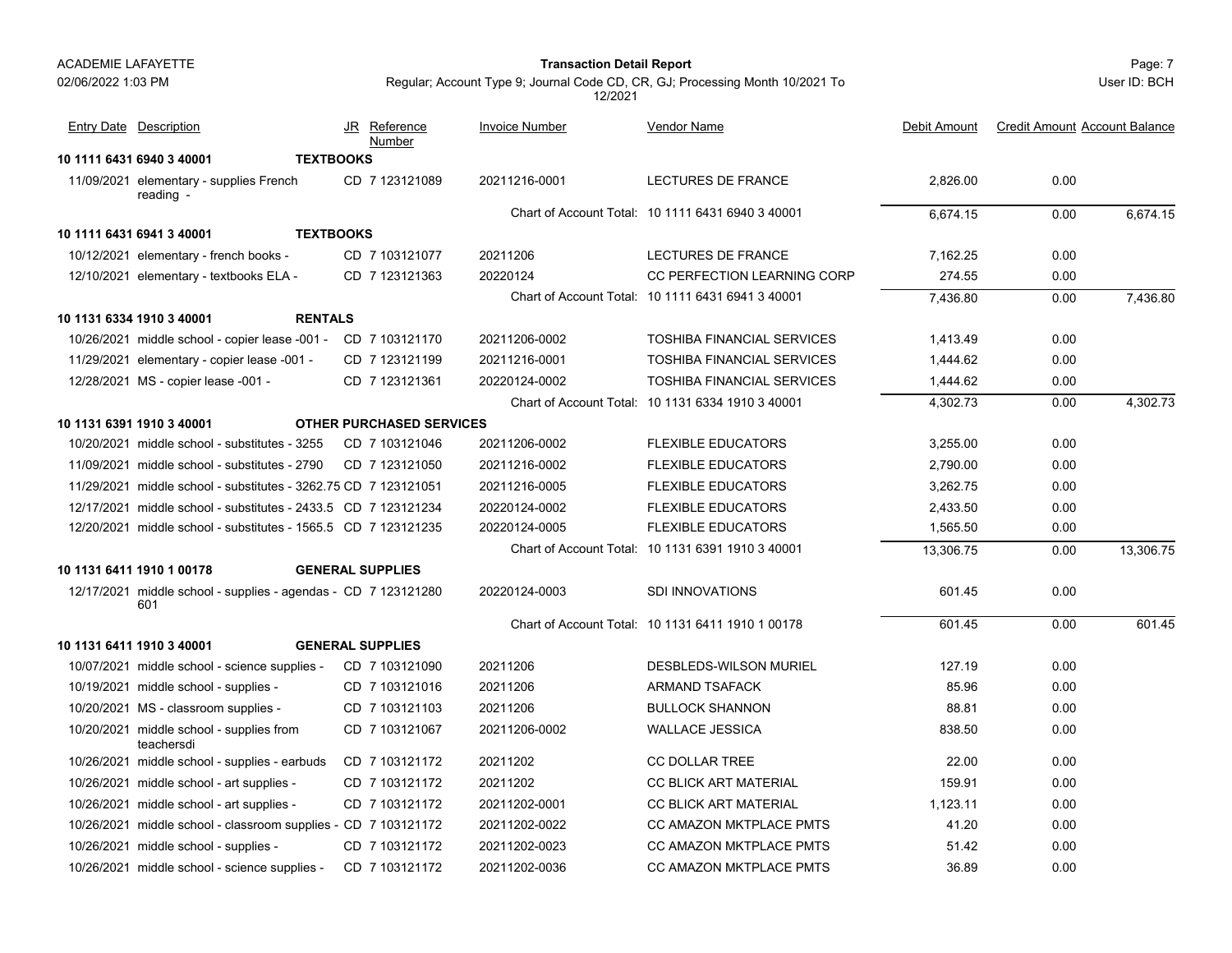#### Page: 8 **Transaction Detail Report**

Regular; Account Type 9; Journal Code CD, CR, GJ; Processing Month 10/2021 To

**10 1131 6411 1910 3 40001 GENERAL SUPPLIES**10/26/2021 midde school - 7th gr supplies - CD \_7 103121172 20211202-0038 CC AMAZON MKTPLACE PMTS 302.02 0.00 10/26/2021 middle school - art supplies - CD 7 103121172 20211202-0065 CC AMAZON MKTPLACE PMTS 35.54 0.00 10/26/2021 middle school - art supplies - CD 7 103121172 20211202-0068 CC AMAZON MKTPLACE PMTS 19.17 0.00 10/26/2021 middle school - library supplies - CD\_7 103121172 20211202-0078 CC AMAZON MKTPLACE PMTS 0.00 laminCD 20211202-0078 CC AMAZON MKTPLACE PMTS 7 103121172 10/26/2021 middle school - supplies - end of CD\_7 103121172 20211202 CC MAV HOLDINGS LLC 638.75 0.00 year p CD 20211202 CC MAV HOLDINGS LLC 7 103121172 10/26/2021 middle school - music supplies - CD 7 103121172 20211202 CHORALTRACKS.COM 0 10/26/2021 middle school - music supplies - CD 7 103121172 20211202-0001 CHORALTRACKS.COM 0.00 10/26/2021 middle school - music supplies - CD 7 103121172 20211202 J.W. PEPPER 257.75 0.00 10/26/2021 middle school - music supplies - CD 7 103121172 20211202-0001 J.W. PEPPER 0.00 10/26/2021 middle school - music supplies - CD 7 103121172 20211202-0002 J.W. PEPPER 210.00 0.00 10/26/2021 middle school - music supplies - CD\_7 103121172 20211202 PREDOMINANT MUSIC 6.95 0.00 10/26/2021 middle school - music supplies - CD\_7 103121172 20211202 PREDOMINANT MUSIC 49.75 0.00 10/26/2021 Middle school - music supplies - CD 7 103121172 20211202-0004 J.W. PEPPER 24.95 0.00 10/26/2021 middle school - supplies - 7th gr ELA 729.00 0.00 noCD 20211202-0012 CC AMAZON.COM 7 103121172 10/29/2021 middle school - supplies - CD 7 103121182 20211208 CC QUIZIZZ INC 96.00 0.00 10/29/2021 middle school - supplies - CD 7 103121182 20211208-0001 CC NASCO CATALOG SALES 33.52 0.00 11/09/2021spanish supplies - 449.15 - CD 7 123121094 20211216-0001 CALDERON PERDOMO MACYORY 449.15 0.00 11/10/2021 middle school - supplies - CD 7 123121116 20211216 TIERNEY 76.53 0.00 11/29/2021 middle school - supplies - 30.58 CD 7 123121033 20211216-0001 RAMEY CHANDRA 0.00 11/29/2021 middle school - supplies - CD 7 123121030 20211216 STARKE CATHERINE 84.17 0.00 11/29/2021 middle school - supplies - CD 7 123121008 20211216 ALL STAR AWARDS 1,800.00 0.00 11/29/2021 middle school - class supplies - CD 7 123121087 20211216-0001 PAYELLE LAURENT 0.00 11/30/2021 middle school - supplies - CD 7 123121120 20211216-0004 TIERNEY 592.41 0.00 12/10/2021 middle school - art supplies - CD 7 123121363 20220124-0005 CC AMAZON.COM 57.13 0.00 12/10/2021 middle school - supplies - team CD\_7 123121363 20220124 CC AMAZON.COM 434.70 basketbaCD 20220124 CC AMAZON.COM 7 123121363 12/10/2021 middle school - art supplies - CD 7 123121363 20220124-0011 CC AMAZON.COM 0.00 12/10/2021 middle school - office supplies - CD 7 123121363 20220124-0013 CC AMAZON.COM 71.97 0.00 12/10/2021 middleschool - supplies - CD 7 123121363 20220124-0014 CC AMAZON.COM 33.98 0.00 12/10/2021 middle school - supplies middle school - supplies - CD 20220124 CC INTERNATIONAL TRANSACTION 7 123121363 6.28 0.00 12/10/2021 middle school - french supplies - CD 7 123121363 20220124-0001 CC INTERNATIONAL TRANSACTION 20.52 0.00 12/10/2021 middle school - french supplies - CD 7 123121363 20220124-0002 CC INTERNATIONAL TRANSACTION 23.31 0.00 12/10/2021 Reversal: high school - supplies - CD 7 123121363 20220124 CC B&H PHOTO 0.00 429.00 JR Reference Invoice Number Vendor NameDebit Amount Credit Amount Account Balance NumberEntry Date Description JR Reference <u>Invoice Number</u> <u>Vendor Name</u> Debit Amount Credit Amount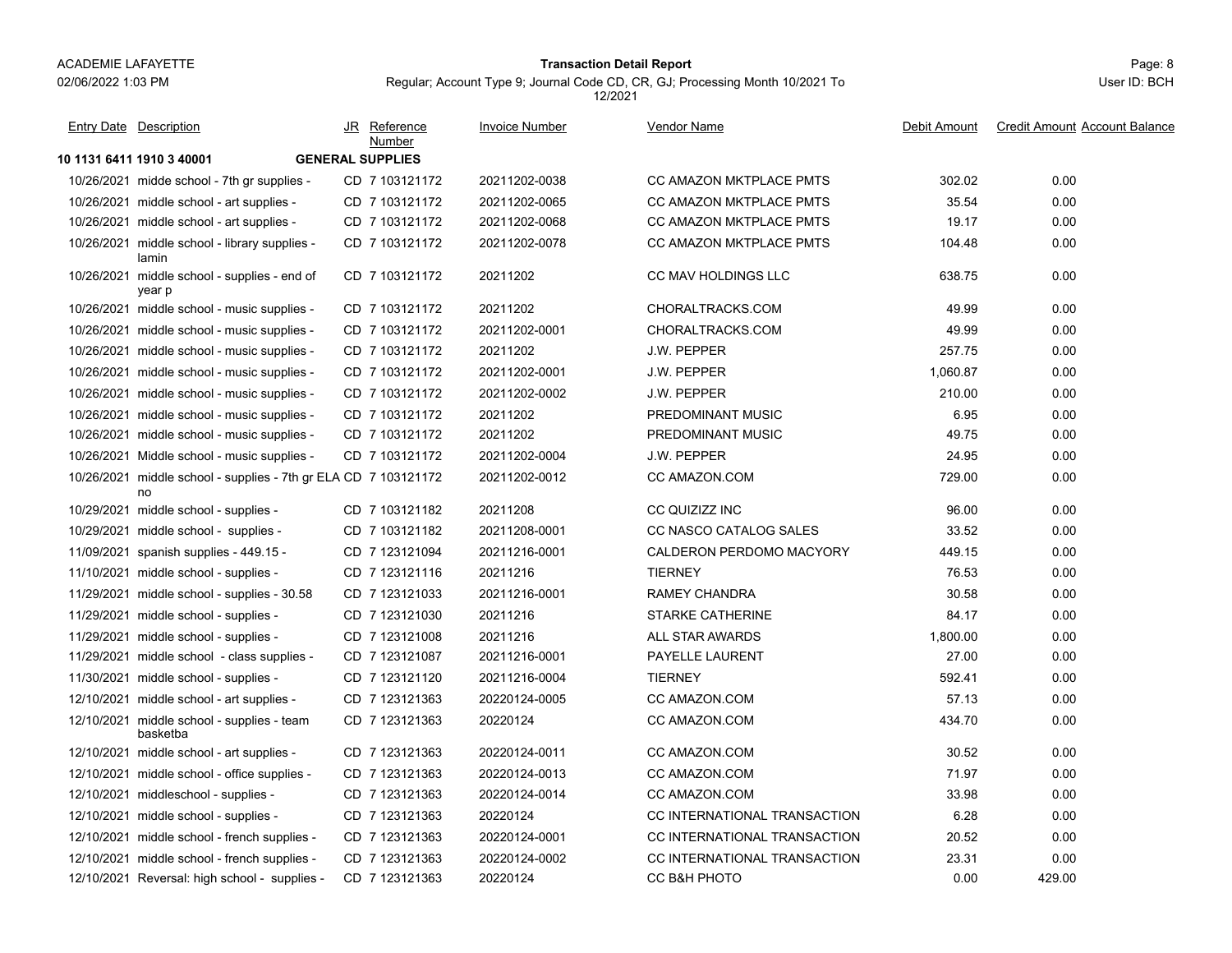textbooks -

### Page: 9 **Transaction Detail Report**

Regular; Account Type 9; Journal Code CD, CR, GJ; Processing Month 10/2021 To 12/2021

| <b>Entry Date Description</b>                                         |                  | JR Reference<br>Number               | <b>Invoice Number</b> | <b>Vendor Name</b>                                | Debit Amount | <b>Credit Amount Account Balance</b> |           |
|-----------------------------------------------------------------------|------------------|--------------------------------------|-----------------------|---------------------------------------------------|--------------|--------------------------------------|-----------|
| 10 1131 6411 1910 3 40001                                             |                  | <b>GENERAL SUPPLIES</b>              |                       |                                                   |              |                                      |           |
| jour                                                                  |                  |                                      |                       |                                                   |              |                                      |           |
| 12/10/2021 Reversal: middle school - library<br>suppli                |                  | CD 7 123121363                       | 20220124              | <b>CC DEMCO INC</b>                               | 0.00         | 148.26                               |           |
| 12/10/2021 middle school - french supplies - bell CD 7 123121363<br>s |                  |                                      | 20220124              | CC ECP PLUS                                       | 776.70       | 0.00                                 |           |
| 12/10/2021 middle school - supplies -                                 |                  | CD 7 123121363                       | 20220124              | <b>CC TEACHERSPAYTEACHERS</b>                     | 4.50         | 0.00                                 |           |
| 12/10/2021 middle school - supplies -                                 |                  | CD 7 123121363                       | 20220124              | <b>CC-QUIZLET.COM</b>                             | 35.99        | 0.00                                 |           |
| 12/10/2021 high school - supplies - journalism                        |                  | CD 7 123121363                       | 20220124              | CC B&H PHOTO                                      | 429.00       | 0.00                                 |           |
| 12/10/2021 middle school - supplies - online<br>french                |                  | CD 7 123121363                       | 20220124              | <b>CC SCHOOLMOUV</b>                              | 209.16       | 0.00                                 |           |
| 12/10/2021 middle school - office supplies -                          |                  | CD 7 123121363                       | 20220124-0043         | CC AMAZON MKTPLACE PMTS                           | 89.21        | 0.00                                 |           |
| 12/10/2021 middle school - office supplies -                          |                  | CD 7 123121363                       | 20220124-0043         | <b>CC AMAZON MKTPLACE PMTS</b>                    | 5.99         | 0.00                                 |           |
| 12/10/2021 middle school - supplies -                                 |                  | CD 7 123121363                       | 20220124-0040         | <b>CC AMAZON MKTPLACE PMTS</b>                    | 157.72       | 0.00                                 |           |
| 12/10/2021 middle school - french supplies -                          |                  | CD 7 123121363                       | 20220124-0001         | <b>CC PAYPAL</b>                                  | 78.75        | 0.00                                 |           |
| 12/10/2021 middle school - supplies -                                 |                  | CD 7 123121363                       | 20220124              | <b>CC DOLLAR TREE</b>                             | 85.11        | 0.00                                 |           |
| 12/10/2021 middle school - office supplies -                          |                  | CD 7 123121363                       | 20220124-0001         | <b>CC DOLLAR TREE</b>                             | 56.75        | 0.00                                 |           |
| 12/10/2021 middle school - supplies - 92.74                           |                  | CD 7 123121363                       | 20220124-0003         | CC COSTCO                                         | 92.74        | 0.00                                 |           |
| 12/10/2021 midde school - art supplies -                              |                  | CD 7 123121363                       | 20220124-0003         | <b>CC AMAZON MKTPLACE PMTS</b>                    | 51.09        | 0.00                                 |           |
| 12/10/2021 middle school - supplies - soccer                          |                  | CD 7 123121363                       | 20220124-0004         | <b>CC AMAZON MKTPLACE PMTS</b>                    | 52.97        | 0.00                                 |           |
| 12/10/2021 middle school - library supplies -                         |                  | CD 7 123121363                       | 20220124              | CC DEMCO INC                                      | 148.26       | 0.00                                 |           |
| 12/10/2021 middle school - supplies -                                 |                  | CD 7 123121363                       | 20220124-0012         | CC AMAZON MKTPLACE PMTS                           | 53.47        | 0.00                                 |           |
| 12/10/2021 middle school - supplies -                                 |                  | CD 7 123121363                       | 20220124-0013         | CC AMAZON MKTPLACE PMTS                           | 10.99        | 0.00                                 |           |
| 12/13/2021 middle school - supplies -                                 |                  | CD 7 123121213                       | 20220124              | <b>ARMAND TSAFACK</b>                             | 119.66       | 0.00                                 |           |
| 12/13/2021 middle school - supplies -                                 |                  | CD 7 123121270                       | 20220124              | DESBLEDS-WILSON MURIEL                            | 133.66       | 0.00                                 |           |
|                                                                       |                  |                                      |                       | Chart of Account Total: 10 1131 6411 1910 3 40001 | 12,573.69    | 577.26                               | 11,996.43 |
| 10 1131 6411 6940 3 40001                                             |                  | <b>GENERAL SUPPLIES</b>              |                       |                                                   |              |                                      |           |
| 11/30/2021 middle school - paper -                                    |                  | CD 7 123121119                       | 20211216-0003         | <b>TIERNEY</b>                                    | 495.34       | 0.00                                 |           |
|                                                                       |                  |                                      |                       | Chart of Account Total: 10 1131 6411 6940 3 40001 | 495.34       | 0.00                                 | 495.34    |
| 10 1131 6412 1910 3 40001                                             |                  | <b>SUPPLIES - TECHNOLOGY RELATED</b> |                       |                                                   |              |                                      |           |
| 10/26/2021 middle school - french subscription - CD 7 103121172       |                  |                                      | 20211202              | <b>CC-KARTABLE</b>                                | 816.96       | 0.00                                 |           |
| 11/29/2021 middle school - subscription renewal CD 7 123121032<br>- P |                  |                                      | 20211216              | <b>DISSEL CELINE</b>                              | 149.99       | 0.00                                 |           |
|                                                                       |                  |                                      |                       | Chart of Account Total: 10 1131 6412 1910 3 40001 | 966.95       | 0.00                                 | 966.95    |
| 10 1131 6431 1910 3 40001                                             | <b>TEXTBOOKS</b> |                                      |                       |                                                   |              |                                      |           |
| 10/26/2021 middle school - 7th gr math                                |                  | CD 7 103121172                       | 20211202-0074         | <b>CC AMAZON MKTPLACE PMTS</b>                    | 145.74       | 0.00                                 |           |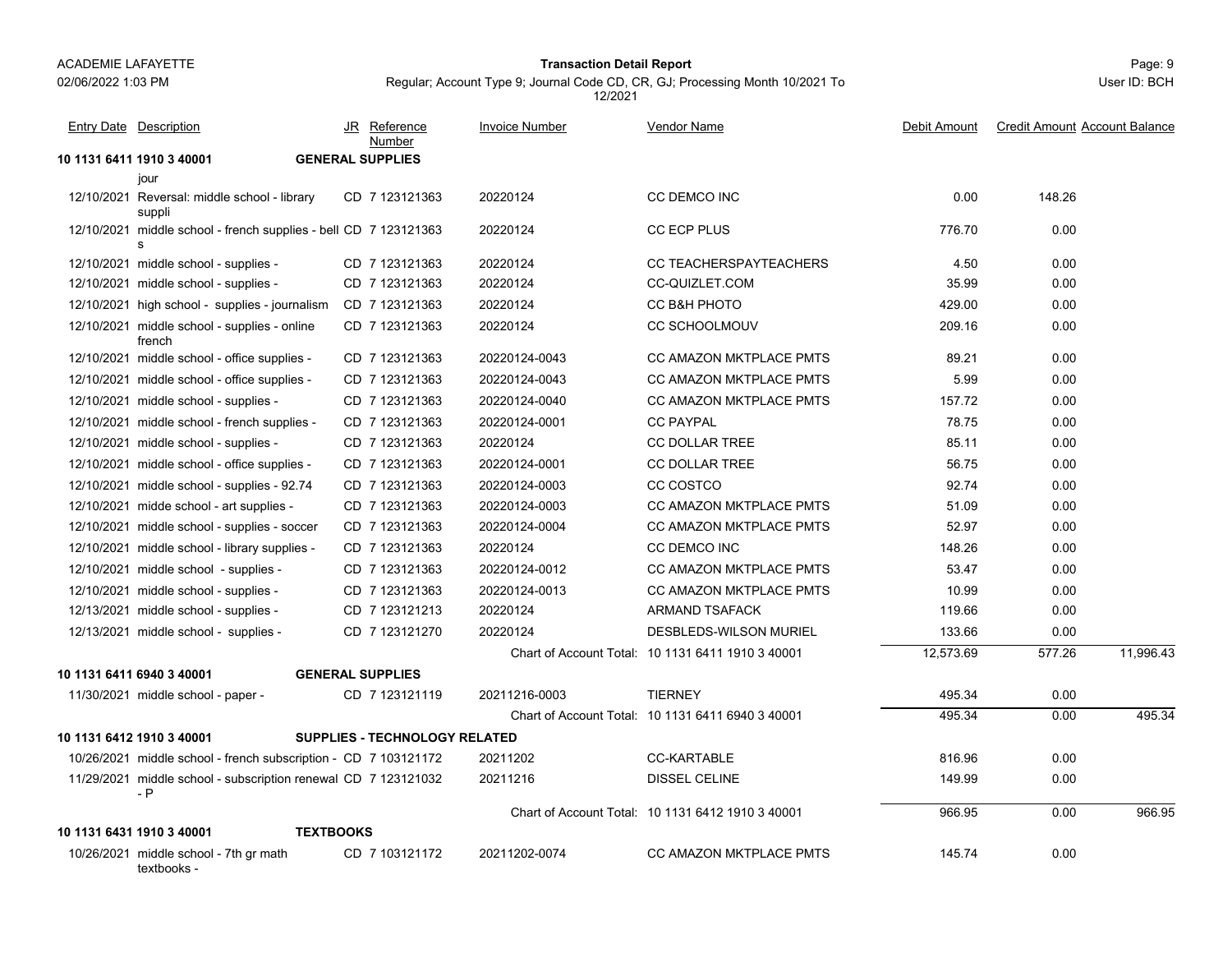#### Page: 10 **Transaction Detail Report**

Regular; Account Type 9; Journal Code CD, CR, GJ; Processing Month 10/2021 To 12/2021

| <b>Entry Date Description</b>                                                       | JR Reference<br>Number                            | <b>Invoice Number</b> | <b>Vendor Name</b>                                | Debit Amount | <b>Credit Amount Account Balance</b> |           |
|-------------------------------------------------------------------------------------|---------------------------------------------------|-----------------------|---------------------------------------------------|--------------|--------------------------------------|-----------|
| 10 1131 6431 1910 3 40001                                                           | <b>TEXTBOOKS</b>                                  |                       |                                                   |              |                                      |           |
| 10/26/2021 middle school - textbooks -                                              | CD 7 103121172                                    | 20211202-0059         | <b>CC AMAZON MKTPLACE PMTS</b>                    | 9.98         | 0.00                                 |           |
| 10/26/2021 middle school - textbooks -                                              | CD 7 103121172                                    | 20211202-0045         | <b>CC AMAZON MKTPLACE PMTS</b>                    | 122.55       | 0.00                                 |           |
| 10/26/2021 middle school - textbooks - 7th gr<br>math                               | CD 7 103121172                                    | 20211202-0046         | <b>CC AMAZON MKTPLACE PMTS</b>                    | 32.95        | 0.00                                 |           |
| 10 1151 6334 1920 3 40001<br><b>RENTALS</b>                                         |                                                   |                       | Chart of Account Total: 10 1131 6431 1910 3 40001 | 311.22       | 0.00                                 | 311.22    |
|                                                                                     |                                                   |                       |                                                   |              |                                      |           |
| 10/26/2021 high school - copier lease -001 -                                        | CD 7 103121170                                    | 20211206-0001         | <b>TOSHIBA FINANCIAL SERVICES</b>                 | 1,413.49     | 0.00                                 |           |
| 11/29/2021 elementary - copier lease -001 -                                         | CD 7 123121200                                    | 20211216-0002         | <b>TOSHIBA FINANCIAL SERVICES</b>                 | 361.15       | 0.00                                 |           |
| 12/28/2021 HS - copier lease -001 -                                                 | CD 7 123121361                                    | 20220124-0001         | <b>TOSHIBA FINANCIAL SERVICES</b>                 | 361.15       | 0.00                                 |           |
|                                                                                     |                                                   |                       | Chart of Account Total: 10 1151 6334 1920 3 40001 | 2,135.79     | 0.00                                 | 2,135.79  |
| 10 1151 6391 1910 4 00420<br>11/30/2021 high school - robotis/pre-<br>engineering t | <b>OTHER PURCHASED SERVICES</b><br>CD 7 113021007 | 20211208              | <b>MINDDRIVE</b>                                  | 15,950.00    | 0.00                                 |           |
|                                                                                     |                                                   |                       | Chart of Account Total: 10 1151 6391 1910 4 00420 | 15.950.00    | 0.00                                 | 15,950.00 |
| 10 1151 6391 1920 1 00124                                                           | <b>OTHER PURCHASED SERVICES</b>                   |                       |                                                   |              |                                      |           |
| 11/10/2021 Correction: high school -<br>engineering te                              | CD 7 123121149                                    | 20211216              | <b>GILBREATH SENECA</b>                           | 3,655.00     | 0.00                                 |           |
|                                                                                     |                                                   |                       | Chart of Account Total: 10 1151 6391 1920 1 00124 | 3,655.00     | 0.00                                 | 3,655.00  |
| 10 1151 6391 1920 1 00126                                                           | <b>OTHER PURCHASED SERVICES</b>                   |                       |                                                   |              |                                      |           |
| 11/10/2021 Reversal: high school - engineering CD 7 123121149<br>teac               |                                                   | 20211216              | <b>GILBREATH SENECA</b>                           | 0.00         | 3,655.00                             |           |
| 11/10/2021 high school - engineering teacher - CD 7 123121149<br>Sene               |                                                   | 20211216              | <b>GILBREATH SENECA</b>                           | 3,655.00     | 0.00                                 |           |
| 12/15/2021 high school - engineering teacher - CD 7 123121314<br>Sene               |                                                   | 20220124              | <b>GILBREATH SENECA</b>                           | 3,230.00     | 0.00                                 |           |
|                                                                                     |                                                   |                       | Chart of Account Total: 10 1151 6391 1920 1 00126 | 6,885.00     | 3,655.00                             | 3,230.00  |
| 10 1151 6391 1920 3 40001                                                           | <b>OTHER PURCHASED SERVICES</b>                   |                       |                                                   |              |                                      |           |
| 10/19/2021 high school - engineering teacher - CD 7 103121128<br>Sene               |                                                   | 20211206              | <b>GILBREATH SENECA</b>                           | 2,815.00     | 0.00                                 |           |
|                                                                                     |                                                   |                       | Chart of Account Total: 10 1151 6391 1920 3 40001 | 2,815.00     | 0.00                                 | 2,815.00  |
| 10 1151 6411 1920 1 00178                                                           | <b>GENERAL SUPPLIES</b>                           |                       |                                                   |              |                                      |           |
| 12/17/2021 high school - supplies - agendas -<br>143.0                              | CD 7 123121280                                    | 20220124-0002         | <b>SDI INNOVATIONS</b>                            | 143.09       | 0.00                                 |           |
|                                                                                     |                                                   |                       | Chart of Account Total: 10 1151 6411 1920 1 00178 | 143.09       | 0.00                                 | 143.09    |
| 10 1151 6411 1920 3 40001                                                           | <b>GENERAL SUPPLIES</b>                           |                       |                                                   |              |                                      |           |
| 10/19/2021 high school - art supplies - CSP<br>grant                                | CD 7 103121026                                    | 20211206              | <b>BLICK ART MATERIALS</b>                        | 1,138.54     | 0.00                                 |           |
| 10/19/2021 high school - math supplies -                                            | CD 7 103121018                                    | 20211206              | <b>GILBREATH AUDREY</b>                           | 159.64       | 0.00                                 |           |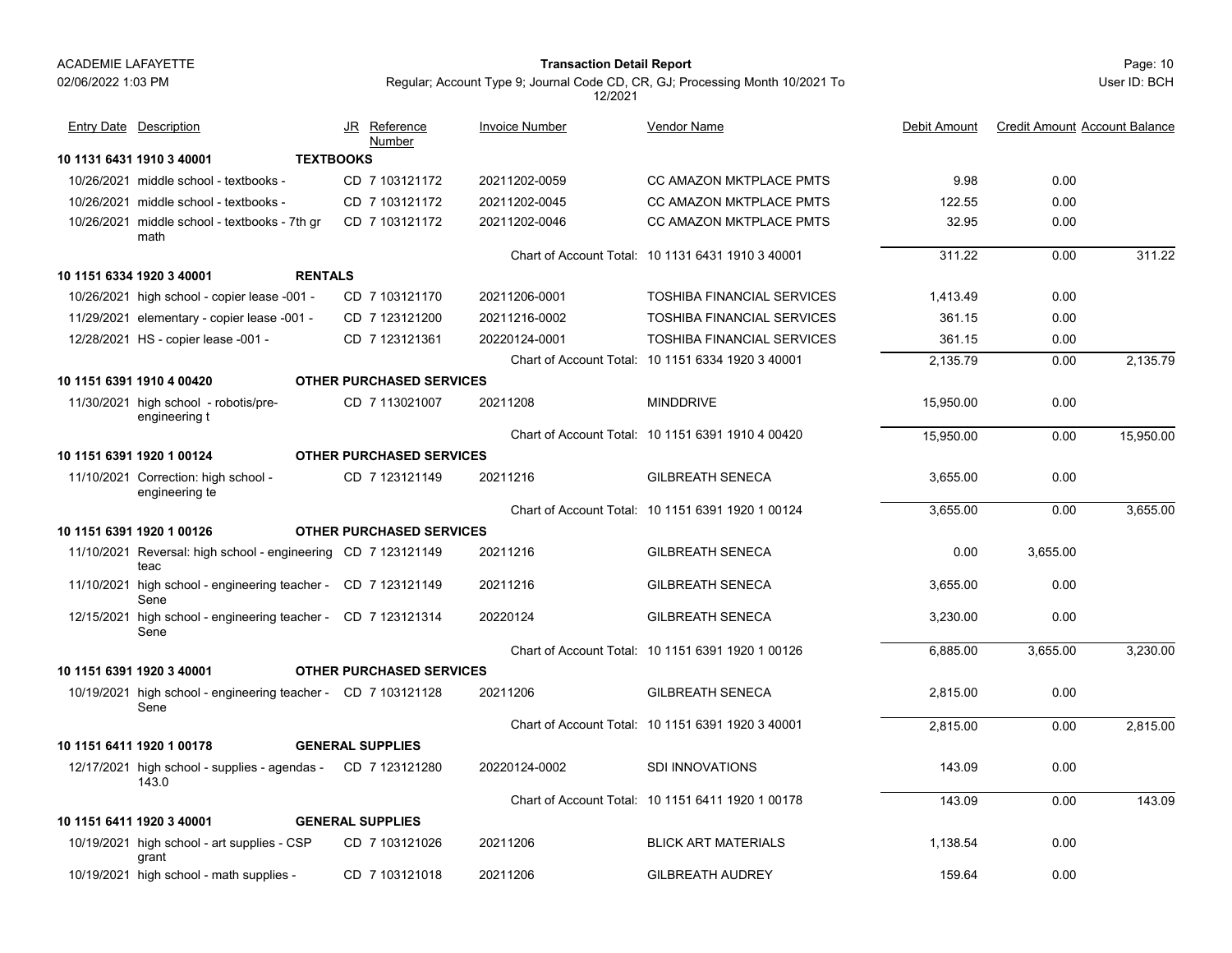#### Page: 11 **Transaction Detail Report**

Regular; Account Type 9; Journal Code CD, CR, GJ; Processing Month 10/2021 To 12/2021

| <b>Entry Date Description</b>                                         | JR Reference<br>Number  | <b>Invoice Number</b> | <b>Vendor Name</b>               | Debit Amount | <b>Credit Amount Account Balance</b> |
|-----------------------------------------------------------------------|-------------------------|-----------------------|----------------------------------|--------------|--------------------------------------|
| 10 1151 6411 1920 3 40001                                             | <b>GENERAL SUPPLIES</b> |                       |                                  |              |                                      |
| 10/20/2021 high school - finance class reference CD 7 103121142<br>bo |                         | 20211206-0002         | AMAZON.COM                       | 619.92       | 0.00                                 |
| 10/20/2021 high school - curriculum supplies -                        | CD 7 103121040          | 20211206              | EDOUARD DJIBA                    | 71.58        | 0.00                                 |
| 10/26/2021 high school - art supplies -                               | CD 7 103121172          | 20211202-0002         | <b>CC BLICK ART MATERIAL</b>     | 847.44       | 0.00                                 |
| 10/26/2021 high school - art supplies -                               | CD 7 103121172          | 20211202-0003         | <b>CC BLICK ART MATERIAL</b>     | 194.40       | 0.00                                 |
| 10/26/2021 high school - art supplies -                               | CD 7 103121172          | 20211202-0003         | CC BLICK ART MATERIAL            | 324.90       | 0.00                                 |
| 10/26/2021 high school - art supplies -                               | CD 7 103121172          | 20211202-0004         | CC BLICK ART MATERIAL            | 65.54        | 0.00                                 |
| 10/26/2021 high school - science supplies -                           | CD 7 103121172          | 20211202              | CC NASCO CATALOG SALES           | 218.74       | 0.00                                 |
| 10/26/2021 high school - supplies - spanish<br>books c                | CD 7 103121172          | 20211202-0057         | CC AMAZON MKTPLACE PMTS          | 138.84       | 0.00                                 |
| 10/26/2021 high school - supplies - classroom<br>books                | CD 7 103121172          | 20211202-0053         | CC AMAZON MKTPLACE PMTS          | 10.06        | 0.00                                 |
| 10/26/2021 high school - french supplies -                            | CD 7 103121172          | 20211202-0077         | CC AMAZON MKTPLACE PMTS          | 11.99        | 0.00                                 |
| 10/26/2021 high school - french supplies -                            | CD 7 103121172          | 20211202-0077         | <b>CC AMAZON MKTPLACE PMTS</b>   | 64.81        | 0.00                                 |
| 10/26/2021 high school - biology supplies -<br>microsc                | CD 7 103121172          | 20211202-0064         | CC AMAZON MKTPLACE PMTS          | 911.80       | 0.00                                 |
| 10/26/2021 high school - science supplies -                           | CD 7 103121172          | 20211202-0067         | CC AMAZON MKTPLACE PMTS          | 25.98        | 0.00                                 |
| 10/26/2021 high school - supplies - IB materials CD 7 103121172       |                         | 20211202              | CC FOLLETT SCHOOL SOLUTIONS      | 1,246.24     | 0.00                                 |
| 10/26/2021 high school - finance class supplies - CD 7 103121172      |                         | 20211202-0081         | CC AMAZON MKTPLACE PMTS          | 8.95         | 0.00                                 |
| 10/26/2021 high school - supplies - memory<br>cards fo                | CD 7 103121172          | 20211202-0001         | CC B&H PHOTO                     | 93.95        | 0.00                                 |
| 10/26/2021 high school - supplies -                                   | CD 7 103121172          | 20211202              | <b>CC SOCIAL STUDIES SCH SRV</b> | 24.95        | 0.00                                 |
| 10/26/2021 high school - supplies -                                   | CD 7 103121172          | 20211202              | <b>CC IB SOURCE</b>              | 125.50       | 0.00                                 |
| 10/26/2021 high school - supplies - spanish<br>book cl                | CD 7 103121172          | 20211202-0014         | CC AMAZON.COM                    | 216.15       | 0.00                                 |
| 10/26/2021 high school - IB supplies -                                | CD 7 103121172          | 20211202-0018         | CC AMAZON.COM                    | 441.01       | 0.00                                 |
| 10/26/2021 high school - english class supplies - CD 7 103121172      |                         | 20211202-0011         | CC AMAZON.COM                    | 362.74       | 0.00                                 |
| 10/26/2021 high school - supplies - classroom<br>book                 | CD 7 103121172          | 20211202-0037         | CC AMAZON.COM                    | 17.98        | 0.00                                 |
| 10/26/2021 high school - supplies - books                             | CD 7 103121172          | 20211202-0035         | CC AMAZON.COM                    | 154.28       | 0.00                                 |
| 10/26/2021 high school - supplies - books                             | CD 7 103121172          | 20211202-0035         | CC AMAZON COM                    | 487.86       | 0.00                                 |
| 10/26/2021 high school - supplies - camera<br>somthing                | CD 7 103121172          | 20211202              | <b>CANON DIRECT</b>              | 972.18       | 0.00                                 |
| 10/26/2021 high school - supplies - EOS Rebel<br>camer                | CD 7 103121172          | 20211202-0001         | <b>CANON DIRECT</b>              | 2,430.40     | 0.00                                 |
| 10/26/2021 high school - music supplies -                             | CD 7 103121172          | 20211202-0003         | <b>J.W. PEPPER</b>               | 82.74        | 0.00                                 |
| 10/29/2021 high school - supplies -                                   | CD 7 103121182          | 20211208-0002         | CC AMAZON.COM                    | 211.64       | 0.00                                 |
| 10/29/2021 high school - supplies -                                   | CD 7 103121182          | 20211208              | <b>CC AMAZON MKTPLACE PMTS</b>   | 17.82        | 0.00                                 |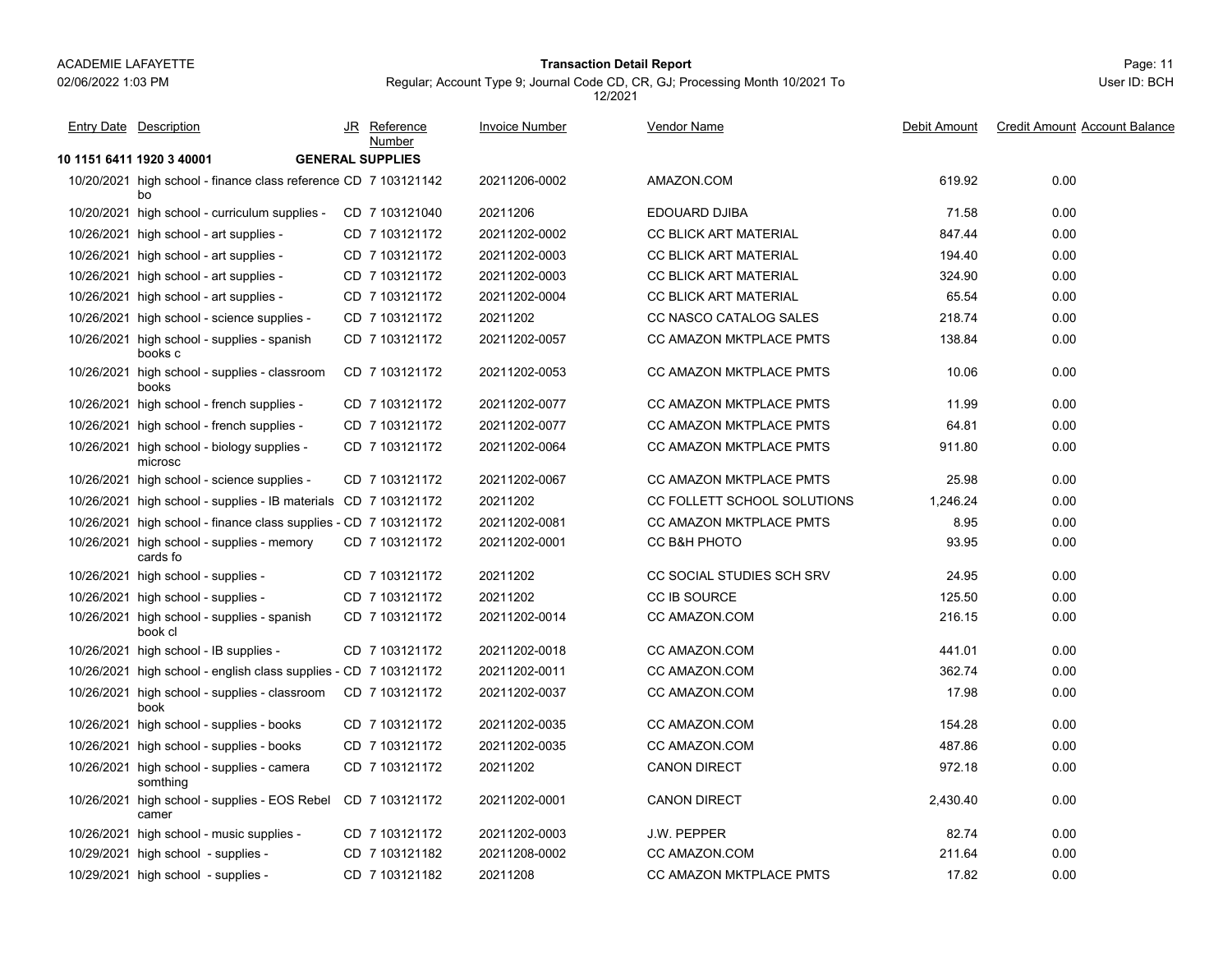#### Page: 12 **Transaction Detail Report**

Regular; Account Type 9; Journal Code CD, CR, GJ; Processing Month 10/2021 To 12/2021

User ID: BCH

| <b>Entry Date Description</b>                                               | JR Reference<br>Number  | <b>Invoice Number</b> | <b>Vendor Name</b>                                | Debit Amount | <b>Credit Amount Account Balance</b> |           |
|-----------------------------------------------------------------------------|-------------------------|-----------------------|---------------------------------------------------|--------------|--------------------------------------|-----------|
| 10 1151 6411 1920 3 40001                                                   | <b>GENERAL SUPPLIES</b> |                       |                                                   |              |                                      |           |
| 11/09/2021 high school - supplies -                                         | CD 7 123121095          | 20211216              | <b>HYNES MARILYN</b>                              | 85.77        | 0.00                                 |           |
| 11/09/2021 high school - lab supplies -                                     | CD 7 123121086          | 20211216              | PAYELLE LAURENT                                   | 100.39       | 0.00                                 |           |
| 11/09/2021 high school - supplies -                                         | CD 7 123121069          | 20211216-0001         | <b>SEIDLER JESSICA</b>                            | 150.00       | 0.00                                 |           |
| 11/09/2021 high school - class supplies -                                   | CD 7 123121080          | 20211216              | ABSHER KATHRYN                                    | 134.61       | 0.00                                 |           |
| 11/09/2021 spanish supplies - 112.29 -                                      | CD 7 123121094          | 20211216              | CALDERON PERDOMO MACYORY                          | 112.29       | 0.00                                 |           |
| 11/29/2021 high school - class supplies -                                   | CD 7 123121081          | 20211216-0001         | <b>ABSHER KATHRYN</b>                             | 147.93       | 0.00                                 |           |
| 11/29/2021 high school - supplies -                                         | CD 7 123121071          | 20211216-0003         | <b>SEIDLER JESSICA</b>                            | 309.40       | 0.00                                 |           |
| 11/29/2021 high school - supplies - 146.21                                  | CD 7 123121033          | 20211216              | RAMEY CHANDRA                                     | 146.21       | 0.00                                 |           |
| 12/10/2021 high school - supplies -                                         | CD 7 123121363          | 20220124-0008         | CC AMAZON.COM                                     | 38.99        | 0.00                                 |           |
| 12/10/2021 Correction: high school - supplies - CD 7 123121363<br>jo        |                         | 20220124              | CC B&H PHOTO                                      | 429.00       | 0.00                                 |           |
| 12/10/2021 high school - office set up supplies - CD 7 123121363            |                         | 20220124-0008         | CC AMAZON MKTPLACE PMTS                           | 119.89       | 0.00                                 |           |
| 12/10/2021 high school - art supplies -                                     | CD 7 123121363          | 20220124              | <b>CC BLICK ART MATERIAL</b>                      | 179.80       | 0.00                                 |           |
| 12/10/2021 high school - science supplies -                                 | CD 7 123121363          | 20220124-0030         | CC AMAZON MKTPLACE PMTS                           | 64.99        | 0.00                                 |           |
| 12/10/2021 high school - supplies -                                         | CD 7 123121363          | 20220124-0031         | <b>CC AMAZON MKTPLACE PMTS</b>                    | 118.99       | 0.00                                 |           |
| 12/10/2021 high school - supplies -                                         | CD 7 123121363          | 20220124-0032         | <b>CC AMAZON MKTPLACE PMTS</b>                    | 161.88       | 0.00                                 |           |
| 12/10/2021 high school - IB project supplies -                              | CD 7 123121363          | 20220124-0033         | CC AMAZON MKTPLACE PMTS                           | 35.83        | 0.00                                 |           |
| 12/10/2021 high school - supplies -                                         | CD 7 123121363          | 20220124-0034         | <b>CC AMAZON MKTPLACE PMTS</b>                    | 65.99        | 0.00                                 |           |
| 12/10/2021 high school - supplies -                                         | CD 7 123121363          | 20220124              | CC STUDY.COM                                      | 647.99       | 0.00                                 |           |
| 12/10/2021 high school - suppies -                                          | CD 7 123121363          | 20220124              | <b>CANON DIRECT</b>                               | 0.00         | 236.65                               |           |
| 12/13/2021 high school - math software supplies CD 7 123121215              |                         | 20220124              | <b>GILBREATH AUDREY</b>                           | 331.00       | 0.00                                 |           |
| 12/17/2021 high school - supplies - posters for<br>cla                      | CD 7 123121216          | 20220124-0001         | <b>GILBREATH AUDREY</b>                           | 80.00        | 0.00                                 |           |
| 12/17/2021 high school - IB project supplies -                              | CD 7 123121252          | 20220124              | <b>BELCHER JULIA</b>                              | 34.98        | 0.00                                 |           |
| 12/17/2021 high school - supplies -                                         | CD 7 123121260          | 20220124              | <b>LECTURES DE FRANCE</b>                         | 1.178.00     | 0.00                                 |           |
| 12/17/2021 high school - supplies -                                         | CD 7 123121297          | 20220124              | <b>WALDO PIZZA</b>                                | 117.70       | 0.00                                 |           |
| 12/17/2021 intern - supplies -                                              | CD 7 123121297          | 20220124-0001         | <b>WALDO PIZZA</b>                                | 87.70        | 0.00                                 |           |
| 12/20/2021 high school - classroom supplies -                               | CD 7 123121308          | 20220124-0002         | AMAZON.COM                                        | 53.21        | 0.00                                 |           |
|                                                                             |                         |                       | Chart of Account Total: 10 1151 6411 1920 3 40001 | 16,631.11    | 236.65                               | 16.394.46 |
| 10 1151 6411 1920 4 00420                                                   | <b>GENERAL SUPPLIES</b> |                       |                                                   |              |                                      |           |
| 10/26/2021 high school - journalism supplies - CD 7 103121172<br><b>CSP</b> |                         | 20211202-0002         | CC B&H PHOTO                                      | 2,943.00     | 0.00                                 |           |
|                                                                             |                         |                       | Chart of Account Total: 10 1151 6411 1920 4 00420 | 2,943.00     | 0.00                                 | 2,943.00  |

**10 1151 6412 1920 3 40001 SUPPLIES - TECHNOLOGY RELATED**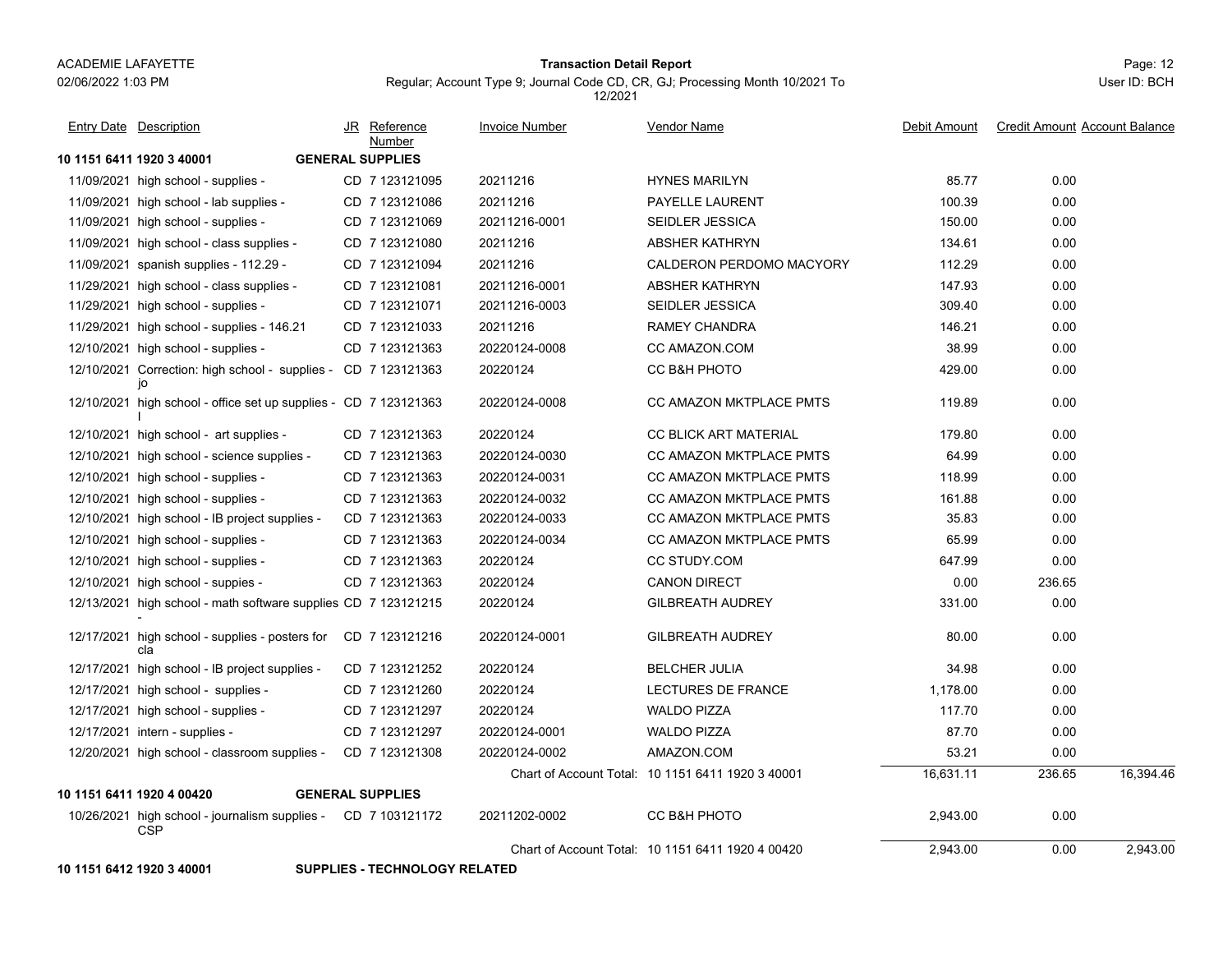#### Page: 13 **Transaction Detail Report**

| <b>Entry Date Description</b>                                         |    | JR Reference<br>Number               | <b>Invoice Number</b> | <b>Vendor Name</b>                                    | Debit Amount | <b>Credit Amount Account Balance</b> |          |
|-----------------------------------------------------------------------|----|--------------------------------------|-----------------------|-------------------------------------------------------|--------------|--------------------------------------|----------|
| 10 1151 6412 1920 3 40001                                             |    | <b>SUPPLIES - TECHNOLOGY RELATED</b> |                       |                                                       |              |                                      |          |
| 10/26/2021 high school - subscription -                               |    | CD 7 103121172                       | 20211202-0003         | CC INTERNATIONAL TRANSACTION                          | 8.12         | 0.00                                 |          |
| 10/26/2021 high school - subscription -                               |    | CD 7 103121172                       | 20211202-0003         | CC INTERNATIONAL TRANSACTION                          | 8.12         | 0.00                                 |          |
| 10/26/2021 high school - subscription -                               |    | CD 7 103121172                       | 20211202              | <b>CC INTHINKING</b>                                  | 270.68       | 0.00                                 |          |
| 10/26/2021 high school - subscription -                               |    | CD 7 103121172                       | 20211202              | <b>CC INTHINKING</b>                                  | 270.68       | 0.00                                 |          |
|                                                                       |    |                                      |                       | Chart of Account Total: 10 1151 6412 1920 3 40001     | 557.60       | 0.00                                 | 557.60   |
| 10 1151 6431 1920 3 40001<br><b>TEXTBOOKS</b>                         |    |                                      |                       |                                                       |              |                                      |          |
| 10/26/2021 high school - textbooks - french                           |    | CD 7 103121172                       | 20211202-0028         | CC AMAZON.COM                                         | 409.50       | 0.00                                 |          |
| 10/26/2021 high school - supplies - books for<br>curic                |    | CD 7 103121172                       | 20211202-0031         | CC AMAZON.COM                                         | 181.24       | 0.00                                 |          |
| 10/26/2021 high school - supplies - spanish -<br>class                |    | CD 7 103121172                       | 20211202-0014         | CC AMAZON MKTPLACE PMTS                               | 195.90       | 0.00                                 |          |
| 10/26/2021 high school - supplies - french book CD 7 103121172<br>cla |    |                                      | 20211202-0010         | <b>CC AMAZON MKTPLACE PMTS</b>                        | 37.64        | 0.00                                 |          |
| 12/10/2021 high school - french books -                               |    | CD 7 123121363                       | 20220124-0039         | <b>CC AMAZON MKTPLACE PMTS</b>                        | 205.00       | 0.00                                 |          |
| 12/10/2021 high school - french books -                               |    | CD 7 123121363                       | 20220124-0039         | <b>CC AMAZON MKTPLACE PMTS</b>                        | 137.51       | 0.00                                 |          |
|                                                                       |    |                                      |                       | Chart of Account Total: 10 1151 6431 1920 3 40001     | 1,166.79     | 0.00                                 | 1,166.79 |
| <b>TEXTBOOKS</b><br>10 1151 6431 1920 4 00420                         |    |                                      |                       |                                                       |              |                                      |          |
| 11/30/2021 highschool - textbooks English -<br>CSP Gra                |    | CD 7 113021006                       | 20211208              | <b>MEMBEAN INC</b>                                    | 1,100.00     | 0.00                                 |          |
|                                                                       |    |                                      |                       | Chart of Account Total: 10 1151 6431 1920 4 00420     | 1,100.00     | 0.00                                 | 1,100.00 |
| 10 1191 6411 1910 3 40001 200                                         |    | <b>GENERAL SUPPLIES</b>              |                       |                                                       |              |                                      |          |
| 11/30/2021 RETURN JACKIE LAWLESS<br><b>SUPPLIES</b>                   | CR |                                      |                       |                                                       | 0.00         | 6.00                                 |          |
|                                                                       |    |                                      |                       | Chart of Account Total: 10 1191 6411 1910 3 40001 200 | 0.00         | 6.00                                 | (6.00)   |
| 10 1221 6311 1910 3 12210                                             |    | <b>INSTRUCTION SERVICES</b>          |                       |                                                       |              |                                      |          |
| 10/01/2021 Correction: speech contract -<br>monthly co                |    | CD 7 103121073                       | 20211206              | <b>MORKERT KATHERINE</b>                              | 4,800.00     | 0.00                                 |          |
| 10/04/2021 sped contract - \$1,828.83 Sped -<br>Profess               |    | CD 7 103121137                       | 20211206              | PROFESSIONAL TRAINING<br>SOLUTIONS LLC                | 1,828.53     | 0.00                                 |          |
| 10/20/2021 Correction: c/o - Other purchased<br>servic                |    | CD 7 103121074                       | 20211206-0001         | <b>MORKERT KATHERINE</b>                              | 909.38       | 0.00                                 |          |
| 11/01/2021 Correction: speech contract -<br>monthly co                |    | CD 7 123121082                       | 20211216              | <b>MORKERT KATHERINE</b>                              | 4,800.00     | 0.00                                 |          |
| 11/02/2021 sped contract - \$1,828.83 Sped -<br>Profess               |    | CD 7 123121159                       | 20211216              | PROFESSIONAL TRAINING<br><b>SOLUTIONS LLC</b>         | 1,828.53     | 0.00                                 |          |
| 11/09/2021 Correction: c/o - Other purchased<br>servic                |    | CD 7 123121083                       | 20211216-0001         | <b>MORKERT KATHERINE</b>                              | 1,218.75     | 0.00                                 |          |
| 12/01/2021 Correction: speech contract -<br>monthly co                |    | CD 7 123121256                       | 20220124              | MORKERT KATHERINE                                     | 4,800.00     | 0.00                                 |          |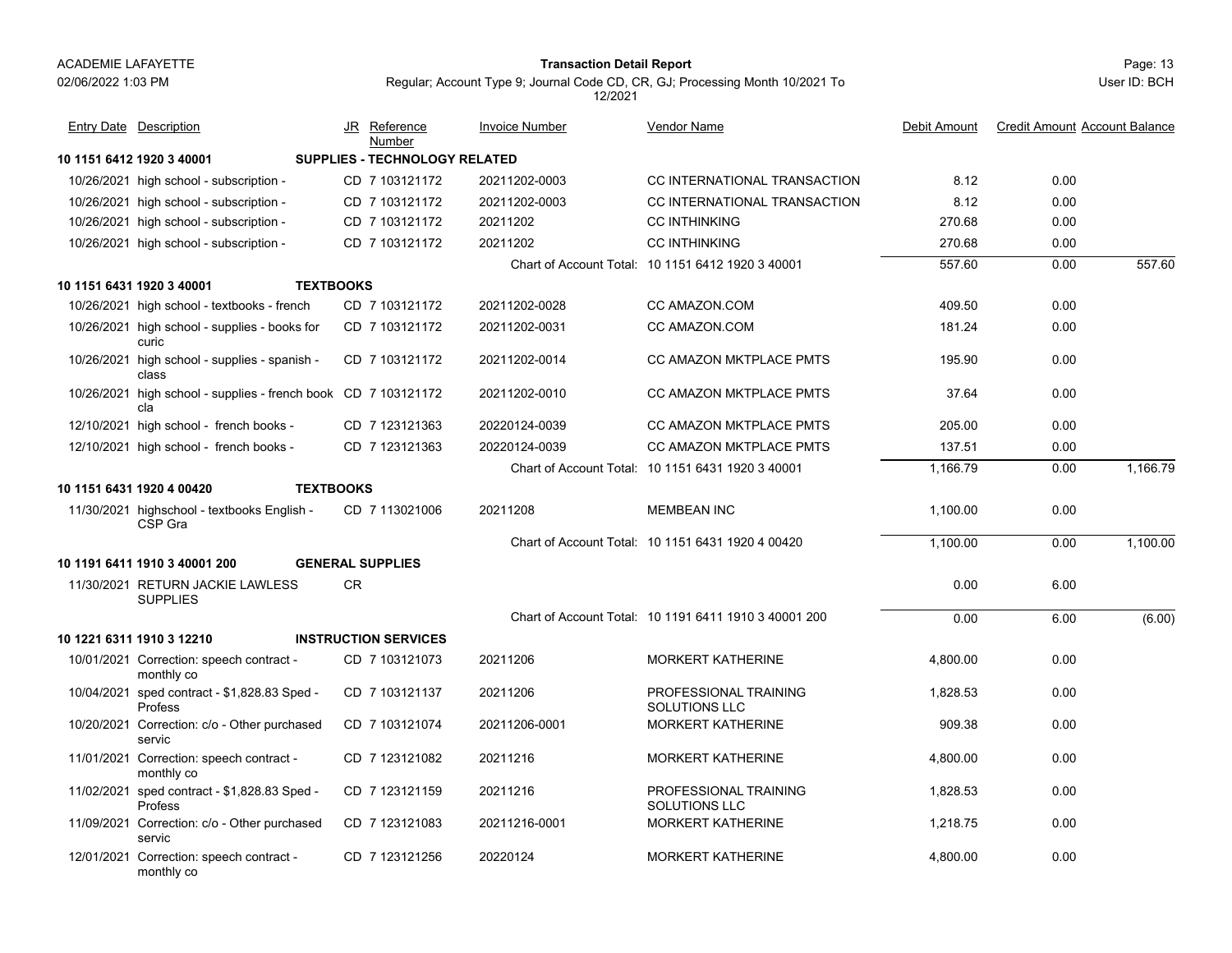# 02/06/2022 1:03 PM

#### Page: 14 **Transaction Detail Report**

Regular; Account Type 9; Journal Code CD, CR, GJ; Processing Month 10/2021 To 12/2021

| <b>Entry Date</b> Description                                         | JR Reference                          | <b>Invoice Number</b> | <b>Vendor Name</b>                                | Debit Amount | <b>Credit Amount Account Balance</b> |           |
|-----------------------------------------------------------------------|---------------------------------------|-----------------------|---------------------------------------------------|--------------|--------------------------------------|-----------|
| 10 1221 6311 1910 3 12210                                             | Number<br><b>INSTRUCTION SERVICES</b> |                       |                                                   |              |                                      |           |
| 12/02/2021 sped contract - \$1,828.83 Sped -<br>Profess               | CD 7 123121333                        | 20220124              | PROFESSIONAL TRAINING<br>SOLUTIONS LLC            | 1.828.53     | 0.00                                 |           |
| 12/17/2021 Correction: Split Elem/ms/hs - Other CD 7 123121257<br>pur |                                       | 20220124-0001         | <b>MORKERT KATHERINE</b>                          | 881.25       | 0.00                                 |           |
|                                                                       |                                       |                       | Chart of Account Total: 10 1221 6311 1910 3 12210 | 22,894.97    | 0.00                                 | 22,894.97 |
| 10 1221 6311 6940 3 12210                                             | <b>INSTRUCTION SERVICES</b>           |                       |                                                   |              |                                      |           |
| 10/04/2021 sped contract - \$1,828.83 Sped -<br>Profess               | CD 7 103121137                        | 20211206              | PROFESSIONAL TRAINING<br><b>SOLUTIONS LLC</b>     | 1.828.54     | 0.00                                 |           |
| 11/02/2021 sped contract - \$1,828.83 Sped -<br>Profess               | CD 7 123121159                        | 20211216              | PROFESSIONAL TRAINING<br><b>SOLUTIONS LLC</b>     | 1,828.54     | 0.00                                 |           |
| 12/02/2021 sped contract - \$1,828.83 Sped -<br>Profess               | CD 7 123121333                        | 20220124              | PROFESSIONAL TRAINING<br>SOLUTIONS LLC            | 1,828.54     | 0.00                                 |           |
|                                                                       |                                       |                       | Chart of Account Total: 10 1221 6311 6940 3 12210 | 5,485.62     | 0.00                                 | 5,485.62  |
| 10 1221 6311 6941 1 12210                                             | <b>INSTRUCTION SERVICES</b>           |                       |                                                   |              |                                      |           |
| 10/01/2021 SpEd - monthly contracting fee -<br>Local -                | CD 7 103121038                        | 20211206              | <b>NANCE CYNTHIA</b>                              | 2,400.00     | 0.00                                 |           |
| 10/04/2021 sped contract - Janice Grubbe -<br>Local fu                | CD 7 103121136                        | 20211206              | <b>GRUBBE JANICE</b>                              | 2,400.00     | 0.00                                 |           |
| 11/01/2021 SpEd - monthly contracting fee -<br>Local -                | CD 7 123121043                        | 20211216              | NANCE CYNTHIA                                     | 2,400.00     | 0.00                                 |           |
| 11/02/2021 sped contract - Janice Grubbe -<br>Local fu                | CD 7 123121158                        | 20211216              | <b>GRUBBE JANICE</b>                              | 2,400.00     | 0.00                                 |           |
| 12/01/2021 SpEd - monthly contracting fee -<br>Local -                | CD 7 123121226                        | 20220124              | <b>NANCE CYNTHIA</b>                              | 2,400.00     | 0.00                                 |           |
| 12/02/2021 sped contract - Janice Grubbe -<br>Local fu                | CD 7 123121332                        | 20220124              | <b>GRUBBE JANICE</b>                              | 2,400.00     | 0.00                                 |           |
|                                                                       |                                       |                       | Chart of Account Total: 10 1221 6311 6941 1 12210 | 14,400.00    | 0.00                                 | 14,400.00 |
| 10 1221 6311 6941 3 12210                                             | <b>INSTRUCTION SERVICES</b>           |                       |                                                   |              |                                      |           |
| 10/01/2021 SpEd - monthly contracting fee -                           | CD 7 103121093                        | 20211206              | <b>DESHLER NANCY</b>                              | 2,400.00     | 0.00                                 |           |
| 10/04/2021 sped contract - \$1,828.83 Sped -<br>Profess               | CD 7 103121137                        | 20211206              | PROFESSIONAL TRAINING<br><b>SOLUTIONS LLC</b>     | 1,828.53     | 0.00                                 |           |
| 11/01/2021 SpEd - monthly contracting fee -                           | CD 7 123121101                        | 20211216              | <b>DESHLER NANCY</b>                              | 2,400.00     | 0.00                                 |           |
| 11/02/2021 sped contract - \$1,828.83 Sped -<br>Profess               | CD 7 123121159                        | 20211216              | PROFESSIONAL TRAINING<br>SOLUTIONS LLC            | 1,828.53     | 0.00                                 |           |
| 12/01/2021 SpEd - monthly contracting fee -                           | CD 7 123121271                        | 20220124              | <b>DESHLER NANCY</b>                              | 2,400.00     | 0.00                                 |           |
| 12/02/2021 sped contract - \$1,828.83 Sped -<br>Profess               | CD 7 123121333                        | 20220124              | PROFESSIONAL TRAINING<br><b>SOLUTIONS LLC</b>     | 1,828.53     | 0.00                                 |           |
|                                                                       |                                       |                       | Chart of Account Total: 10 1221 6311 6941 3 12210 | 12,685.59    | 0.00                                 | 12,685.59 |
| 10 1221 6391 1910 1 12210                                             | <b>OTHER PURCHASED SERVICES</b>       |                       |                                                   |              |                                      |           |
| 10/20/2021 sped - student testing - 600                               | CD 7 103121063                        | 20211206-0003         | PSYCHOLOGY OFFICES INC                            | 600.00       | 0.00                                 |           |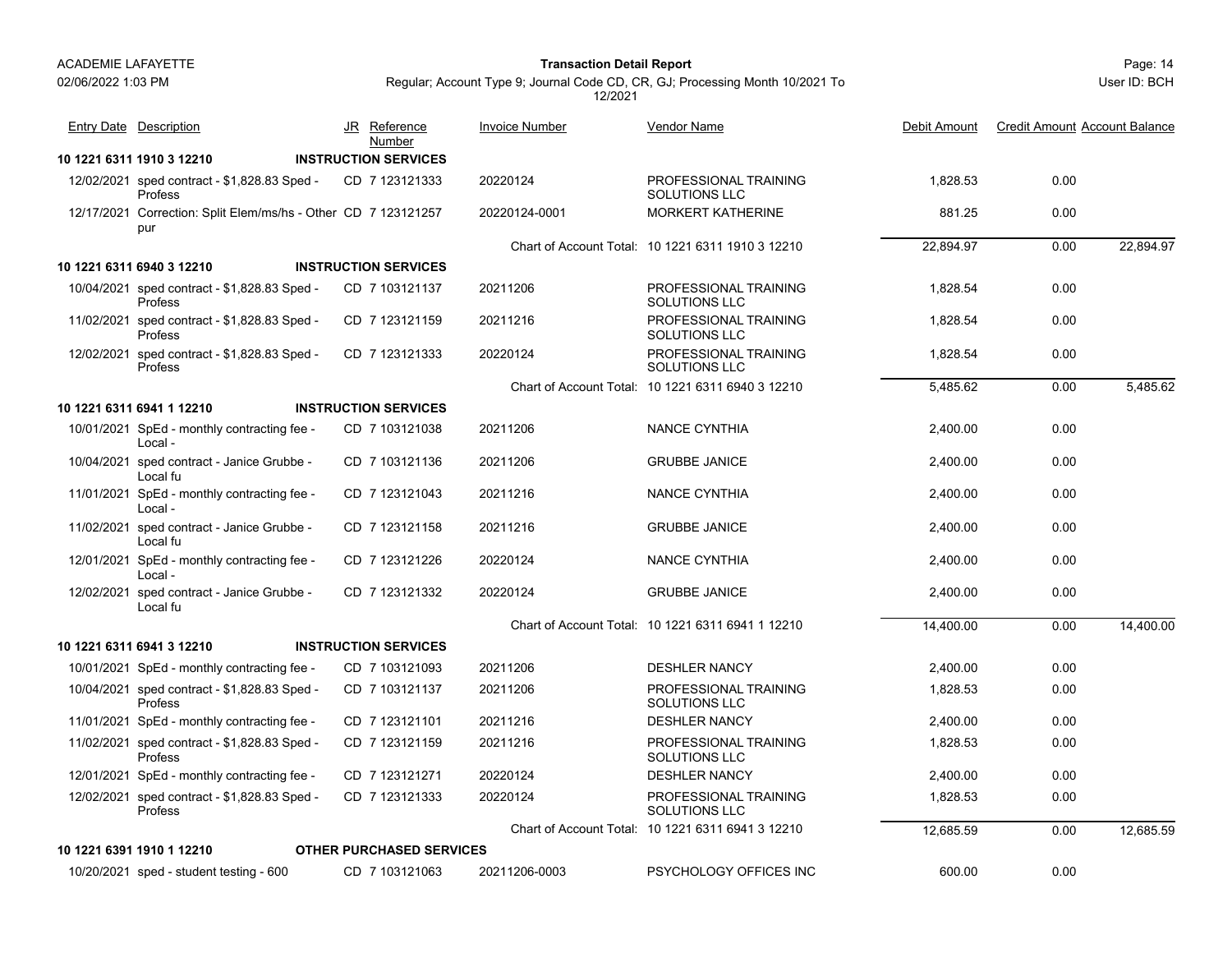#### Page: 15 **Transaction Detail Report**

# Regular; Account Type 9; Journal Code CD, CR, GJ; Processing Month 10/2021 To 12/2021

| <b>Entry Date Description</b>                                         | JR Reference | Number                          | <b>Invoice Number</b> | <b>Vendor Name</b>                                | Debit Amount | <b>Credit Amount Account Balance</b> |          |
|-----------------------------------------------------------------------|--------------|---------------------------------|-----------------------|---------------------------------------------------|--------------|--------------------------------------|----------|
| 10 1221 6391 1910 1 12210                                             |              | <b>OTHER PURCHASED SERVICES</b> |                       |                                                   |              |                                      |          |
| 10/20/2021 Reversal: sped - student testing -<br>600                  |              | CD 7 103121063                  | 20211206-0003         | PSYCHOLOGY OFFICES INC                            | 0.00         | 600.00                               |          |
| 11/30/2021 Reversal: sped - student testing -<br>400                  |              | CD 7 123121065                  | 20211216-0001         | PSYCHOLOGY OFFICES INC                            | 0.00         | 400.00                               |          |
| 11/30/2021 sped - student testing - 400                               |              | CD 7 123121065                  | 20211216-0001         | PSYCHOLOGY OFFICES INC                            | 400.00       | 0.00                                 |          |
|                                                                       |              |                                 |                       | Chart of Account Total: 10 1221 6391 1910 1 12210 | 1,000.00     | 1,000.00                             | 0.00     |
| 10 1221 6391 1910 3 12210                                             |              | <b>OTHER PURCHASED SERVICES</b> |                       |                                                   |              |                                      |          |
| 10/20/2021 Correction: sped - student testing - CD 7 103121063<br>600 |              |                                 | 20211206-0003         | PSYCHOLOGY OFFICES INC                            | 600.00       | 0.00                                 |          |
| 11/30/2021 Correction: sped - student testing - CD 7 123121065<br>400 |              |                                 | 20211216-0001         | PSYCHOLOGY OFFICES INC                            | 400.00       | 0.00                                 |          |
|                                                                       |              |                                 |                       | Chart of Account Total: 10 1221 6391 1910 3 12210 | 1.000.00     | 0.00                                 | 1,000.00 |
| 10 1221 6391 6940 1 12210                                             |              | OTHER PURCHASED SERVICES-LOCAL  |                       |                                                   |              |                                      |          |
| 10/06/2021 Reversal: sped - student testing -<br>Local                |              | CD 7 103121060                  | 20211206              | PSYCHOLOGY OFFICES INC                            | 0.00         | 80.00                                |          |
| 10/06/2021 sped - student testing - Local - not<br>fed                |              | CD 7 103121060                  | 20211206              | PSYCHOLOGY OFFICES INC                            | 80.00        | 0.00                                 |          |
| 10/20/2021 sped - student testing - 200                               |              | CD 7 103121062                  | 20211206-0002         | PSYCHOLOGY OFFICES INC                            | 200.00       | 0.00                                 |          |
| 10/20/2021 Reversal: sped - student testing -<br>200                  |              | CD 7 103121062                  | 20211206-0002         | PSYCHOLOGY OFFICES INC                            | 0.00         | 200.00                               |          |
| 11/30/2021 Reversal: sped - student testing -<br>400                  |              | CD 7 123121065                  | 20211216-0001         | PSYCHOLOGY OFFICES INC                            | 0.00         | 400.00                               |          |
| 11/30/2021 sped - student testing - 400                               |              | CD 7 123121065                  | 20211216-0001         | PSYCHOLOGY OFFICES INC                            | 400.00       | 0.00                                 |          |
|                                                                       |              |                                 |                       | Chart of Account Total: 10 1221 6391 6940 1 12210 | 680.00       | 680.00                               | 0.00     |
| 10 1221 6391 6940 3 12210                                             |              | <b>OTHER PURCHASED SERVICES</b> |                       |                                                   |              |                                      |          |
| 10/06/2021 Correction: sped - student testing - CD 7 103121060<br>Loc |              |                                 | 20211206              | PSYCHOLOGY OFFICES INC                            | 80.00        | 0.00                                 |          |
| 10/20/2021 Correction: sped - student testing -<br>200                |              | CD 7 103121062                  | 20211206-0002         | PSYCHOLOGY OFFICES INC                            | 200.00       | 0.00                                 |          |
| 11/30/2021 Correction: sped - student testing -<br>400                |              | CD 7 123121065                  | 20211216-0001         | PSYCHOLOGY OFFICES INC                            | 400.00       | 0.00                                 |          |
| 12/10/2021 SPED - evaluation -                                        |              | CD 7 123121363                  | 20220124              | <b>CC POSSABILITIES CHILDREN</b>                  | 450.00       | 0.00                                 |          |
|                                                                       |              |                                 |                       | Chart of Account Total: 10 1221 6391 6940 3 12210 | 1,130.00     | 0.00                                 | 1.130.00 |
| 10 1221 6391 6941 1 12210                                             |              | <b>OTHER PURCHASED SERVICES</b> |                       |                                                   |              |                                      |          |
| 10/20/2021 Reversal: sped - student testing -<br>400                  |              | CD 7 103121061                  | 20211206-0001         | PSYCHOLOGY OFFICES INC                            | 0.00         | 400.00                               |          |
| 10/20/2021 sped - student testing - 400                               |              | CD 7 103121061                  | 20211206-0001         | PSYCHOLOGY OFFICES INC                            | 400.00       | 0.00                                 |          |
| 11/30/2021 sped - student testing - 200                               |              | CD 7 123121065                  | 20211216              | PSYCHOLOGY OFFICES INC                            | 200.00       | 0.00                                 |          |
| 11/30/2021 Reversal: sped - student testing -<br>200                  |              | CD 7 123121065                  | 20211216              | PSYCHOLOGY OFFICES INC                            | 0.00         | 200.00                               |          |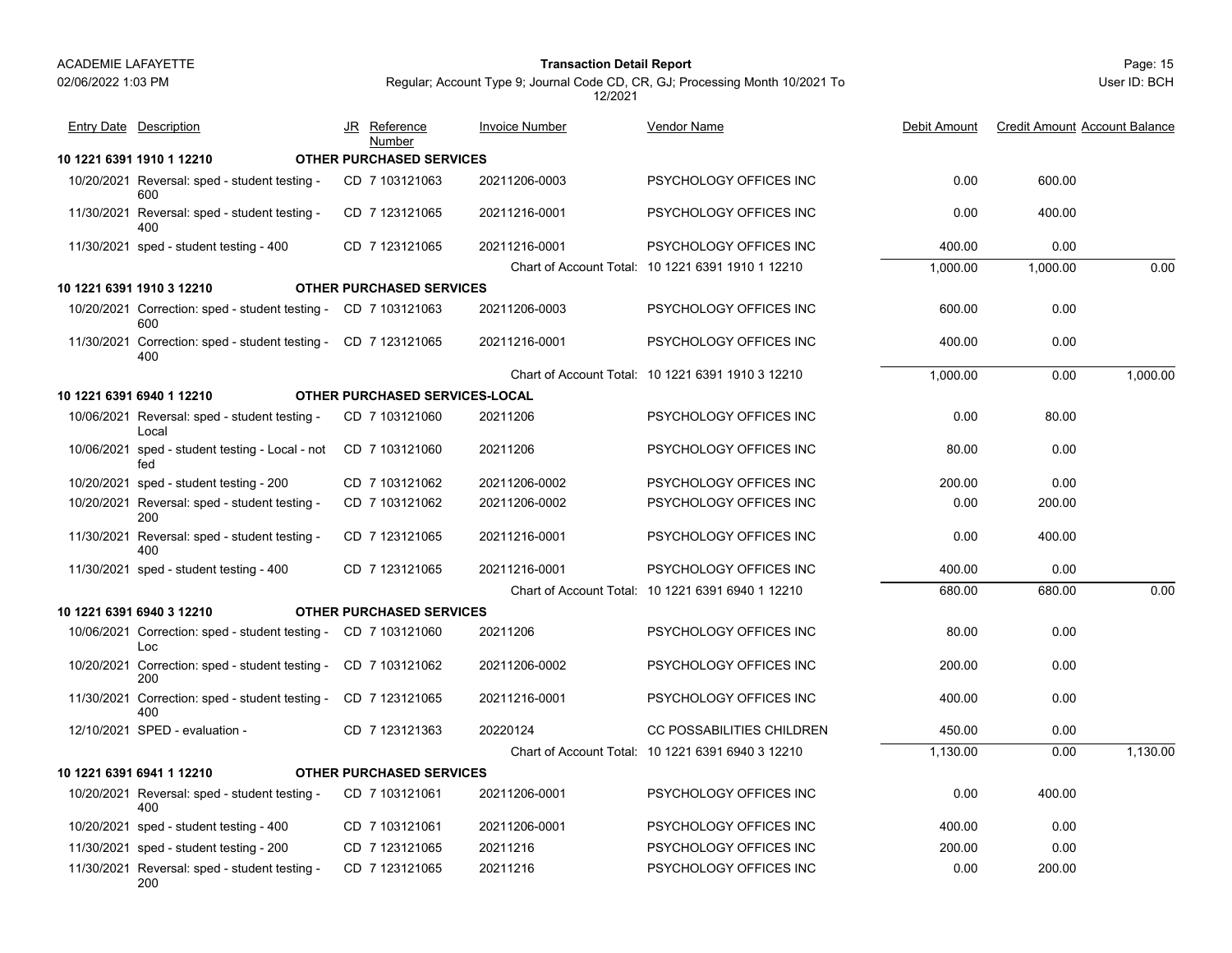#### Page: 16 **Transaction Detail Report**

**Invoice Number** 

JR Reference

User ID: BCH

Regular; Account Type 9; Journal Code CD, CR, GJ; Processing Month 10/2021 To 12/2021

Entry Date Description JR Reference <u>Invoice Number</u> <u>Vendor Name</u> Debit Amount Credit Amount Account Balance

Vendor Name

|                                                                       | <b>Number</b>                   |               |                                                   |        |        |        |
|-----------------------------------------------------------------------|---------------------------------|---------------|---------------------------------------------------|--------|--------|--------|
| 10 1221 6391 6941 1 12210                                             | <b>OTHER PURCHASED SERVICES</b> |               |                                                   |        |        |        |
|                                                                       |                                 |               | Chart of Account Total: 10 1221 6391 6941 1 12210 | 600.00 | 600.00 | 0.00   |
| 10 1221 6391 6941 3 12210                                             | <b>OTHER PURCHASED SERVICES</b> |               |                                                   |        |        |        |
| 10/20/2021 Correction: sped - student testing - CD 7 103121061<br>400 |                                 | 20211206-0001 | PSYCHOLOGY OFFICES INC                            | 400.00 | 0.00   |        |
| 11/30/2021 Correction: sped - student testing - CD 7 123121065<br>200 |                                 | 20211216      | PSYCHOLOGY OFFICES INC                            | 200.00 | 0.00   |        |
|                                                                       |                                 |               | Chart of Account Total: 10 1221 6391 6941 3 12210 | 600.00 | 0.00   | 600.00 |
| 10 1221 6411 6940 1 12210                                             | <b>GENERAL SUPPLIES</b>         |               |                                                   |        |        |        |
| 10/26/2021 Correction: special ed - dyslexia<br>traini                | CD 7 103121172                  | 20211202      | <b>CC PEARSON EDUCATION</b>                       | 196.87 | 0.00   |        |
| 10/26/2021 Correction: elementary/special ed - CD 7 103121172<br>supp |                                 | 20211202-0021 | CC AMAZON.COM                                     | 14.50  | 0.00   |        |
| 10/26/2021 Correction: elementary/special ed - CD 7 103121172<br>supp |                                 | 20211202-0024 | CC AMAZON COM                                     | 21.99  | 0.00   |        |
| 10/26/2021 Correction: elementary/special ed - CD 7 103121172<br>supp |                                 | 20211202-0034 | CC AMAZON MKTPLACE PMTS                           | 47.38  | 0.00   |        |
| 10/26/2021 Correction: elementary/special ed - CD 7 103121172<br>supp |                                 | 20211202-0034 | CC AMAZON MKTPLACE PMTS                           | 232.38 | 0.00   |        |
| 10/26/2021 Correction: elementary/special ed - CD 7 103121172<br>supp |                                 | 20211202-0039 | CC AMAZON.COM                                     | 97.50  | 0.00   |        |
|                                                                       |                                 |               | Chart of Account Total: 10 1221 6411 6940 1 12210 | 610.62 | 0.00   | 610.62 |
| 10 1221 6411 6940 3 12210                                             | <b>GENERAL SUPPLIES</b>         |               |                                                   |        |        |        |
| 10/26/2021 Reversal: elementary/special ed -<br>suppli                | CD 7 103121172                  | 20211202-0039 | CC AMAZON.COM                                     | 0.00   | 97.50  |        |
| 10/26/2021 Reversal: elementary/special ed -<br>suppli                | CD 7 103121172                  | 20211202-0034 | <b>CC AMAZON MKTPLACE PMTS</b>                    | 0.00   | 232.38 |        |
| 10/26/2021 Reversal: elementary/special ed -<br>suppli                | CD 7 103121172                  | 20211202-0034 | CC AMAZON MKTPLACE PMTS                           | 0.00   | 47.38  |        |
| 10/26/2021 Reversal: elementary/special ed -<br>suppli                | CD 7 103121172                  | 20211202-0024 | CC AMAZON.COM                                     | 0.00   | 21.99  |        |
| 10/26/2021 Reversal: special ed - dyslexia<br>training                | CD 7 103121172                  | 20211202      | <b>CC PEARSON EDUCATION</b>                       | 0.00   | 196.87 |        |
| 10/26/2021 Reversal: elementary/special ed -<br>suppli                | CD 7 103121172                  | 20211202-0021 | CC AMAZON COM                                     | 0.00   | 14.50  |        |
| 10/26/2021 special ed - dyslexia training<br>supplies                 | CD 7 103121172                  | 20211202      | CC PEARSON EDUCATION                              | 196.87 | 0.00   |        |
| 10/26/2021 elementary/special ed - supplies -                         | CD 7 103121172                  | 20211202-0034 | CC AMAZON MKTPLACE PMTS                           | 47.38  | 0.00   |        |
| 10/26/2021 elementary/special ed - supplies -                         | CD 7 103121172                  | 20211202-0034 | CC AMAZON MKTPLACE PMTS                           | 232.38 | 0.00   |        |
| 10/26/2021 elementary/special ed - supplies -                         | CD 7 103121172                  | 20211202-0039 | CC AMAZON.COM                                     | 97.50  | 0.00   |        |
| 10/26/2021 elementary/special ed - supplies -                         | CD 7 103121172                  | 20211202-0024 | CC AMAZON.COM                                     | 21.99  | 0.00   |        |

10/26/2021 elementary/special ed - supplies - CD 7 103121172 20211202-0021 CC AMAZON.COM 14.50 0.00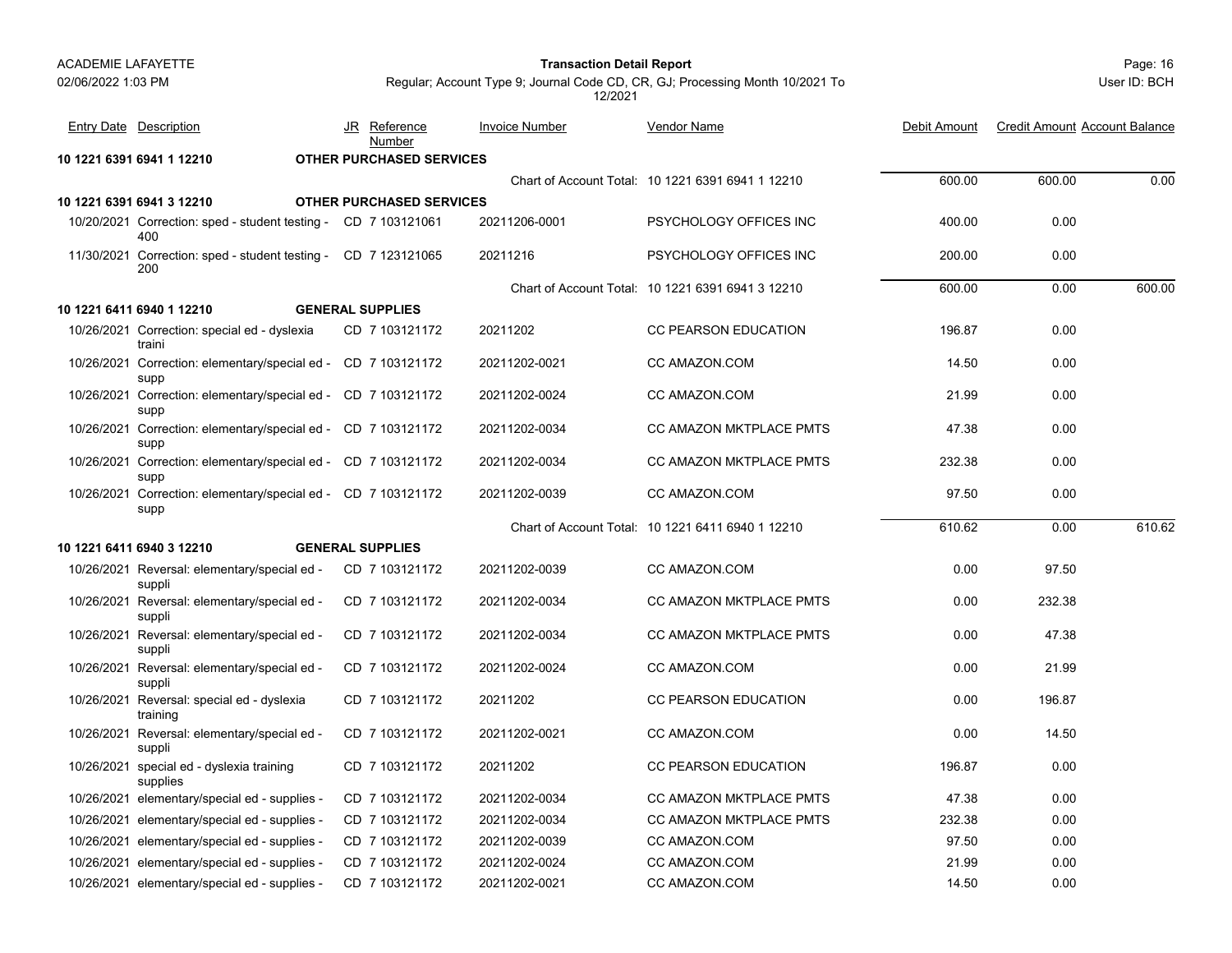**10 1221 6411 6941 1 12210 GENERAL SUPPLIES**

Entry Date Description

supp

traini

supp

supp

**10 1221 6411 6940 3 12210 GENERAL SUPPLIES**

**GENERAL SUPPLIES** 

<u>Number</u>

JR Reference Invoice Number

#### Page: 17 **Transaction Detail Report**

User ID: BCH

610.62 610.62 0.00

Debit Amount Credit Amount Account Balance

Regular; Account Type 9; Journal Code CD, CR, GJ; Processing Month 10/2021 To 12/2021

Chart of Account Total: 10 1221 6411 6940 3 12210

Vendor Name

10/26/2021 Correction: elementary/special ed - CD\_7 103121172 20211202-0041 CC AMAZON MKTPLACE PMTS 58.38 0.00 CD 20211202-0041 CC AMAZON MKTPLACE PMTS 7 103121172 10/26/2021 Correction: special ed - dyslexia CD 7 103121172 20211202 CC PEARSON EDUCATION 196.88 0.00 CD 20211202 CC PEARSON EDUCATION 7 103121172 10/26/2021 Correction: elementary/special ed - CD\_7 103121172 20211202-0021 CC AMAZON.COM 0.00 CD 20211202-0021 CC AMAZON.COM 7 103121172 10/26/2021 Correction: elementary/special ed - CD\_7 103121172 20211202-0027 CC AMAZON.COM 12.27 0.00 CD 20211202-0027 CC AMAZON.COM 7 103121172 Chart of Account Total: 10 1221 6411 6941 1 12210281.02 0.00 281.02

|            | 10 1221 6411 6941 3 12210                                        | <b>GENERAL SUPPLIES</b>         |               |                                                   |          |        |          |
|------------|------------------------------------------------------------------|---------------------------------|---------------|---------------------------------------------------|----------|--------|----------|
|            | 10/26/2021 Reversal: elementary/special ed -<br>suppli           | CD 7 103121172                  | 20211202-0041 | CC AMAZON MKTPLACE PMTS                           | 0.00     | 58.38  |          |
| 10/26/2021 | Reversal: elementary/special ed -<br>suppli                      | CD 7 103121172                  | 20211202-0027 | CC AMAZON.COM                                     | 0.00     | 12.27  |          |
|            | 10/26/2021 Reversal: elementary/special ed -<br>suppli           | CD 7 103121172                  | 20211202-0021 | CC AMAZON.COM                                     | 0.00     | 13.49  |          |
|            | 10/26/2021 Reversal: special ed - dyslexia<br>training           | CD 7 103121172                  | 20211202      | <b>CC PEARSON EDUCATION</b>                       | 0.00     | 196.88 |          |
|            | 10/26/2021 elementary/special ed - supplies -                    | CD 7 103121172                  | 20211202-0041 | CC AMAZON MKTPLACE PMTS                           | 58.38    | 0.00   |          |
|            | 10/26/2021 special ed - dyslexia training<br>supplies            | CD 7 103121172                  | 20211202      | <b>CC PEARSON EDUCATION</b>                       | 196.88   | 0.00   |          |
|            | 10/26/2021 elementary/special ed - supplies -                    | CD 7 103121172                  | 20211202-0021 | CC AMAZON.COM                                     | 13.49    | 0.00   |          |
|            | 10/26/2021 elementary/special ed - supplies -                    | CD 7 103121172                  | 20211202-0027 | CC AMAZON.COM                                     | 12.27    | 0.00   |          |
|            |                                                                  |                                 |               | Chart of Account Total: 10 1221 6411 6941 3 12210 | 281.02   | 281.02 | 0.00     |
|            | 10 1411 6391 1910 3 00000                                        | <b>OTHER PURCHASED SERVICES</b> |               |                                                   |          |        |          |
|            | 12/17/2021 middle school - stuco dance rental - CD 7 123121203   |                                 | 20220124      | AAA PARTY RENTAL INC                              | 942.50   | 0.00   |          |
|            |                                                                  |                                 |               | Chart of Account Total: 10 1411 6391 1910 3 00000 | 942.50   | 0.00   | 942.50   |
|            | 10 1411 6391 1910 3 40001                                        | <b>OTHER PURCHASED SERVICES</b> |               |                                                   |          |        |          |
|            | 12/15/2021 middle school - france trip planning - CD 7 123121315 |                                 | 20220124      | <b>HOUFAIDI LESLIE</b>                            | 1,920.00 | 0.00   |          |
|            |                                                                  |                                 |               | Chart of Account Total: 10 1411 6391 1910 3 40001 | 1,920.00 | 0.00   | 1,920.00 |
|            | 10 1411 6391 1920 3 40001                                        | <b>OTHER PURCHASED SERVICES</b> |               |                                                   |          |        |          |

10/20/2021 student activities - field trip tickets CD 7 103121072 20211206 ABSHER KATHRYN 75.00 0.00 Chart of Account Total: 10 1411 6391 1920 3 40001 75.00 0.00 75.00 **10 1411 6391 6941 3 00200 OTHER PURCHASED SERVICES**12/17/2021 Student activites - summer field trip CD\_7 123121267 20220124 MARTIN CITY MELODRAMA 750.00 0.00 CD 20220124 MARTIN CITY MELODRAMA 7 123121267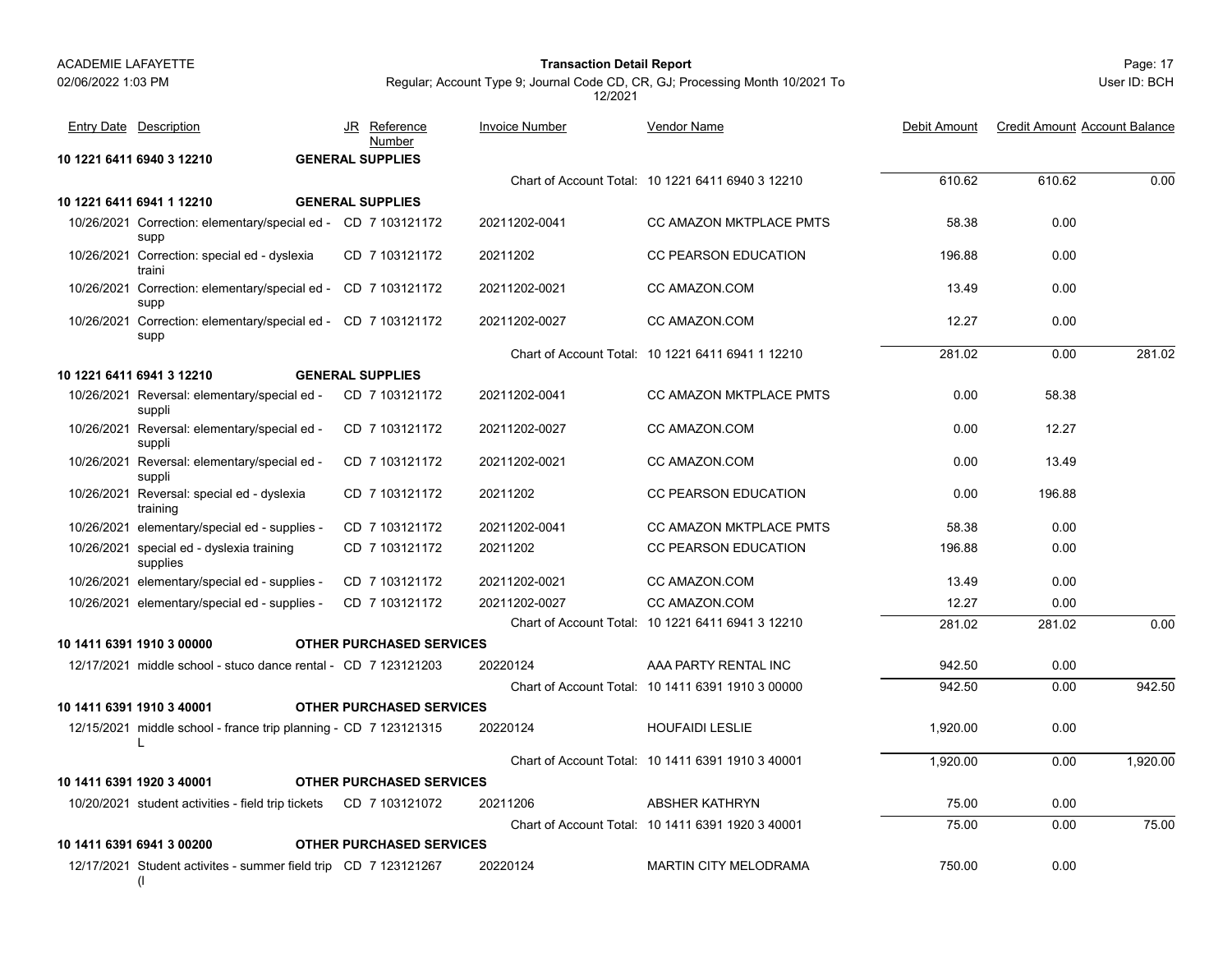#### Page: 18 **Transaction Detail Report**

User ID: BCH

| <b>Entry Date Description</b>                                         | JR Reference<br>Number          | <b>Invoice Number</b> | <b>Vendor Name</b>                                | Debit Amount | <b>Credit Amount Account Balance</b> |          |
|-----------------------------------------------------------------------|---------------------------------|-----------------------|---------------------------------------------------|--------------|--------------------------------------|----------|
| 10 1411 6391 6941 3 00200                                             | <b>OTHER PURCHASED SERVICES</b> |                       |                                                   |              |                                      |          |
|                                                                       |                                 |                       | Chart of Account Total: 10 1411 6391 6941 3 00200 | 750.00       | 0.00                                 | 750.00   |
| 10 1411 6411 1910 3 40001                                             | <b>GENERAL SUPPLIES</b>         |                       |                                                   |              |                                      |          |
| 10/26/2021 Split MS/Hs - supplies - volleyballs CD 7 103121172<br>for |                                 | 20211202              | CC DICKS SPORTING GOODS                           | 174.57       | 0.00                                 |          |
| 10/26/2021 Split MS/Hs - supplies - volleyball<br>cart                | CD 7 103121172                  | 20211202-0001         | CC DICKS SPORTING GOODS                           | 80.60        | 0.00                                 |          |
| 12/17/2021 middle school - basketball jerseys - CD 7 2117             |                                 | 20220124              | THE PURPLE KIND LLC                               | 775.00       | 0.00                                 |          |
| 12/31/2021 TO ADJUST PAYMENT TO ACTUAL GJ                             |                                 |                       |                                                   | 0.86         | 0.00                                 |          |
|                                                                       |                                 |                       | Chart of Account Total: 10 1411 6411 1910 3 40001 | 1,031.03     | 0.00                                 | 1,031.03 |
| 10 1411 6411 1920 3 40001                                             | <b>GENERAL SUPPLIES</b>         |                       |                                                   |              |                                      |          |
| 10/26/2021 Split MS/Hs - supplies - volleyball<br>cart                | CD 7 103121172                  | 20211202-0001         | CC DICKS SPORTING GOODS                           | 80.60        | 0.00                                 |          |
| 10/26/2021 Split MS/Hs - supplies - volleyballs<br>for                | CD 7 103121172                  | 20211202              | CC DICKS SPORTING GOODS                           | 174.58       | 0.00                                 |          |
| 10/26/2021 high school - journalism - camera<br>lens                  | CD 7 103121172                  | 20211202              | CC B&H PHOTO                                      | 449.00       | 0.00                                 |          |
|                                                                       |                                 |                       | Chart of Account Total: 10 1411 6411 1920 3 40001 | 704.18       | 0.00                                 | 704.18   |
| 10 1411 6411 6940 1 00101                                             | <b>GENERAL SUPPLIES</b>         |                       |                                                   |              |                                      |          |
| 10/19/2021 community relations - field day<br>expenses                | CD 10 103121174                 | 20211206              | <b>MOLINA BRANDI</b>                              | 405.30       | 0.00                                 |          |
|                                                                       |                                 |                       | Chart of Account Total: 10 1411 6411 6940 1 00101 | 405.30       | 0.00                                 | 405.30   |
| 10 2113 6411 1910 3 40001                                             | <b>GENERAL SUPPLIES</b>         |                       |                                                   |              |                                      |          |
| 10/20/2021 social work services - uniforms for<br>stud                | CD 7 103121081                  | 20211206              | <b>SEELY ELIZABETH</b>                            | 32.93        | 0.00                                 |          |
| 10/26/2021 social work services - supplies -                          | CD 7 103121172                  | 20211202              | <b>CC AMAZON MKTPLACE PMTS</b>                    | 35.98        | 0.00                                 |          |
| 10/26/2021 social work services - uniforms -                          | CD 7 103121172                  | 20211202-0032         | CC AMAZON.COM                                     | 49.40        | 0.00                                 |          |
| 10/26/2021 social work services - school<br>supplies f                | CD 7 103121172                  | 20211202-0007         | CC AMAZON.COM                                     | 33.89        | 0.00                                 |          |
| 10/26/2021 social work services - supplies -                          | CD 7 103121172                  | 20211202-0008         | CC AMAZON.COM                                     | 25.48        | 0.00                                 |          |
| 10/26/2021 social work services - supplies -                          | CD 7 103121172                  | 20211202-0043         | CC AMAZON.COM                                     | 85.97        | 0.00                                 |          |
| 11/09/2021 social work services - supplies -                          | CD 7 123121091                  | 20211216              | <b>SEELY ELIZABETH</b>                            | 120.00       | 0.00                                 |          |
| 12/10/2021 social work services - uniforms for<br>stud                | CD 7 123121363                  | 20220124-0001         | CC AMAZON.COM                                     | 365.56       | 0.00                                 |          |
| 12/10/2021 social work services - supplies -                          | CD 7 123121363                  | 20220124-0017         | CC AMAZON MKTPLACE PMTS                           | 17.50        | 0.00                                 |          |
| 12/13/2021 social work services - supplies -                          | CD 7 123121262                  | 20220124              | <b>SEELY ELIZABETH</b>                            | 48.86        | 0.00                                 |          |
| 12/17/2021 high school - supplies - 11.81                             | CD 7 123121263                  | 20220124-0001         | <b>SEELY ELIZABETH</b>                            | 11.81        | 0.00                                 |          |
| 12/17/2021 social work services - supplies -<br>36.52                 | CD 7 123121263                  | 20220124-0002         | <b>SEELY ELIZABETH</b>                            | 36.52        | 0.00                                 |          |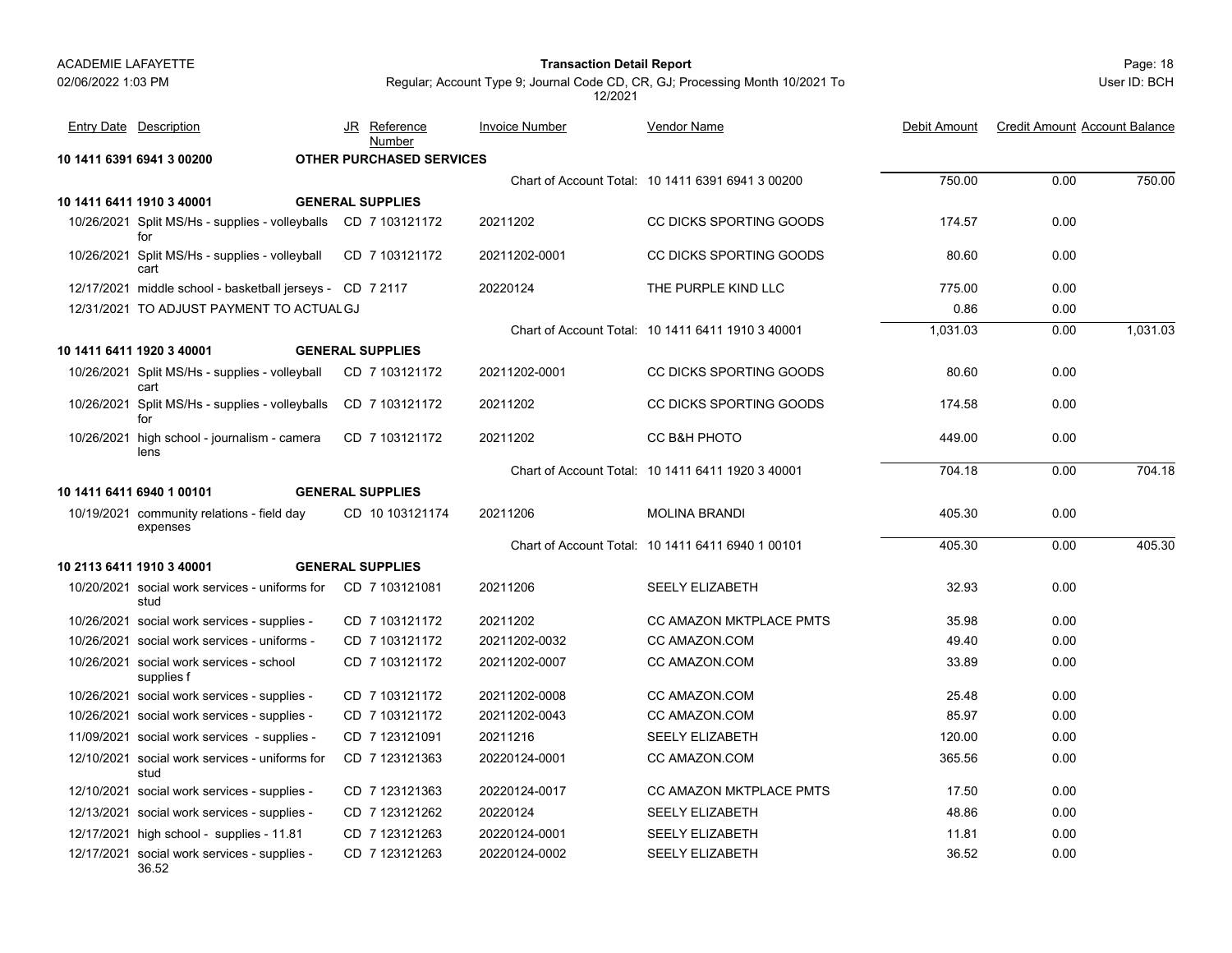#### Page: 19 **Transaction Detail Report**

User ID: BCH

| <b>Entry Date Description</b>                          | JR<br><u>Reference</u><br>Number | <b>Invoice Number</b> | Vendor Name                                       | Debit Amount | <b>Credit Amount Account Balance</b> |           |
|--------------------------------------------------------|----------------------------------|-----------------------|---------------------------------------------------|--------------|--------------------------------------|-----------|
| 10 2113 6411 1910 3 40001                              | <b>GENERAL SUPPLIES</b>          |                       |                                                   |              |                                      |           |
|                                                        |                                  |                       | Chart of Account Total: 10 2113 6411 1910 3 40001 | 863.90       | 0.00                                 | 863.90    |
| 10 2113 6411 6940 3 40001                              | <b>GENERAL SUPPLIES</b>          |                       |                                                   |              |                                      |           |
| 10/26/2021 social work services - supplies -           | CD 7 103121172                   | 20211202-0047         | CC AMAZON MKTPLACE PMTS                           | 32.37        | 0.00                                 |           |
| 10/26/2021 social work services - supplies -           | CD 7 103121172                   | 20211202-0008         | <b>CC AMAZON MKTPLACE PMTS</b>                    | 35.85        | 0.00                                 |           |
|                                                        |                                  |                       | Chart of Account Total: 10 2113 6411 6940 3 40001 | 68.22        | 0.00                                 | 68.22     |
| 10 2113 6411 6941 3 40001                              | <b>GENERAL SUPPLIES</b>          |                       |                                                   |              |                                      |           |
| 10/26/2021 social work services - uniform<br>closset s | CD 7 103121172                   | 20211202-0022         | CC AMAZON.COM                                     | 54.99        | 0.00                                 |           |
|                                                        |                                  |                       | Chart of Account Total: 10 2113 6411 6941 3 40001 | 54.99        | 0.00                                 | 54.99     |
| 10 2125 6411 1910 3 40001                              | <b>GENERAL SUPPLIES</b>          |                       |                                                   |              |                                      |           |
| 12/20/2021 student testing - (2020 pymnt is<br>listed  | CD 7 123121273                   | 20220124              | NORTHWEST EVALUATION<br><b>ASSOCIATION</b>        | 14,575.00    | 0.00                                 |           |
|                                                        |                                  |                       | Chart of Account Total: 10 2125 6411 1910 3 40001 | 14,575.00    | 0.00                                 | 14,575.00 |
| 10 2134 6319 1910 4 42300                              | OTHER PROFESSIONAL SERVICES      |                       |                                                   |              |                                      |           |
| 10/21/2021 nursing services - covid pooled<br>screenin | CD 7 103121104                   | 20211206              | <b>SINOCHIPS DIAGNOSTICS</b>                      | 1.280.00     | 0.00                                 |           |
| 12/17/2021 nursing services - covid pooled<br>screenin | CD 7 123121282                   | 20220124              | <b>SINOCHIPS DIAGNOSTICS</b>                      | 1,040.00     | 0.00                                 |           |
|                                                        |                                  |                       | Chart of Account Total: 10 2134 6319 1910 4 42300 | 2,320.00     | 0.00                                 | 2,320.00  |
| 10 2134 6319 6941 3 40001                              | OTHER PROFESSIONAL SERVICES      |                       |                                                   |              |                                      |           |
| 10/20/2021 nursing services - staffing -               | CD 7 103121044                   | 20211206              | <b>FAVORITE HEALTHCARE STAFFING</b><br><b>INC</b> | 2.955.63     | 0.00                                 |           |
| 11/09/2021 nursing services - staffing -               | CD 7 123121048                   | 20211216              | <b>FAVORITE HEALTHCARE STAFFING</b><br><b>INC</b> | 2.966.25     | 0.00                                 |           |
| 11/29/2021 nursing services - staffing -               | CD 7 123121049                   | 20211216-0001         | <b>FAVORITE HEALTHCARE STAFFING</b><br><b>INC</b> | 3.902.50     | 0.00                                 |           |
| 12/17/2021 nursing services - staffing -               | CD 7 123121233                   | 20220124              | <b>FAVORITE HEALTHCARE STAFFING</b><br><b>INC</b> | 4.617.20     | 0.00                                 |           |
|                                                        |                                  |                       | Chart of Account Total: 10 2134 6319 6941 3 40001 | 14.441.58    | 0.00                                 | 14.441.58 |
| 10 2134 6411 1910 3 40001                              | <b>GENERAL SUPPLIES</b>          |                       |                                                   |              |                                      |           |
| 10/26/2021 nursing services - supplies -               | CD 7 103121172                   | 20211202-0001         | CC AMAZON.COM                                     | 75.03        | 0.00                                 |           |
| 10/26/2021 nursing services - supplies -               | CD 7 103121172                   | 20211202-0002         | CC AMAZON.COM                                     | 0.00         | 7.50                                 |           |
| 10/26/2021 nursing services - supplies -               | CD 7 103121172                   | 20211202-0019         | CC AMAZON.COM                                     | 114.66       | 0.00                                 |           |
| 10/26/2021 nursing services - supplies -               | CD 7 103121172                   | 20211202-0042         | CC AMAZON.COM                                     | 39.16        | 0.00                                 |           |
| 10/26/2021 nursing services - supplies -               | CD 7 103121172                   | 20211202              | CC SCHOOL HEALTH CORP                             | 272.06       | 0.00                                 |           |
| 10/26/2021 nursing services - supplies -               | CD 7 103121172                   | 20211202              | CC COSTCO                                         | 136.30       | 0.00                                 |           |
| 10/26/2021 nursing services - supplies -               | CD 7 103121172                   | 20211202-0080         | <b>CC AMAZON MKTPLACE PMTS</b>                    | 94.17        | 0.00                                 |           |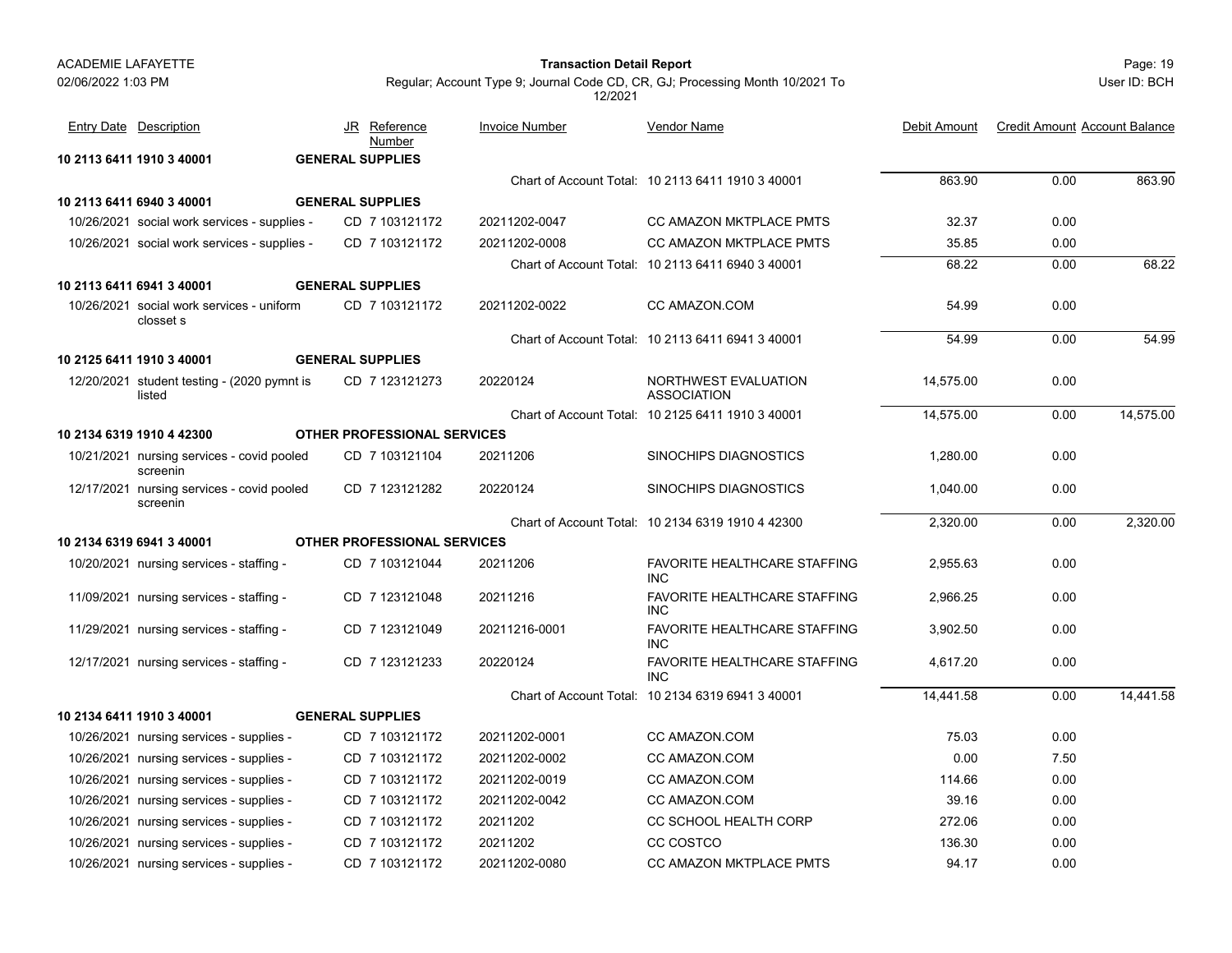services

#### Page: 20 **Transaction Detail Report**

Regular; Account Type 9; Journal Code CD, CR, GJ; Processing Month 10/2021 To 12/2021

| <b>Entry Date Description</b>                                         | JR Reference<br>Number      | <b>Invoice Number</b> | Vendor Name                                       | Debit Amount | <b>Credit Amount Account Balance</b> |        |
|-----------------------------------------------------------------------|-----------------------------|-----------------------|---------------------------------------------------|--------------|--------------------------------------|--------|
| 10 2134 6411 1910 3 40001                                             | <b>GENERAL SUPPLIES</b>     |                       |                                                   |              |                                      |        |
| 10/26/2021 nursing services - supplies -                              | CD 7 103121172              | 20211202-0080         | <b>CC AMAZON MKTPLACE PMTS</b>                    | 17.99        | 0.00                                 |        |
| 12/10/2021 nursing services - supplies - 101.41 CD 7 123121363        |                             | 20220124-0004         | CC COSTCO                                         | 101.41       | 0.00                                 |        |
| 12/20/2021 nursing services - medical supplies CD 7 123121310         |                             | 20220124-0004         | AMAZON.COM                                        | 138.03       | 0.00                                 |        |
|                                                                       |                             |                       |                                                   |              |                                      |        |
|                                                                       |                             |                       | Chart of Account Total: 10 2134 6411 1910 3 40001 | 988.81       | 7.50                                 | 981.31 |
| 10 2134 6411 6940 3 40001                                             | <b>GENERAL SUPPLIES</b>     |                       |                                                   |              |                                      |        |
| 10/26/2021 nursing services - supplies -                              | CD 7 103121172              | 20211202-0060         | <b>CC AMAZON MKTPLACE PMTS</b>                    | 16.49        | 0.00                                 |        |
| 10/26/2021 nursing services - supplies -                              | CD 7 103121172              | 20211202-0002         | <b>CC AMAZON MKTPLACE PMTS</b>                    | 54.95        | 0.00                                 |        |
| 12/10/2021 nursing services - supplies - for<br>school                | CD 7 123121363              | 20220124-0025         | <b>CC AMAZON MKTPLACE PMTS</b>                    | 38.91        | 0.00                                 |        |
|                                                                       |                             |                       | Chart of Account Total: 10 2134 6411 6940 3 40001 | 110.35       | 0.00                                 | 110.35 |
| 10 2134 6411 6941 3 40001                                             | <b>GENERAL SUPPLIES</b>     |                       |                                                   |              |                                      |        |
| 10/26/2021 nursing services - supplies -                              | CD 7 103121172              | 20211202-0001         | CC AMAZON MKTPLACE PMTS                           | 49.99        | 0.00                                 |        |
| 10/26/2021 nursing services - supplies -                              | CD 7 103121172              | 20211202              | CC WILLIAM V MACGILL & CO                         | 435.20       | 0.00                                 |        |
| 10/26/2021 nursing services - supplies -                              | CD 7 103121172              | 20211202-0006         | CC AMAZON.COM                                     | 122.20       | 0.00                                 |        |
| 12/10/2021 nursing services - supplies -                              | CD 7 123121363              | 20220124-0005         | CC COSTCO                                         | 92.03        | 0.00                                 |        |
|                                                                       |                             |                       | Chart of Account Total: 10 2134 6411 6941 3 40001 | 699.42       | 0.00                                 | 699.42 |
| 10 2152 6311 1910 1 12210                                             | <b>INSTRUCTION SERVICES</b> |                       |                                                   |              |                                      |        |
| 10/01/2021 speech contract - 1200 -                                   | CD 7 103121064              | 20211206              | <b>HUFFMAN JAMIE</b>                              | 1.200.00     | 0.00                                 |        |
| 10/01/2021 speech contract - monthly<br>contracting fe                | CD 7 103121073              | 20211206              | MORKERT KATHERINE                                 | 4,800.00     | 0.00                                 |        |
| 10/01/2021 Reversal: speech contract - 1200 - CD 7 103121064          |                             | 20211206              | HUFFMAN JAMIE                                     | 0.00         | 1,200.00                             |        |
| 10/01/2021 Reversal: speech contract - monthly CD 7 103121073<br>cont |                             | 20211206              | <b>MORKERT KATHERINE</b>                          | 0.00         | 4,800.00                             |        |
| 10/20/2021 Reversal: c/o - Other purchased<br>services                | CD 7 103121074              | 20211206-0001         | <b>MORKERT KATHERINE</b>                          | 0.00         | 909.38                               |        |
| 10/20/2021 c/o - Other purchased services - ELL CD 7 103121074<br>Coo |                             | 20211206-0001         | <b>MORKERT KATHERINE</b>                          | 909.38       | 0.00                                 |        |
| 11/01/2021 Reversal: speech contract - monthly CD 7 123121082<br>cont |                             | 20211216              | <b>MORKERT KATHERINE</b>                          | 0.00         | 4,800.00                             |        |
| 11/01/2021 Reversal: speech contract - 1200 -                         | CD 7 123121066              | 20211216              | <b>HUFFMAN JAMIE</b>                              | 0.00         | 1,200.00                             |        |
| 11/01/2021 speech contract - monthly<br>contracting fe                | CD 7 123121082              | 20211216              | <b>MORKERT KATHERINE</b>                          | 4,800.00     | 0.00                                 |        |
| 11/01/2021 speech contract - 1200 -                                   | CD 7 123121066              | 20211216              | <b>HUFFMAN JAMIE</b>                              | 1,200.00     | 0.00                                 |        |
| 11/09/2021 c/o - Other purchased services - ELL CD 7 123121083<br>Coo |                             | 20211216-0001         | <b>MORKERT KATHERINE</b>                          | 1,218.75     | 0.00                                 |        |
| 11/09/2021 Reversal: c/o - Other purchased                            | CD 7 123121083              | 20211216-0001         | <b>MORKERT KATHERINE</b>                          | 0.00         | 1.218.75                             |        |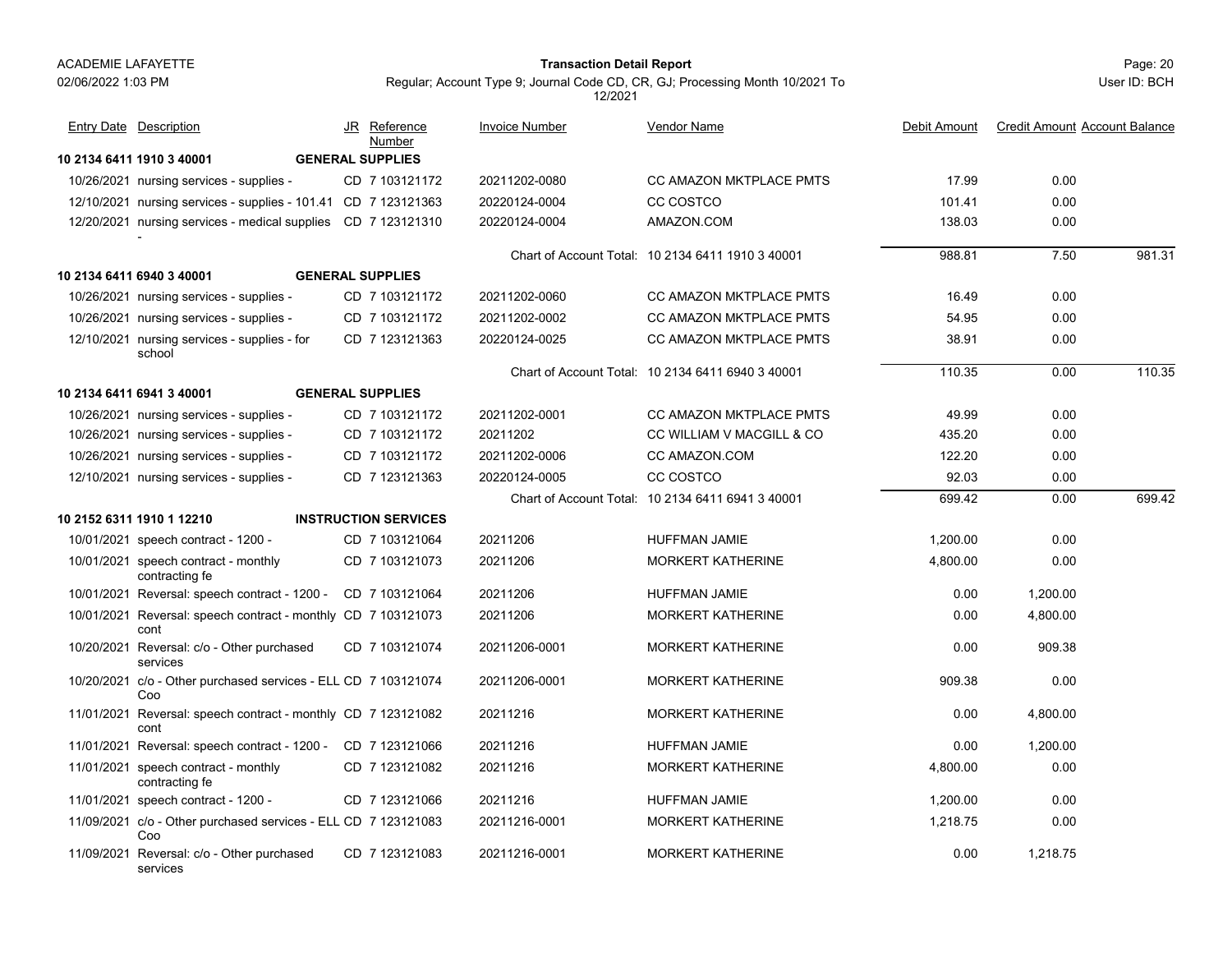#### Page: 21 **Transaction Detail Report**

Regular; Account Type 9; Journal Code CD, CR, GJ; Processing Month 10/2021 To 12/2021

| <b>Entry Date Description</b>                                         | JR Reference<br>Number      | <b>Invoice Number</b> | <b>Vendor Name</b>                                | Debit Amount | <b>Credit Amount Account Balance</b> |          |
|-----------------------------------------------------------------------|-----------------------------|-----------------------|---------------------------------------------------|--------------|--------------------------------------|----------|
| 10 2152 6311 1910 1 12210                                             | <b>INSTRUCTION SERVICES</b> |                       |                                                   |              |                                      |          |
| 12/01/2021 Reversal: speech contract - 1200 - CD 7 123121246          |                             | 20220124              | HUFFMAN JAMIE                                     | 0.00         | 1,200.00                             |          |
| 12/01/2021 speech contract - 1200 -                                   | CD 7 123121246              | 20220124              | <b>HUFFMAN JAMIE</b>                              | 1,200.00     | 0.00                                 |          |
|                                                                       |                             |                       | Chart of Account Total: 10 2152 6311 1910 1 12210 | 15,328.13    | 15,328.13                            | 0.00     |
| 10 2152 6311 1910 3 00000                                             | <b>INSTRUCTION SERVICES</b> |                       |                                                   |              |                                      |          |
| 12/01/2021 Reversal: speech contract - monthly CD 7 123121256<br>cont |                             | 20220124              | <b>MORKERT KATHERINE</b>                          | 0.00         | 4,800.00                             |          |
| 12/01/2021 speech contract - monthly<br>contracting fe                | CD 7 123121256              | 20220124              | <b>MORKERT KATHERINE</b>                          | 4,800.00     | 0.00                                 |          |
| 12/17/2021 Split Elem/ms/hs - Other purchased CD 7 123121257<br>servi |                             | 20220124-0001         | <b>MORKERT KATHERINE</b>                          | 881.25       | 0.00                                 |          |
| 12/17/2021 Reversal: Split Elem/ms/hs - Other CD 7 123121257<br>purch |                             | 20220124-0001         | <b>MORKERT KATHERINE</b>                          | 0.00         | 881.25                               |          |
|                                                                       |                             |                       | Chart of Account Total: 10 2152 6311 1910 3 00000 | 5,681.25     | 5,681.25                             | 0.00     |
| 10 2152 6311 1910 3 12210                                             | <b>INSTRUCTION SERVICES</b> |                       |                                                   |              |                                      |          |
| 10/01/2021 Correction: speech contract - 1200 - CD 7 103121064        |                             | 20211206              | HUFFMAN JAMIE                                     | 1,200.00     | 0.00                                 |          |
| 11/01/2021 Correction: speech contract - 1200 - CD 7 123121066        |                             | 20211216              | HUFFMAN JAMIE                                     | 1,200.00     | 0.00                                 |          |
| 12/01/2021 Correction: speech contract - 1200 - CD 7 123121246        |                             | 20220124              | <b>HUFFMAN JAMIE</b>                              | 1,200.00     | 0.00                                 |          |
|                                                                       |                             |                       | Chart of Account Total: 10 2152 6311 1910 3 12210 | 3,600.00     | 0.00                                 | 3,600.00 |
| 10 2152 6311 6941 1 12210                                             | <b>INSTRUCTION SERVICES</b> |                       |                                                   |              |                                      |          |
| 10/01/2021 Reversal: speech contract - 1200 - CD 7 103121064<br>Local |                             | 20211206-0001         | <b>HUFFMAN JAMIE</b>                              | 0.00         | 1.200.00                             |          |
| 10/01/2021 speech contract - 1200 - Local - not CD 7 103121064<br>fed |                             | 20211206-0001         | HUFFMAN JAMIE                                     | 1,200.00     | 0.00                                 |          |
| 11/01/2021 Reversal: speech contract - 1200 - CD 7 123121066<br>Local |                             | 20211216-0001         | HUFFMAN JAMIE                                     | 0.00         | 1,200.00                             |          |
| 11/01/2021 speech contract - 1200 - Local - not CD 7 123121066<br>fed |                             | 20211216-0001         | <b>HUFFMAN JAMIE</b>                              | 1,200.00     | 0.00                                 |          |
| 12/01/2021 Reversal: speech contract - 1200 - CD 7 123121246<br>Local |                             | 20220124-0001         | HUFFMAN JAMIE                                     | 0.00         | 1,200.00                             |          |
| 12/01/2021 speech contract - 1200 - Local - not CD 7 123121246<br>fed |                             | 20220124-0001         | <b>HUFFMAN JAMIE</b>                              | 1,200.00     | 0.00                                 |          |
|                                                                       |                             |                       | Chart of Account Total: 10 2152 6311 6941 1 12210 | 3,600.00     | 3,600.00                             | 0.00     |
| 10 2152 6311 6941 3 12210                                             | <b>INSTRUCTION SERVICES</b> |                       |                                                   |              |                                      |          |
| 10/01/2021 Correction: speech contract - 1200 - CD 7 103121064        |                             | 20211206-0001         | <b>HUFFMAN JAMIE</b>                              | 1,200.00     | 0.00                                 |          |
| 11/01/2021 Correction: speech contract - 1200 - CD 7 123121066<br>Loc |                             | 20211216-0001         | HUFFMAN JAMIE                                     | 1,200.00     | 0.00                                 |          |
| 12/01/2021 Correction: speech contract - 1200 - CD 7 123121246<br>Loc |                             | 20220124-0001         | HUFFMAN JAMIE                                     | 1,200.00     | 0.00                                 |          |
|                                                                       |                             |                       | Chart of Account Total: 10 2152 6311 6941 3 12210 | 3,600.00     | 0.00                                 | 3,600.00 |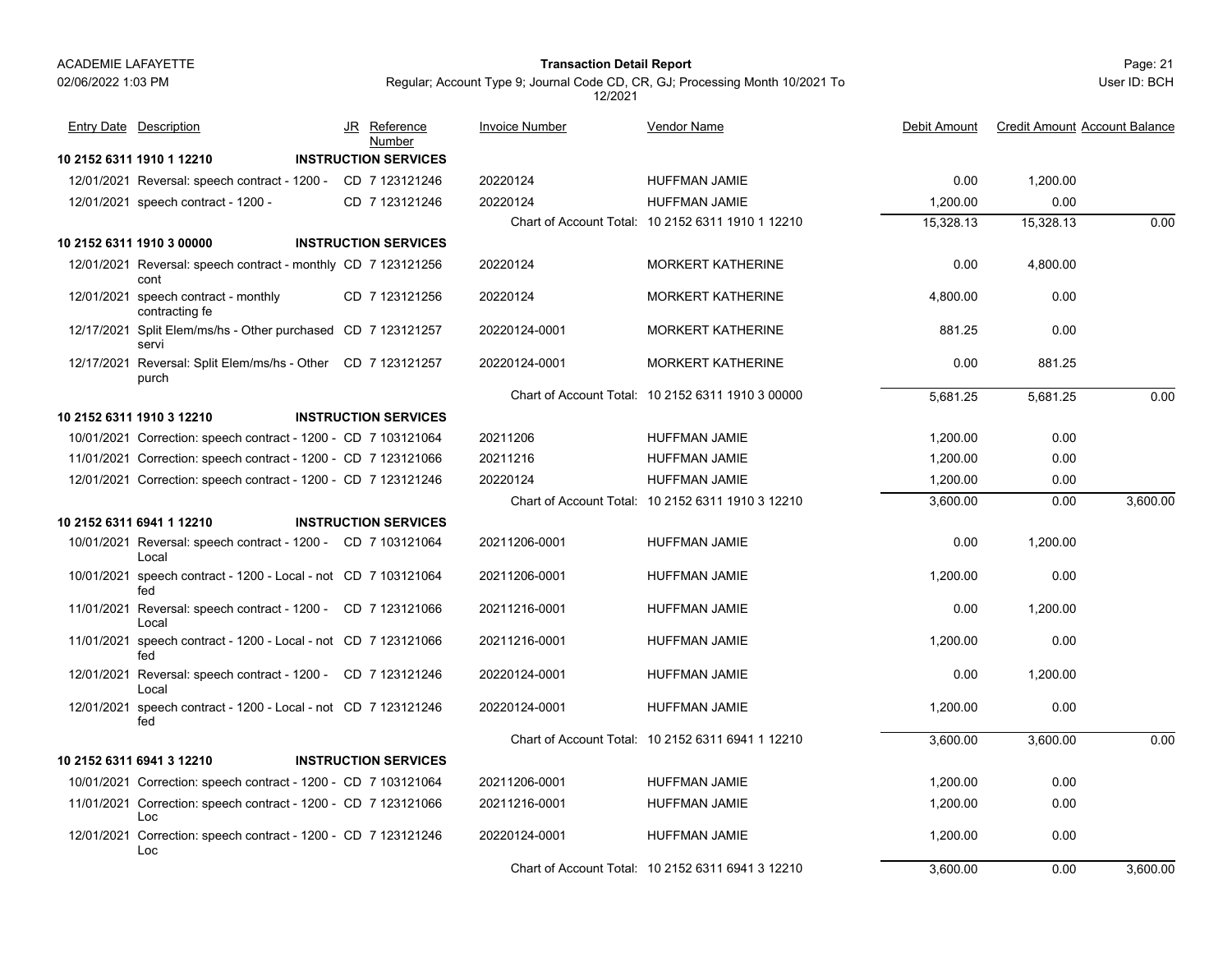#### Page: 22 **Transaction Detail Report**

Regular; Account Type 9; Journal Code CD, CR, GJ; Processing Month 10/2021 To 12/2021

| <b>Entry Date Description</b>                                          | JR Reference<br>Number             | <b>Invoice Number</b> | Vendor Name                                              | Debit Amount | <b>Credit Amount Account Balance</b> |          |
|------------------------------------------------------------------------|------------------------------------|-----------------------|----------------------------------------------------------|--------------|--------------------------------------|----------|
| 10 2213 6319 1910 3 00000                                              | OTHER PROFESSIONAL SERVICES        |                       |                                                          |              |                                      |          |
| 10/20/2021 staff training services - Annual<br>confere                 | CD 7 103121089                     | 20211206              | <b>ASSOCIATION OF MISSOURI</b><br><b>CHARTER SCHOOLS</b> | 275.00       | 0.00                                 |          |
| 10/26/2021 staff training services - IB registratio CD 7 103121172     |                                    | 20211202-0002         | CC INTERNATIONAL TRANSACTION                             | 22.32        | 0.00                                 |          |
| 10/26/2021 teacher training services - IB Hotel CD 7 103121172<br>St   |                                    | 20211202              | <b>CC TRADEWINDS GRAND B</b>                             | 276.57       | 0.00                                 |          |
| 12/17/2021 staff training services - conference  CD 7 123121269<br>reg |                                    | 20220124              | MO ASSOC COLLEGE ADMISSION<br><b>COUNSELING</b>          | 165.00       | 0.00                                 |          |
|                                                                        |                                    |                       | Chart of Account Total: 10 2213 6319 1910 3 00000        | 738.89       | 0.00                                 | 738.89   |
| 10 2213 6319 1910 3 40001                                              | <b>OTHER PROFESSIONAL SERVICES</b> |                       |                                                          |              |                                      |          |
| 10/26/2021 other staff training - services - prizes CD 7 103121172     |                                    | 20211202              | CC - MOTHER EARTH COFFEE                                 | 60.00        | 0.00                                 |          |
| 10/26/2021 staff training services - IB registratio CD 7 103121172     |                                    | 20211202-0004         | CC INTERNATIONAL TRANSACTION                             | 9.00         | 0.00                                 |          |
| 10/26/2021 staff training services - IB registratio CD 7 103121172     |                                    | 20211202-0005         | CC INTERNATIONAL TRANSACTION                             | 0.00         | 22.32                                |          |
| 10/26/2021 staff training services - IB registratio CD 7 103121172     |                                    | 20211202-0005         | CC INTERNATIONAL TRANSACTION                             | 16.88        | 0.00                                 |          |
|                                                                        |                                    |                       | Chart of Account Total: 10 2213 6319 1910 3 40001        | 85.88        | 22.32                                | 63.56    |
| 10 2213 6319 1910 4 00420                                              | <b>OTHER PROFESSIONAL SERVICES</b> |                       |                                                          |              |                                      |          |
| 10/26/2021 teacher training services - IB travel - CD 7 103121172      |                                    | 20211202              | <b>CC SOUTHWEST</b>                                      | 371.96       | 0.00                                 |          |
| 10/26/2021 staff training services - IB reigstratio CD 7 103121172     |                                    | 20211202-0001         | CC FLORIDA LEAGUE OF IB SCH                              | 975.00       | 0.00                                 |          |
| 10/26/2021 staff training services - IB reigstratio CD 7 103121172     |                                    | 20211202-0001         | CC FLORIDA LEAGUE OF IB SCH                              | 975.00       | 0.00                                 |          |
| 10/26/2021 staff training services - IB registratio CD 7 103121172     |                                    | 20211202              | CC BACCALAUREATE.ORG                                     | 744.00       | 0.00                                 |          |
| 10/26/2021 staff training services - IB registratio CD 7 103121172     |                                    | 20211202-0001         | CC BACCALAUREATE.ORG                                     | 562.59       | 0.00                                 |          |
| 10/26/2021 staff training services - IB registratio CD 7 103121172     |                                    | 20211202-0001         | CC BACCALAUREATE.ORG                                     | 0.00         | 744.00                               |          |
| 10/26/2021 teacher training services - IB<br>registrat                 | CD 7 103121172                     | 20211202              | CC RICE U - GSCS                                         | 825.00       | 0.00                                 |          |
| 12/10/2021 teacher training services - travel<br>expen                 | CD 7 123121363                     | 20220124              | <b>CC SOUTHWEST</b>                                      | 337.97       | 0.00                                 |          |
| 12/10/2021 teacher training services - travel<br>expen                 | CD 7 123121363                     | 20220124              | <b>CC SOUTHWEST</b>                                      | 337.97       | 0.00                                 |          |
| 12/10/2021 teacher training services - IB<br>workshop                  | CD 7 123121363                     | 20220124              | CC FLORIDA LEAGUE OF IB SCH                              | 975.00       | 0.00                                 |          |
| 12/10/2021 teacher training services - IB<br>workshop                  | CD 7 123121363                     | 20220124              | CC FLORIDA LEAGUE OF IB SCH                              | 975.00       | 0.00                                 |          |
| 12/10/2021 teacher training services - IB training CD 7 123121363      |                                    | 20220124              | <b>CC INTHINKING</b>                                     | 683.82       | 0.00                                 |          |
| 12/10/2021 teacher training services - Federal CD 7 123121363<br>fund  |                                    | 20220124              | CC CUSTOM MTG PLANNERS                                   | 225.00       | 0.00                                 |          |
| 12/17/2021 staff training services - IB travel<br>expe                 | CD 7 123121266                     | 20220124              | CALDERON PERDOMO MACYORY                                 | 381.15       | 0.00                                 |          |
|                                                                        |                                    |                       | Chart of Account Total: 10 2213 6319 1910 4 00420        | 8,369.46     | 744.00                               | 7,625.46 |

**10 2213 6319 1920 3 40001 OTHER PROFESSIONAL SERVICES**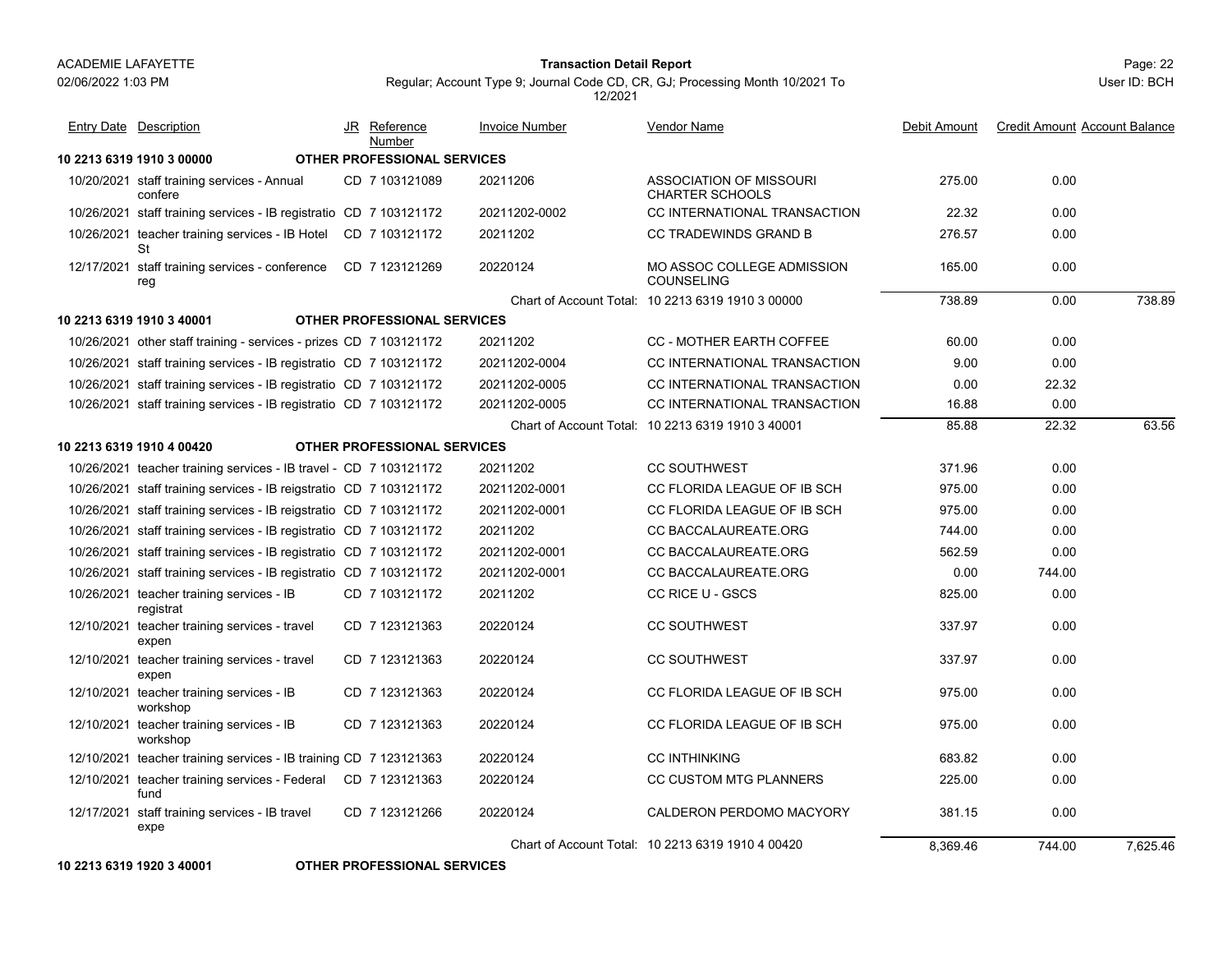Entry Date Description

conf

reg

reg

conf

**10 2213 6319 1920 3 40001 OTHER PROFESSIONAL SERVICES**

**10 2213 6319 1920 4 40001 OTHER PROFESSIONAL SERVICES**

### Page: 23 **Transaction Detail Report**

10/26/2021 staff training services - Fed Funds CD=7 103121172 20211202 CC MARGARITAVILLE RESORT 206.00 0.00

JR Reference Invoice Number

<u>Number</u>

10/26/2021 staff training services - Conference CD 7 103121172 20211202 THE UNITED NATION INTERNATIONAL 2,590.00 0.00

CD 20211202 CC MARGARITAVILLE RESORT 7 103121172

CD 20211202 THE UNITED NATION INTERNATIONAL

User ID: BCH

Debit Amount Credit Amount Account Balance

### Regular; Account Type 9; Journal Code CD, CR, GJ; Processing Month 10/2021 To 12/2021

Vendor Name

**SCHOOLS** 10/26/2021 staff training services - Conference CD 7 103121172 20211202 THE UNITED NATION INTERNATIONAL 1,295.00 0.00 CD 20211202 THE UNITED NATION INTERNATIONAL **SCHOOLS** Chart of Account Total: 10 2213 6319 1920 3 40001 4,091.00 0.00 4,091.00 10/26/2021 staff training services - Fed funds CD\_7 103121172 20211202 CC CUSTOM MTG PLANNERS 225.00 0.00 CD 20211202 CC CUSTOM MTG PLANNERS 7 103121172 Chart of Account Total: 10 2213 6319 1920 4 40001225.00 0.00 225.00

| 10 2213 6319 6941 3 40001                              | <b>OTHER PROFESSIONAL SERVICES</b> |               |                                                   |          |        |          |
|--------------------------------------------------------|------------------------------------|---------------|---------------------------------------------------|----------|--------|----------|
| 10/20/2021 service area - Dues and<br>memberships - K  | CD 7 103121117                     | 20211206      | UNIVERSITY OF MISSOURI-K                          | 400.00   | 0.00   |          |
|                                                        |                                    |               | Chart of Account Total: 10 2213 6319 6941 3 40001 | 400.00   | 0.00   | 400.00   |
| 10 2213 6343 1910 3 00000                              | <b>TRAVEL</b>                      |               |                                                   |          |        |          |
| 10/26/2021 staff training services - lodging -         | CD 7 103121172                     | 20211202-0002 | CC LODGE OF THE FOUR SEASONS                      | 0.00     | 105.64 |          |
| 10/26/2021 staff training services - lodging -         | CD 7 103121172                     | 20211202-0002 | CC LODGE OF THE FOUR SEASONS                      | 0.00     | 53.72  |          |
|                                                        |                                    |               | Chart of Account Total: 10 2213 6343 1910 3 00000 | 0.00     | 159.36 | (159.36) |
| 10 2213 6343 1910 3 40001                              | <b>TRAVEL</b>                      |               |                                                   |          |        |          |
| 10/26/2021 staff training services - lodging -         | CD 7 103121172                     | 20211202      | CC LODGE OF THE FOUR SEASONS                      | 159.36   | 0.00   |          |
| 10/26/2021 other staff training - charter<br>conferenc | CD 7 103121172                     | 20211202      | <b>CC KCI AIRPORT</b>                             | 30.00    | 0.00   |          |
| 10/26/2021 other staff training - charter<br>conferenc | CD 7 103121172                     | 20211202      | <b>G&amp;D STEAK HOUSE</b>                        | 11.70    | 0.00   |          |
| 10/26/2021 other staff training - charter<br>conferenc | CD 7 103121172                     | 20211202      | STONEY CREEK INN                                  | 103.95   | 0.00   |          |
| 10/26/2021 other staff training - charter<br>conferenc | CD 7 103121172                     | 20211202      | DK CAB                                            | 102.35   | 0.00   |          |
| 10/26/2021 other staff training - charter<br>conferenc | CD 7 103121172                     | 20211202      | <b>JAVAD JABBARPOUR</b>                           | 114.00   | 0.00   |          |
|                                                        |                                    |               | Chart of Account Total: 10 2213 6343 1910 3 40001 | 521.36   | 0.00   | 521.36   |
| 10 2213 6343 1910 4 00420                              | <b>TRAVEL</b>                      |               |                                                   |          |        |          |
| 10/26/2021 teacher training services - IB<br>registrat | CD 7 103121172                     | 20211202      | <b>CC CTR ADVNMENT STUDY</b>                      | 900.00   | 0.00   |          |
| 10/26/2021 teacher training services - IB<br>registrat | CD 7 103121172                     | 20211202      | CC FLORIDA LEAGUE OF IB SCH                       | 975.00   | 0.00   |          |
|                                                        |                                    |               | Chart of Account Total: 10 2213 6343 1910 4 00420 | 1,875.00 | 0.00   | 1,875.00 |
| 10 2213 6343 6940 3 00000                              | <b>TRAVEL</b>                      |               |                                                   |          |        |          |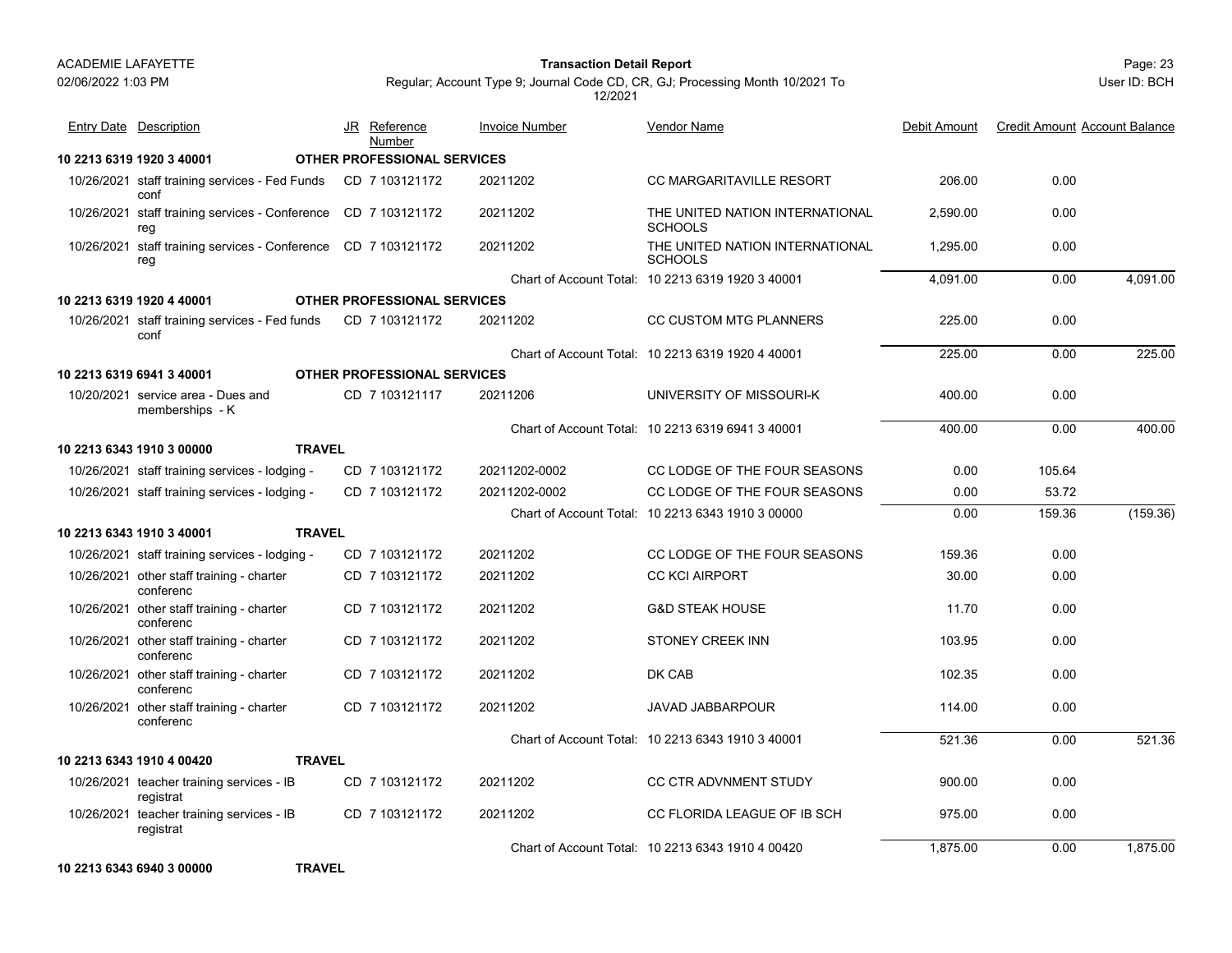### Page: 24 **Transaction Detail Report**

User ID: BCH

| <b>Entry Date Description</b>                                         | JR Reference<br><b>Number</b>   | <b>Invoice Number</b> | <b>Vendor Name</b>                                | Debit Amount | <b>Credit Amount Account Balance</b> |          |
|-----------------------------------------------------------------------|---------------------------------|-----------------------|---------------------------------------------------|--------------|--------------------------------------|----------|
| 10 2213 6343 6940 3 00000<br><b>TRAVEL</b>                            |                                 |                       |                                                   |              |                                      |          |
| 10/26/2021 staff training services - lodging -                        | CD 7 103121172                  | 20211202-0001         | CC LODGE OF THE FOUR SEASONS                      | 0.00         | 192.65                               |          |
|                                                                       |                                 |                       | Chart of Account Total: 10 2213 6343 6940 3 00000 | 0.00         | 192.65                               | (192.65) |
| 10 2213 6343 6940 3 40001<br><b>TRAVEL</b>                            |                                 |                       |                                                   |              |                                      |          |
| 10/26/2021 staff training services - lodging -                        | CD 7 103121172                  | 20211202              | CC LODGE OF THE FOUR SEASONS                      | 192.65       | 0.00                                 |          |
|                                                                       |                                 |                       | Chart of Account Total: 10 2213 6343 6940 3 40001 | 192.65       | 0.00                                 | 192.65   |
| 10 2213 6371 1910 3 00000                                             | <b>DUES AND MEMBERSHIPS</b>     |                       |                                                   |              |                                      |          |
| 12/17/2021 staff training services - 21/22<br>membersh                | CD 7 123121268                  | 20220124              | MIDWEST INT BACCALAUREATE<br><b>SCHOOLS</b>       | 200.00       | 0.00                                 |          |
|                                                                       |                                 |                       | Chart of Account Total: 10 2213 6371 1910 3 00000 | 200.00       | 0.00                                 | 200.00   |
| 10 2213 6391 1910 3 40001                                             | <b>OTHER PURCHASED SERVICES</b> |                       |                                                   |              |                                      |          |
| 10/07/2021 staff training services - IB travel<br>expe                | CD 7 103121084                  | 20211206              | <b>OUARET LOUBNA</b>                              | 705.69       | 0.00                                 |          |
| 10/20/2021 staff training services - IB reigstratio CD 7 103121058    |                                 | 20211206              | INTERNATIONAL BACCALAUREATE<br>ORG.               | 760.00       | 0.00                                 |          |
|                                                                       |                                 |                       | Chart of Account Total: 10 2213 6391 1910 3 40001 | 1,465.69     | 0.00                                 | 1,465.69 |
| 10 2213 6391 6940 3 40001                                             | <b>OTHER PURCHASED SERVICES</b> |                       |                                                   |              |                                      |          |
| 10/20/2021 staff training services - City School CD 7 103121101<br>Le |                                 | 20211206              | <b>SCHOOL LEADER LAB</b>                          | 1.000.00     | 0.00                                 |          |
|                                                                       |                                 |                       | Chart of Account Total: 10 2213 6391 6940 3 40001 | 1,000.00     | 0.00                                 | 1,000.00 |
| 10 2213 6391 6941 3 40001                                             | <b>OTHER PURCHASED SERVICES</b> |                       |                                                   |              |                                      |          |
| 10/20/2021 staff training services - City School CD 7 103121101<br>Le |                                 | 20211206              | <b>SCHOOL LEADER LAB</b>                          | 1.000.00     | 0.00                                 |          |
|                                                                       |                                 |                       | Chart of Account Total: 10 2213 6391 6941 3 40001 | 1,000.00     | 0.00                                 | 1,000.00 |
| 10 2213 6411 1910 3 40001                                             | <b>GENERAL SUPPLIES</b>         |                       |                                                   |              |                                      |          |
| 10/26/2021 other staff training - supplies - PD CD 7 103121172<br>day |                                 | 20211202-0001         | <b>CC PANERA BREAD</b>                            | 217.11       | 0.00                                 |          |
| 10/26/2021 other staff training - supplies - safe s CD 7 103121172    |                                 | 20211202-0029         | CC AMAZON.COM                                     | 25.00        | 0.00                                 |          |
|                                                                       |                                 |                       | Chart of Account Total: 10 2213 6411 1910 3 40001 | 242.11       | 0.00                                 | 242.11   |
| 10 2213 6411 6940 3 40001                                             | <b>GENERAL SUPPLIES</b>         |                       |                                                   |              |                                      |          |
| 10/26/2021 staff training services - food for<br>meeti                | CD 7 103121172                  | 20211202              | CC JIMMY JOHN'S                                   | 62.16        | 0.00                                 |          |
|                                                                       |                                 |                       | Chart of Account Total: 10 2213 6411 6940 3 40001 | 62.16        | 0.00                                 | 62.16    |
| 10 2219 6391 1910 3 00000                                             | <b>OTHER PURCHASED SERVICES</b> |                       |                                                   |              |                                      |          |
| 11/09/2021 Other improvement of inst - staff<br>recogn                | CD 7 2104                       | 20211216              | <b>CONTRERAS MIRANDA</b>                          | 100.00       | 0.00                                 |          |
|                                                                       |                                 |                       | Chart of Account Total: 10 2219 6391 1910 3 00000 | 100.00       | 0.00                                 | 100.00   |
| 10 2219 6391 6940 3 00000                                             | <b>OTHER PURCHASED SERVICES</b> |                       |                                                   |              |                                      |          |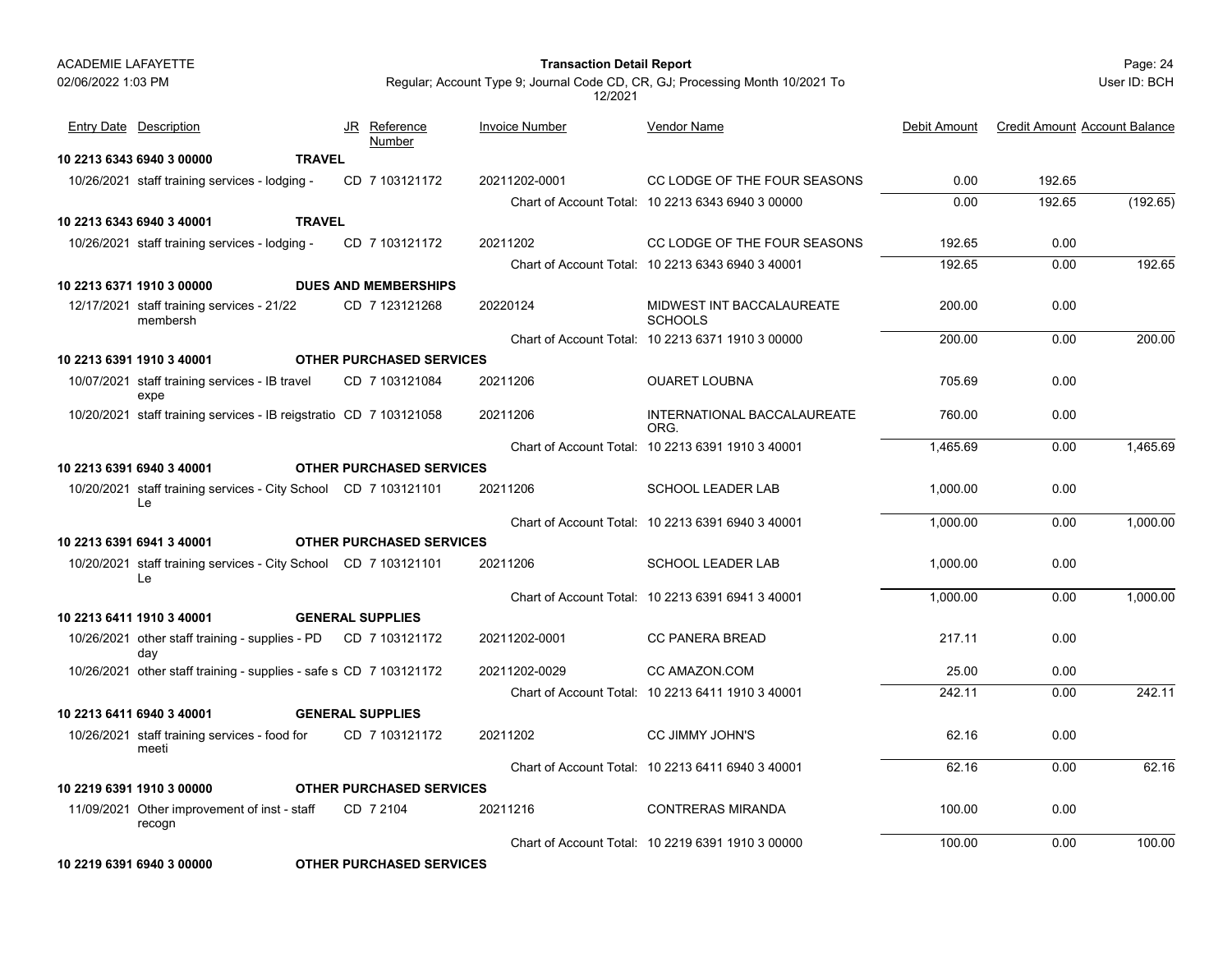02/06/2022 1:03 PM

#### Page: 25 **Transaction Detail Report**

JR Reference Invoice Number

<u>Number</u>

Regular; Account Type 9; Journal Code CD, CR, GJ; Processing Month 10/2021 To 12/2021

Vendor Name

Entry Date Description JR Reference <u>Invoice Number</u> <u>Vendor Name</u> Debit Amount Credit Amount Account Balance

| 10 2219 6391 6940 3 00000                                              |  | <b>OTHER PURCHASED SERVICES</b>    |               |                                                   |          |       |          |
|------------------------------------------------------------------------|--|------------------------------------|---------------|---------------------------------------------------|----------|-------|----------|
| 10/26/2021 staff recruitment & training -<br>backgroun                 |  | CD 7 103121172                     | 20211202-0003 | CC IDENTOGO - MO FINGERPRINT                      | 41.75    | 0.00  |          |
| 11/09/2021 Other improvement of inst - staff<br>recogn                 |  | CD 7 2103                          | 20211216      | <b>WILLIAMS JORDAN</b>                            | 100.00   | 0.00  |          |
|                                                                        |  |                                    |               | Chart of Account Total: 10 2219 6391 6940 3 00000 | 141.75   | 0.00  | 141.75   |
| 10 2219 6411 1910 3 00000                                              |  | <b>GENERAL SUPPLIES</b>            |               |                                                   |          |       |          |
| 10/26/2021 other staff training - P/T conference CD 7 103121172<br>fo  |  |                                    | 20211202-0001 | THE WHOLE PERSON                                  | 519.55   | 0.00  |          |
| 12/10/2021 Other improvement of inst - School CD 7 123121363<br>impro  |  |                                    | 20220124      | CC CUPINIS WESTPORT INC.                          | 422.22   | 0.00  |          |
|                                                                        |  |                                    |               | Chart of Account Total: 10 2219 6411 1910 3 00000 | 941.77   | 0.00  | 941.77   |
| 10 2219 6411 6940 3 00000                                              |  | <b>STAFF MEETING SUPPLIES</b>      |               |                                                   |          |       |          |
| 10/20/2021 Other improvement of inst -<br>professional                 |  | CD 7 103121065                     | 20211206      | <b>WALLACE JESSICA</b>                            | 19.51    | 0.00  |          |
| 10/26/2021 Other improvement of inst - supplies CD 7 103121172<br>- s  |  |                                    | 20211202-0001 | CC COSTCO                                         | 163.83   | 0.00  |          |
| 10/26/2021 Other improvement of inst - supplies CD 7 103121172<br>$-m$ |  |                                    | 20211202-0002 | CC COSTCO                                         | 376.87   | 0.00  |          |
| 10/26/2021 Other improvement of inst - supplies CD 7 103121172<br>$-m$ |  |                                    | 20211202-0002 | CC COSTCO                                         | 14.99    | 0.00  |          |
| 10/26/2021 Other improvement of inst - supplies CD 7 103121172<br>- m  |  |                                    | 20211202-0003 | CC COSTCO                                         | 41.33    | 0.00  |          |
| 10/26/2021 Other improvement of inst - School CD 7 103121172<br>impro  |  |                                    | 20211202      | <b>EINSTEN BROS</b>                               | 546.72   | 0.00  |          |
| 10/26/2021 Other improvement of inst - P/T<br>conferen                 |  | CD 7 103121172                     | 20211202      | THE WHOLE PERSON                                  | 519.55   | 0.00  |          |
| 12/10/2021 Other improvement of inst - School CD 7 123121363<br>impro  |  |                                    | 20220124-0001 | CC COSTCO                                         | 320.07   | 0.00  |          |
| 12/10/2021 Other improvement of inst - School CD 7 123121363<br>impro  |  |                                    | 20220124      | <b>EINSTEN BROS</b>                               | 0.00     | 49.59 |          |
|                                                                        |  |                                    |               | Chart of Account Total: 10 2219 6411 6940 3 00000 | 2,002.87 | 49.59 | 1,953.28 |
| 10 2219 6411 6941 3 00000                                              |  | <b>GENERAL SUPPLIES</b>            |               |                                                   |          |       |          |
| 10/26/2021 other staff training - P/T conference CD 7 103121172<br>fo  |  |                                    | 20211202-0001 | THE WHOLE PERSON                                  | 519.55   | 0.00  |          |
|                                                                        |  |                                    |               | Chart of Account Total: 10 2219 6411 6941 3 00000 | 519.55   | 0.00  | 519.55   |
| 10 2222 6319 1910 3 00000                                              |  | <b>OTHER PROFESSIONAL SERVICES</b> |               |                                                   |          |       |          |
| 10/14/2021 Library services other - \$343 library - CD 7 103121071     |  |                                    | 20211206-0001 | <b>KC PUBLIC LIBRARY</b>                          | 343.00   | 0.00  |          |
| 11/09/2021 Library services other - courier<br>deliver                 |  | CD 7 123121098                     | 20211216      | MID-AMERICA LIBRARY ALLIANCE                      | 644.25   | 0.00  |          |
| 11/15/2021 Library services other - \$343 library - CD 7 123121079     |  |                                    | 20211216-0001 | <b>KC PUBLIC LIBRARY</b>                          | 343.00   | 0.00  |          |
| 12/14/2021 Library services other - \$343 library - CD 7 123121255     |  |                                    | 20220124-0001 | <b>KC PUBLIC LIBRARY</b>                          | 343.00   | 0.00  |          |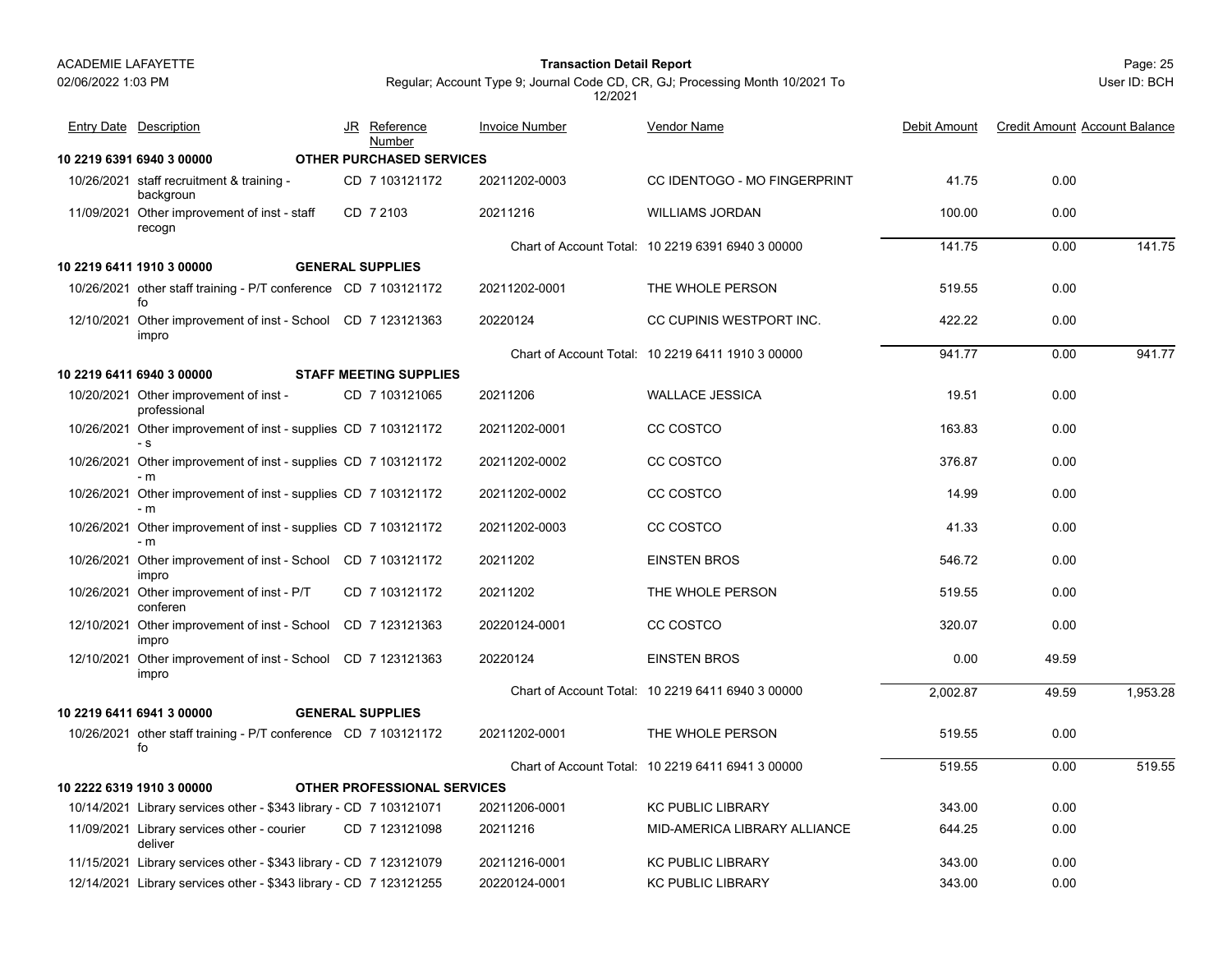#### Page: 26 **Transaction Detail Report**

User ID: BCH

| <b>Entry Date Description</b>                                      | JR Reference<br>Number             | <b>Invoice Number</b> | <b>Vendor Name</b>                                | Debit Amount | <b>Credit Amount Account Balance</b> |          |
|--------------------------------------------------------------------|------------------------------------|-----------------------|---------------------------------------------------|--------------|--------------------------------------|----------|
| 10 2222 6319 1910 3 00000                                          | <b>OTHER PROFESSIONAL SERVICES</b> |                       |                                                   |              |                                      |          |
|                                                                    |                                    |                       | Chart of Account Total: 10 2222 6319 1910 3 00000 | 1,673.25     | 0.00                                 | 1,673.25 |
| 10 2222 6319 6940 3 00000                                          | <b>OTHER PROFESSIONAL SERVICES</b> |                       |                                                   |              |                                      |          |
| 10/14/2021 Library services other - \$246 library - CD 7 103121071 |                                    | 20211206              | <b>KC PUBLIC LIBRARY</b>                          | 246.00       | 0.00                                 |          |
| 11/15/2021 Library services other - \$246 library - CD 7 123121079 |                                    | 20211216              | <b>KC PUBLIC LIBRARY</b>                          | 246.00       | 0.00                                 |          |
| 12/14/2021 Library services other - \$246 library - CD 7 123121255 |                                    | 20220124              | <b>KC PUBLIC LIBRARY</b>                          | 246.00       | 0.00                                 |          |
|                                                                    |                                    |                       | Chart of Account Total: 10 2222 6319 6940 3 00000 | 738.00       | 0.00                                 | 738.00   |
| 10 2222 6319 6941 3 00000                                          | <b>OTHER PROFESSIONAL SERVICES</b> |                       |                                                   |              |                                      |          |
| 10/14/2021 Library services other - \$380 library - CD 7 103121071 |                                    | 20211206-0002         | <b>KC PUBLIC LIBRARY</b>                          | 380.00       | 0.00                                 |          |
| 11/09/2021 Library services other - courier<br>deliver             | CD 7 123121098                     | 20211216              | MID-AMERICA LIBRARY ALLIANCE                      | 644.25       | 0.00                                 |          |
| 11/15/2021 Library services other - \$380 library - CD 7 123121079 |                                    | 20211216-0002         | <b>KC PUBLIC LIBRARY</b>                          | 380.00       | 0.00                                 |          |
| 12/14/2021 Library services other - \$380 library - CD 7 123121255 |                                    | 20220124-0002         | <b>KC PUBLIC LIBRARY</b>                          | 380.00       | 0.00                                 |          |
|                                                                    |                                    |                       | Chart of Account Total: 10 2222 6319 6941 3 00000 | 1,784.25     | 0.00                                 | 1,784.25 |
| 10 2222 6411 1910 3 00000                                          | <b>GENERAL SUPPLIES</b>            |                       |                                                   |              |                                      |          |
| 10/26/2021 middle school - library supplies -<br>lamin             | CD 7 103121172                     | 20211202-0044         | CC AMAZON.COM                                     | 44.79        | 0.00                                 |          |
| 10/26/2021 middle school - library supplies -                      | CD 7 103121172                     | 20211202              | <b>CC DEMCO INC</b>                               | 108.00       | 0.00                                 |          |
| 10/26/2021 middle school - library supplies -                      | CD 7 103121172                     | 20211202-0001         | CC FOLLETT SCHOOL SOLUTIONS                       | 626.35       | 0.00                                 |          |
| 10/26/2021 MS/HS split - library - barcode<br>scanner              | CD 7 103121172                     | 20211202-0011         | CC AMAZON MKTPLACE PMTS                           | 14.02        | 0.00                                 |          |
| 10/26/2021 MS/HS split - library - barcode<br>scanner              | CD 7 103121172                     | 20211202-0012         | CC AMAZON MKTPLACE PMTS                           | 114.00       | 0.00                                 |          |
| 11/09/2021 middle school - library supplies -<br>21.3              | CD 7 123121076                     | 20211216-0001         | <b>BELCHER JULIA</b>                              | 21.36        | 0.00                                 |          |
| 11/29/2021 middle school - library supplies -<br>17.9              | CD 7 123121077                     | 20211216-0003         | <b>BELCHER JULIA</b>                              | 17.90        | 0.00                                 |          |
| 12/10/2021 Correction: middle school - library<br>supp             | CD 7 123121363                     | 20220124              | <b>CC DEMCO INC</b>                               | 148.26       | 0.00                                 |          |
|                                                                    |                                    |                       | Chart of Account Total: 10 2222 6411 1910 3 00000 | 1.094.68     | 0.00                                 | 1.094.68 |
| 10 2222 6411 1920 3 00000                                          | <b>GENERAL SUPPLIES</b>            |                       |                                                   |              |                                      |          |
| 10/26/2021 MS/HS split - library - barcode<br>scanner              | CD 7 103121172                     | 20211202-0012         | <b>CC AMAZON MKTPLACE PMTS</b>                    | 114.00       | 0.00                                 |          |
| 10/26/2021 MS/HS split - library - barcode<br>scanner              | CD 7 103121172                     | 20211202-0011         | CC AMAZON MKTPLACE PMTS                           | 14.03        | 0.00                                 |          |
| 10/26/2021 high school - library supplies -                        | CD 7 103121172                     | 20211202-0052         | CC AMAZON MKTPLACE PMTS                           | 25.00        | 0.00                                 |          |
| 11/09/2021 high school - library supplies - 5.34                   | CD 7 123121076                     | 20211216              | <b>BELCHER JULIA</b>                              | 5.34         | 0.00                                 |          |
| 11/29/2021 high school - library supplies - 4.47 CD 7 123121077    |                                    | 20211216-0002         | <b>BELCHER JULIA</b>                              | 4.47         | 0.00                                 |          |
|                                                                    |                                    |                       | Chart of Account Total: 10 2222 6411 1920 3 00000 | 162.84       | 0.00                                 | 162.84   |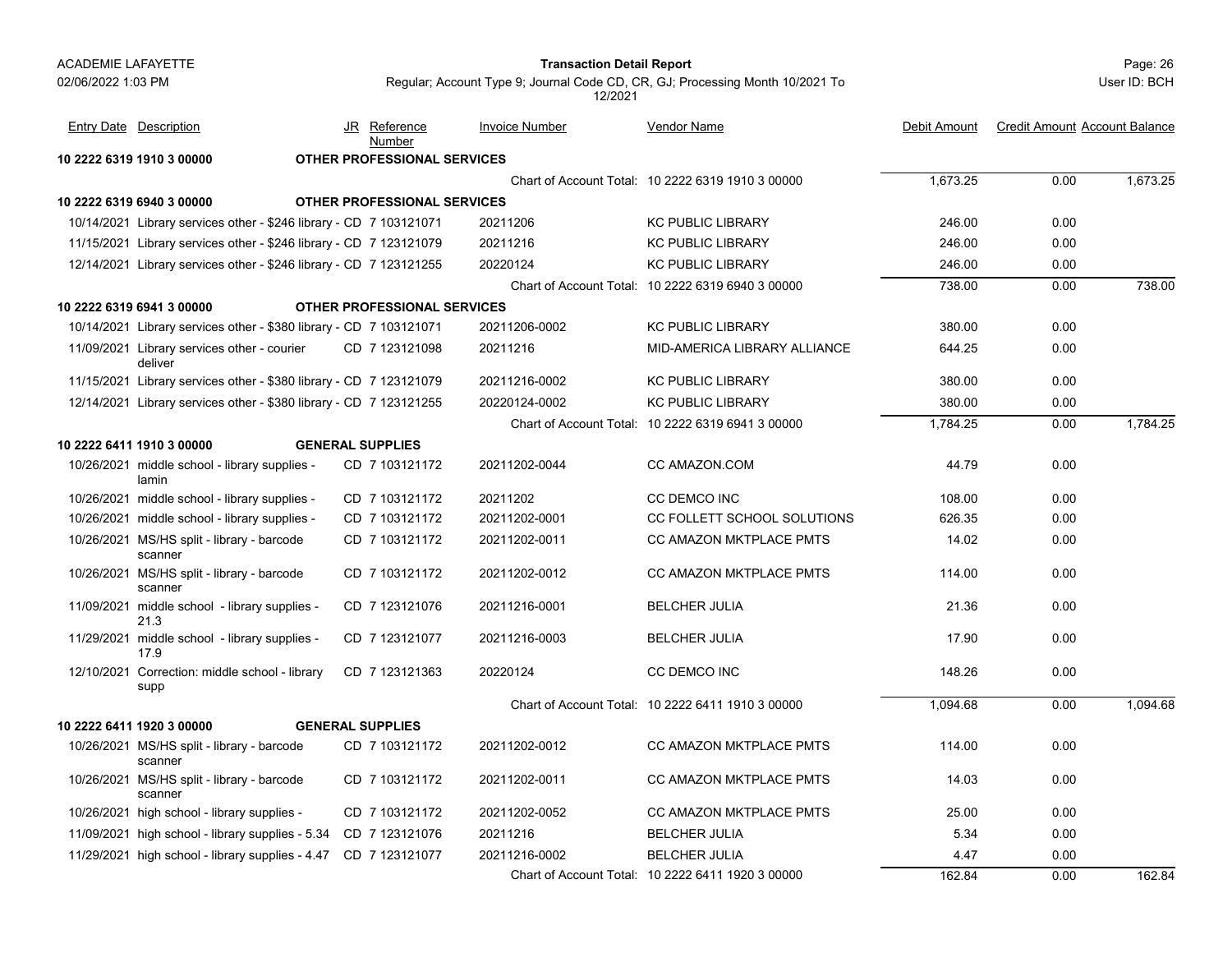#### Page: 27 **Transaction Detail Report**

Regular; Account Type 9; Journal Code CD, CR, GJ; Processing Month 10/2021 To 12/2021

|                       | <b>Entry Date Description</b>                                         | JR Reference<br>Number  | <b>Invoice Number</b> | <b>Vendor Name</b>                                | Debit Amount | <b>Credit Amount Account Balance</b> |          |
|-----------------------|-----------------------------------------------------------------------|-------------------------|-----------------------|---------------------------------------------------|--------------|--------------------------------------|----------|
|                       | 10 2222 6411 6940 3 00000                                             | <b>GENERAL SUPPLIES</b> |                       |                                                   |              |                                      |          |
|                       | 10/26/2021 elementary - library supplies -                            | CD 7 103121172          | 20211202-0016         | CC AMAZON.COM                                     | 175.43       | 0.00                                 |          |
|                       | 10/26/2021 elementary - library supplies -                            | CD 7 103121172          | 20211202              | CC SCHOLASTIC CANADA LTD                          | 109.86       | 0.00                                 |          |
|                       | 10/26/2021 elementary - library supplies -                            | CD 7 103121172          | 20211202-0001         | <b>CC DEMCO INC</b>                               | 75.46        | 0.00                                 |          |
|                       | 10/26/2021 elementary - library supplies -                            | CD 7 103121172          | 20211202-0001         | CC INTERNATIONAL TRANSACTION                      | 3.30         | 0.00                                 |          |
|                       | 12/10/2021 elementary - library -                                     | CD 7 123121363          | 20220124              | CC FOLLETT SCHOOL SOLUTIONS                       | 1,166.40     | 0.00                                 |          |
|                       |                                                                       |                         |                       | Chart of Account Total: 10 2222 6411 6940 3 00000 | 1,530.45     | 0.00                                 | 1,530.45 |
|                       | 10 2222 6411 6941 3 00000                                             | <b>GENERAL SUPPLIES</b> |                       |                                                   |              |                                      |          |
| 10/04/2021 elementary |                                                                       | CD 7 2095               | 20211202              | <b>SOUBIELLE</b>                                  | 1,086.90     | 0.00                                 |          |
|                       | 10/26/2021 elementary - library supplies -                            | CD 7 103121172          | 20211202-0051         | <b>CC AMAZON MKTPLACE PMTS</b>                    | 106.01       | 0.00                                 |          |
|                       | 10/26/2021 elementary - library supplies -                            | CD 7 103121172          | 20211202-0016         | CC AMAZON.COM                                     | 213.72       | 0.00                                 |          |
|                       |                                                                       |                         |                       | Chart of Account Total: 10 2222 6411 6941 3 00000 | 1.406.63     | 0.00                                 | 1.406.63 |
|                       | 10 2222 6431 1910 3 00000                                             | <b>TEXTBOOKS</b>        |                       |                                                   |              |                                      |          |
|                       | 11/09/2021 middle school - library books -                            | CD 7 123121052          | 20211216              | FOLLETT SCHOOL SOLUTIONS INC                      | 2,109.26     | 0.00                                 |          |
|                       | 11/29/2021 middle school - library books -                            | CD 7 123121053          | 20211216-0001         | FOLLETT SCHOOL SOLUTIONS INC                      | 434.32       | 0.00                                 |          |
|                       | 12/17/2021 middle school - library books -                            | CD 7 123121236          | 20220124              | FOLLETT SCHOOL SOLUTIONS INC                      | 86.38        | 0.00                                 |          |
|                       |                                                                       |                         |                       | Chart of Account Total: 10 2222 6431 1910 3 00000 | 2,629.96     | 0.00                                 | 2,629.96 |
|                       | 10 2222 6431 1910 4 00420                                             | <b>TEXTBOOKS</b>        |                       |                                                   |              |                                      |          |
|                       | 10/20/2021 middle school - library books - CSP CD 7 103121048<br>Gran |                         | 20211206-0002         | FOLLETT SCHOOL SOLUTIONS INC                      | 1,337.57     | 0.00                                 |          |
|                       |                                                                       |                         |                       | Chart of Account Total: 10 2222 6431 1910 4 00420 | 1,337.57     | 0.00                                 | 1,337.57 |
|                       | 10 2222 6431 1920 4 00420                                             | <b>TEXTBOOKS</b>        |                       |                                                   |              |                                      |          |
|                       | 10/20/2021 high school - library books - CSP<br>Grant                 | CD 7 103121049          | 20211206-0003         | FOLLETT SCHOOL SOLUTIONS INC                      | 4.636.48     | 0.00                                 |          |
|                       | 10/20/2021 High School                                                | CD 7 103121047          | 20211206              | FOLLETT SCHOOL SOLUTIONS INC                      | 861.26       | 0.00                                 |          |
|                       | 10/20/2021 high school - library books - CSP<br>Grant                 | CD 7 103121048          | 20211206-0001         | FOLLETT SCHOOL SOLUTIONS INC                      | 334.40       | 0.00                                 |          |
|                       | 11/30/2021 high school - library books - CSP<br><b>GRANT</b>          | CD 7 113021005          | 20211208              | FOLLETT SCHOOL SOLUTIONS INC                      | 381.60       | 0.00                                 |          |
|                       |                                                                       |                         |                       | Chart of Account Total: 10 2222 6431 1920 4 00420 | 6,213.74     | 0.00                                 | 6.213.74 |
|                       | 10 2223 6411 1910 3 00000                                             | <b>GENERAL SUPPLIES</b> |                       |                                                   |              |                                      |          |
|                       | 10/26/2021 AV & computers - extra<br>chromebooks -                    | CD 7 103121172          | 20211202-0013         | CC AMAZON.COM                                     | 869.00       | 0.00                                 |          |
|                       |                                                                       |                         |                       | Chart of Account Total: 10 2223 6411 1910 3 00000 | 869.00       | 0.00                                 | 869.00   |
|                       | 10 2223 6411 6940 3 00000                                             | <b>GENERAL SUPPLIES</b> |                       |                                                   |              |                                      |          |
|                       | 10/26/2021 av&computer - supplies - voice<br>amplifier                | CD 7 103121172          | 20211202-0009         | CC AMAZON MKTPLACE PMTS                           | 211.46       | 0.00                                 |          |
|                       |                                                                       |                         |                       | Chart of Account Total: 10 2223 6411 6940 3 00000 | 211.46       | 0.00                                 | 211.46   |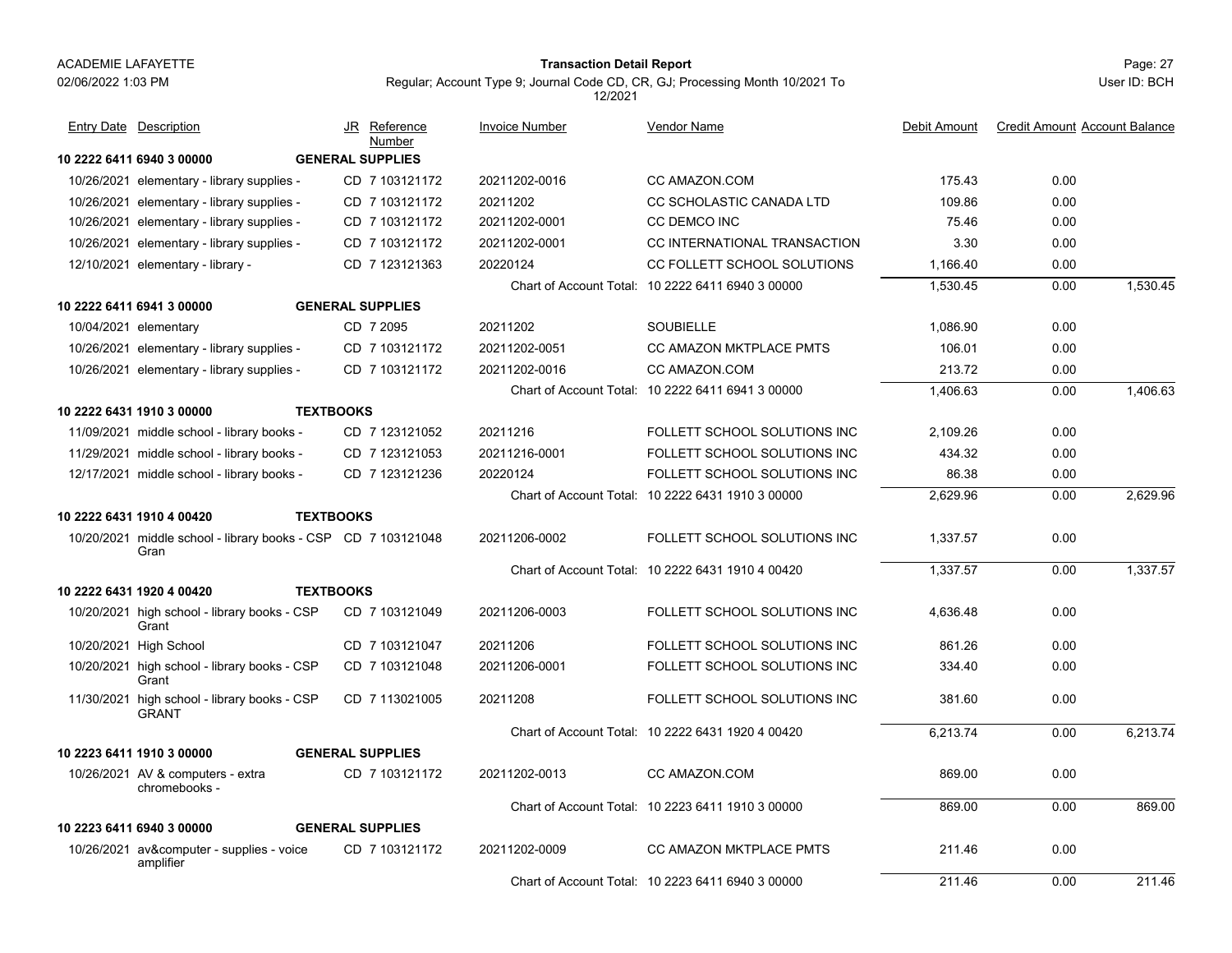#### Page: 28 **Transaction Detail Report**

User ID: BCH

| <b>Entry Date Description</b>                                         |                       | JR Reference<br>Number                | <b>Invoice Number</b> | Vendor Name                                       | Debit Amount | <b>Credit Amount Account Balance</b> |          |
|-----------------------------------------------------------------------|-----------------------|---------------------------------------|-----------------------|---------------------------------------------------|--------------|--------------------------------------|----------|
| 10 2223 6412 1910 3 00000                                             |                       | SUPPLIES - TECHNOLOGY RELATED         |                       |                                                   |              |                                      |          |
| 10/26/2021 AV & Computer - supplies -                                 |                       | CD 7 103121172                        | 20211202              | <b>CC - BEST BUY</b>                              | 73.76        | 0.00                                 |          |
|                                                                       |                       |                                       |                       | Chart of Account Total: 10 2223 6412 1910 3 00000 | 73.76        | 0.00                                 | 73.76    |
| 10 2311 6261 0000 3 00000                                             |                       | <b>WORKMEN'S COMP/ACCIDENT FUND</b>   |                       |                                                   |              |                                      |          |
| 10/20/2021 Service area - work comp insurance CD 7 103121006          |                       |                                       | 20211206              | ACCIDENT FUND INS. CO. OF<br><b>AMERICA</b>       | 2,242.70     | 0.00                                 |          |
| 10/29/2021 RENTALS                                                    |                       | <b>CR</b>                             |                       |                                                   | 0.00         | 3,219.37                             |          |
| 11/22/2021 Service area - work comp insurance CD 7 123121006          |                       |                                       | 20211216              | ACCIDENT FUND INS. CO. OF<br><b>AMERICA</b>       | 2,242.70     | 0.00                                 |          |
| 12/20/2021 Service area - work comp insurance CD 7 123121204          |                       |                                       | 20220124              | ACCIDENT FUND INS. CO. OF<br><b>AMERICA</b>       | 2,232.70     | 0.00                                 |          |
|                                                                       |                       |                                       |                       | Chart of Account Total: 10 2311 6261 0000 3 00000 | 6,718.10     | 3,219.37                             | 3,498.73 |
| 10 2311 6271 0000 3 00000                                             |                       | <b>UNEMPLOYMENT COMPENSATION</b>      |                       |                                                   |              |                                      |          |
| 11/30/2021 TO RECORD SUTA PAYMENT                                     |                       | GJ                                    |                       |                                                   | 1,246.98     | 0.00                                 |          |
|                                                                       |                       |                                       |                       | Chart of Account Total: 10 2311 6271 0000 3 00000 | 1.246.98     | 0.00                                 | 1.246.98 |
| 10 2311 6316 0000 3 00000                                             |                       | <b>DATA PROCESSING SERVICES</b>       |                       |                                                   |              |                                      |          |
| 11/10/2021 Service area - website maintenance CD 7 123121115          |                       |                                       | 20211216              | THE CREATIVE DEPARTMENT INC                       | 2,400.00     | 0.00                                 |          |
|                                                                       |                       |                                       |                       | Chart of Account Total: 10 2311 6316 0000 3 00000 | 2,400.00     | 0.00                                 | 2,400.00 |
| 10 2311 6317 0000 3 00000                                             | <b>LEGAL SERVICES</b> |                                       |                       |                                                   |              |                                      |          |
| 10/07/2021 Service area - Legal monthly -<br>Tippin &                 |                       | CD 7 103121135                        | 20211206              | <b>JAMES TIPPIN &amp; ASSOCIATES</b>              | 2,500.00     | 0.00                                 |          |
| 11/08/2021 Service area - Legal monthly -<br>Tippin &                 |                       | CD 7 123121154                        | 20211216              | <b>JAMES TIPPIN &amp; ASSOCIATES</b>              | 2,500.00     | 0.00                                 |          |
| 11/29/2021 Service Area - legal - DUNS number CD 7 123121038<br>resea |                       |                                       | 20211216              | <b>CLAYBORN &amp; ASSOCIATES, LLC</b>             | 80.00        | 0.00                                 |          |
| 12/07/2021 Service area - Legal monthly -<br>Tippin &                 |                       | CD 7 123121330                        | 20220124              | <b>JAMES TIPPIN &amp; ASSOCIATES</b>              | 2,500.00     | 0.00                                 |          |
|                                                                       |                       |                                       |                       | Chart of Account Total: 10 2311 6317 0000 3 00000 | 7.580.00     | 0.00                                 | 7,580.00 |
| 10 2311 6319 0000 3 00000                                             |                       | <b>PROFESSIONAL SERVICES/BANK FEE</b> |                       |                                                   |              |                                      |          |
| 10/12/2021 Human Resource services - FMLA & CD 7 103121076<br>Disabil |                       |                                       | 20211206              | LRL CONSULTING, LLC                               | 350.00       | 0.00                                 |          |
| 11/12/2021 Human Resource services - FMLA & CD 7 123121088<br>Disabil |                       |                                       | 20211216              | LRL CONSULTING, LLC                               | 350.00       | 0.00                                 |          |
| 12/13/2021 Human Resource services - FMLA & CD 7 123121259<br>Disabil |                       |                                       | 20220124              | LRL CONSULTING, LLC                               | 350.00       | 0.00                                 |          |
|                                                                       |                       |                                       |                       | Chart of Account Total: 10 2311 6319 0000 3 00000 | 1,050.00     | 0.00                                 | 1,050.00 |
| 10 2311 6351 0000 3 00000                                             |                       | <b>PROPERTY INSURANCE</b>             |                       |                                                   |              |                                      |          |
| 10/20/2021 Service Area - monthly property<br>premium                 |                       | CD 7 103121017                        | 20211206              | <b>GALLAGER ARTHUR</b>                            | 4,857.00     | 0.00                                 |          |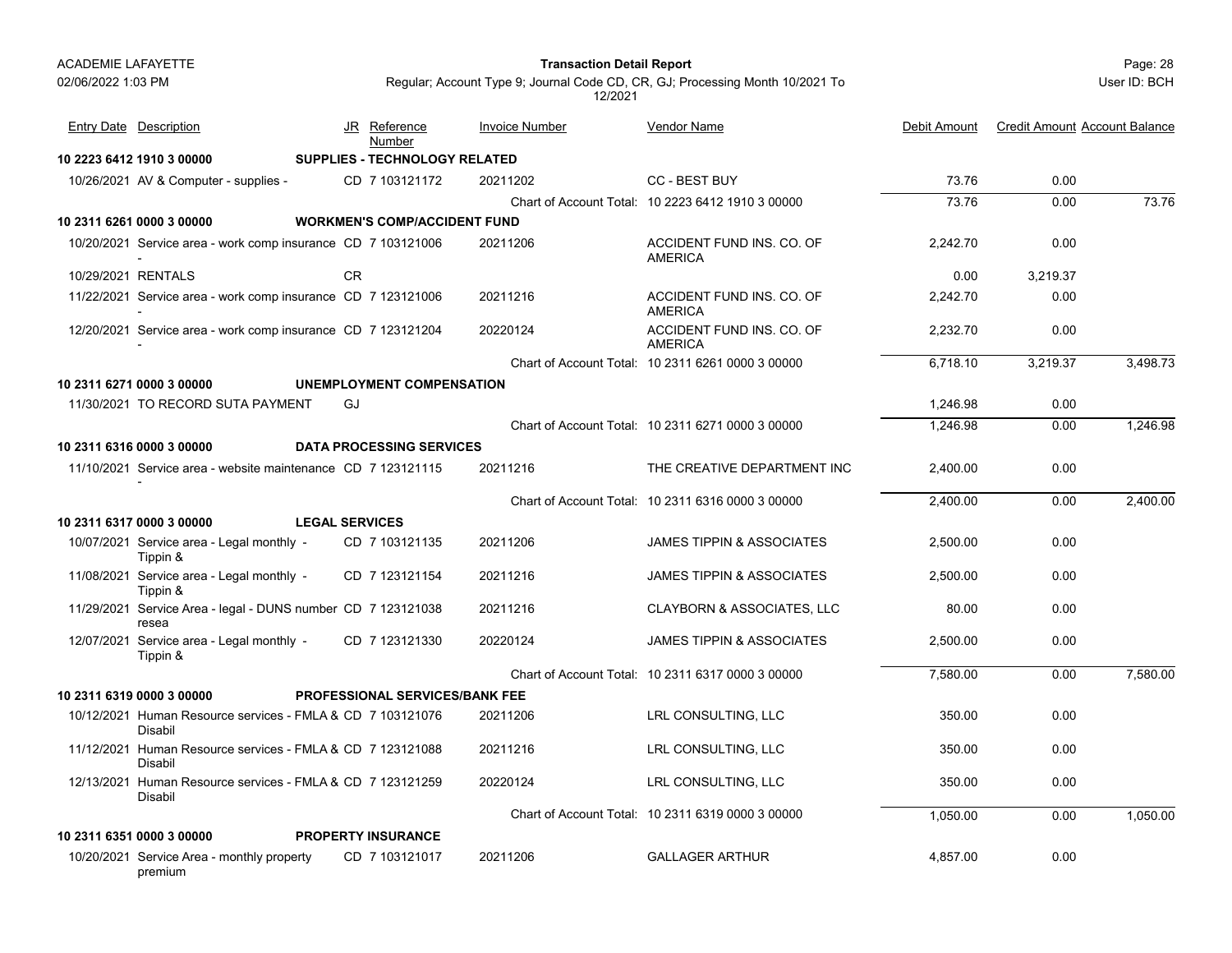02/06/2022 1:03 PM

#### Page: 29 **Transaction Detail Report**

JR Reference Invoice Number

Regular; Account Type 9; Journal Code CD, CR, GJ; Processing Month 10/2021 To 12/2021

Entry Date Description JR Reference <u>Invoice Number</u> <u>Vendor Name</u> Debit Amount Credit Amount Account Balance

Vendor Name

|                                                                       |  | <u>Number</u>                             |               |                                                   |           |      |           |
|-----------------------------------------------------------------------|--|-------------------------------------------|---------------|---------------------------------------------------|-----------|------|-----------|
| 10 2311 6351 0000 3 00000                                             |  | <b>PROPERTY INSURANCE</b>                 |               |                                                   |           |      |           |
| 11/22/2021 Service Area - monthly property<br>premium                 |  | CD 7 123121014                            | 20211216      | <b>GALLAGER ARTHUR</b>                            | 4.857.00  | 0.00 |           |
| 12/20/2021 Service Area - monthly property<br>premium                 |  | CD 7 123121214                            | 20220124      | <b>GALLAGER ARTHUR</b>                            | 4,857.00  | 0.00 |           |
|                                                                       |  |                                           |               | Chart of Account Total: 10 2311 6351 0000 3 00000 | 14,571.00 | 0.00 | 14,571.00 |
| 10 2311 6371 1910 3 00000                                             |  | <b>DUES AND MEMBERSHIPS</b>               |               |                                                   |           |      |           |
| 10/21/2021 Service Area - Dues & Membership - CD 7 103121036<br>Accre |  |                                           | 20211206      | COGNIA, INC                                       | 1,200.00  | 0.00 |           |
|                                                                       |  |                                           |               | Chart of Account Total: 10 2311 6371 1910 3 00000 | 1,200.00  | 0.00 | 1,200.00  |
| 10 2311 6391 0000 1 00000                                             |  | <b>OTHER PURCHASED SERVICES</b>           |               |                                                   |           |      |           |
| 11/30/2021 TO RECORD PAYPAL ACCOUNT GJ<br><b>FEES</b>                 |  |                                           |               |                                                   | 116.52    | 0.00 |           |
|                                                                       |  |                                           |               | Chart of Account Total: 10 2311 6391 0000 1 00000 | 116.52    | 0.00 | 116.52    |
| 10 2311 6391 0000 1 00101                                             |  | <b>OTHER PURCHASED SERVICES</b>           |               |                                                   |           |      |           |
| 11/30/2021 TO RECORD PAYPAL ACCOUNT GJ<br><b>FEES</b>                 |  |                                           |               |                                                   | 14.43     | 0.00 |           |
|                                                                       |  |                                           |               | Chart of Account Total: 10 2311 6391 0000 1 00101 | 14.43     | 0.00 | 14.43     |
| 10 2311 6391 0000 3 00000                                             |  | <b>OTHER PURCHASED SERVICES/BANK FEES</b> |               |                                                   |           |      |           |
| 10/26/2021 bank fees - -                                              |  | CD 7 103121172                            | 20211202-0006 | <b>CC - BANK CARD SERVICES</b>                    | 49.00     | 0.00 |           |
| 10/26/2021 bank fees - -                                              |  | CD 7 103121172                            | 20211202-0007 | <b>CC - BANK CARD SERVICES</b>                    | 0.64      | 0.00 |           |
| 10/26/2021 bank fees - -                                              |  | CD 7 103121172                            | 20211202-0007 | <b>CC - BANK CARD SERVICES</b>                    | 180.74    | 0.00 |           |
| 10/29/2021 TO RECORD UMB ENDOWMENT GJ<br><b>ACTIVITY</b>              |  |                                           |               |                                                   | 517.95    | 0.00 |           |
| 10/29/2021 BANK FEES                                                  |  | CD 7 103121182                            | 20211208      | <b>CC - BANK CARD SERVICES</b>                    | 8.02      | 0.00 |           |
| 11/09/2021 bank fees - -                                              |  | CD 7 123121127                            | 20211216      | US BANK/ELAN FINANCIAL                            | 268.80    | 0.00 |           |
| 11/30/2021 TO RECORD UMB ENDOWMENT GJ<br><b>ACTIVITY</b>              |  |                                           |               |                                                   | 529.08    | 0.00 |           |
| 11/30/2021 Service area - INACTIVE ACCT FEE CD 8 123121202            |  |                                           | 20211216-0005 | <b>COUNTRY CLUB BANK</b>                          | 5.00      | 0.00 |           |
| 12/10/2021 Cash Finance charge                                        |  | CD 7 123121363                            | 20220124      | <b>BANK CARD SERVICES</b>                         | 0.01      | 0.00 |           |
| 12/31/2021 Service area - INACTIVE ACCT FEE CD 8 123121366            |  |                                           | 20220124-0003 | <b>COUNTRY CLUB BANK</b>                          | 5.00      | 0.00 |           |
| 12/31/2021 TO RECORD CCB INACTIVE FEE GJ                              |  |                                           |               |                                                   | 10.00     | 0.00 |           |
| 12/31/2021 TO ADJUST PAYMENT TO ACTUAL GJ                             |  |                                           |               |                                                   | 0.00      | 0.01 |           |
| 12/31/2021 TO ADJUST PAYMENT TO ACTUAL GJ                             |  |                                           |               |                                                   | 0.00      | 0.01 |           |
| 12/31/2021 TO RECORD UMB ENDOWMENT GJ<br><b>ACTIVITY</b>              |  |                                           |               |                                                   | 639.34    | 0.00 |           |

User ID: BCH

Chart of Account Total: 10 2311 6391 0000 3 00000

2,213.58 0.02 2,213.56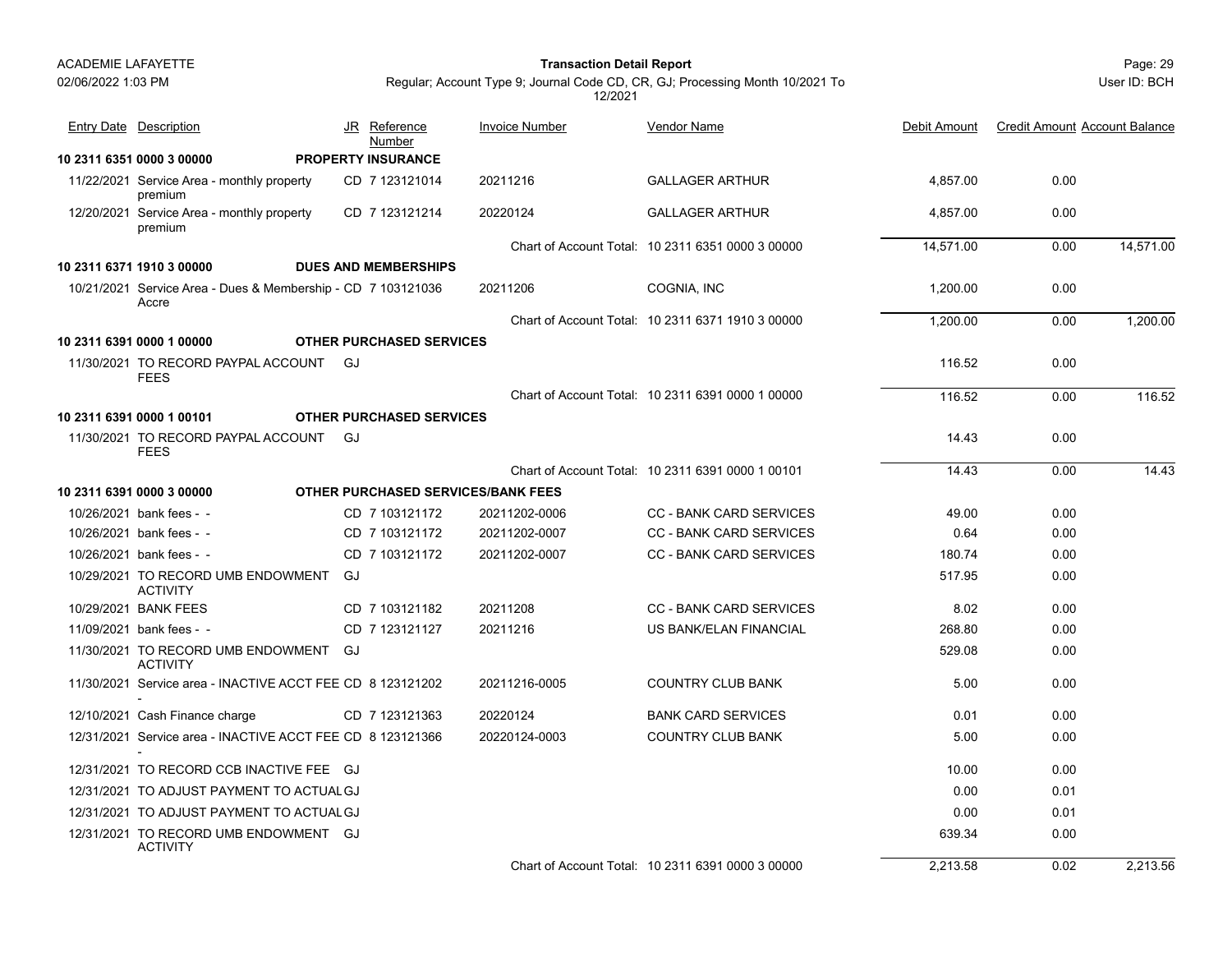Page: 30 **Transaction Detail Report**

User ID: BCH

| <b>Entry Date Description</b>                                 |                | JR Reference<br>Number          | <b>Invoice Number</b> | Vendor Name                                       | Debit Amount | <b>Credit Amount Account Balance</b> |        |
|---------------------------------------------------------------|----------------|---------------------------------|-----------------------|---------------------------------------------------|--------------|--------------------------------------|--------|
| 10 2311 6391 6940 3 00000                                     |                | <b>OTHER PURCHASED SERVICES</b> |                       |                                                   |              |                                      |        |
| 10/20/2021 Service area - boiler certification -              |                | CD 7 103121088                  | 20211206              | MISSOURI DEPT OF PUBLIC SAFETY                    | 40.00        | 0.00                                 |        |
|                                                               |                |                                 |                       | Chart of Account Total: 10 2311 6391 6940 3 00000 | 40.00        | 0.00                                 | 40.00  |
| 10 2321 6361 0000 3 00000                                     | <b>POSTAGE</b> |                                 |                       |                                                   |              |                                      |        |
| 12/10/2021 Correction: office of the<br>superintendent        |                | CD 7 123121363                  | 20220124-0001         | CC USPS                                           | 11.65        | 0.00                                 |        |
| 12/10/2021 office of the superintendent -<br>postage -        |                | CD 7 123121363                  | 20220124              | CC USPS                                           | 11.65        | 0.00                                 |        |
|                                                               |                |                                 |                       | Chart of Account Total: 10 2321 6361 0000 3 00000 | 23.30        | 0.00                                 | 23.30  |
| 10 2321 6361 1910 3 00000                                     |                | <b>COMMUNICATION</b>            |                       |                                                   |              |                                      |        |
| 10/26/2021 office of the superintendent -<br>postage          |                | CD 7 103121172                  | 20211202              | CC USPS                                           | 27.10        | 0.00                                 |        |
| 10/26/2021 office of the superintendent -<br>computer         |                | CD 7 103121172                  | 20211202-0001         | CC USPS                                           | 11.65        | 0.00                                 |        |
| 12/10/2021 Reversal: office of the<br>superintendent -        |                | CD 7 123121363                  | 20220124-0001         | CC USPS                                           | 0.00         | 11.65                                |        |
| 12/10/2021 office of the superintendent -<br>postage -        |                | CD 7 123121363                  | 20220124-0001         | CC USPS                                           | 11.65        | 0.00                                 |        |
|                                                               |                |                                 |                       | Chart of Account Total: 10 2321 6361 1910 3 00000 | 50.40        | 11.65                                | 38.75  |
| 10 2321 6361 6940 3 00000                                     |                | <b>COMMUNICATION</b>            |                       |                                                   |              |                                      |        |
| 10/29/2021 office of the principal - postage -                |                | CD 7 103121161                  | 20211206              | <b>POSTALIA</b>                                   | 100.00       | 0.00                                 |        |
| 11/30/2021 Office of the Superintendent -<br>postage m        |                | CD 7 123121054                  | 20211216              | Francotyp-Postalia, Inc.                          | 150.00       | 0.00                                 |        |
| 12/03/2021 office of the principal - postage -                |                | CD 7 123121351                  | 20220124              | <b>POSTALIA</b>                                   | 100.00       | 0.00                                 |        |
|                                                               |                |                                 |                       | Chart of Account Total: 10 2321 6361 6940 3 00000 | 350.00       | 0.00                                 | 350.00 |
| 10 2321 6361 6941 3 00000                                     |                | <b>POSTAGE (CHERRY)</b>         |                       |                                                   |              |                                      |        |
| 12/06/2021 office of the principal - postage<br>machin        |                | CD 7 123121237                  | 20220124              | Francotyp-Postalia, Inc.                          | 111.00       | 0.00                                 |        |
|                                                               |                |                                 |                       | Chart of Account Total: 10 2321 6361 6941 3 00000 | 111.00       | 0.00                                 | 111.00 |
| 10 2321 6391 0000 3 00000                                     |                | <b>OTHER PURCHASED SERVICES</b> |                       |                                                   |              |                                      |        |
| 10/12/2021 Service area - bank fee ANALYSIS<br><b>ACTIVIT</b> |                | CD 7 103121127                  | 20211206-0002         | <b>COUNTRY CLUB BANK</b>                          | 260.02       | 0.00                                 |        |
| 10/26/2021 credit of unauthorized charges - -                 |                | CD 7 103121172                  | 20211202              | <b>CC - BANK CARD SERVICES</b>                    | 0.00         | 413.96                               |        |
| 10/26/2021 credit of unauthorized charges - -                 |                | CD 7 103121172                  | 20211202-0001         | <b>CC - BANK CARD SERVICES</b>                    | 0.00         | 70.89                                |        |
| 10/26/2021 credit of unauthorized charges - -                 |                | CD 7 103121172                  | 20211202-0002         | <b>CC - BANK CARD SERVICES</b>                    | 0.00         | 12.00                                |        |
| 10/26/2021 credit of unauthorized charges - -                 |                | CD 7 103121172                  | 20211202-0003         | <b>CC - BANK CARD SERVICES</b>                    | 0.00         | 12.00                                |        |
| 10/26/2021 credit of unauthorized charges - -                 |                | CD 7 103121172                  | 20211202-0004         | <b>CC - BANK CARD SERVICES</b>                    | 0.00         | 1,058.62                             |        |
| 10/26/2021 credit of unauthorized charges - -                 |                | CD 7 103121172                  | 20211202-0004         | <b>CC - BANK CARD SERVICES</b>                    | 0.00         | 531.14                               |        |
| 10/26/2021 credit of unauthorized charges - -                 |                | CD 7 103121172                  | 20211202-0005         | <b>CC - BANK CARD SERVICES</b>                    | 0.00         | 53.96                                |        |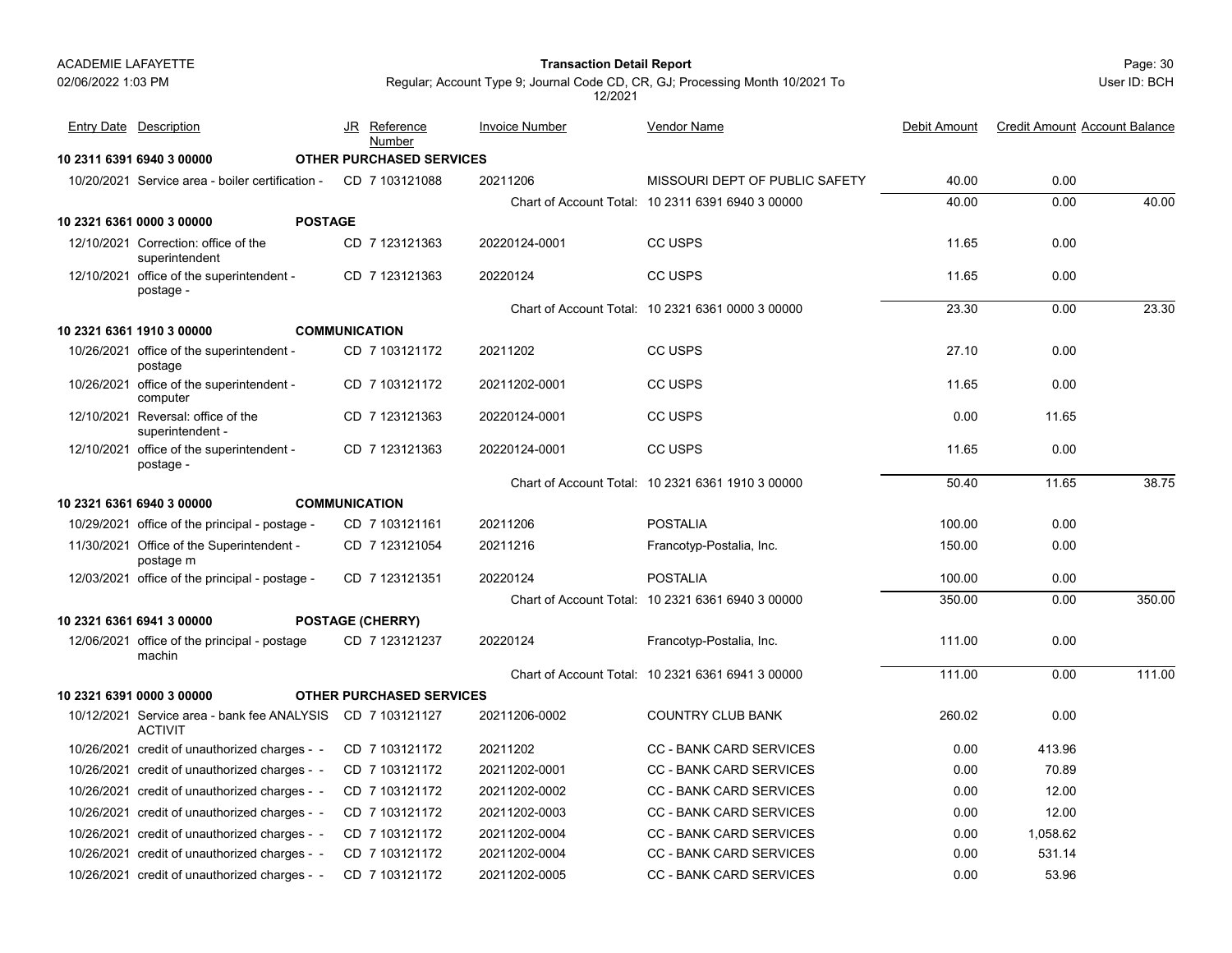#### Page: 31 **Transaction Detail Report**

Regular; Account Type 9; Journal Code CD, CR, GJ; Processing Month 10/2021 To 12/2021

User ID: BCH

| <b>Entry Date</b> Description                                                | JR Reference<br>Number          | <b>Invoice Number</b> | Vendor Name                                       | Debit Amount | <b>Credit Amount Account Balance</b> |          |
|------------------------------------------------------------------------------|---------------------------------|-----------------------|---------------------------------------------------|--------------|--------------------------------------|----------|
| 10 2321 6391 0000 3 00000                                                    | <b>OTHER PURCHASED SERVICES</b> |                       |                                                   |              |                                      |          |
| 11/09/2021 Service area - bank fee ANALYSIS CD 7 123121148<br><b>ACTIVIT</b> |                                 | 20211216-0004         | <b>COUNTRY CLUB BANK</b>                          | 245.74       | 0.00                                 |          |
| 12/09/2021 Service area - bank fee ANALYSIS CD 7 123121313<br><b>ACTIVIT</b> |                                 | 20220124-0002         | <b>COUNTRY CLUB BANK</b>                          | 263.26       | 0.00                                 |          |
| 12/17/2021 Admin outside services - employee, CD 7 123121208<br>stude        |                                 | 20220124              | <b>AMERICAN MICRO</b>                             | 2.416.89     | 0.00                                 |          |
|                                                                              |                                 |                       | Chart of Account Total: 10 2321 6391 0000 3 00000 | 3.185.91     | 2.152.57                             | 1.033.34 |
| 10 2321 6391 1910 3 00000                                                    | <b>OTHER PURCHASED SERVICES</b> |                       |                                                   |              |                                      |          |
| 10/20/2021 Office of superintendent - paper<br>shreddi                       | CD 7 103121099                  | 20211206              | REDISHRED KANSAS, INC.                            | 36.05        | 0.00                                 |          |
| 12/01/2021 Office of superintendent - paper<br>shreddi                       | CD 7 123121278                  | 20220124              | REDISHRED KANSAS, INC.                            | 37.13        | 0.00                                 |          |
|                                                                              |                                 |                       | Chart of Account Total: 10 2321 6391 1910 3 00000 | 73.18        | 0.00                                 | 73.18    |
| 10 2321 6391 6940 3 00000                                                    | <b>OTHER PURCHASED SERVICES</b> |                       |                                                   |              |                                      |          |
| 12/01/2021 Office of superintendent - paper<br>shreddi                       | CD 7 123121278                  | 20220124              | REDISHRED KANSAS, INC.                            | 37.13        | 0.00                                 |          |
|                                                                              |                                 |                       | Chart of Account Total: 10 2321 6391 6940 3 00000 | 37.13        | 0.00                                 | 37.13    |
| 10 2321 6391 6941 3 00000                                                    | <b>OTHER PURCHASED SERVICES</b> |                       |                                                   |              |                                      |          |
| 10/20/2021 Office of superintendent - paper<br>shreddi                       | CD 7 103121099                  | 20211206              | REDISHRED KANSAS, INC.                            | 36.05        | 0.00                                 |          |
| 12/01/2021 Office of superintendent - paper<br>shreddi                       | CD 7 123121278                  | 20220124              | REDISHRED KANSAS, INC.                            | 37.13        | 0.00                                 |          |
|                                                                              |                                 |                       | Chart of Account Total: 10 2321 6391 6941 3 00000 | 73.18        | 0.00                                 | 73.18    |
| 10 2321 6411 1910 3 00000                                                    | <b>GENERAL SUPPLIES</b>         |                       |                                                   |              |                                      |          |
| 10/26/2021 office of the superintendent - -                                  | CD 7 103121172                  | 20211202-0073         | <b>CC AMAZON MKTPLACE PMTS</b>                    | 11.95        | 0.00                                 |          |
| 10/26/2021 office of the superintendent -<br>supplies                        | CD 7 103121172                  | 20211202-0028         | CC AMAZON MKTPLACE PMTS                           | 67.98        | 0.00                                 |          |
| 10/26/2021 office of the superintendent -<br>supplies                        | CD 7 103121172                  | 20211202-0061         | CC AMAZON MKTPLACE PMTS                           | 23.02        | 0.00                                 |          |
| 10/26/2021 office of the superintendent -<br>supplies                        | CD 7 103121172                  | 20211202-0042         | <b>CC AMAZON MKTPLACE PMTS</b>                    | 23.02        | 0.00                                 |          |
| 11/12/2021 office of the superintendent -<br>supplies                        | CD 7 113121203                  | 20211229              | AMAZON.COM                                        | 438.97       | 0.00                                 |          |
| 12/10/2021 office of the superintendent - office<br>su                       | CD 7 123121363                  | 20220124-0029         | <b>CC AMAZON MKTPLACE PMTS</b>                    | 89.99        | 0.00                                 |          |
|                                                                              |                                 |                       | Chart of Account Total: 10 2321 6411 1910 3 00000 | 654.93       | 0.00                                 | 654.93   |
| 10 2321 6411 6940 3 00000                                                    | <b>GENERAL SUPPLIES</b>         |                       |                                                   |              |                                      |          |
| 12/13/2021 office of the principal - supplies -                              | CD 7 123121253                  | 20220124              | <b>JUSTIN JONES</b>                               | 40.13        | 0.00                                 |          |
|                                                                              |                                 |                       | Chart of Account Total: 10 2321 6411 6940 3 00000 | 40.13        | 0.00                                 | 40.13    |

**10 2321 6412 0000 3 00000 SUPPLIES - TECHNOLOGY RELATED**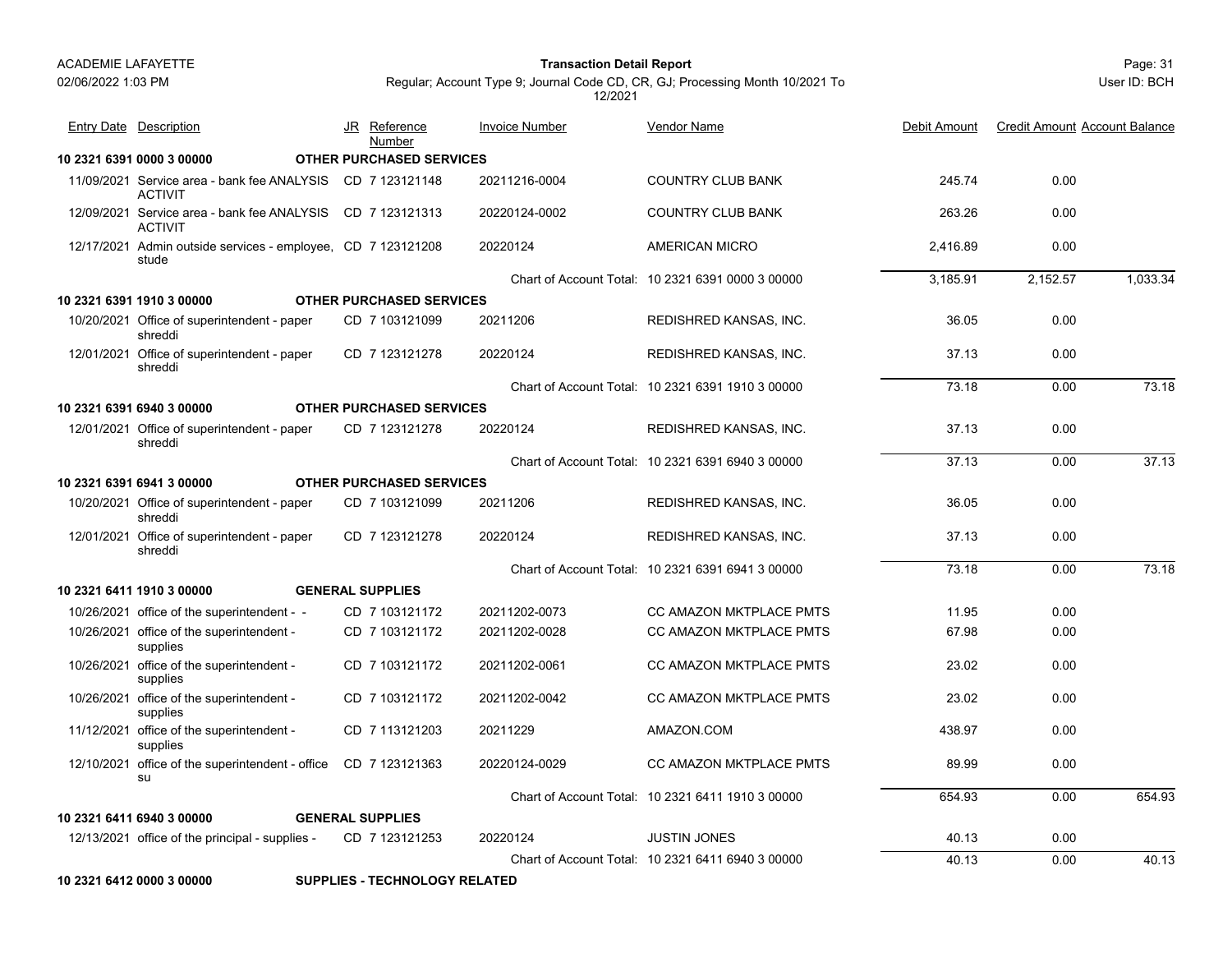Page: 32 **Transaction Detail Report**

User ID: BCH

| Entry Date Description                                          | JR                   | Reference<br>Number                  | <b>Invoice Number</b> | <b>Vendor Name</b>                                | Debit Amount | <b>Credit Amount Account Balance</b> |        |
|-----------------------------------------------------------------|----------------------|--------------------------------------|-----------------------|---------------------------------------------------|--------------|--------------------------------------|--------|
| 10 2321 6412 0000 3 00000                                       |                      | SUPPLIES - TECHNOLOGY RELATED        |                       |                                                   |              |                                      |        |
| 10/20/2021 office of the superintedent -<br>subscripti          |                      | CD 7 103121108                       | 20211206              | THE CALL                                          | 37.00        | 0.00                                 |        |
|                                                                 |                      |                                      |                       | Chart of Account Total: 10 2321 6412 0000 3 00000 | 37.00        | 0.00                                 | 37.00  |
| 10 2321 6412 1910 3 00000                                       |                      | <b>SUPPLIES - TECHNOLOGY RELATED</b> |                       |                                                   |              |                                      |        |
| 10/26/2021 office of the superintendent -<br>subscript          |                      | CD 7 103121172                       | 20211202              | CC THE KC STAR                                    | 15.99        | 0.00                                 |        |
| 12/10/2021 office of the superintendent -<br>subscript          |                      | CD 7 123121363                       | 20220124              | CC THE KC STAR                                    | 15.99        | 0.00                                 |        |
|                                                                 |                      |                                      |                       | Chart of Account Total: 10 2321 6412 1910 3 00000 | 31.98        | 0.00                                 | 31.98  |
| 10 2322 6316 0000 1 00101                                       |                      | <b>DATA PROCESSING SERVICES</b>      |                       |                                                   |              |                                      |        |
| 10/29/2021 community relations - website                        |                      | CD 10 103121173                      | 20211202              | <b>CC SQUARESPACE</b>                             | 20.00        | 0.00                                 |        |
| 10/29/2021 community relations - website                        |                      | CD 10 103121173                      | 20211202-0001         | <b>CC SQUARESPACE</b>                             | 216.00       | 0.00                                 |        |
| 10/29/2021 community relations -<br>communication               |                      | CD 10 103121173                      | 20211202              | CC CONSTANT CONTACT.COM                           | 45.00        | 0.00                                 |        |
| 10/29/2021 community relations -<br>communication               |                      | CD 10 103121173                      | 20211202-0001         | CC CONSTANT CONTACT.COM                           | 45.00        | 0.00                                 |        |
| 10/29/2021 community relations - website                        |                      | CD 10 103121173                      | 20211202              | <b>CC DREAMHOST</b>                               | 19.95        | 0.00                                 |        |
| 10/29/2021 community relations - website                        |                      | CD 10 103121173                      | 20211202-0001         | <b>CC DREAMHOST</b>                               | 19.95        | 0.00                                 |        |
| 10/29/2021 community relations -<br>communication               |                      | CD 10 103121173                      | 20211202              | CC ZOOM                                           | 14.99        | 0.00                                 |        |
| 10/29/2021 community relations -<br>communication               |                      | CD 10 103121173                      | 20211202-0001         | CC ZOOM                                           | 14.99        | 0.00                                 |        |
| 12/10/2021 community relations -<br>communication -             |                      | CD 10 123121364                      | 20220124              | CC CONSTANT CONTACT.COM                           | 45.00        | 0.00                                 |        |
| 12/10/2021 community relations -<br>communication -             |                      | CD 10 123121364                      | 20220124              | <b>CC DREAMHOST</b>                               | 19.95        | 0.00                                 |        |
| 12/10/2021 community relations -<br>communication -             |                      | CD 10 123121364                      | 20220124-0001         | CC ZOOM                                           | 14.99        | 0.00                                 |        |
|                                                                 |                      |                                      |                       | Chart of Account Total: 10 2322 6316 0000 1 00101 | 475.82       | 0.00                                 | 475.82 |
| 10 2322 6343 0000 1 00183                                       | <b>TRAVEL</b>        |                                      |                       |                                                   |              |                                      |        |
| 11/30/2021 community relations - outreach<br>mileage -          |                      | CD 7 123121106                       | 20211216              | ALLOU-TOGNAN ROMAN                                | 114.24       | 0.00                                 |        |
| 11/30/2021 community relations - outreach<br>mileage -          |                      | CD 7 123121105                       | 20211216              | <b>KING ROBYN</b>                                 | 75.71        | 0.00                                 |        |
| 12/31/2021 ROMAN ALLOU-TOGNAN<br><b>RETURNED CHECK</b>          | CR                   |                                      |                       |                                                   | 0.00         | 114.24                               |        |
|                                                                 |                      |                                      |                       | Chart of Account Total: 10 2322 6343 0000 1 00183 | 189.95       | 114.24                               | 75.71  |
| 10 2322 6361 0000 1 00101                                       | <b>COMMUNICATION</b> |                                      |                       |                                                   |              |                                      |        |
| 12/31/2021 Admin Tech - annual online suite EiP CD 10 123121365 |                      |                                      | 20220124              | <b>GREATER GIVING</b>                             | 1,600.00     | 0.00                                 |        |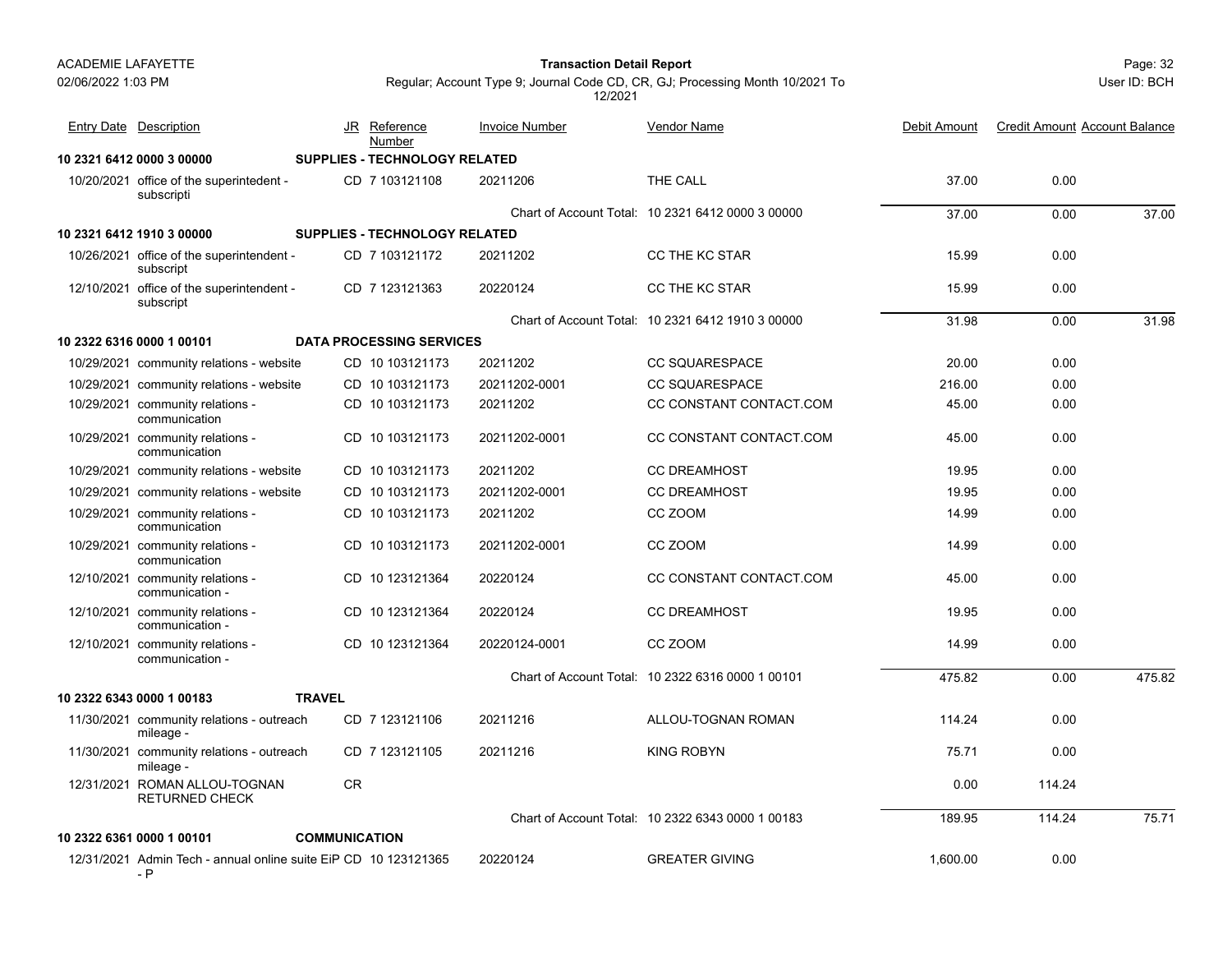#### Page: 33 **Transaction Detail Report**

Regular; Account Type 9; Journal Code CD, CR, GJ; Processing Month 10/2021 To 12/2021

User ID: BCH

| <b>Entry Date</b> Description                                          |     | JR Reference<br>Number                   | <b>Invoice Number</b> | Vendor Name                                       | Debit Amount | <b>Credit Amount Account Balance</b> |           |
|------------------------------------------------------------------------|-----|------------------------------------------|-----------------------|---------------------------------------------------|--------------|--------------------------------------|-----------|
| 10 2322 6361 0000 1 00101                                              |     | <b>COMMUNICATION</b>                     |                       |                                                   |              |                                      |           |
|                                                                        |     |                                          |                       | Chart of Account Total: 10 2322 6361 0000 1 00101 | 1.600.00     | 0.00                                 | 1,600.00  |
| 10 2322 6362 0000 3 00000<br><b>ADVERTISING</b>                        |     |                                          |                       |                                                   |              |                                      |           |
| 11/09/2021 community relations - outreach ads - CD 7 123121040         |     |                                          | 20211216              | <b>COMMUTER ADVERTISING INC</b>                   | 2,500.00     | 0.00                                 |           |
| 12/17/2021 community relations - underwriting CD 7 123121254<br>spons  |     |                                          | 20220124              | <b>KANSAS CITY PBS</b>                            | 1,900.00     | 0.00                                 |           |
| 12/17/2021 community relations - advertising - CD 7 123121272          |     |                                          | 20220124              | NATIONAL CINEMEDIA                                | 666.67       | 0.00                                 |           |
|                                                                        |     |                                          |                       | Chart of Account Total: 10 2322 6362 0000 3 00000 | 5.066.67     | 0.00                                 | 5.066.67  |
| 10 2322 6371 0000 3 00000                                              |     | <b>DUES AND MEMBERSHIPS</b>              |                       |                                                   |              |                                      |           |
| 11/10/2021 community relations - membership - CD 7 123121171           |     |                                          | 20211216              | DIVERSE CHARTER SCHOOLS<br><b>COALITION</b>       | 0.26         | 0.00                                 |           |
| 11/10/2021 community relations - membership - CD 7 123121172           |     |                                          | 20211216-0001         | DIVERSE CHARTER SCHOOLS<br><b>COALITION</b>       | 2,500.00     | 0.00                                 |           |
| 11/30/2021 DIVERSE RETURNED FUNDS                                      | CR. |                                          |                       |                                                   | 0.00         | 0.26                                 |           |
|                                                                        |     |                                          |                       | Chart of Account Total: 10 2322 6371 0000 3 00000 | 2,500.26     | 0.26                                 | 2,500.00  |
| 10 2322 6391 0000 1 00009                                              |     | <b>OTHER PURCHASED SERVICES - RAFFLE</b> |                       |                                                   |              |                                      |           |
| 10/26/2021 community relations - raffle prizes - CD 7 103121172        |     |                                          | 20211202              | CC COWTOWN MINI DONUTS                            | 1,450.00     | 0.00                                 |           |
| 10/27/2021 Community relations                                         |     | CD 7 2098                                | 20211202              | BERKLEY-PASCHAL KAMLA                             | 10,000.00    | 0.00                                 |           |
|                                                                        |     |                                          |                       | Chart of Account Total: 10 2322 6391 0000 1 00009 | 11,450.00    | 0.00                                 | 11,450.00 |
| 10 2322 6391 0000 1 00101                                              |     | <b>OTHER PURCHASED SERVICES</b>          |                       |                                                   |              |                                      |           |
| 10/28/2021 community relations                                         |     | CD 10 1145                               | 20211202              | <b>GAYDEN LEONARD</b>                             | 300.00       | 0.00                                 |           |
|                                                                        |     |                                          |                       | Chart of Account Total: 10 2322 6391 0000 1 00101 | 300.00       | 0.00                                 | 300.00    |
| 10 2322 6391 0000 3 00000                                              |     | <b>OTHER PURCHASED SERVICES</b>          |                       |                                                   |              |                                      |           |
| 10/15/2021 Community relations - Development CD 7 103121167<br>servic  |     |                                          | 20211206              | VANCO                                             | 119.56       | 0.00                                 |           |
| 10/27/2021 Community relations - Development CD 7 103121168<br>servic  |     |                                          | 20211206-0001         | <b>VANCO</b>                                      | 30.00        | 0.00                                 |           |
| 11/15/2021 Community relations - Development CD 7 123121197<br>servic  |     |                                          | 20211216              | <b>VANCO</b>                                      | 128.46       | 0.00                                 |           |
| 12/15/2021 Community relations - Development CD 7 123121359<br>servic  |     |                                          | 20220124              | <b>VANCO</b>                                      | 186.89       | 0.00                                 |           |
| 12/20/2021 community relations - school guide CD 7 123121281<br>$ad -$ |     |                                          | 20220124              | SHOW ME KC SCHOOLS                                | 750.00       | 0.00                                 |           |
|                                                                        |     |                                          |                       | Chart of Account Total: 10 2322 6391 0000 3 00000 | 1.214.91     | 0.00                                 | 1.214.91  |
| 10 2322 6391 1910 3 00000                                              |     | <b>OTHER PURCHASED SERVICES</b>          |                       |                                                   |              |                                      |           |
| 10/01/2021 community relations                                         |     | CD 7 2094                                | 20211202              | <b>CARDENAS GRACIBEL</b>                          | 500.00       | 0.00                                 |           |
|                                                                        |     |                                          |                       | Chart of Account Total: 10 2322 6391 1910 3 00000 | 500.00       | 0.00                                 | 500.00    |
|                                                                        |     |                                          |                       |                                                   |              |                                      |           |

**10 2322 6391 6940 3 00000 OTHER PURCHASED SERVICES**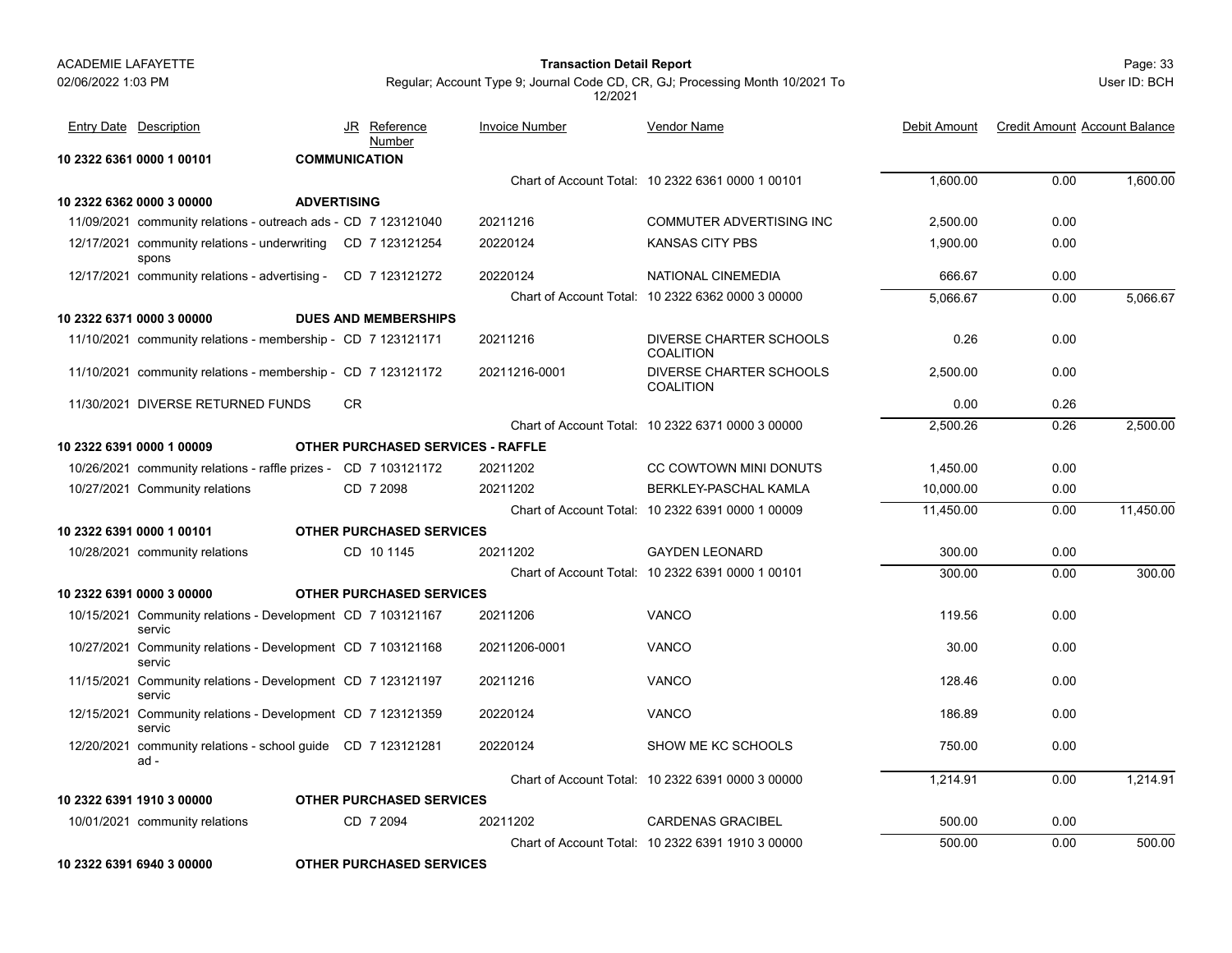#### Page: 34 **Transaction Detail Report**

User ID: BCH

| <b>Entry Date Description</b>                                                 | JR Reference<br>Number                 | <b>Invoice Number</b> | <b>Vendor Name</b>                                | Debit Amount | <b>Credit Amount Account Balance</b> |          |
|-------------------------------------------------------------------------------|----------------------------------------|-----------------------|---------------------------------------------------|--------------|--------------------------------------|----------|
| 10 2322 6391 6940 3 00000                                                     | <b>OTHER PURCHASED SERVICES</b>        |                       |                                                   |              |                                      |          |
| 12/10/2021 community relations - family in need CD 7 123121363<br>uti         |                                        | 20220124              | <b>CC EVERGY</b>                                  | 262.85       | 0.00                                 |          |
| 12/17/2021 community relations - Upper Room CD 7 123121285<br>payment         |                                        | 20220124              | THE UPPER ROOM                                    | 315.00       | 0.00                                 |          |
|                                                                               |                                        |                       | Chart of Account Total: 10 2322 6391 6940 3 00000 | 577.85       | 0.00                                 | 577.85   |
| 10 2322 6411 0000 1 00009                                                     | <b>GENERAL SUPPLIES - RAFFLE</b>       |                       |                                                   |              |                                      |          |
| 10/26/2021 community relations - raffle prizes - CD 7 103121172<br>sp         |                                        | 20211202              | CC PTL OUTFITTERS LLC                             | 71.34        | 0.00                                 |          |
| 10/26/2021 community relations - raffle supplies CD 7 103121172               |                                        | 20211202-0009         | CC AMAZON.COM                                     | 75.00        | 0.00                                 |          |
| 10/26/2021 community relations - raffle supplies CD 7 103121172               |                                        | 20211202-0025         | CC AMAZON MKTPLACE PMTS                           | 2,246.48     | 0.00                                 |          |
| 10/26/2021 community relations - raffle supplies CD 7 103121172               |                                        | 20211202-0020         | CC AMAZON MKTPLACE PMTS                           | 28.96        | 0.00                                 |          |
| 10/28/2021 Community relations                                                | CD 7 2100                              | 20211202              | <b>WESTSIDE APPAREL</b>                           | 1,794.00     | 0.00                                 |          |
|                                                                               |                                        |                       | Chart of Account Total: 10 2322 6411 0000 1 00009 | 4,215.78     | 0.00                                 | 4,215.78 |
| 10 2322 6411 0000 1 00101                                                     | <b>GENERAL SUPPLIES: PTSO EXPENSES</b> |                       |                                                   |              |                                      |          |
| 12/10/2021 community relations - event supplies CD 10 123121364<br>- b        |                                        | 20220124-0002         | <b>CC ALDI</b>                                    | 37.49        | 0.00                                 |          |
| 12/10/2021 community relations - event supplies CD 10 123121364<br>- b        |                                        | 20220124              | CC FUN SERVICES OF KC LLC                         | 98.82        | 0.00                                 |          |
| 12/10/2021 community relations - event supplies CD 10 123121364<br>- b        |                                        | 20220124-0001         | CC FUN SERVICES OF KC LLC                         | 81.18        | 0.00                                 |          |
| 12/10/2021 community relations - event supplies CD 10 123121364<br>- b        |                                        | 20220124              | CC - THE WEBSTAURANT STORE                        | 72.43        | 0.00                                 |          |
| 12/10/2021 community relations - event supplies CD 10 123121364<br>- b        |                                        | 20220124-0001         | CC - THE WEBSTAURANT STORE                        | 0.00         | 72.43                                |          |
| 12/10/2021 community relations - event supplies CD 10 123121364<br>- b        |                                        | 20220124              | <b>CC - PARTY CITY</b>                            | 45.68        | 0.00                                 |          |
| 12/10/2021 community relations - event supplies CD 10 123121364<br>- b        |                                        | 20220124              | CC - MOTHER EARTH COFFEE                          | 6.54         | 0.00                                 |          |
| 12/10/2021 community relations - event supplies CD 10 123121364<br>- b        |                                        | 20220124              | CC BETTY RAE'S ICE CREAM                          | 120.00       | 0.00                                 |          |
| 12/10/2021 community relations - event supplies CD 10 123121364<br>- b        |                                        | 20220124              | <b>CC STARBUCKS STORE</b>                         | 20.00        | 0.00                                 |          |
| 12/10/2021 community relations - event supplies CD 10 123121364<br>- b        |                                        | 20220124-0002         | <b>CC DOLLAR TREE</b>                             | 80.92        | 0.00                                 |          |
| 12/10/2021 community relations - event supplies CD 10 123121364               |                                        | 20220124-0003         | <b>CC DOLLAR TREE</b>                             | 61.87        | 0.00                                 |          |
| - b<br>12/10/2021 community relations - event supplies CD 10 123121364<br>- b |                                        | 20220124-0003         | <b>CC DOLLAR TREE</b>                             | 6.56         | 0.00                                 |          |
| 12/10/2021 community relations - event supplies CD 10 123121364               |                                        | 20220124              | <b>CC DOLLAR GENERAL</b>                          | 17.50        | 0.00                                 |          |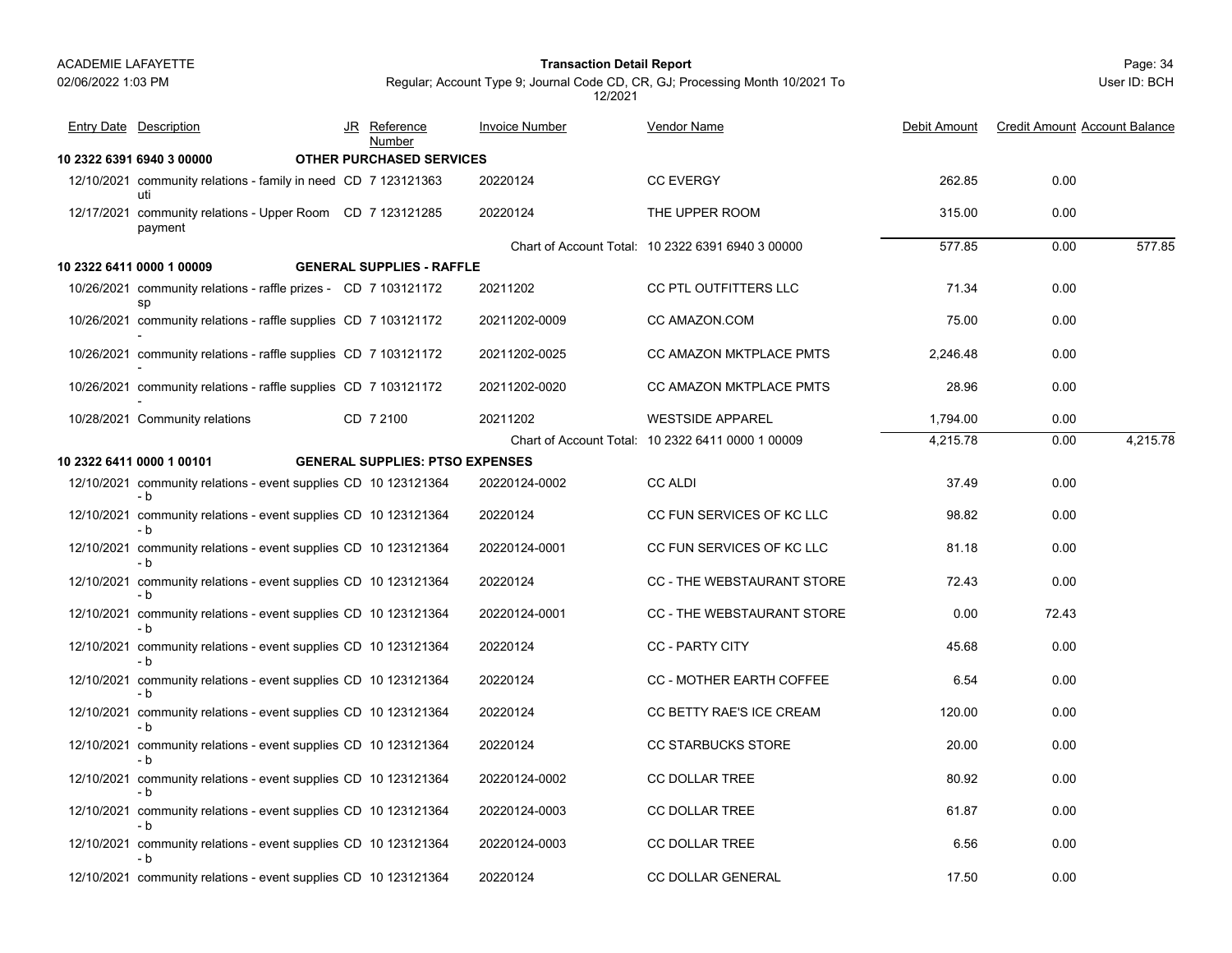#### Page: 35 **Transaction Detail Report**

User ID: BCH

# Regular; Account Type 9; Journal Code CD, CR, GJ; Processing Month 10/2021 To 12/2021

| <b>Entry Date Description</b>                                          | JR Reference<br>Number                 | <b>Invoice Number</b> | <b>Vendor Name</b>                                | Debit Amount | <b>Credit Amount Account Balance</b> |
|------------------------------------------------------------------------|----------------------------------------|-----------------------|---------------------------------------------------|--------------|--------------------------------------|
| 10 2322 6411 0000 1 00101                                              | <b>GENERAL SUPPLIES: PTSO EXPENSES</b> |                       |                                                   |              |                                      |
| - b<br>12/10/2021 community relations - event supplies CD 10 123121364 |                                        | 20220124-0001         | <b>CC DOLLAR GENERAL</b>                          | 31.32        | 0.00                                 |
| - b                                                                    |                                        |                       |                                                   |              |                                      |
| 12/10/2021 community relations - event supplies CD 10 123121364<br>- b |                                        | 20220124-0046         | CC AMAZON MKTPLACE PMTS                           | 59.85        | 0.00                                 |
| 12/10/2021 community relations - event supplies CD 10 123121364<br>- b |                                        | 20220124-0047         | CC AMAZON MKTPLACE PMTS                           | 56.94        | 0.00                                 |
| 12/10/2021 community relations - event supplies CD 10 123121364<br>- b |                                        | 20220124-0047         | CC AMAZON MKTPLACE PMTS                           | 91.96        | 0.00                                 |
| 12/10/2021 community relations - event supplies CD 10 123121364<br>- b |                                        | 20220124              | <b>CC TARGET</b>                                  | 19.93        | 0.00                                 |
| 12/10/2021 community relations - event supplies CD 10 123121364<br>- b |                                        | 20220124-0001         | <b>CC TARGET</b>                                  | 52.71        | 0.00                                 |
| 12/10/2021 community relations - event supplies CD 10 123121364        |                                        | 20220124-0002         | <b>CC TARGET</b>                                  | 19.33        | 0.00                                 |
| 12/10/2021 community relations - event supplies CD 10 123121364<br>- b |                                        | 20220124-0003         | <b>CC TARGET</b>                                  | 25.00        | 0.00                                 |
| 12/10/2021 community relations - event supplies CD 10 123121364<br>- b |                                        | 20220124-0001         | <b>CC WALMART</b>                                 | 41.94        | 0.00                                 |
| 12/10/2021 community relations - event supplies CD 10 123121364        |                                        | 20220124-0001         | <b>CC WALMART</b>                                 | 71.89        | 0.00                                 |
| 12/10/2021 community relations - event supplies CD 10 123121364<br>- b |                                        | 20220124-0002         | <b>CC WALMART</b>                                 | 38.62        | 0.00                                 |
| 12/10/2021 community relations - event supplies CD 10 123121364<br>- b |                                        | 20220124-0002         | <b>CC WALMART</b>                                 | 77.25        | 0.00                                 |
| 12/10/2021 community relations - supplies -<br>thankfu                 | CD 10 123121364                        | 20220124              | CC RECONCILIATION SERVICE                         | 1,536.00     | 0.00                                 |
| 12/10/2021 community relations - event supplies CD 10 123121364<br>- b |                                        | 20220124              | NORTHLAND PARTY RENTAL                            | 50.00        | 0.00                                 |
| 12/10/2021 community relations - event supplies CD 10 123121364<br>- b |                                        | 20220124-0001         | NORTHLAND PARTY RENTAL                            | 406.25       | 0.00                                 |
| 12/10/2021 community relations - event supplies CD 10 123121364        |                                        | 20220124              | <b>CC INSTACART</b>                               | 40.42        | 0.00                                 |
| 12/10/2021 community relations - event supplies CD 10 123121364<br>- b |                                        | 20220124              | <b>CC INSTACART</b>                               | 40.52        | 0.00                                 |
| 12/10/2021 community relations - event supplies CD 10 123121364<br>- b |                                        | 20220124              | CC SAVERS - 1223                                  | 23.93        | 0.00                                 |
| 12/10/2021 community relations - event supplies CD 10 123121364<br>- b |                                        | 20220124              | <b>CC FUN FARM</b>                                | 277.06       | 0.00                                 |
| 12/10/2021 community relations - event supplies CD 10 123121364<br>- b |                                        | 20220124              | CC KC PARTY RENTALS                               | 50.00        | 0.00                                 |
|                                                                        |                                        |                       | Chart of Account Total: 10 2322 6411 0000 1 00101 | 3,659.91     | 72.43<br>3.587.48                    |

**10 2322 6411 0000 1 00101 131 GENERAL SUPPLIES**

**GENERAL SUPPLIES**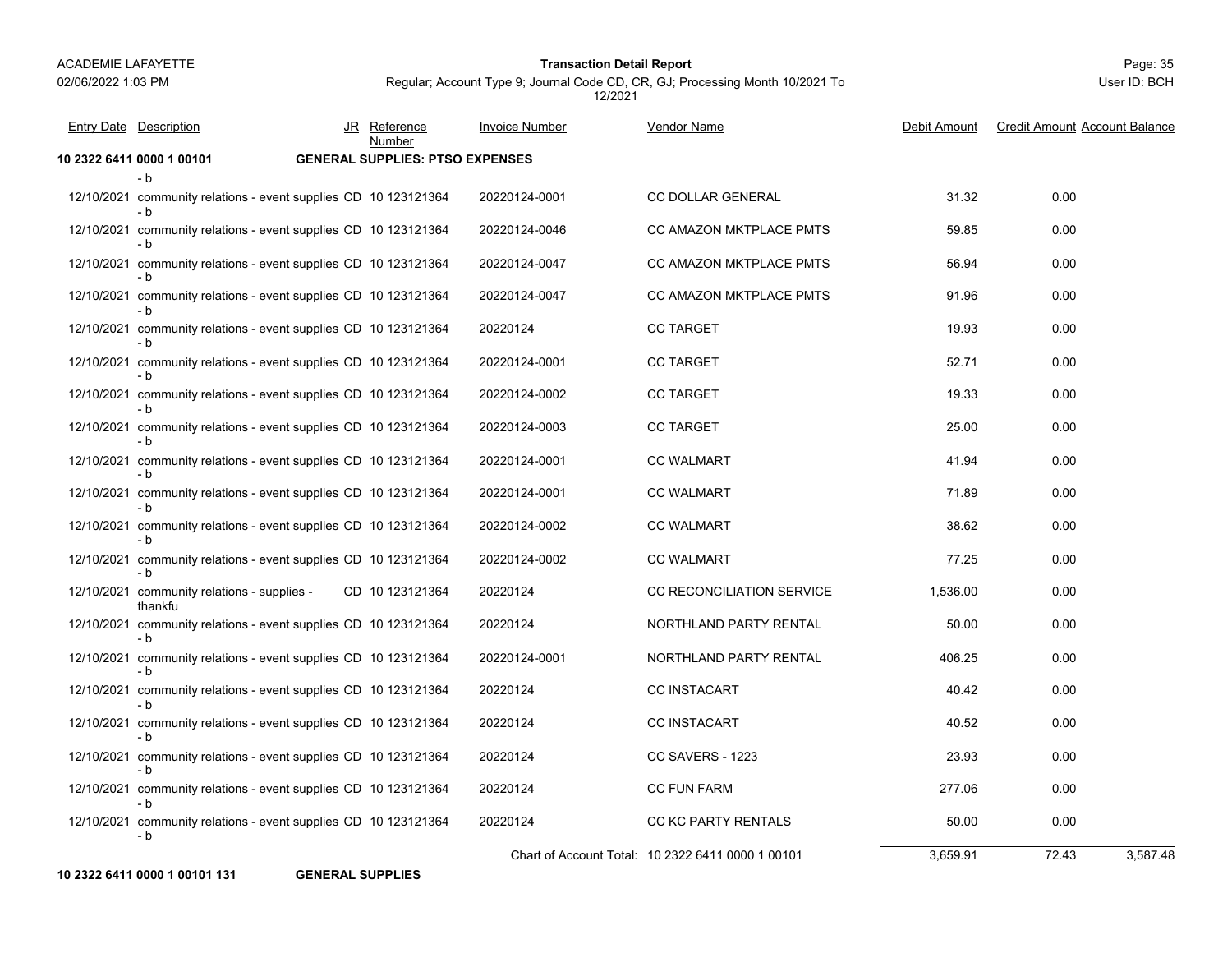02/06/2022 1:03 PM

#### Page: 36 **Transaction Detail Report**

User ID: BCH

| <b>Entry Date Description</b>                                         | Reference<br>JR<br>Number                   | <b>Invoice Number</b> | <b>Vendor Name</b>                                    | Debit Amount | <b>Credit Amount Account Balance</b> |           |
|-----------------------------------------------------------------------|---------------------------------------------|-----------------------|-------------------------------------------------------|--------------|--------------------------------------|-----------|
| 10 2322 6411 0000 1 00101 131                                         | <b>GENERAL SUPPLIES</b>                     |                       |                                                       |              |                                      |           |
| 10/20/2021 community relations - fundraising<br>suppli                | CD 10 103121175                             | 20211206              | FRONTIER BAG, INC                                     | 10,311.00    | 0.00                                 |           |
|                                                                       |                                             |                       | Chart of Account Total: 10 2322 6411 0000 1 00101 131 | 10.311.00    | 0.00                                 | 10,311.00 |
| 10 2322 6411 0000 1 00183                                             | <b>GENERAL SUPPLIES</b>                     |                       |                                                       |              |                                      |           |
| 11/30/2021 community relations - outreach<br>supplies                 | CD 7 123121105                              | 20211216-0001         | <b>KING ROBYN</b>                                     | 39.98        | 0.00                                 |           |
|                                                                       |                                             |                       | Chart of Account Total: 10 2322 6411 0000 1 00183     | 39.98        | 0.00                                 | 39.98     |
| 10 2322 6411 0000 3 00000                                             | <b>GENERAL SUPPLIES: DEVELOPMENT OFFICE</b> |                       |                                                       |              |                                      |           |
| 10/26/2021 community relations - supplies -                           | CD 7 103121172                              | 20211202              | <b>CCVISTAPRINT.COM</b>                               | 222.13       | 0.00                                 |           |
| 10/26/2021 community relations - supplies -                           | CD 7 103121172                              | 20211202-0001         | <b>CCVISTAPRINT.COM</b>                               | 150.46       | 0.00                                 |           |
| 10/26/2021 community relations - supplies -                           | CD 7 103121172                              | 20211202-0002         | <b>CCVISTAPRINT.COM</b>                               | 311.66       | 0.00                                 |           |
| 10/26/2021 community relations - supplies -                           | CD 7 103121172                              | 20211202-0002         | <b>CCVISTAPRINT.COM</b>                               | 390.34       | 0.00                                 |           |
| 10/26/2021 community relations - supplies -                           | CD 7 103121172                              | 20211202-0003         | <b>CCVISTAPRINT.COM</b>                               | 141.06       | 0.00                                 |           |
| 10/26/2021 community relations - supplies -                           | CD 7 103121172                              | 20211202-0003         | <b>CCVISTAPRINT.COM</b>                               | 236.44       | 0.00                                 |           |
| 12/10/2021 community relations - supplies -<br>banners                | CD 7 123121363                              | 20220124              | <b>CC SIGNS COM</b>                                   | 581.85       | 0.00                                 |           |
| 12/10/2021 community relations - supplies - AL CD 7 123121363<br>logo |                                             | 20220124              | <b>CC STICKER MULE</b>                                | 325.00       | 0.00                                 |           |
|                                                                       |                                             |                       | Chart of Account Total: 10 2322 6411 0000 3 00000     | 2,358.94     | 0.00                                 | 2,358.94  |
| 10 2322 6411 0000 3 00009                                             | <b>GENERAL SUPPLIES</b>                     |                       |                                                       |              |                                      |           |
| 10/01/2021 C/O - Community Relations - Raffle CD 7 103121178<br>Suppl |                                             | 20211207              | AMAZON.COM                                            | 120.91       | 0.00                                 |           |
| 10/01/2021 C/O - Community Relations - Raffle CD 7 103121179<br>Suppl |                                             | 20211207-0001         | AMAZON.COM                                            | 49.99        | 0.00                                 |           |
| 10/20/2021 C/O - Community Relations - Raffle CD 7 103121180<br>Suppl |                                             | 20211207-0002         | AMAZON.COM                                            | 9.82         | 0.00                                 |           |
| 10/21/2021 C/O - Community Relations - Raffle CD 7 103121181<br>Suppl |                                             | 20211207-0003         | AMAZON.COM                                            | 99.94        | 0.00                                 |           |
| 12/10/2021 community relations - raffle winner CD 7 123121363<br>supp |                                             | 20220124              | CC ZIP KC                                             | 112.36       | 0.00                                 |           |
|                                                                       |                                             |                       | Chart of Account Total: 10 2322 6411 0000 3 00009     | 393.02       | 0.00                                 | 393.02    |
| 10 2322 6411 0000 3 00183                                             | <b>GENERAL SUPPLIES</b>                     |                       |                                                       |              |                                      |           |
| 10/20/2021 community relations - outreach<br>fliers/po                | CD 7 103121098                              | 20211206              | <b>PRINTTEKK</b>                                      | 874.00       | 0.00                                 |           |
| 12/01/2021 community relations - outreach<br>mailing -                | CD 7 123121277                              | 20220124              | <b>PRINTTEKK</b>                                      | 2,355.64     | 0.00                                 |           |
|                                                                       |                                             |                       | Chart of Account Total: 10 2322 6411 0000 3 00183     | 3,229.64     | 0.00                                 | 3,229.64  |
| 10 2322 6411 1910 1 00009                                             | <b>GENERAL SUPPLIES</b>                     |                       |                                                       |              |                                      |           |
| 11/09/2021 community relations - raffle supplies CD 7 123121031       |                                             | 20211216              | <b>LIPTAK CELIA</b>                                   | 1.681.60     | 0.00                                 |           |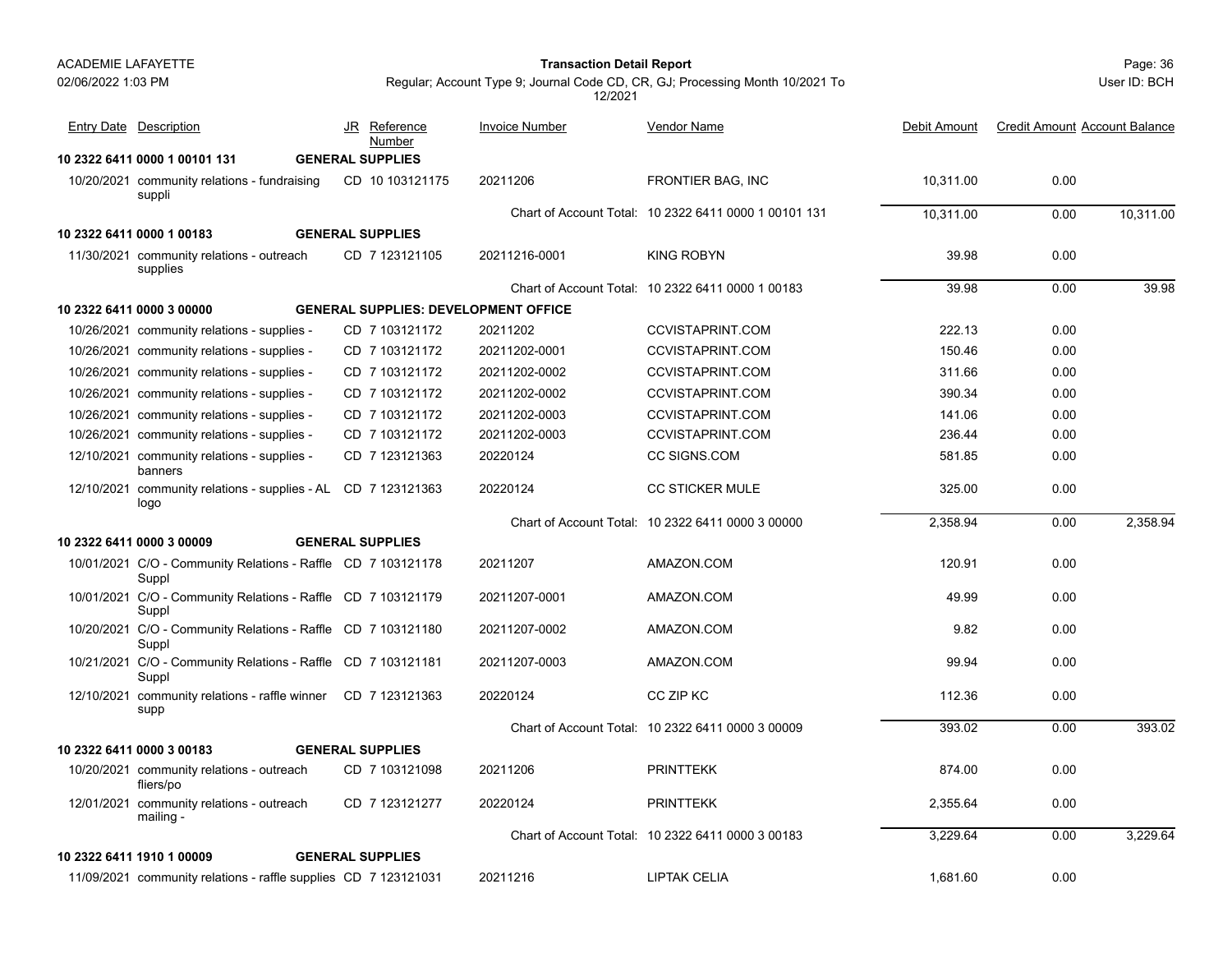#### Page: 37 **Transaction Detail Report**

Entry Date Description JR Reference <u>Invoice Number</u> <u>Vendor Name</u> Debit Amount Credit Amount

JR Reference Invoice Number

Number

User ID: BCH

Debit Amount Credit Amount Account Balance

Regular; Account Type 9; Journal Code CD, CR, GJ; Processing Month 10/2021 To 12/2021

Vendor Name

**10 2322 6411 1910 1 00009 GENERAL SUPPLIES**12/13/2021 community relations - raffle prize CD\_7 123121222 20220124 LIPTAK CELIA 143.68 0.00 suppl CD 7 123121222 20220124 **1 IPTAK CFI IA** Chart of Account Total: 10 2322 6411 1910 1 00009 1,825.28 0.00 1,825.28 **10 2322 6411 1910 3 00000 GENERAL SUPPLIES**12/10/2021 community relations - supplies - CD 7 123121363 20220124-0038 CC AMAZON MKTPLACE PMTS 50.97 0.00 12/10/2021 community relations - supplies - CD 7 123121363 20220124-0038 CC AMAZON MKTPLACE PMTS 37.65 0.00 12/10/2021 community relations - AL family CD\_7 123121363 20220124 CC WESTPORT FL 0.00 sympathy CD 20220124 CC WESTPORT FL 7 123121363 Chart of Account Total: 10 2322 6411 1910 3 00000 160.02 0.00 160.02 **10 2322 6411 1920 3 00000 GENERAL SUPPLIES**12/10/2021 community relations - supplies - HS CD 7 123121363 20220124-0035 CC AMAZON MKTPLACE PMTS 47.62 0.00 recrCD 20220124-0035 CC AMAZON MKTPLACE PMTS 7 123121363 Chart of Account Total: 10 2322 6411 1920 3 00000 47.62 0.00 47.62 **10 2322 6411 6940 3 00000 GENERAL SUPPLIES**10/28/2021 community relations - grocery gift CD\_7 103121008 20211206-0001 NACHUM ADAM 1,600.00 0.00 cardsCD 7 103121008 20211206-0001 NACHUM ADAM 20211206-0001 12/10/2021 community relations - principal's CD 7 123121363 20220124-0002 CC PANERA BREAD 141.42 0.00 coffeeCD 20220124-0002 CC PANERA BREAD 7 123121363 12/10/2021 community relations - intern host CD\_7 123121363 20220124-0001 CC PRICE CHOPPER 400.00 0.00 family CD 20220124-0001 CC PRICE CHOPPER 7 123121363 Chart of Account Total: 10 2322 6411 6940 3 00000 2,141.42 0.00 2,141.42 **10 2322 6411 6941 3 00000 GENERAL SUPPLIES**10/26/2021 community relations - intern host 200.00 0.00 family CD 7 103121172 20211202 CC ALDI 12/10/2021 community relations - intern host CD\_7 123121363 20220124 CC PRICE CHOPPER 0.00 family CD 20220124 CC PRICE CHOPPER 7 123121363 12/10/2021 community relations - intern host 200.00 0.00 family CD 7 123121363 20220124-0001 CC ALDI 20220124-0001 Chart of Account Total: 10 2322 6411 6941 3 00000 800.00 0.00 800.00 **10 2322 6412 0000 1 00101 SUPPLIES - TECHNOLOGY RELATED**12/10/2021 community relations - budget CD\_10 123121364 20220124 CC QUICKEN 35.99 0.00 tracking - CD 20220124 CC QUICKEN 10 123121364 Chart of Account Total: 10 2322 6412 0000 1 00101 35.990.00 35.99

**10 2322 6412 0000 3 00000 SUPPLIES - TECHNOLOGY RELATED**10/13/2021 Community relations - Development 264.43 0.00 CD 20211206 SOFTERWARE 7 103121165 data p

#### 11/09/2021 community relations - newsletter CD\_7 123121007 20211216 LASKER ALIX 0.00 softwar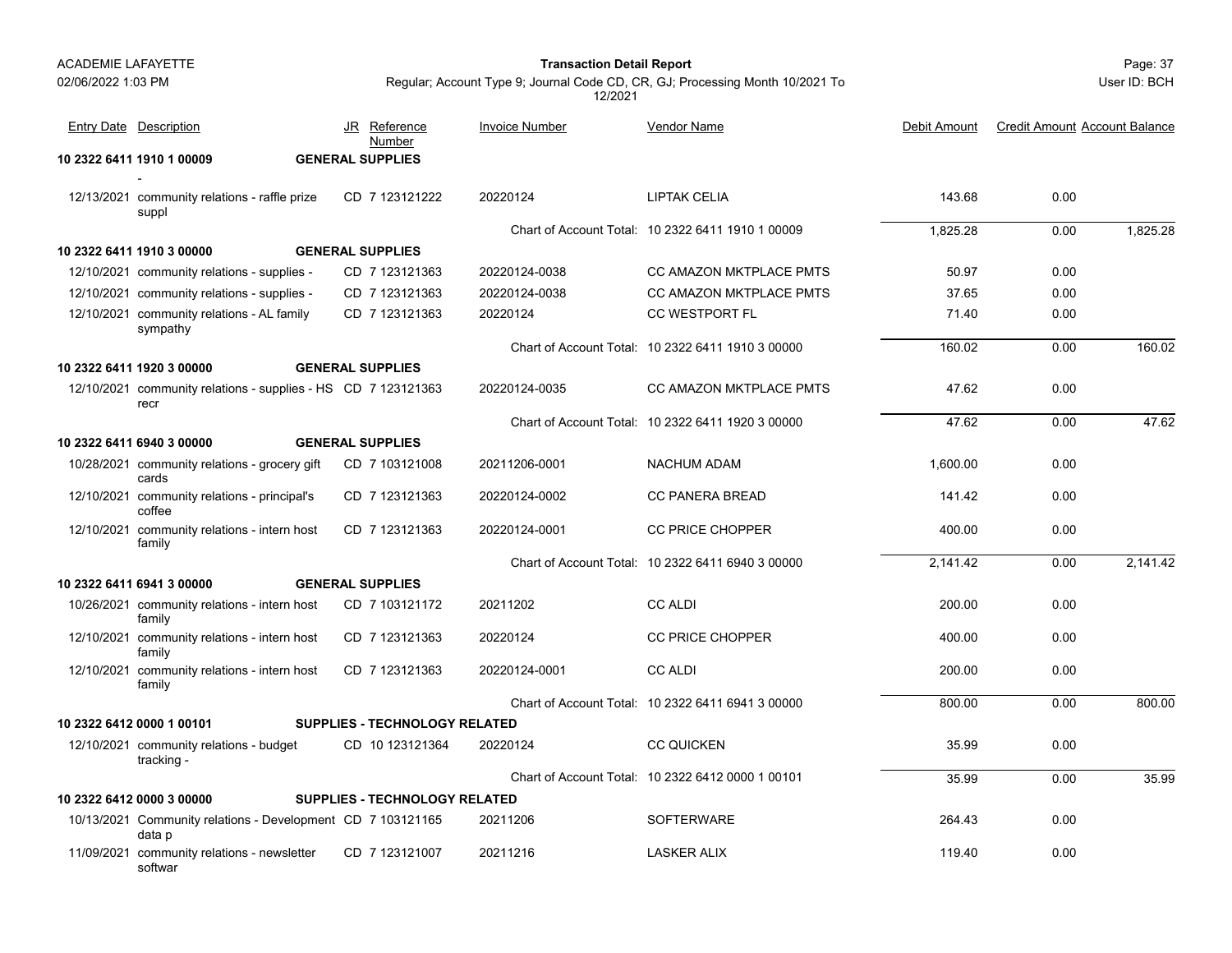02/06/2022 1:03 PM

#### Page: 38 **Transaction Detail Report**

Regular; Account Type 9; Journal Code CD, CR, GJ; Processing Month 10/2021 To 12/2021

| <b>Entry Date Description</b>                                         | JR Reference<br>Number                        | <b>Invoice Number</b> | <b>Vendor Name</b>                                | Debit Amount | <b>Credit Amount Account Balance</b> |          |
|-----------------------------------------------------------------------|-----------------------------------------------|-----------------------|---------------------------------------------------|--------------|--------------------------------------|----------|
| 10 2322 6412 0000 3 00000                                             | <b>SUPPLIES - TECHNOLOGY RELATED</b>          |                       |                                                   |              |                                      |          |
| 11/15/2021 Community relations - Development CD 7 123121187<br>data p |                                               | 20211216              | <b>SOFTERWARE</b>                                 | 264.43       | 0.00                                 |          |
| 12/10/2021 community relations - hot spots for CD 7 123121363<br>fami |                                               | 20220124-0001         | <b>CC MOBILE CITIZEN LLC</b>                      | 720.00       | 0.00                                 |          |
| 12/14/2021 Community relations - Development CD 7 123121354<br>data p |                                               | 20220124              | <b>SOFTERWARE</b>                                 | 264.43       | 0.00                                 |          |
|                                                                       |                                               |                       | Chart of Account Total: 10 2322 6412 0000 3 00000 | 1.632.69     | 0.00                                 | 1.632.69 |
| 10 2331 6312 1910 3 00000                                             | <b>INSTRUCTIONAL PGM IMPROVEMENT</b>          |                       |                                                   |              |                                      |          |
| 12/17/2021 av & computers - laserjet printer -<br>475.                | CD 7 123121289                                | 20220124-0001         | <b>TOSHIBA BUSINESS SOLUTIONS</b>                 | 475.90       | 0.00                                 |          |
| 12/17/2021 Reversal: av & computers - laserjet CD 7 123121289<br>prin |                                               | 20220124-0001         | <b>TOSHIBA BUSINESS SOLUTIONS</b>                 | 0.00         | 475.90                               |          |
|                                                                       |                                               |                       | Chart of Account Total: 10 2331 6312 1910 3 00000 | 475.90       | 475.90                               | 0.00     |
| 10 2331 6337 1910 3 00000                                             | <b>TECHNOLOGY-RELATED REPAIRS &amp; MAINT</b> |                       |                                                   |              |                                      |          |
| 12/03/2021 Admin Tech Serv - IT service -<br>Nathan CI                | CD 7 123121318                                | 20220124              | <b>CLARK NATHAN</b>                               | 65.00        | 0.00                                 |          |
| 12/03/2021 Admin Tech Serv - IT service -<br>Nathan CI                | CD 7 123121319                                | 20220124-0001         | <b>CLARK NATHAN</b>                               | 400.00       | 0.00                                 |          |
| 12/10/2021 admin tech service - computer repair CD 7 123121363        |                                               | 20220124              | <b>CC TECHGROVE LLC</b>                           | 1.199.00     | 0.00                                 |          |
|                                                                       |                                               |                       | Chart of Account Total: 10 2331 6337 1910 3 00000 | 1,664.00     | 0.00                                 | 1,664.00 |
| 10 2331 6337 6940 3 00000                                             | <b>TECHNOLOGY-RELATED REPAIRS &amp; MAINT</b> |                       |                                                   |              |                                      |          |
| 10/20/2021 Admin Tech Serv - smartboard<br>repair - 75                | CD 7 103121094                                | 20211206-0002         | <b>CLARK NATHAN</b>                               | 75.00        | 0.00                                 |          |
| 10/26/2021 tech services - computer repair - J<br>Jone                | CD 7 103121172                                | 20211202              | <b>CC TECHGROVE LLC</b>                           | 585.00       | 0.00                                 |          |
| 11/10/2021 Admin Tech Serv - service - 225                            | CD 7 123121102                                | 20211216              | <b>CLARK NATHAN</b>                               | 225.00       | 0.00                                 |          |
| 12/03/2021 Admin Tech Serv - IT service -<br>Nathan CI                | CD 7 123121318                                | 20220124              | <b>CLARK NATHAN</b>                               | 415.00       | 0.00                                 |          |
| 12/20/2021 Admin Tech Serv - IT service -<br>Nathan CI                | CD 7 123121321                                | 20220124-0003         | <b>CLARK NATHAN</b>                               | 372.00       | 0.00                                 |          |
|                                                                       |                                               |                       | Chart of Account Total: 10 2331 6337 6940 3 00000 | 1,672.00     | 0.00                                 | 1,672.00 |
| 10 2331 6337 6941 3 00000                                             | <b>TECHNOLOGY-RELATED REPAIRS &amp; MAINT</b> |                       |                                                   |              |                                      |          |
| 10/20/2021 Admin Tech Serv - repair/replace<br>cables                 | CD 7 103121094                                | 20211206-0001         | <b>CLARK NATHAN</b>                               | 55.00        | 0.00                                 |          |
| 12/03/2021 Admin Tech Serv - IT service -<br>Nathan CI                | CD 7 123121318                                | 20220124              | <b>CLARK NATHAN</b>                               | 75.00        | 0.00                                 |          |
|                                                                       |                                               |                       | Chart of Account Total: 10 2331 6337 6941 3 00000 | 130.00       | 0.00                                 | 130.00   |
| 10 2331 6361 0000 3 00000                                             | <b>COMMUNICATION/TELEPHONE</b>                |                       |                                                   |              |                                      |          |
| 10/20/2021 Admin Tech Serv - Cell phones -                            | CD 7 103121119                                | 20211206              | <b>VERIZON</b>                                    | 675.15       | 0.00                                 |          |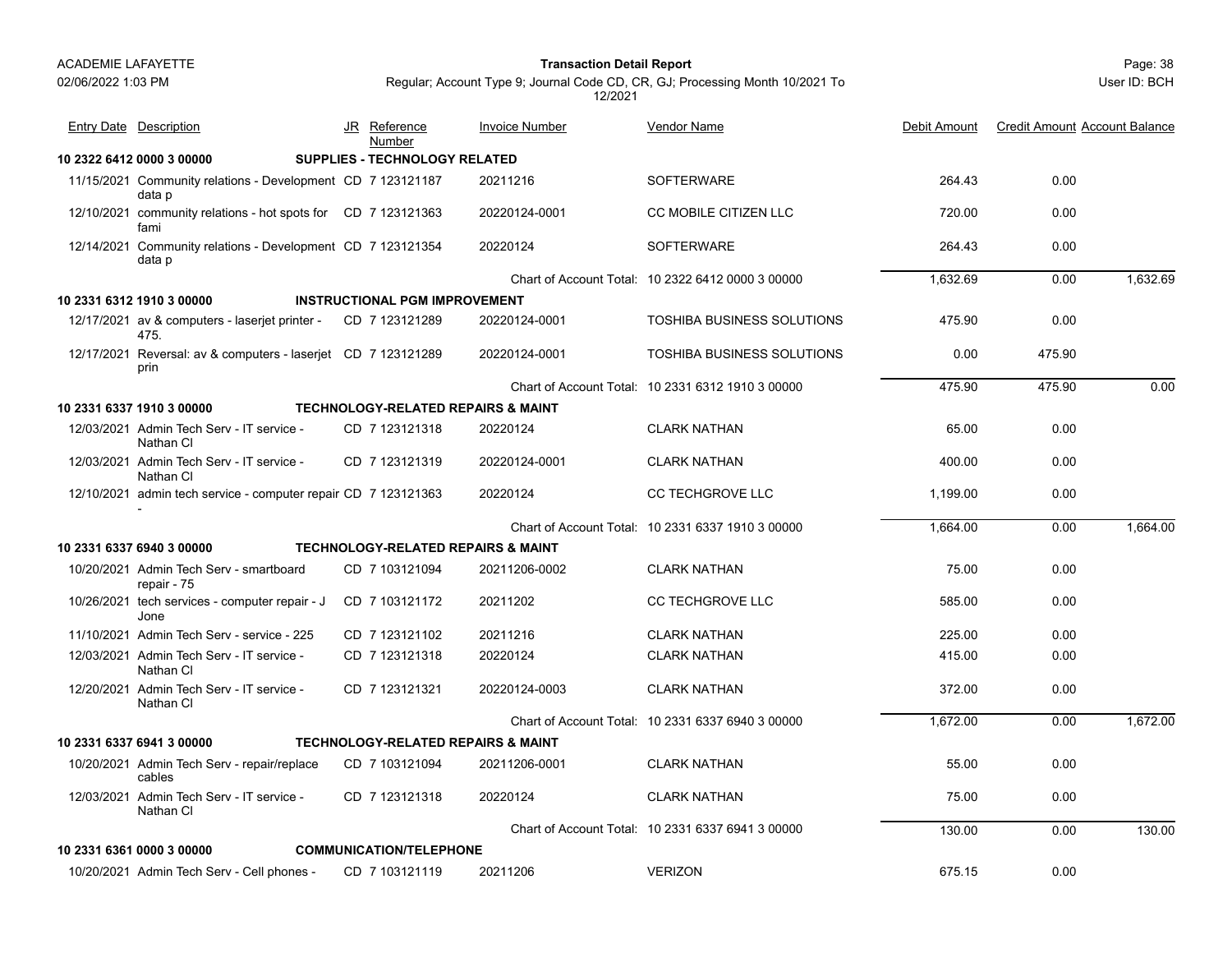#### Page: 39 **Transaction Detail Report**

User ID: BCH

| <b>Entry Date</b> Description                                   |           | JR Reference<br>Number          | <b>Invoice Number</b> | <b>Vendor Name</b>                                | Debit Amount | <b>Credit Amount Account Balance</b> |          |
|-----------------------------------------------------------------|-----------|---------------------------------|-----------------------|---------------------------------------------------|--------------|--------------------------------------|----------|
| 10 2331 6361 0000 3 00000                                       |           | <b>COMMUNICATION/TELEPHONE</b>  |                       |                                                   |              |                                      |          |
| 11/30/2021 Admin Tech Serv - Cell phones -                      |           | CD 7 123121129                  | 20211216              | <b>VERIZON</b>                                    | 914.28       | 0.00                                 |          |
| 12/20/2021 Admin Tech Serv - Cell phones -                      |           | CD 7 123121296                  | 20220124              | <b>VERIZON</b>                                    | 797.31       | 0.00                                 |          |
|                                                                 |           |                                 |                       | Chart of Account Total: 10 2331 6361 0000 3 00000 | 2,386.74     | 0.00                                 | 2,386.74 |
| 10 2331 6361 1910 3 00000                                       |           | <b>COMMUNICATION</b>            |                       |                                                   |              |                                      |          |
| 10/07/2021 Admin Tech Serv - analog phone<br>lines -            |           | CD 7 103121138                  | 20211206              | AT&T TELECONFERENCE SERVICES                      | 464.32       | 0.00                                 |          |
| 10/20/2021 Admin Tech Serv - phone/internet -                   |           | CD 7 103121068                  | 20211206              | JIVE COMMUNICATIONS INC                           | 1,534.09     | 0.00                                 |          |
| 11/04/2021 Admin Tech Serv - analog phone<br>lines -            |           | CD 7 123121163                  | 20211216              | AT&T TELECONFERENCE SERVICES                      | 462.69       | 0.00                                 |          |
| 11/09/2021 Admin Tech Serv - phone/internet -                   |           | CD 7 123121072                  | 20211216              | JIVE COMMUNICATIONS INC                           | 1,651.32     | 0.00                                 |          |
| 12/17/2021 Admin Tech Serv - phone/internet -                   |           | CD 7 123121250                  | 20220124              | JIVE COMMUNICATIONS INC                           | 1,601.39     | 0.00                                 |          |
| 12/31/2021 ATT REFUND                                           | <b>CR</b> |                                 |                       |                                                   | 0.00         | 353.75                               |          |
|                                                                 |           |                                 |                       | Chart of Account Total: 10 2331 6361 1910 3 00000 | 5,713.81     | 353.75                               | 5,360.06 |
| 10 2331 6361 6940 3 00000                                       |           | <b>COMMUNICATION</b>            |                       |                                                   |              |                                      |          |
| 10/20/2021 Admin Tech Serv - phone/internet - CD 7 103121083    |           |                                 | 20211206-0001         | LOG ME IN COMMUNICATIONS                          | 1,554.01     | 0.00                                 |          |
| 10/26/2021 Admin Tech Serv - staff paid internet CD 7 103121172 |           |                                 | 20211202-0001         | <b>CC MOBILE CITIZEN LLC</b>                      | 1,200.00     | 0.00                                 |          |
| 10/26/2021 Admin Tech Serv - staff paid internet CD 7 103121172 |           |                                 | 20211202-0002         | CC MOBILE CITIZEN LLC                             | 120.00       | 0.00                                 |          |
| 10/28/2021 Admin Tech Serv - analog phone<br>lines -            |           | CD 7 103121139                  | 20211206-0001         | AT&T TELECONFERENCE SERVICES                      | 464.32       | 0.00                                 |          |
| 11/09/2021 Admin Tech Serv - phone/internet -                   |           | CD 7 123121093                  | 20211216-0001         | LOG ME IN COMMUNICATIONS                          | 1,554.01     | 0.00                                 |          |
| 12/10/2021 admin tech services - staff paid<br>interne          |           | CD 7 123121363                  | 20220124-0002         | CC MOBILE CITIZEN LLC                             | 0.00         | 120.00                               |          |
| 12/10/2021 admin tech services - staff paid<br>interne          |           | CD 7 123121363                  | 20220124              | CC MOBILE CITIZEN LLC                             | 120.00       | 0.00                                 |          |
| 12/17/2021 Admin Tech Serv - phone/internet - CD 7 123121265    |           |                                 | 20220124-0001         | LOG ME IN COMMUNICATIONS                          | 1,486.72     | 0.00                                 |          |
|                                                                 |           |                                 |                       | Chart of Account Total: 10 2331 6361 6940 3 00000 | 6,499.06     | 120.00                               | 6.379.06 |
| 10 2331 6361 6941 3 00000                                       |           | <b>COMMUNICATION</b>            |                       |                                                   |              |                                      |          |
| 10/20/2021 Admin Tech Serv - phone/internet - CD 7 103121082    |           |                                 | 20211206              | LOG ME IN COMMUNICATIONS                          | 1,325.91     | 0.00                                 |          |
| 10/26/2021 Admin Tech Serv - staff paid internet CD 7 103121172 |           |                                 | 20211202              | CC MOBILE CITIZEN LLC                             | 120.00       | 0.00                                 |          |
| 11/09/2021 Admin Tech Serv - phone/internet - CD 7 123121092    |           |                                 | 20211216              | LOG ME IN COMMUNICATIONS                          | 1,325.91     | 0.00                                 |          |
| 12/17/2021 Admin Tech Serv - phone/internet - CD 7 123121264    |           |                                 | 20220124              | LOG ME IN COMMUNICATIONS                          | 1,370.78     | 0.00                                 |          |
|                                                                 |           |                                 |                       | Chart of Account Total: 10 2331 6361 6941 3 00000 | 4,142.60     | 0.00                                 | 4,142.60 |
| 10 2331 6391 0000 3 00000                                       |           | <b>OTHER PURCHASED SERVICES</b> |                       |                                                   |              |                                      |          |
| 10/12/2021 Admin Tech Serv -<br>training/consulting -           |           | CD 7 103121112                  | 20211206              | <b>TYLER TECHNOLOGIES INC</b>                     | 320.00       | 0.00                                 |          |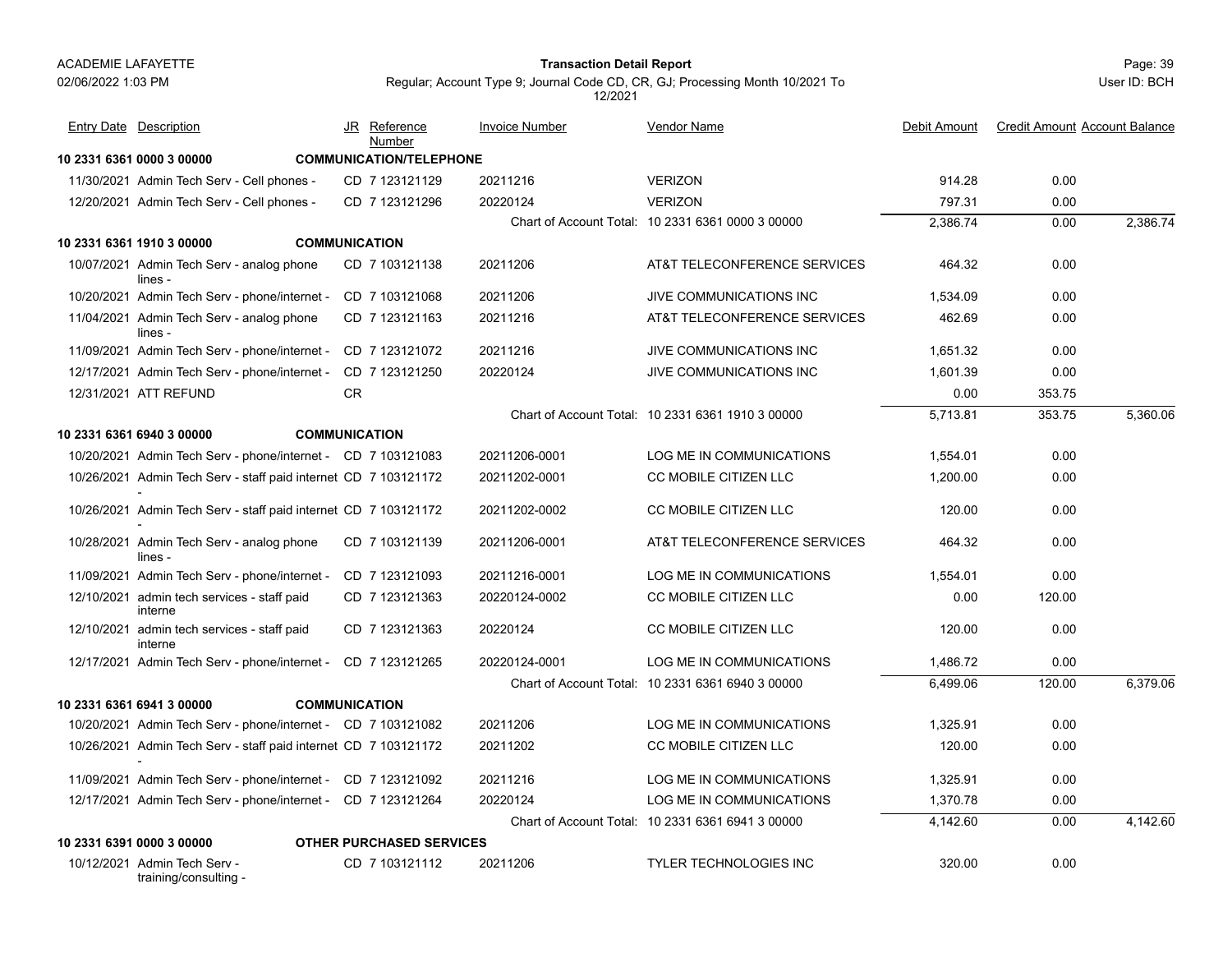02/06/2022 1:03 PM

#### Page: 40 **Transaction Detail Report**

| <b>Entry Date Description</b>                                         | JR Reference<br>Number          | <b>Invoice Number</b> | <b>Vendor Name</b>                                | Debit Amount | <b>Credit Amount Account Balance</b> |          |
|-----------------------------------------------------------------------|---------------------------------|-----------------------|---------------------------------------------------|--------------|--------------------------------------|----------|
| 10 2331 6391 0000 3 00000                                             | <b>OTHER PURCHASED SERVICES</b> |                       |                                                   |              |                                      |          |
| 10/20/2021 Admin Tech Serv -<br>training/consulting -                 | CD 7 103121113                  | 20211206-0001         | <b>TYLER TECHNOLOGIES INC</b>                     | 210.00       | 0.00                                 |          |
| 10/26/2021 admin technology services -<br>configuratio                | CD 7 103121172                  | 20211202              | <b>VODANET SYSTEMS LLC</b>                        | 1,194.00     | 0.00                                 |          |
| 11/10/2021 Admin Tech Serv -<br>training/consulting -                 | CD 7 123121123                  | 20211216              | <b>TYLER TECHNOLOGIES INC</b>                     | 157.50       | 0.00                                 |          |
| 12/10/2021 admin tech services - annual<br>subscriptio                | CD 7 123121363                  | 20220124              | CC ZOOM                                           | 1.999.00     | 0.00                                 |          |
| 12/10/2021 admin tech services - school wide<br>subscr                | CD 7 123121363                  | 20220124              | CC ADOBE ACROPRO                                  | 591.85       | 0.00                                 |          |
| 12/17/2021 Admin technology services -<br>papercut ren                | CD 7 123121289                  | 20220124              | <b>TOSHIBA BUSINESS SOLUTIONS</b>                 | 1,070.60     | 0.00                                 |          |
|                                                                       |                                 |                       | Chart of Account Total: 10 2331 6391 0000 3 00000 | 5,542.95     | 0.00                                 | 5.542.95 |
| 10 2331 6391 1910 3 00000                                             | <b>OTHER PURCHASED SERVICES</b> |                       |                                                   |              |                                      |          |
| 11/10/2021 Admin Tech Serv - service 7,872.00 CD 7 123121152<br>- Nat |                                 | 20211216-0003         | <b>CLARK NATHAN</b>                               | 7,872.00     | 0.00                                 |          |
|                                                                       |                                 |                       | Chart of Account Total: 10 2331 6391 1910 3 00000 | 7,872.00     | 0.00                                 | 7,872.00 |
| 10 2331 6411 1910 3 00000                                             | <b>GENERAL SUPPLIES</b>         |                       |                                                   |              |                                      |          |
| 10/26/2021 technology services - supplies -<br>phone c                | CD 7 103121172                  | 20211202-0038         | CC AMAZON.COM                                     | 41.71        | 0.00                                 |          |
|                                                                       |                                 |                       | Chart of Account Total: 10 2331 6411 1910 3 00000 | 41.71        | 0.00                                 | 41.71    |
| 10 2331 6411 6941 3 00000                                             | <b>GENERAL SUPPLIES</b>         |                       |                                                   |              |                                      |          |
| 10/20/2021 Admin Tech Serv - AV supplies:<br>cables -                 | CD 7 103121094                  | 20211206              | <b>CLARK NATHAN</b>                               | 15.00        | 0.00                                 |          |
|                                                                       |                                 |                       | Chart of Account Total: 10 2331 6411 6941 3 00000 | 15.00        | 0.00                                 | 15.00    |
| 10 2331 6412 0000 3 00000                                             | SUPPLIES - TECHNOLOGY RELATED   |                       |                                                   |              |                                      |          |
| 10/26/2021 Admin technology services - cloud<br>storag                | CD 7 103121172                  | 20211202              | <b>CC AMAZON WEB SERVICES</b>                     | 44.35        | 0.00                                 |          |
| 10/26/2021 Admin technology services - cloud<br>storag                | CD 7 103121172                  | 20211202              | <b>CLOUD UNIFI HOSTING</b>                        | 300.00       | 0.00                                 |          |
| 10/26/2021 admin tech services - school wide<br>subscr                | CD 7 103121172                  | 20211202              | <b>CC ADOBE ACROPRO</b>                           | 591.85       | 0.00                                 |          |
| 10/26/2021 admin tech services - school wide<br>subscr                | CD 7 103121172                  | 20211202-0001         | CC ADOBE ACROPRO                                  | 591.85       | 0.00                                 |          |
|                                                                       |                                 |                       | Chart of Account Total: 10 2331 6412 0000 3 00000 | 1,528.05     | 0.00                                 | 1.528.05 |
| 10 2331 6412 1910 3 00000                                             | SUPPLIES - TECHNOLOGY RELATED   |                       |                                                   |              |                                      |          |
| 10/26/2021 technology services - supplies -<br>overhea                | CD 7 103121172                  | 20211202-0069         | CC AMAZON MKTPLACE PMTS                           | 479.90       | 0.00                                 |          |
| 10/26/2021 Admin tech services - supplies -<br>adaptor                | CD 7 103121172                  | 20211202-0063         | CC AMAZON MKTPLACE PMTS                           | 216.98       | 0.00                                 |          |
| 11/10/2021 AV & computers - equipment -                               | CD 7 123121152                  | 20211216-0004         | <b>CLARK NATHAN</b>                               | 14.381.00    | 0.00                                 |          |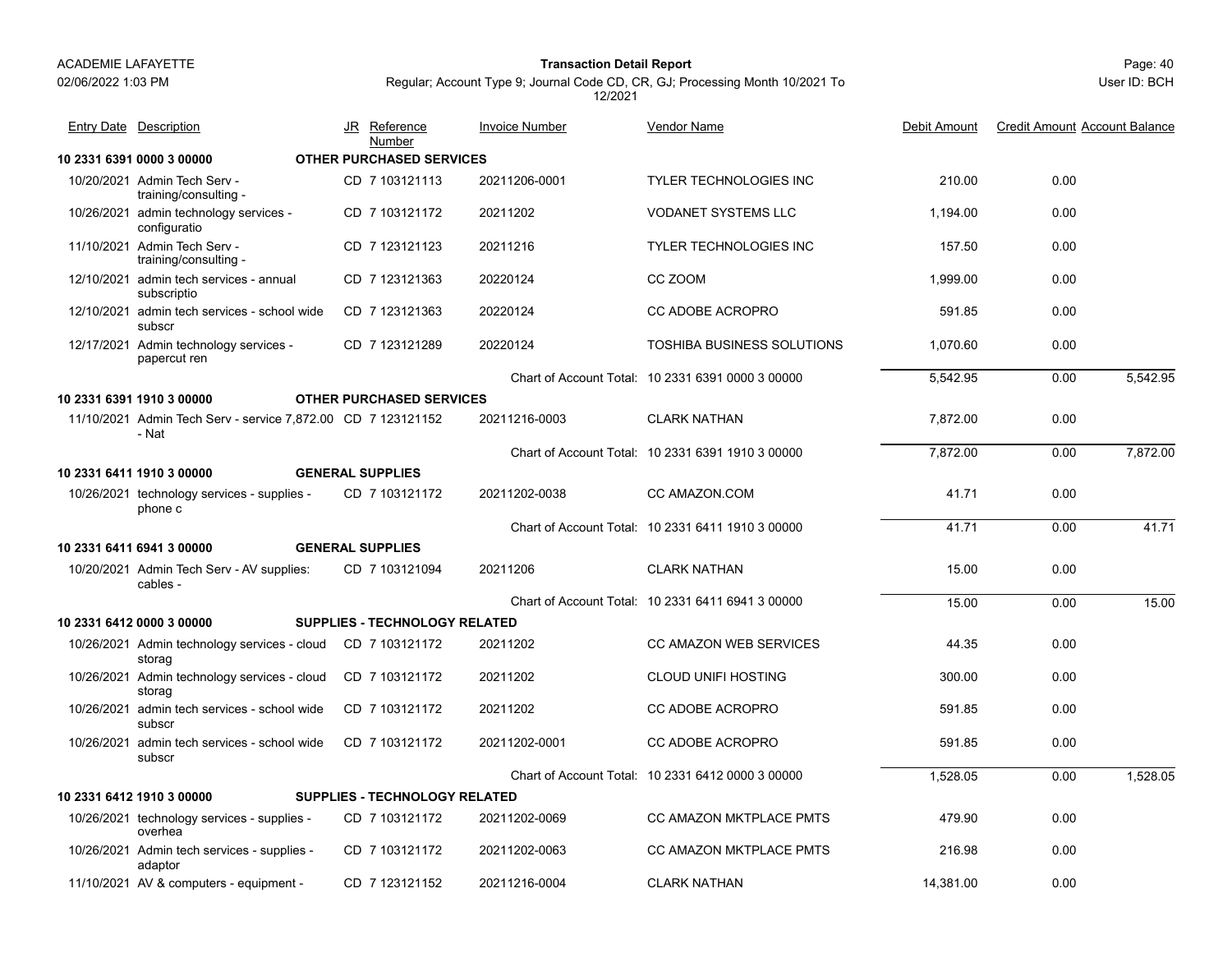#### Page: 41 **Transaction Detail Report**

User ID: BCH

| <b>Entry Date Description</b>                                         |    | JR Reference<br>Number               | <b>Invoice Number</b> | Vendor Name                                       | Debit Amount | <b>Credit Amount Account Balance</b> |           |
|-----------------------------------------------------------------------|----|--------------------------------------|-----------------------|---------------------------------------------------|--------------|--------------------------------------|-----------|
| 10 2331 6412 1910 3 00000                                             |    | SUPPLIES - TECHNOLOGY RELATED        |                       |                                                   |              |                                      |           |
| 14,381.00 -                                                           |    |                                      |                       |                                                   |              |                                      |           |
| 11/10/2021 AV & computers - equipment - 170                           |    | CD 7 123121102                       | 20211216-0001         | <b>CLARK NATHAN</b>                               | 170.00       | 0.00                                 |           |
| 12/03/2021 av & computers - equipment -<br>Nathan Clar                |    | CD 7 123121320                       | 20220124-0002         | <b>CLARK NATHAN</b>                               | 189.00       | 0.00                                 |           |
| 12/10/2021 AV & computer - supplies -                                 |    | CD 7 123121363                       | 20220124              | CC CONTROL BY WEB                                 | 831.78       | 0.00                                 |           |
| 12/10/2021 AV & Computers - supplies -                                |    | CD 7 123121363                       | 20220124              | <b>CC MACSALES.COM</b>                            | 304.99       | 0.00                                 |           |
| 12/17/2021 Correction: av & computers - laserjet CD 7 123121289<br>pr |    |                                      | 20220124-0001         | <b>TOSHIBA BUSINESS SOLUTIONS</b>                 | 475.90       | 0.00                                 |           |
| 12/31/2021 TO ADJUST PAYMENT TO ACTUAL GJ<br><b>EXPENSE</b>           |    |                                      |                       |                                                   | 695.00       | 0.00                                 |           |
|                                                                       |    |                                      |                       | Chart of Account Total: 10 2331 6412 1910 3 00000 | 17.744.55    | 0.00                                 | 17.744.55 |
| 10 2331 6412 6940 3 00000                                             |    | <b>SUPPLIES - TECHNOLOGY RELATED</b> |                       |                                                   |              |                                      |           |
| 10/29/2021 TO RECLASSIFY EMPLOYEE<br>COMPUTER DEDUCTIO                | GJ |                                      |                       |                                                   | 0.00         | 20.00                                |           |
| 11/30/2021 TO RECLASS EMPLOYEE<br><b>COMPUTER DEDUCTION</b>           | GJ |                                      |                       |                                                   | 0.00         | 20.00                                |           |
| 12/31/2021 TO RECLASS EMPLOYEE<br><b>COMPUTER DEDUCTION</b>           | GJ |                                      |                       |                                                   | 0.00         | 20.00                                |           |
|                                                                       |    |                                      |                       | Chart of Account Total: 10 2331 6412 6940 3 00000 | 0.00         | 60.00                                | (60.00)   |
| 10 2331 6412 6941 3 00000                                             |    | <b>SUPPLIES - TECHNOLOGY RELATED</b> |                       |                                                   |              |                                      |           |
| 11/10/2021 AV & computers - equipment - 700 CD 7 123121102            |    |                                      | 20211216-0002         | <b>CLARK NATHAN</b>                               | 700.00       | 0.00                                 |           |
|                                                                       |    |                                      |                       | Chart of Account Total: 10 2331 6412 6941 3 00000 | 700.00       | 0.00                                 | 700.00    |
| 10 2331 6451 6940 3 00000                                             |    | <b>RESOURCE MATERIALS</b>            |                       |                                                   |              |                                      |           |
| 10/20/2021 Admin Tech Serv - annual lesson<br>plan/web                |    | CD 7 103121096                       | 20211206              | <b>ONCOURSE SYSTEMS</b>                           | 431.42       | 0.00                                 |           |
|                                                                       |    |                                      |                       | Chart of Account Total: 10 2331 6451 6940 3 00000 | 431.42       | 0.00                                 | 431.42    |
| 10 2411 6411 1910 3 00000                                             |    | <b>GENERAL SUPPLIES</b>              |                       |                                                   |              |                                      |           |
| 10/26/2021 office of the principal - general suppli CD 7 103121172    |    |                                      | 20211202-0039         | CC AMAZON MKTPLACE PMTS                           | 59.12        | 0.00                                 |           |
| 10/26/2021 office of the principal - general suppli CD 7 103121172    |    |                                      | 20211202-0027         | <b>CC AMAZON MKTPLACE PMTS</b>                    | 89.93        | 0.00                                 |           |
| 10/26/2021 office of the principal - front desk<br>sup                |    | CD 7 103121172                       | 20211202-0007         | CC AMAZON MKTPLACE PMTS                           | 68.30        | 0.00                                 |           |
| 10/26/2021 office of the principal - general suppli CD 7 103121172    |    |                                      | 20211202-0018         | CC AMAZON MKTPLACE PMTS                           | 11.98        | 0.00                                 |           |
| 10/26/2021 office of the principal - supplies -                       |    | CD 7 103121172                       | 20211202-0024         | <b>CC AMAZON MKTPLACE PMTS</b>                    | 44.00        | 0.00                                 |           |
| 10/26/2021 office of the principal - supplies -                       |    | CD 7 103121172                       | 20211202-0072         | <b>CC AMAZON MKTPLACE PMTS</b>                    | 6.99         | 0.00                                 |           |
| 10/26/2021 office of the principal - general office CD 7 103121172    |    |                                      | 20211202              | CC AMAZON.COM                                     | 75.35        | 0.00                                 |           |
| 11/09/2021 office of the principal - supplies -                       |    | CD 7 123121162                       | 20211216-0002         | AMAZON.COM                                        | 16.59        | 0.00                                 |           |
| 12/10/2021 office of the principal - supplies -                       |    | CD 7 123121363                       | 20220124-0028         | <b>CC AMAZON MKTPLACE PMTS</b>                    | 14.38        | 0.00                                 |           |
| 12/10/2021 office of the principal - office supplie CD 7 123121363    |    |                                      | 20220124-0041         | <b>CC AMAZON MKTPLACE PMTS</b>                    | 25.44        | 0.00                                 |           |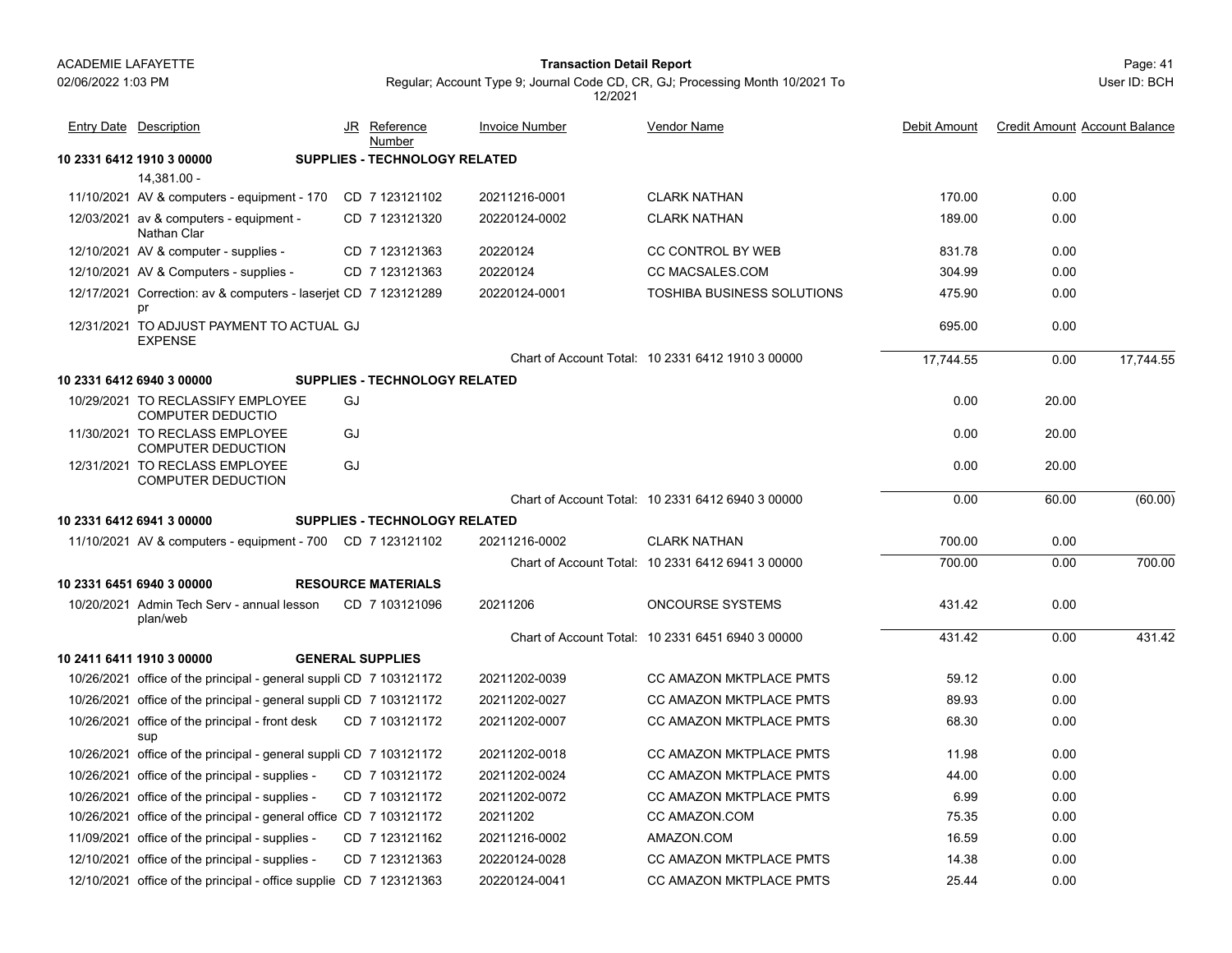supp

#### Page: 42 **Transaction Detail Report**

Regular; Account Type 9; Journal Code CD, CR, GJ; Processing Month 10/2021 To 12/2021

| Entry Date Description                                             |           | JR Reference<br>Number  | <b>Invoice Number</b> | Vendor Name                                       | Debit Amount | <b>Credit Amount Account Balance</b> |          |
|--------------------------------------------------------------------|-----------|-------------------------|-----------------------|---------------------------------------------------|--------------|--------------------------------------|----------|
| 10 2411 6411 1910 3 00000                                          |           | <b>GENERAL SUPPLIES</b> |                       |                                                   |              |                                      |          |
| 12/10/2021 office of the principal - office supplie CD 7 123121363 |           |                         | 20220124-0041         | <b>CC AMAZON MKTPLACE PMTS</b>                    | 43.98        | 0.00                                 |          |
| 12/10/2021 office of the principal - supplies -                    |           | CD 7 123121363          | 20220124-0042         | CC AMAZON MKTPLACE PMTS                           | 18.39        | 0.00                                 |          |
| 12/10/2021 office of the principal - supplies -                    |           | CD 7 123121363          | 20220124-0045         | <b>CC AMAZON MKTPLACE PMTS</b>                    | 50.44        | 0.00                                 |          |
| 12/10/2021 office of the principal - supplies - stu CD 7 123121363 |           |                         | 20220124-0020         | <b>CC AMAZON MKTPLACE PMTS</b>                    | 65.00        | 0.00                                 |          |
|                                                                    |           |                         |                       | Chart of Account Total: 10 2411 6411 1910 3 00000 | 589.89       | 0.00                                 | 589.89   |
| 10 2411 6411 6940 3 00000                                          |           | <b>GENERAL SUPPLIES</b> |                       |                                                   |              |                                      |          |
| 10/20/2021 office of the principal - supplies -                    |           | CD 7 103121140          | 20211206              | AMAZON.COM                                        | 65.11        | 0.00                                 |          |
| 10/26/2021 office of the principal - supplies -                    |           | CD 7 103121172          | 20211202              | <b>CC NAEIR</b>                                   | 173.50       | 0.00                                 |          |
| 10/26/2021 Office of the Principal - Employee<br>recog             |           | CD 7 103121172          | 20211202              | <b>CC GIFTCARDS.COM LLC</b>                       | 50.00        | 0.00                                 |          |
| 10/26/2021 office of the principal - supplies -                    |           | CD 7 103121172          | 20211202-0062         | CC AMAZON MKTPLACE PMTS                           | 11.95        | 0.00                                 |          |
| 10/26/2021 office of the principal - supplies -                    |           | CD 7 103121172          | 20211202-0054         | CC AMAZON MKTPLACE PMTS                           | 79.72        | 0.00                                 |          |
| 10/26/2021 office of the principal - supplies -                    |           | CD 7 103121172          | 20211202-0058         | <b>CC AMAZON MKTPLACE PMTS</b>                    | 41.14        | 0.00                                 |          |
| 10/26/2021 office of the principal - supplies -                    |           | CD 7 103121172          | 20211202              | <b>CC WALGREENS</b>                               | 2.99         | 0.00                                 |          |
| 10/26/2021 office of the pricipal - supplies -                     |           | CD 7 103121172          | 20211202-0003         | CC AMAZON MKTPLACE PMTS                           | 26.99        | 0.00                                 |          |
| 10/26/2021 office of the pricipal - supplies -                     |           | CD 7 103121172          | 20211202-0003         | <b>CC AMAZON MKTPLACE PMTS</b>                    | 83.31        | 0.00                                 |          |
| 10/26/2021 office of the pricipal - supplies -                     |           | CD 7 103121172          | 20211202-0003         | <b>CC AMAZON.COM</b>                              | 35.99        | 0.00                                 |          |
| 10/29/2021 office of the principal - staff recognit CD 7 103121182 |           |                         | 20211208              | CC COSTCO                                         | 196.58       | 0.00                                 |          |
| 11/09/2021 office of the principal - supplies - wel CD 7 123121046 |           |                         | 20211216              | <b>WERNER DOROTHEE</b>                            | 44.47        | 0.00                                 |          |
| 11/29/2021 office of the principal - supplies -                    |           | CD 7 123121078          | 20211216              | <b>JUSTIN JONES</b>                               | 38.49        | 0.00                                 |          |
| 11/30/2021 OAK PRINCIPAL STUDENT<br><b>SUPPLIES RETURNED</b>       | <b>CR</b> |                         |                       |                                                   | 0.00         | 157.96                               |          |
| 12/10/2021 office of the principal - supplies - rep CD 7 123121363 |           |                         | 20220124-0007         | CC AMAZON.COM                                     | 232.95       | 0.00                                 |          |
| 12/10/2021 office of the principal - supplies -                    |           | CD 7 123121363          | 20220124              | <b>CC WALMART</b>                                 | 76.50        | 0.00                                 |          |
| 12/10/2021 office of the principal - supplies -                    |           | CD 7 123121363          | 20220124              | <b>CC ALDI</b>                                    | 26.43        | 0.00                                 |          |
|                                                                    |           |                         |                       | Chart of Account Total: 10 2411 6411 6940 3 00000 | 1,186.12     | 157.96                               | 1.028.16 |
| 10 2411 6411 6940 3 40001                                          |           | <b>GENERAL SUPPLIES</b> |                       |                                                   |              |                                      |          |
| 12/10/2021 office of the principal - supplies - pri CD 7 123121363 |           |                         | 20220124-0001         | <b>CC PANERA BREAD</b>                            | 61.02        | 0.00                                 |          |
|                                                                    |           |                         |                       | Chart of Account Total: 10 2411 6411 6940 3 40001 | 61.02        | 0.00                                 | 61.02    |
| 10 2411 6411 6941 3 00000                                          |           | <b>GENERAL SUPPLIES</b> |                       |                                                   |              |                                      |          |
| 10/26/2021 office of the Principal - supplies -                    |           | CD 7 103121172          | 20211202-0040         | CC AMAZON.COM                                     | 28.32        | 0.00                                 |          |
| 10/26/2021 Office of the Principal - Principal coff CD 7 103121172 |           |                         | 20211202              | <b>CC PANERA BREAD</b>                            | 139.64       | 0.00                                 |          |
| 10/26/2021 office of the principal - supplies -                    |           | CD 7 103121172          | 20211202-0015         | <b>CC AMAZON MKTPLACE PMTS</b>                    | 4.99         | 0.00                                 |          |
| 10/26/2021 office of the Principal - dismissal                     |           | CD 7 103121172          | 20211202-0071         | <b>CC AMAZON MKTPLACE PMTS</b>                    | 153.91       | 0.00                                 |          |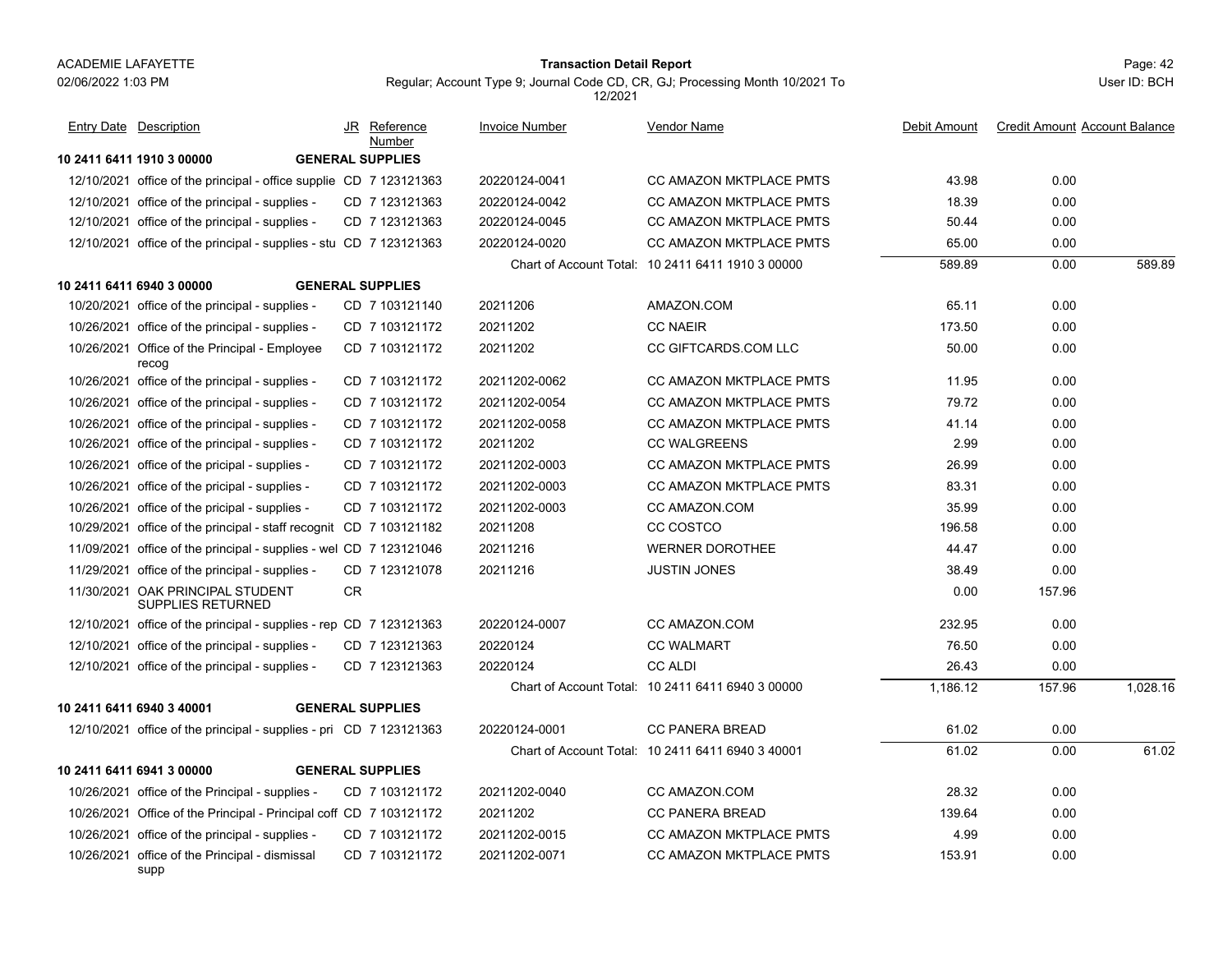#### Page: 43 **Transaction Detail Report**

Regular; Account Type 9; Journal Code CD, CR, GJ; Processing Month 10/2021 To 12/2021

User ID: BCHEntry Date Description JR Reference <u>Invoice Number</u> <u>Vendor Name</u> Debit Amount Credit Amount Account Balance

| <b>Entry Date</b> Description                                         | JR Reference<br>Number     | <b>Invoice Number</b> | <b>Vendor Name</b>                                         | Debit Amount | <b>Credit Amount Account Balance</b> |           |
|-----------------------------------------------------------------------|----------------------------|-----------------------|------------------------------------------------------------|--------------|--------------------------------------|-----------|
| 10 2411 6411 6941 3 00000                                             | <b>GENERAL SUPPLIES</b>    |                       |                                                            |              |                                      |           |
| 10/26/2021 office of the Principal - dismissal<br>supp                | CD 7 103121172             | 20211202-0071         | <b>CC AMAZON MKTPLACE PMTS</b>                             | 113.40       | 0.00                                 |           |
| 10/26/2021 office of the Principal - supplies -                       | CD 7 103121172             | 20211202-0079         | <b>CC AMAZON MKTPLACE PMTS</b>                             | 61.40        | 0.00                                 |           |
| 10/26/2021 office of the Principal - supplies -                       | CD 7 103121172             | 20211202-0075         | <b>CC AMAZON MKTPLACE PMTS</b>                             | 33.99        | 0.00                                 |           |
| 10/26/2021 office of the Principal - supplies -                       | CD 7 103121172             | 20211202-0075         | <b>CC AMAZON MKTPLACE PMTS</b>                             | 11.96        | 0.00                                 |           |
| 10/26/2021 office of the Principal - supplies -                       | CD 7 103121172             | 20211202-0082         | <b>CC AMAZON MKTPLACE PMTS</b>                             | 71.22        | 0.00                                 |           |
| 11/29/2021 office of the principal - supplies -                       | CD 7 123121073             | 20211216              | <b>HARPER TAYLOR</b>                                       | 93.12        | 0.00                                 |           |
| 12/10/2021 office of the principal - principals cof CD 7 123121363    |                            | 20220124              | <b>CC PANERA BREAD</b>                                     | 164.64       | 0.00                                 |           |
| 12/10/2021 office of the principal - principals cof CD 7 123121363    |                            | 20220124-0003         | <b>CC PANERA BREAD</b>                                     | 138.47       | 0.00                                 |           |
| 12/10/2021 office of the principal - supplies -                       | CD 7 123121363             | 20220124-0006         | CC AMAZON.COM                                              | 232.95       | 0.00                                 |           |
| 12/10/2021 office of the principal - supplies -                       | CD 7 123121363             | 20220124-0005         | CC AMAZON MKTPLACE PMTS                                    | 81.98        | 0.00                                 |           |
| 12/10/2021 office of the principal - supplies -                       | CD 7 123121363             | 20220124-0027         | CC AMAZON MKTPLACE PMTS                                    | 127.40       | 0.00                                 |           |
| 12/10/2021 office of the principal - principals cof CD 7 123121363    |                            | 20220124-0015         | CC AMAZON MKTPLACE PMTS                                    | 118.10       | 0.00                                 |           |
|                                                                       |                            |                       | Chart of Account Total: 10 2411 6411 6941 3 00000          | 1,575.49     | 0.00                                 | 1,575.49  |
| 10 2525 6319 0000 3 00000                                             | <b>ACCOUNTING SERVICES</b> |                       |                                                            |              |                                      |           |
| 10/20/2021 Financial Accounting services - -                          | CD 7 103121121             | 20211206              | WESTBROOK & CO., P.C.                                      | 8,144.31     | 0.00                                 |           |
| 11/30/2021 Financial Accounting services - -                          | CD 7 123121131             | 20211216              | WESTBROOK & CO., P.C.                                      | 9,569.24     | 0.00                                 |           |
| 12/20/2021 Financial Accounting services - -                          | CD 7 123121298             | 20220124              | WESTBROOK & CO., P.C.                                      | 6,912.18     | 0.00                                 |           |
|                                                                       |                            |                       | Chart of Account Total: 10 2525 6319 0000 3 00000          | 24,625.73    | 0.00                                 | 24,625.73 |
| 10 2542 6331 1910 3 00000                                             | <b>CLEANING SERVICES</b>   |                       |                                                            |              |                                      |           |
| 10/19/2021 Care & upkeep building - covid<br>related s                | CD 7 103121032             | 20211206-0003         | C&R ENTERPRISES & ASSOCIATES,<br><b>INC</b>                | 1,800.00     | 0.00                                 |           |
| 10/27/2021 Care & upkeep building - Custodian CD 7 103121034<br>Contr |                            | 20211206-0005         | <b>C&amp;R ENTERPRISES &amp; ASSOCIATES.</b><br><b>INC</b> | 8,189.00     | 0.00                                 |           |
| 11/09/2021 Care & upkeep building - covid<br>related s                | CD 7 123121027             | 20211216-0003         | <b>C&amp;R ENTERPRISES &amp; ASSOCIATES.</b><br><b>INC</b> | 360.00       | 0.00                                 |           |
| 11/29/2021 Care & upkeep building - Custodian CD 7 123121029<br>Contr |                            | 20211216-0005         | <b>C&amp;R ENTERPRISES &amp; ASSOCIATES.</b><br><b>INC</b> | 8.189.00     | 0.00                                 |           |
| 12/27/2021 Care & upkeep building - Custodian CD 7 123121221<br>Contr |                            | 20220124-0002         | <b>C&amp;R ENTERPRISES &amp; ASSOCIATES.</b><br><b>INC</b> | 1,637.80     | 0.00                                 |           |
|                                                                       |                            |                       | Chart of Account Total: 10 2542 6331 1910 3 00000          | 20.175.80    | 0.00                                 | 20.175.80 |
| 10 2542 6331 1920 3 00000                                             | <b>CLEANING SERVICES</b>   |                       |                                                            |              |                                      |           |
| 11/09/2021 Care & upkeep building - covid<br>related s                | CD 7 123121027             | 20211216-0003         | <b>C&amp;R ENTERPRISES &amp; ASSOCIATES.</b><br><b>INC</b> | 1,440.00     | 0.00                                 |           |
| 12/27/2021 Care & upkeep building - Custodian CD 7 123121221<br>Contr |                            | 20220124-0002         | <b>C&amp;R ENTERPRISES &amp; ASSOCIATES.</b><br><b>INC</b> | 6,551.20     | 0.00                                 |           |
|                                                                       |                            |                       | Chart of Account Total: 10 2542 6331 1920 3 00000          | 7,991.20     | 0.00                                 | 7.991.20  |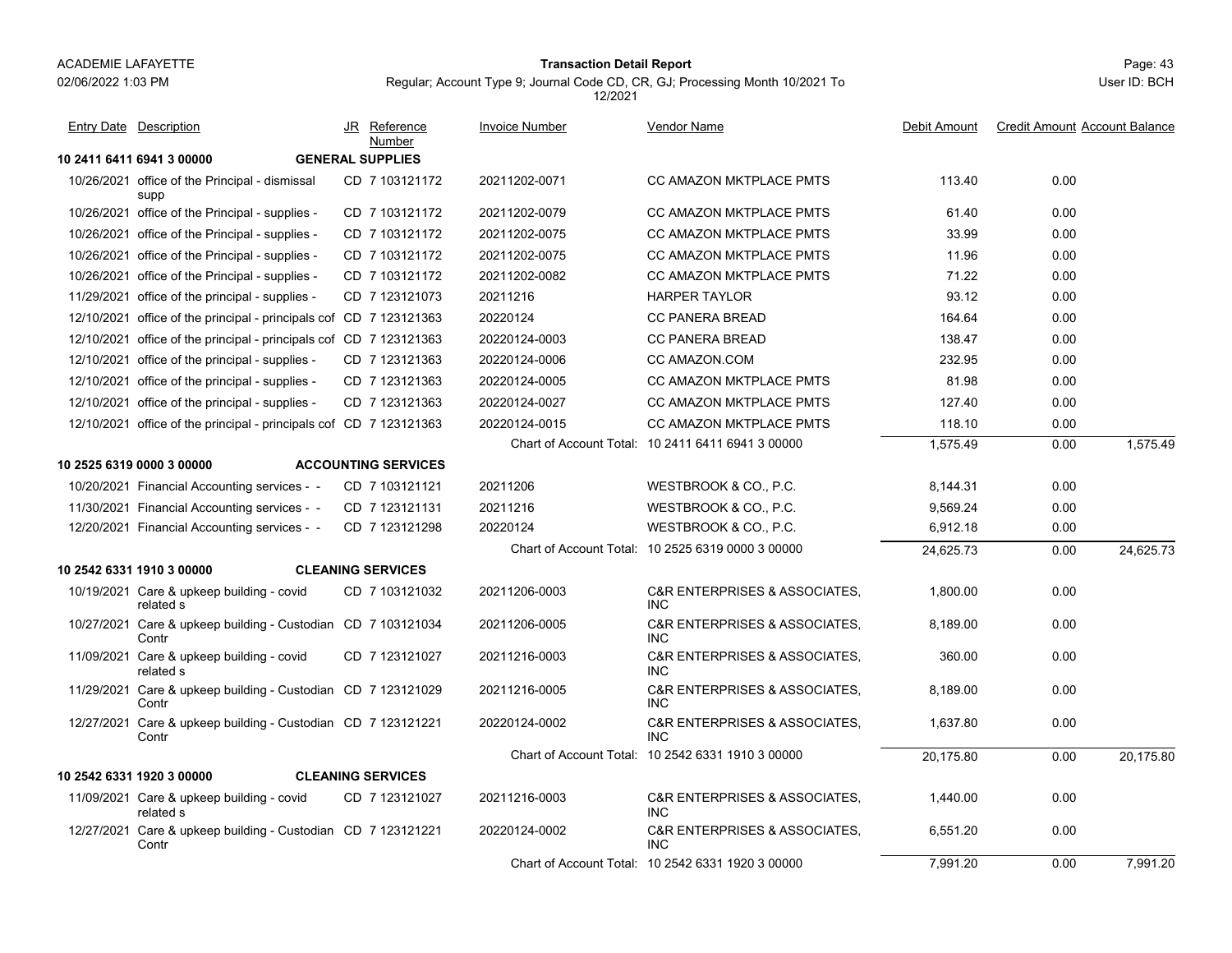#### Page: 44 **Transaction Detail Report**

Regular; Account Type 9; Journal Code CD, CR, GJ; Processing Month 10/2021 To 12/2021

| <b>Entry Date Description</b>                                         | JR Reference<br>Number         | <b>Invoice Number</b> | Vendor Name                                                | Debit Amount | <b>Credit Amount Account Balance</b> |           |
|-----------------------------------------------------------------------|--------------------------------|-----------------------|------------------------------------------------------------|--------------|--------------------------------------|-----------|
| 10 2542 6331 6940 3 00000                                             | <b>CLEANING SERVICES</b>       |                       |                                                            |              |                                      |           |
| 10/07/2021 Care & upkeep building - Custodian CD 7 103121029<br>Contr |                                | 20211206              | <b>C&amp;R ENTERPRISES &amp; ASSOCIATES.</b><br><b>INC</b> | 8,100.00     | 0.00                                 |           |
| 10/19/2021 Care & upkeep building - covid<br>related s                | CD 7 103121031                 | 20211206-0002         | <b>C&amp;R ENTERPRISES &amp; ASSOCIATES.</b><br><b>INC</b> | 1,500.00     | 0.00                                 |           |
| 11/08/2021 Care & upkeep building - Custodian CD 7 123121024<br>Contr |                                | 20211216              | <b>C&amp;R ENTERPRISES &amp; ASSOCIATES.</b><br><b>INC</b> | 8,100.00     | 0.00                                 |           |
| 11/09/2021 Care & upkeep building - covid<br>related s                | CD 7 123121026                 | 20211216-0002         | <b>C&amp;R ENTERPRISES &amp; ASSOCIATES.</b><br><b>INC</b> | 1,500.00     | 0.00                                 |           |
| 12/07/2021 Care & upkeep building - Custodian CD 7 123121219<br>Contr |                                | 20220124              | <b>C&amp;R ENTERPRISES &amp; ASSOCIATES.</b><br><b>INC</b> | 8,100.00     | 0.00                                 |           |
|                                                                       |                                |                       | Chart of Account Total: 10 2542 6331 6940 3 00000          | 27,300.00    | 0.00                                 | 27,300.00 |
| 10 2542 6331 6941 3 00000                                             | <b>CLEANING SERVICES</b>       |                       |                                                            |              |                                      |           |
| 10/19/2021 Care & upkeep building - covid<br>related s                | CD 7 103121030                 | 20211206-0001         | C&R ENTERPRISES & ASSOCIATES,<br><b>INC</b>                | 1,400.00     | 0.00                                 |           |
| 10/21/2021 Care & upkeep building - Custodian CD 7 103121033<br>Contr |                                | 20211206-0004         | C&R ENTERPRISES & ASSOCIATES.<br><b>INC</b>                | 8,000.00     | 0.00                                 |           |
| 11/09/2021 Care & upkeep building - covid<br>related s                | CD 7 123121025                 | 20211216-0001         | <b>C&amp;R ENTERPRISES &amp; ASSOCIATES,</b><br><b>INC</b> | 1,400.00     | 0.00                                 |           |
| 11/22/2021 Care & upkeep building - Custodian CD 7 123121028<br>Contr |                                | 20211216-0004         | C&R ENTERPRISES & ASSOCIATES.<br><b>INC</b>                | 8,000.00     | 0.00                                 |           |
| 12/21/2021 Care & upkeep building - Custodian CD 7 123121220<br>Contr |                                | 20220124-0001         | <b>C&amp;R ENTERPRISES &amp; ASSOCIATES.</b><br><b>INC</b> | 8,000.00     | 0.00                                 |           |
|                                                                       |                                |                       | Chart of Account Total: 10 2542 6331 6941 3 00000          | 26,800.00    | 0.00                                 | 26,800.00 |
| 10 2542 6332 1910 3 00000                                             | <b>REPAIRS AND MAINTENANCE</b> |                       |                                                            |              |                                      |           |
| 10/20/2021 care & upkeep of building - service CD 7 103121097<br>call |                                | 20211206              | OTIS ELEVATOR COMPANY                                      | 523.25       | 0.00                                 |           |
| 10/20/2021 care & upkeep of building - plumbing CD 7 103121079<br>ser |                                | 20211206-0001         | LEXINGTON PLUMBING & HEATING<br>CO, INC.                   | 1,225.00     | 0.00                                 |           |
| 10/20/2021 care & upkeep of building - service - CD 7 103121052       |                                | 20211206              | <b>HEART OF AMERICA LOCKSMITH LLC,</b><br><b>INC</b>       | 327.82       | 0.00                                 |           |
| 11/09/2021 care & upkeep of building - quarterly CD 7 123121057<br>pe |                                | 20211216-0001         | GUNTER PEST MANAGEMENT INC                                 | 285.00       | 0.00                                 |           |
| 11/09/2021 care & upkeep of building - service - CD 7 123121058       |                                | 20211216              | HEART OF AMERICA LOCKSMITH LLC,<br><b>INC</b>              | 145.00       | 0.00                                 |           |
| 11/10/2021 care & upkeep of grounds - field<br>house r                | CD 7 123121114                 | 20211216              | TDL CONTRACTING GROUP LLC                                  | 364.37       | 0.00                                 |           |
| 11/18/2021 care & upkeep of building -<br>replacement                 | CD 7 123121110                 | 20211216              | SOUTHTOWN GLASS CO                                         | 201.34       | 0.00                                 |           |
| 11/29/2021 care & upkeep of grounds - tree<br>clean up                | CD 7 123121035                 | 20211216              | <b>CITY VIEW ARBOR LLC</b>                                 | 2,700.00     | 0.00                                 |           |
| 12/01/2021 - windshield repair from soccer ball CD 7 123121276<br>on  |                                | 20220124              | <b>ROSE PAULA</b>                                          | 361.37       | 0.00                                 |           |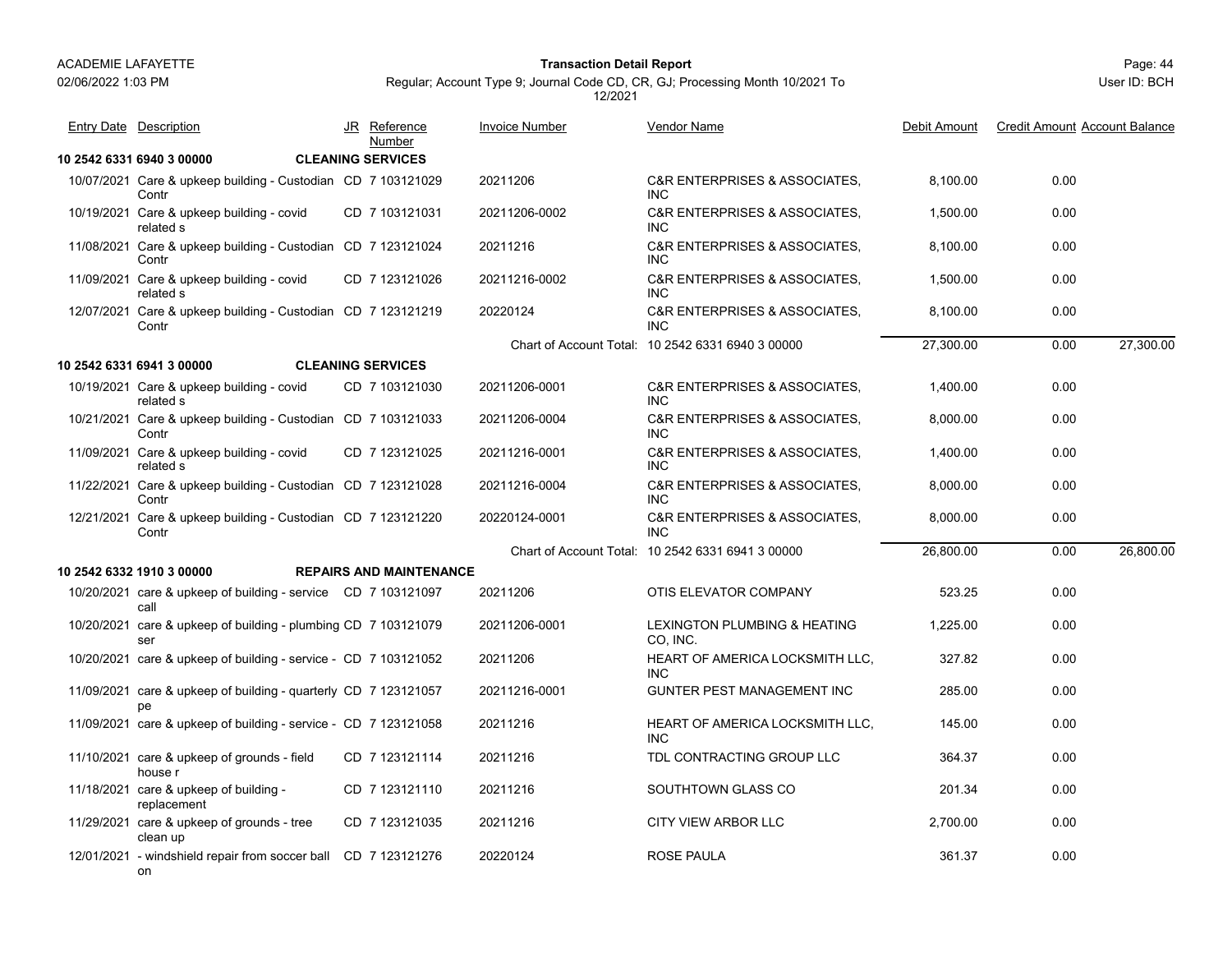#### Page: 45 **Transaction Detail Report**

|            | <b>Entry Date Description</b>                                         | JR Reference<br>Number         | <b>Invoice Number</b> | <b>Vendor Name</b>                                | Debit Amount | <b>Credit Amount Account Balance</b> |
|------------|-----------------------------------------------------------------------|--------------------------------|-----------------------|---------------------------------------------------|--------------|--------------------------------------|
|            | 10 2542 6332 1910 3 00000                                             | <b>REPAIRS AND MAINTENANCE</b> |                       |                                                   |              |                                      |
|            | 12/06/2021 care & upkeep of building - elevator CD 7 123121274<br>ser |                                | 20220124              | OTIS ELEVATOR COMPANY                             | 980.22       | 0.00                                 |
|            | 12/17/2021 care & upkeep of building - plumbing CD 7 123121261<br>ser |                                | 20220124              | LEXINGTON PLUMBING & HEATING<br>CO, INC.          | 135.00       | 0.00                                 |
|            | 12/17/2021 care & upkeep of building - service - CD 7 123121227<br>wi |                                | 20220124              | DAGOSTINO MECHANICAL<br>CONTRACTOR, INC           | 328.62       | 0.00                                 |
|            | 12/17/2021 care & upkeep of buillding -<br>plumbing se                | CD 7 123121279                 | 20220124              | <b>REDDI SERVICES INC</b>                         | 335.00       | 0.00                                 |
|            |                                                                       |                                |                       | Chart of Account Total: 10 2542 6332 1910 3 00000 | 7,911.99     | 0.00<br>7,911.99                     |
|            | 10 2542 6332 6940 3 00000                                             | <b>REPAIRS AND MAINTENANCE</b> |                       |                                                   |              |                                      |
|            | 10/06/2021 Care & upkeep building - fish tank CD 7 103121015<br>maint |                                | 20211206-0001         | AQUARIUM MAINTENANCE                              | 125.00       | 0.00                                 |
|            | 10/29/2021 TO ADJUST PAYMENT TO ACTUAL GJ                             |                                |                       |                                                   | 25.00        | 0.00                                 |
|            | 11/08/2021 Care & upkeep building - fish tank<br>maint                | CD 7 123121013                 | 20211216              | AQUARIUM MAINTENANCE                              | 125.00       | 0.00                                 |
|            | 11/09/2021 care & upkeep of building -<br>underpayment                | CD 7 123121104                 | 20211216              | OTIS ELEVATOR COMPANY                             | 38.55        | 0.00                                 |
|            | 11/09/2021 care & upkeep of building - quarterly CD 7 123121056<br>pe |                                | 20211216              | GUNTER PEST MANAGEMENT INC                        | 215.00       | 0.00                                 |
|            | 11/30/2021 care & upkeep of building - service - CD 7 123121103       |                                | 20211216              | OMEGA DOOR AND HARDWARE                           | 92.00        | 0.00                                 |
|            | 11/30/2021 care & upkeep of building - floor<br>cleani                | CD 7 123121113                 | 20211216              | <b>SUPERIOR FLOOR</b>                             | 650.00       | 0.00                                 |
|            | 12/06/2021 Care & upkeep building - fish tank<br>maint                | CD 7 123121212                 | 20220124              | AQUARIUM MAINTENANCE                              | 125.00       | 0.00                                 |
| 12/23/2021 | care & upkeep of building - elevator CD 7 123121275<br>ser            |                                | 20220124-0001         | OTIS ELEVATOR COMPANY                             | 807.99       | 0.00                                 |
|            |                                                                       |                                |                       | Chart of Account Total: 10 2542 6332 6940 3 00000 | 2,203.54     | 2,203.54<br>0.00                     |
|            | 10 2542 6332 6941 3 00000                                             | <b>REPAIRS AND MAINTENANCE</b> |                       |                                                   |              |                                      |
|            | 10/05/2021 Care & upkeep building - fish tank<br>maint                | CD 7 103121014                 | 20211206              | <b>AQUARIUM MAINTENANCE</b>                       | 25.00        | 0.00                                 |
|            | 10/06/2021 Care & upkeep building - fish tank<br>maint                | CD 7 103121015                 | 20211206-0001         | AQUARIUM MAINTENANCE                              | 75.00        | 0.00                                 |
|            | 10/19/2021 care & upkeep of building - parking<br>lot                 | CD 7 103121043                 | 20211206-0001         | <b>FACILITY SOLUTIONS</b>                         | 1.540.00     | 0.00                                 |
|            | 10/20/2021 care & upkeep of building - plumbing CD 7 103121078<br>ser |                                | 20211206              | LEXINGTON PLUMBING & HEATING<br>CO. INC.          | 555.00       | 0.00                                 |
|            | 10/20/2021 care & upkeep of building - service CD 7 103121095<br>call |                                | 20211206              | OMEGA DOOR AND HARDWARE                           | 138.00       | 0.00                                 |
|            | 11/08/2021 Care & upkeep building - fish tank<br>maint                | CD 7 123121013                 | 20211216              | <b>AQUARIUM MAINTENANCE</b>                       | 100.00       | 0.00                                 |
|            | 11/09/2021 care & upkeep of building - hvac<br>service                | CD 7 123121044                 | 20211216              | DAGOSTINO MECHANICAL<br>CONTRACTOR, INC           | 289.50       | 0.00                                 |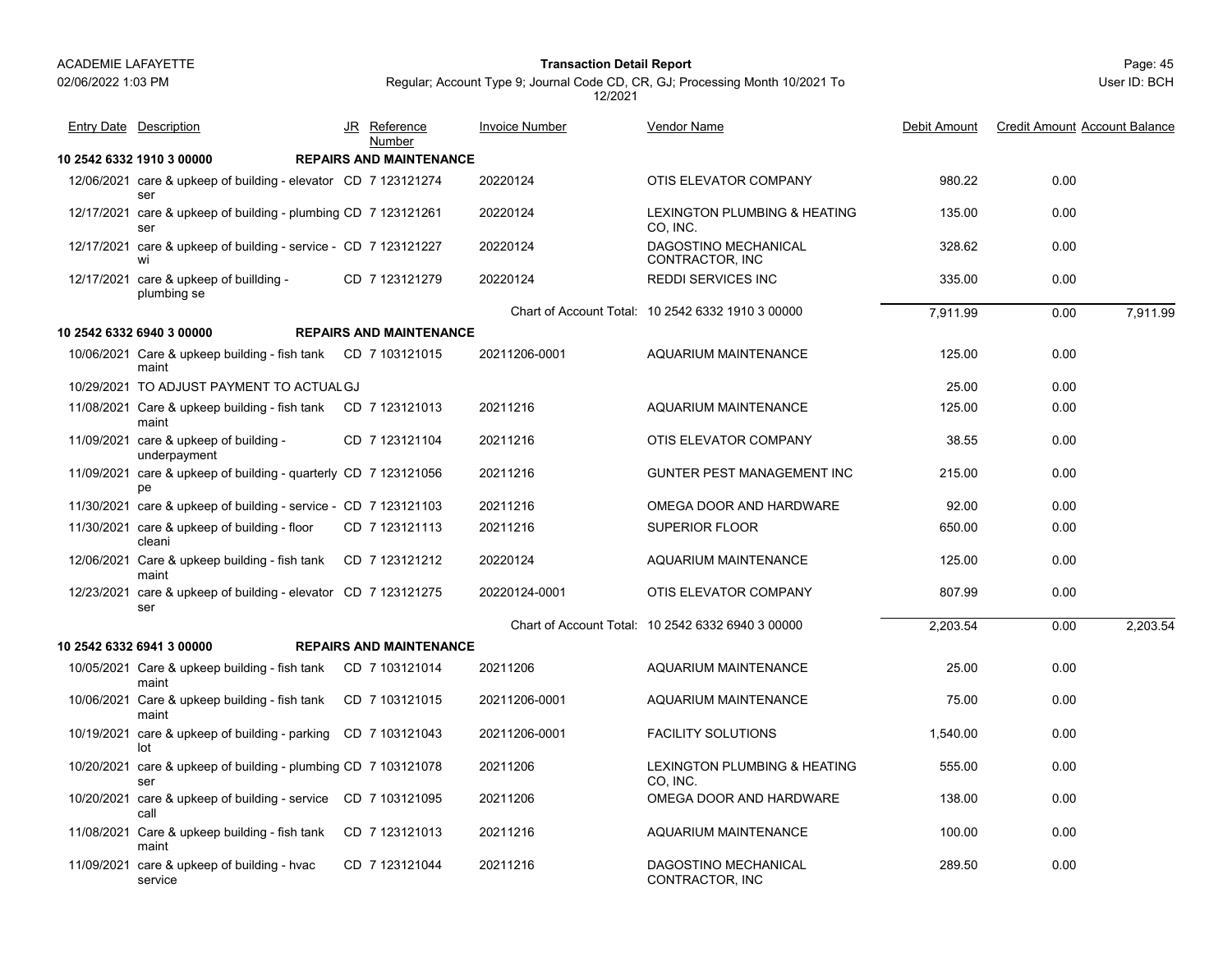#### Page: 46 **Transaction Detail Report**

Regular; Account Type 9; Journal Code CD, CR, GJ; Processing Month 10/2021 To 12/2021

| <b>Entry Date Description</b>                                         | <u>JR</u> | <u>Reference</u><br>Number     | <b>Invoice Number</b> | <b>Vendor Name</b>                                | Debit Amount | <b>Credit Amount Account Balance</b> |           |
|-----------------------------------------------------------------------|-----------|--------------------------------|-----------------------|---------------------------------------------------|--------------|--------------------------------------|-----------|
| 10 2542 6332 6941 3 00000                                             |           | <b>REPAIRS AND MAINTENANCE</b> |                       |                                                   |              |                                      |           |
| 11/09/2021 Care & upkeep building - kitchen<br>inspect                |           | CD 7 123121034                 | 20211216              | <b>CINTAS</b>                                     | 354.78       | 0.00                                 |           |
| 11/29/2021 care & upkeep of building - hvac<br>service                |           | CD 7 123121041                 | 20211216              | CONTROL SERVICE CO                                | 190.00       | 0.00                                 |           |
| 11/30/2021 care & upkeep of building - window<br>repai                |           | CD 7 123121132                 | 20211216              | <b>WESTPORT GLASS</b>                             | 550.00       | 0.00                                 |           |
| 12/06/2021 Care & upkeep building - fish tank<br>maint                |           | CD 7 123121212                 | 20220124              | AQUARIUM MAINTENANCE                              | 100.00       | 0.00                                 |           |
| 12/13/2021 care & upkeep of building - elevetor CD 7 123121258<br>ser |           |                                | 20220124              | <b>KONE INC</b>                                   | 125.51       | 0.00                                 |           |
| 12/17/2021 care & upkeep of building - hvac<br>service                |           | CD 7 123121228                 | 20220124-0001         | DAGOSTINO MECHANICAL<br>CONTRACTOR, INC           | 520.85       | 0.00                                 |           |
| 12/17/2021 care & upkeep of building - key/lock CD 7 123121239<br>ser |           |                                | 20220124              | HEART OF AMERICA LOCKSMITH LLC,<br><b>INC</b>     | 1,080.25     | 0.00                                 |           |
| 12/17/2021 care & upkeep of building - service - CD 7 123121225       |           |                                | 20220124              | <b>CONTROL SERVICE CO</b>                         | 95.00        | 0.00                                 |           |
|                                                                       |           |                                |                       | Chart of Account Total: 10 2542 6332 6941 3 00000 | 5,738.89     | 0.00                                 | 5,738.89  |
| <b>RENTALS</b><br>10 2542 6333 1910 3 00000                           |           |                                |                       |                                                   |              |                                      |           |
| 10/15/2021 lease payment - to AL Real Estate<br><b>SPELL</b>          |           | CD 7 103121134                 | 20211206              | CENTRAL BANK OF KANSAS CITY                       | 11,300.00    | 0.00                                 |           |
| 11/16/2021 lease payment - to AL Real Estate<br>SPE LL                |           | CD 7 123121153                 | 20211216              | CENTRAL BANK OF KANSAS CITY                       | 11,300.00    | 0.00                                 |           |
| 12/20/2021 lease payment - to AL Real Estate<br><b>SPELL</b>          |           | CD 7 123121329                 | 20220124              | CENTRAL BANK OF KANSAS CITY                       | 11,300.00    | 0.00                                 |           |
|                                                                       |           |                                |                       | Chart of Account Total: 10 2542 6333 1910 3 00000 | 33,900.00    | 0.00                                 | 33,900.00 |
| 10 2542 6334 1910 3 00000<br><b>RENTALS</b>                           |           |                                |                       |                                                   |              |                                      |           |
| 10/20/2021 Care & upkeep building - waters<br>system I                |           | CD 7 103121028                 | 20211206-0001         | <b>BORESOWS WATER COMPANY</b>                     | 140.00       | 0.00                                 |           |
| 11/22/2021 Care & upkeep building - waters<br>system I                |           | CD 7 123121023                 | 20211216-0001         | <b>BORESOWS WATER COMPANY</b>                     | 140.00       | 0.00                                 |           |
|                                                                       |           |                                |                       | Chart of Account Total: 10 2542 6334 1910 3 00000 | 280.00       | 0.00                                 | 280.00    |
| <b>RENTALS</b><br>10 2542 6334 6940 3 00000                           |           |                                |                       |                                                   |              |                                      |           |
| 10/20/2021 Care & upkeep building - water<br>system le                |           | CD 7 103121028                 | 20211206              | <b>BORESOWS WATER COMPANY</b>                     | 140.00       | 0.00                                 |           |
| 11/22/2021 Care & upkeep building - water<br>system le                |           | CD 7 123121023                 | 20211216              | <b>BORESOWS WATER COMPANY</b>                     | 140.00       | 0.00                                 |           |
|                                                                       |           |                                |                       | Chart of Account Total: 10 2542 6334 6940 3 00000 | 280.00       | 0.00                                 | 280.00    |
| 10 2542 6334 6941 3 00000<br><b>RENTALS</b>                           |           |                                |                       |                                                   |              |                                      |           |
| 10/20/2021 Care & upkeep building - water<br>system le                |           | CD 7 103121028                 | 20211206              | <b>BORESOWS WATER COMPANY</b>                     | 70.00        | 0.00                                 |           |
| 11/22/2021 Care & upkeep building - water<br>system le                |           | CD 7 123121023                 | 20211216              | <b>BORESOWS WATER COMPANY</b>                     | 70.00        | 0.00                                 |           |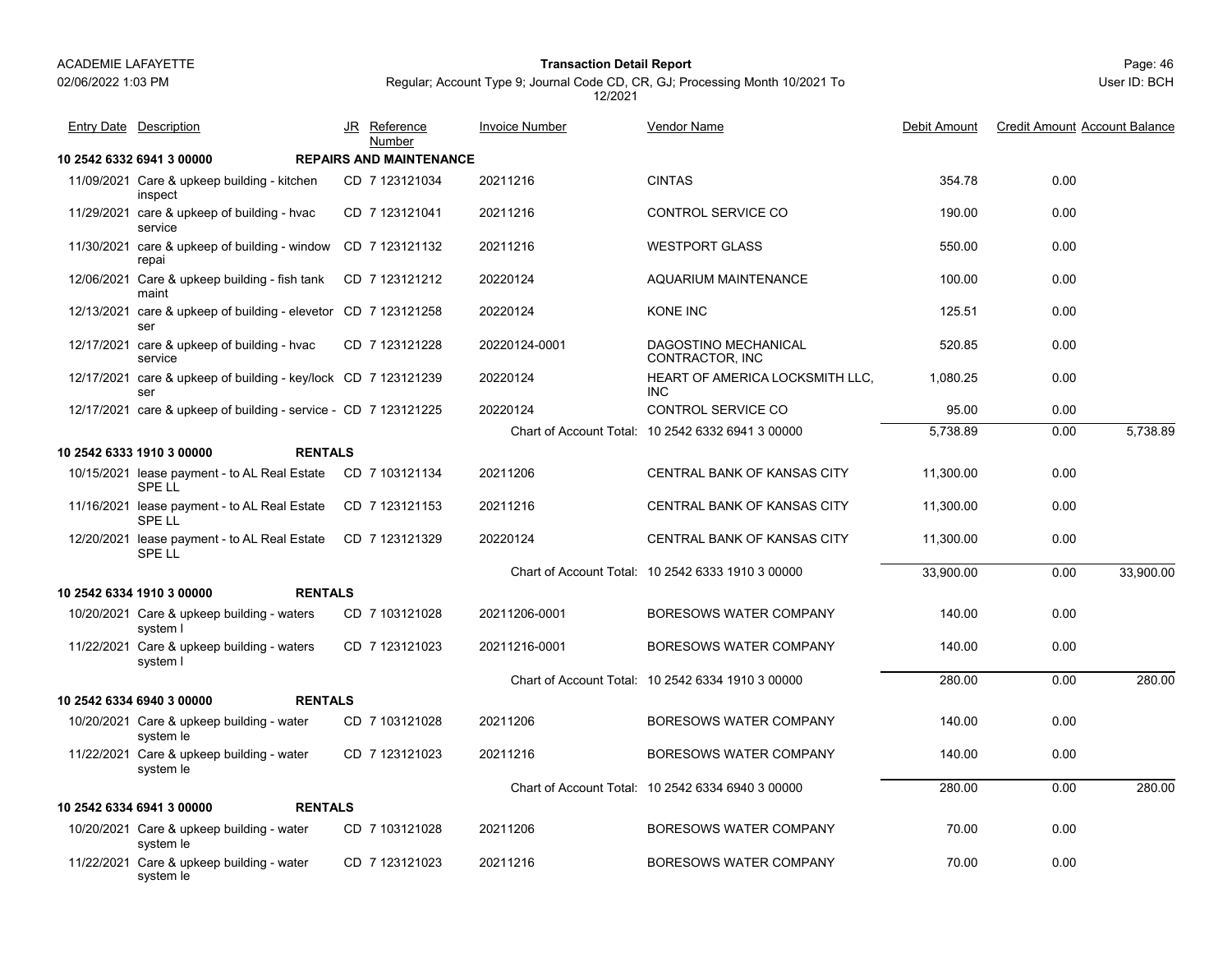#### Page: 47 **Transaction Detail Report**

User ID: BCH

| <b>Entry Date Description</b>                                   |                | JR Reference<br>Number                        | <b>Invoice Number</b> | Vendor Name                                       | Debit Amount | <b>Credit Amount Account Balance</b> |          |
|-----------------------------------------------------------------|----------------|-----------------------------------------------|-----------------------|---------------------------------------------------|--------------|--------------------------------------|----------|
| 10 2542 6334 6941 3 00000                                       | <b>RENTALS</b> |                                               |                       |                                                   |              |                                      |          |
|                                                                 |                |                                               |                       | Chart of Account Total: 10 2542 6334 6941 3 00000 | 140.00       | 0.00                                 | 140.00   |
| 10 2542 6335 1910 3 00000                                       |                | <b>WATER AND SEWER</b>                        |                       |                                                   |              |                                      |          |
| 10/13/2021 Care & upkeep building - utilities<br>water          |                | CD 7 103121147                                | 20211206              | <b>KCMO WATER SERVICES</b><br><b>DEPARTMENT</b>   | 53.06        | 0.00                                 |          |
| 10/26/2021 Care & upkeep building - utilities<br>water          |                | CD 7 103121149                                | 20211206-0002         | <b>KCMO WATER SERVICES</b><br><b>DEPARTMENT</b>   | 703.11       | 0.00                                 |          |
| 11/12/2021 Care & upkeep building - utilities<br>water          |                | CD 7 123121167                                | 20211216              | <b>KCMO WATER SERVICES</b><br><b>DEPARTMENT</b>   | 10.35        | 0.00                                 |          |
| 11/23/2021 care & upkeep building - utilities<br>water          |                | CD 7 123121170                                | 20211216-0003         | <b>KCMO WATER SERVICES</b><br><b>DEPARTMENT</b>   | 1.162.20     | 0.00                                 |          |
| 12/14/2021 Care & upkeep building - utilities<br>water          |                | CD 7 123121337                                | 20220124              | <b>KCMO WATER SERVICES</b><br><b>DEPARTMENT</b>   | 43.85        | 0.00                                 |          |
| 12/23/2021 care & upkeep building - utilities<br>water          |                | CD 7 123121338                                | 20220124-0001         | <b>KCMO WATER SERVICES</b><br><b>DEPARTMENT</b>   | 842.21       | 0.00                                 |          |
|                                                                 |                |                                               |                       | Chart of Account Total: 10 2542 6335 1910 3 00000 | 2,814.78     | 0.00                                 | 2.814.78 |
| 10 2542 6335 1920 3 00000                                       |                | <b>WATER AND SEWER</b>                        |                       |                                                   |              |                                      |          |
| 11/12/2021 Care & upkeep building - utilities<br>water          |                | CD 7 123121167                                | 20211216              | <b>KCMO WATER SERVICES</b><br><b>DEPARTMENT</b>   | 41.38        | 0.00                                 |          |
| 12/23/2021 care & upkeep building - utilities<br>water          |                | CD 7 123121339                                | 20220124-0002         | <b>KCMO WATER SERVICES</b><br><b>DEPARTMENT</b>   | 210.55       | 0.00                                 |          |
|                                                                 |                |                                               |                       | Chart of Account Total: 10 2542 6335 1920 3 00000 | 251.93       | 0.00                                 | 251.93   |
| 10 2542 6335 6940 3 00000                                       |                | <b>WATER AND SEWER</b>                        |                       |                                                   |              |                                      |          |
| 10/26/2021 care & upkeep building - utilities<br>water          |                | CD 7 103121150                                | 20211206-0003         | <b>KCMO WATER SERVICES</b><br><b>DEPARTMENT</b>   | 2,026.77     | 0.00                                 |          |
| 11/23/2021 care & upkeep building - utilities<br>water          |                | CD 7 123121169                                | 20211216-0002         | <b>KCMO WATER SERVICES</b><br><b>DEPARTMENT</b>   | 888.36       | 0.00                                 |          |
| 12/23/2021 care & upkeep building - utilities<br>water          |                | CD 7 123121340                                | 20220124-0003         | <b>KCMO WATER SERVICES</b><br><b>DEPARTMENT</b>   | 1,121.54     | 0.00                                 |          |
|                                                                 |                |                                               |                       | Chart of Account Total: 10 2542 6335 6940 3 00000 | 4,036.67     | 0.00                                 | 4,036.67 |
| 10 2542 6335 6941 3 00000                                       |                | <b>WATER AND SEWER</b>                        |                       |                                                   |              |                                      |          |
| 10/26/2021 care & upkeep building - utilities<br>water          |                | CD 7 103121148                                | 20211206-0001         | <b>KCMO WATER SERVICES</b><br><b>DEPARTMENT</b>   | 228.80       | 0.00                                 |          |
| 11/23/2021 care & upkeep building - utilities<br>water          |                | CD 7 123121168                                | 20211216-0001         | <b>KCMO WATER SERVICES</b><br><b>DEPARTMENT</b>   | 211.49       | 0.00                                 |          |
| 12/23/2021 care & upkeep building - utilities<br>water          |                | CD 7 123121338                                | 20220124-0001         | <b>KCMO WATER SERVICES</b><br><b>DEPARTMENT</b>   | 217.96       | 0.00                                 |          |
|                                                                 |                |                                               |                       | Chart of Account Total: 10 2542 6335 6941 3 00000 | 658.25       | 0.00                                 | 658.25   |
| 10 2542 6337 6941 3 00000                                       |                | <b>TECHNOLOGY-RELATED REPAIRS &amp; MAINT</b> |                       |                                                   |              |                                      |          |
| 11/09/2021 care & upkeep of building - service - CD 7 123121085 |                |                                               | 20211216              | <b>LAMINATION EQUIPMENT &amp; SUPPLY</b><br>CO    | 91.70        | 0.00                                 |          |
|                                                                 |                |                                               |                       | Chart of Account Total: 10 2542 6337 6941 3 00000 | 91.70        | 0.00                                 | 91.70    |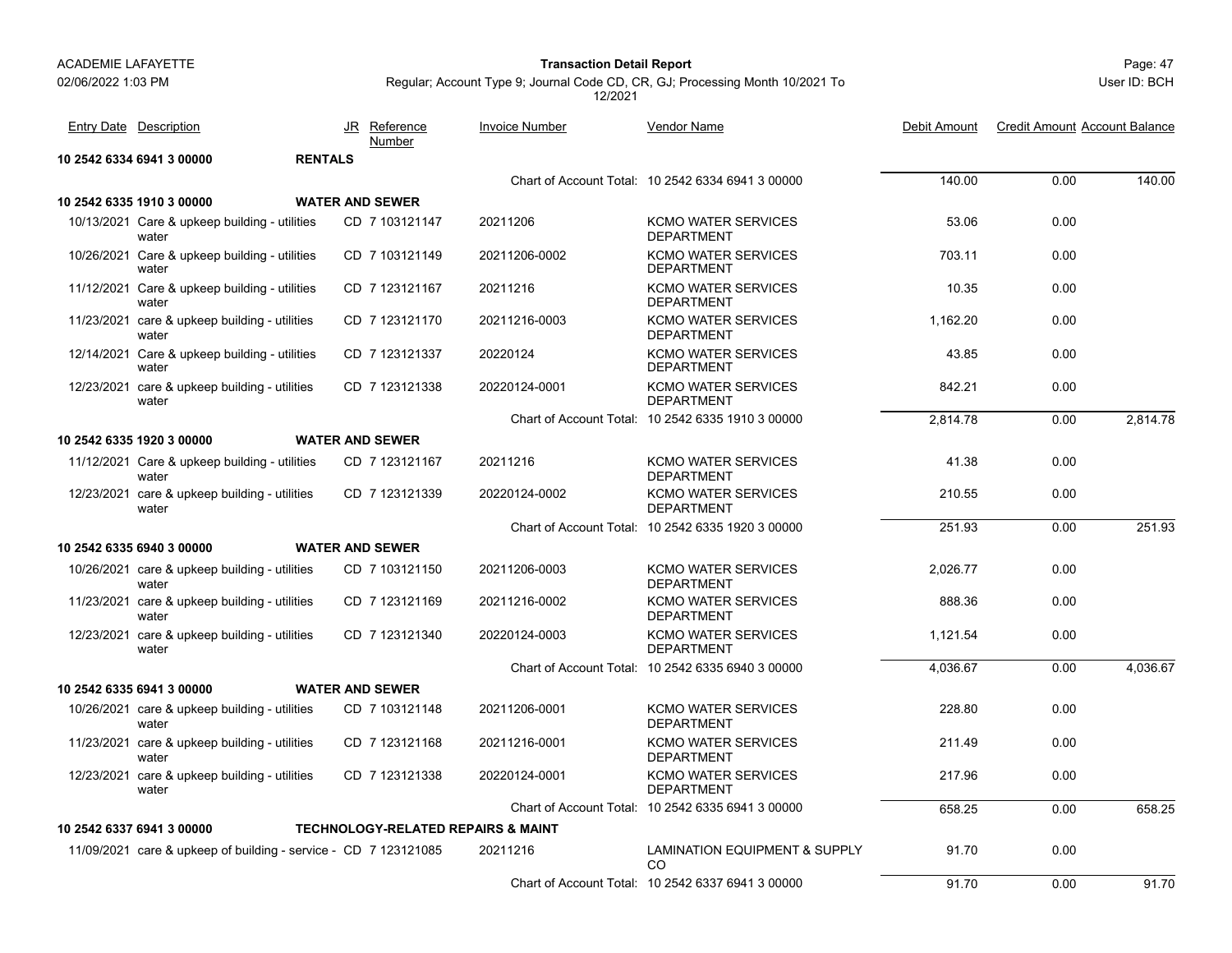#### Page: 48 **Transaction Detail Report**

Regular; Account Type 9; Journal Code CD, CR, GJ; Processing Month 10/2021 To 12/2021

|            | <b>Entry Date Description</b>                                         |  | JR Reference<br>Number                        | <b>Invoice Number</b> | Vendor Name                                       | Debit Amount | <b>Credit Amount Account Balance</b> |          |
|------------|-----------------------------------------------------------------------|--|-----------------------------------------------|-----------------------|---------------------------------------------------|--------------|--------------------------------------|----------|
|            | 10 2542 6337 6941 3 00000                                             |  | <b>TECHNOLOGY-RELATED REPAIRS &amp; MAINT</b> |                       |                                                   |              |                                      |          |
|            | 10 2542 6339 1910 3 00000                                             |  | <b>OTHER PROPERTY SERVICES</b>                |                       |                                                   |              |                                      |          |
|            | 10/01/2021 care & upkeep of building - quarterly CD 7 103121024<br>al |  |                                               | 20211206-0004         | BILL IRELAND & ASSOCIATES, INC.                   | 218.85       | 0.00                                 |          |
|            | 10/19/2021 care & upkeep of building - service CD 7 103121025<br>call |  |                                               | 20211206-0005         | BILL IRELAND & ASSOCIATES, INC.                   | 192.50       | 0.00                                 |          |
|            | 11/10/2021 care & upkeep of building - high<br>school                 |  | CD 7 123121019                                | 20211216-0003         | BILL IRELAND & ASSOCIATES, INC.                   | 935.00       | 0.00                                 |          |
|            |                                                                       |  |                                               |                       | Chart of Account Total: 10 2542 6339 1910 3 00000 | 1,346.35     | 0.00                                 | 1.346.35 |
|            | 10 2542 6339 6940 3 00000                                             |  | <b>OTHER PROPERTY SERVICES</b>                |                       |                                                   |              |                                      |          |
|            | 10/19/2021 care & upkeep of building - elevator CD 7 103121021<br>pho |  |                                               | 20211206-0001         | BILL IRELAND & ASSOCIATES, INC.                   | 20.00        | 0.00                                 |          |
|            | 10/19/2021 care & upkeep of building - service CD 7 103121022<br>call |  |                                               | 20211206-0002         | BILL IRELAND & ASSOCIATES, INC.                   | 212.50       | 0.00                                 |          |
|            | 11/09/2021 care & upkeep of building - elevator CD 7 123121016<br>pho |  |                                               | 20211216              | BILL IRELAND & ASSOCIATES, INC.                   | 20.00        | 0.00                                 |          |
|            | 11/29/2021 care & upkeep of building - service CD 7 123121018<br>call |  |                                               | 20211216-0002         | BILL IRELAND & ASSOCIATES, INC.                   | 85.00        | 0.00                                 |          |
|            | 12/13/2021 Care & upkeep building - quarterly<br>alarm                |  | CD 7 123121217                                | 20220124              | BILL IRELAND & ASSOCIATES, INC.                   | 364.20       | 0.00                                 |          |
|            | 12/17/2021 care & upkeep of building - elevator CD 7 123121218<br>pho |  |                                               | 20220124-0001         | BILL IRELAND & ASSOCIATES, INC.                   | 20.00        | 0.00                                 |          |
|            |                                                                       |  |                                               |                       | Chart of Account Total: 10 2542 6339 6940 3 00000 | 721.70       | 0.00                                 | 721.70   |
|            | 10 2542 6339 6941 3 00000                                             |  | <b>OTHER PROPERTY SERVICES</b>                |                       |                                                   |              |                                      |          |
|            | 10/01/2021 Care & upkeep building - quarterly CD 7 103121020<br>alarm |  |                                               | 20211206              | BILL IRELAND & ASSOCIATES, INC.                   | 304.20       | 0.00                                 |          |
| 10/21/2021 | care & upkeep of building - service CD 7 103121023<br>call            |  |                                               | 20211206-0003         | BILL IRELAND & ASSOCIATES, INC.                   | 195.00       | 0.00                                 |          |
| 11/29/2021 | care & upkeep of building - service CD 7 123121017<br>call            |  |                                               | 20211216-0001         | BILL IRELAND & ASSOCIATES, INC.                   | 85.00        | 0.00                                 |          |
|            |                                                                       |  |                                               |                       | Chart of Account Total: 10 2542 6339 6941 3 00000 | 584.20       | 0.00                                 | 584.20   |
|            | 10 2542 6391 0000 3 00000                                             |  | <b>OTHER PURCHASED SERVICES</b>               |                       |                                                   |              |                                      |          |
|            | 12/17/2021 Care & upkeep building - Other<br>services                 |  | CD 7 123121295                                | 20220124              | <b>N&amp;P ENTERPRISE INC</b>                     | 667.03       | 0.00                                 |          |
|            |                                                                       |  |                                               |                       | Chart of Account Total: 10 2542 6391 0000 3 00000 | 667.03       | 0.00                                 | 667.03   |
|            | 10 2542 6391 1910 3 00000                                             |  | <b>OTHER PURCHASED SERVICES</b>               |                       |                                                   |              |                                      |          |
|            | 10/14/2021 care & upkeep of building                                  |  | CD 7 2096                                     | 20211202              | <b>M&amp;E ELECTRIC</b>                           | 175.00       | 0.00                                 |          |
|            | 10/20/2021 care & upkeep building -<br>maintenance con                |  | CD 7 103121086                                | 20211206              | MC REALTY GROUP, LLC                              | 3,004.05     | 0.00                                 |          |
|            | 10/20/2021 Care & upkeep building -<br>rugs/cleaning t                |  | CD 7 103121115                                | 20211206-0001         | UNIFIRST (WALKER TOWELL)                          | 361.39       | 0.00                                 |          |
|            | 10/20/2021 care & upkeep of building - mat                            |  | CD 7 103121087                                | 20211206              | <b>MEL'S HAULING</b>                              | 300.00       | 0.00                                 |          |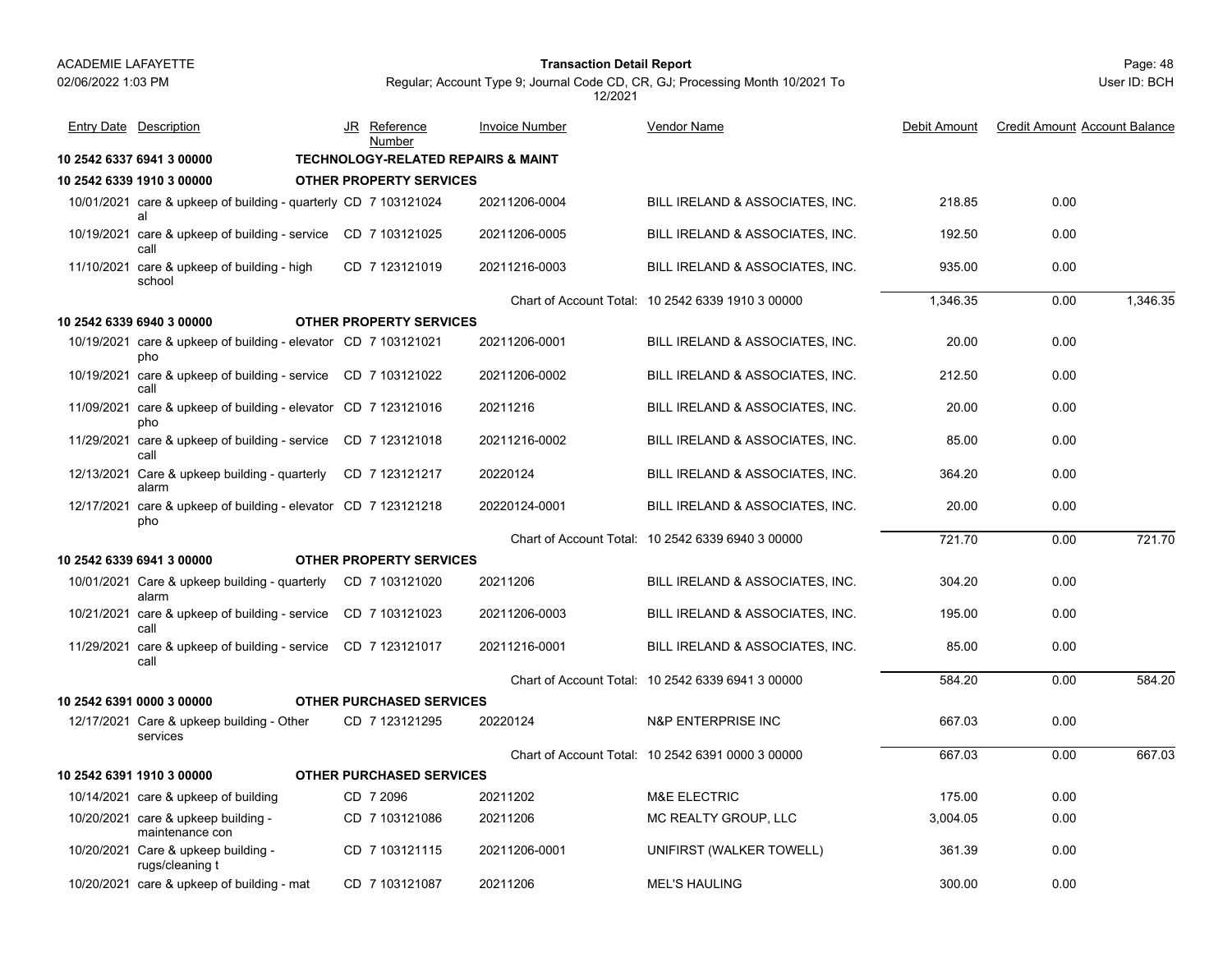Page: 49 **Transaction Detail Report**

User ID: BCH

| <b>Entry Date Description</b>                                         | JR Reference<br>Number          | <b>Invoice Number</b> | Vendor Name                                       | Debit Amount | <b>Credit Amount Account Balance</b> |          |
|-----------------------------------------------------------------------|---------------------------------|-----------------------|---------------------------------------------------|--------------|--------------------------------------|----------|
| 10 2542 6391 1910 3 00000                                             | <b>OTHER PURCHASED SERVICES</b> |                       |                                                   |              |                                      |          |
| removal                                                               |                                 |                       |                                                   |              |                                      |          |
| 11/29/2021 care & upkeep of building - service - CD 7 123121021       |                                 | 20211216-0002         | <b>BLACK &amp; MCDONALD</b>                       | 411.00       | 0.00                                 |          |
| 11/30/2021 Care & upkeep building -<br>rugs/cleaning t                | CD 7 123121125                  | 20211216-0001         | UNIFIRST (WALKER TOWELL)                          | 361.39       | 0.00                                 |          |
| 11/30/2021 care & upkeep building -<br>maintenance con                | CD 7 123121096                  | 20211216              | MC REALTY GROUP, LLC                              | 1,251.60     | 0.00                                 |          |
| 12/17/2021 care & upkeep of building - service - CD 7 2118<br>13      |                                 | 20220124              | <b>MCNEARNEY DAMIEN</b>                           | 1.320.00     | 0.00                                 |          |
| 12/17/2021 Care & upkeep building -<br>rugs/cleaning t                | CD 7 123121292                  | 20220124-0001         | UNIFIRST (WALKER TOWELL)                          | 431.33       | 0.00                                 |          |
|                                                                       |                                 |                       | Chart of Account Total: 10 2542 6391 1910 3 00000 | 7,615.76     | 0.00                                 | 7,615.76 |
| 10 2542 6391 6940 3 00000                                             | <b>OTHER PURCHASED SERVICES</b> |                       |                                                   |              |                                      |          |
| 10/19/2021 care & upkeep of building - rug<br>cleaning                | CD 7 103121019                  | 20211206              | <b>BEST CARPET CLEANING</b>                       | 444.80       | 0.00                                 |          |
| 10/20/2021 Care & upkeep building -<br>rugs/cleaning t                | CD 7 103121116                  | 20211206-0002         | UNIFIRST (WALKER TOWELL)                          | 400.56       | 0.00                                 |          |
| 10/20/2021 Care & upkeep building -<br>rugs/cleaning t                | CD 7 103121114                  | 20211206              | UNIFIRST (WALKER TOWELL)                          | 357.81       | 0.00                                 |          |
| 10/20/2021 care & upkeep building -<br>maintenance con                | CD 7 103121086                  | 20211206              | MC REALTY GROUP, LLC                              | 2.109.45     | 0.00                                 |          |
| 11/30/2021 Care & upkeep building -<br>rugs/cleaning t                | CD 7 123121124                  | 20211216              | UNIFIRST (WALKER TOWELL)                          | 333.56       | 0.00                                 |          |
| 11/30/2021 care & upkeep building -<br>maintenance con                | CD 7 123121096                  | 20211216              | MC REALTY GROUP, LLC                              | 1,840.30     | 0.00                                 |          |
| 12/17/2021 care & upkeep of building - service - CD 7 2118<br>14      |                                 | 20220124-0001         | <b>MCNEARNEY DAMIEN</b>                           | 1.440.00     | 0.00                                 |          |
| 12/17/2021 Care & upkeep building -<br>rugs/cleaning t                | CD 7 123121291                  | 20220124              | UNIFIRST (WALKER TOWELL)                          | 333.56       | 0.00                                 |          |
|                                                                       |                                 |                       | Chart of Account Total: 10 2542 6391 6940 3 00000 | 7,260.04     | 0.00                                 | 7,260.04 |
| 10 2542 6391 6941 3 00000                                             | <b>OTHER PURCHASED SERVICES</b> |                       |                                                   |              |                                      |          |
| 10/14/2021 care & upkeep of building                                  | CD 7 2096                       | 20211202              | <b>M&amp;E ELECTRIC</b>                           | 537.00       | 0.00                                 |          |
| 10/20/2021 care & upkeep of building - fire certifi CD 7 103121075    |                                 | 20211206              | <b>KCMO CITY TREASURER</b>                        | 450.00       | 0.00                                 |          |
| 10/20/2021 care & upkeep of building - service - CD 7 103121051       |                                 | 20211206              | GUNTER PEST MANAGEMENT INC                        | 360.00       | 0.00                                 |          |
| 10/20/2021 care & upkeep building -<br>maintenance con                | CD 7 103121086                  | 20211206              | MC REALTY GROUP, LLC                              | 2,938.60     | 0.00                                 |          |
| 11/09/2021 care & upkeep of building - service - CD 7 123121020<br>42 |                                 | 20211216-0001         | <b>BLACK &amp; MCDONALD</b>                       | 424.20       | 0.00                                 |          |
| 11/30/2021 care & upkeep building -<br>maintenance con                | CD 7 123121096                  | 20211216              | MC REALTY GROUP, LLC                              | 3,134.05     | 0.00                                 |          |
| 11/30/2021 Care & upkeep building -<br>rugs/cleaning t                | CD 7 123121126                  | 20211216-0002         | UNIFIRST (WALKER TOWELL)                          | 400.56       | 0.00                                 |          |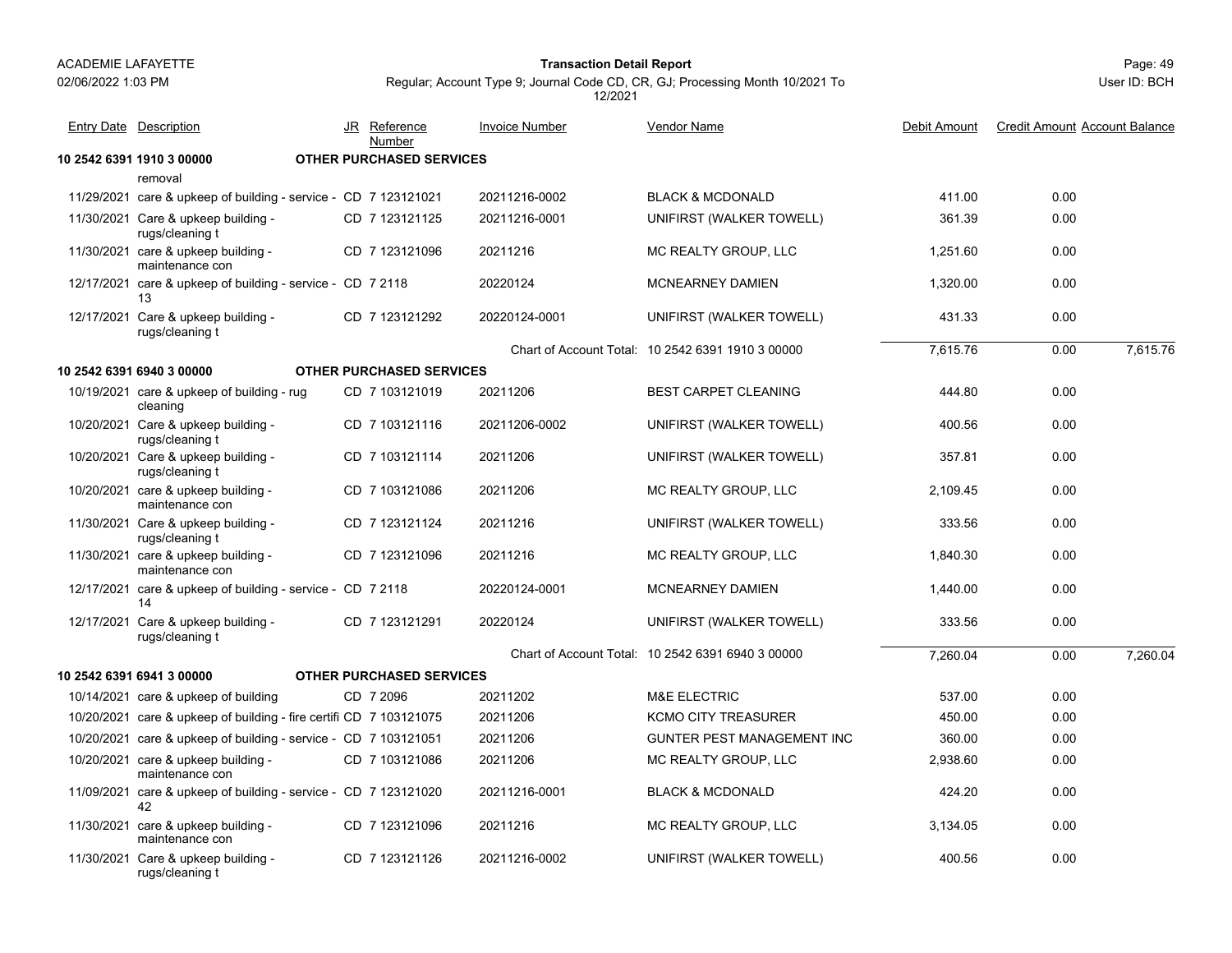#### Page: 50 **Transaction Detail Report**

Regular; Account Type 9; Journal Code CD, CR, GJ; Processing Month 10/2021 To 12/2021

| <b>Entry Date Description</b>                                          |           | JR Reference<br>Number   | <b>Invoice Number</b> | Vendor Name                                       | Debit Amount | <b>Credit Amount Account Balance</b> |           |
|------------------------------------------------------------------------|-----------|--------------------------|-----------------------|---------------------------------------------------|--------------|--------------------------------------|-----------|
| 10 2542 6391 6941 3 00000                                              |           | OTHER PURCHASED SERVICES |                       |                                                   |              |                                      |           |
| 12/17/2021 care & upkeep of building - service - CD 7 2118<br>17       |           |                          | 20220124-0002         | <b>MCNEARNEY DAMIEN</b>                           | 1,740.00     | 0.00                                 |           |
| 12/17/2021 Care & upkeep building -<br>rugs/cleaning t                 |           | CD 7 123121293           | 20220124-0002         | UNIFIRST (WALKER TOWELL)                          | 469.95       | 0.00                                 |           |
| 12/31/2021 GUNTER PEST MANAGEMENT<br><b>VOID</b>                       | <b>CR</b> |                          |                       |                                                   | 0.00         | 120.00                               |           |
|                                                                        |           |                          |                       | Chart of Account Total: 10 2542 6391 6941 3 00000 | 10,454.36    | 120.00                               | 10,334.36 |
| 10 2542 6411 1910 3 00000                                              |           | <b>GENERAL SUPPLIES</b>  |                       |                                                   |              |                                      |           |
| 10/20/2021 care & upkeep of building - supplies CD 7 103121050         |           |                          | 20211206              | <b>GRAINGER</b>                                   | 165.00       | 0.00                                 |           |
| 10/20/2021 care & upkeep of building - supplies CD 7 103121057         |           |                          | 20211206-0001         | HOME DEPOT                                        | 436.86       | 0.00                                 |           |
| 10/26/2021 care & upkeep of building - supplies CD 7 103121172<br>- 1  |           |                          | 20211202-0030         | CC AMAZON COM                                     | 12.68        | 0.00                                 |           |
| 11/09/2021 care & upkeep of building - supplies CD 7 123121133         |           |                          | 20211216              | <b>WITHERS/KC SANITAR</b>                         | 789.50       | 0.00                                 |           |
| 11/09/2021 care & upkeep of building - supplies CD 7 123121047<br>- f  |           |                          | 20211216              | <b>FASTSIGNS</b>                                  | 403.20       | 0.00                                 |           |
| 11/10/2021 care & upkeep of building - supplies CD 7 123121139         |           |                          | 20211216-0001         | YARDI MARKETPLACE                                 | 1,330.00     | 0.00                                 |           |
| 11/29/2021 care & upkeep of building - supplies CD 7 123121084         |           |                          | 20211216              | KC WINDUSTRIAL CO                                 | 86.33        | 0.00                                 |           |
| 11/30/2021 care & upkeep of building - supplies CD 7 123121062         |           |                          | 20211216-0002         | <b>HOME DEPOT</b>                                 | 988.24       | 0.00                                 |           |
| - 9<br>11/30/2021 care & upkeep of building - supplies CD 7 123121134  |           |                          | 20211216-0001         | <b>WITHERS/KC SANITAR</b>                         | 166.65       | 0.00                                 |           |
| 12/10/2021 care & upkeep of building - supplies CD 7 123121363         |           |                          | 20220124-0009         | CC AMAZON.COM                                     | 158.55       | 0.00                                 |           |
| - b<br>12/10/2021 care & upkeep of building - supplies CD 7 123121363  |           |                          | 20220124-0012         | CC AMAZON.COM                                     | 168.52       | 0.00                                 |           |
| 12/10/2021 care & upkeep of building - supplies CD 7 123121363         |           |                          | 20220124-0002         | CC COSTCO                                         | 162.27       | 0.00                                 |           |
| 12/10/2021 care & upkeep of building - supplies CD 7 123121363         |           |                          | 20220124              | CC COSTCO                                         | 117.36       | 0.00                                 |           |
| 12/17/2021 care & upkeep of building - cleaning CD 7 123121299<br>sup  |           |                          | 20220124              | WITHERS/KC SANITAR                                | 55.50        | 0.00                                 |           |
| 12/17/2021 care & upkeep of building - supplies CD 7 123121244<br>$-2$ |           |                          | 20220124-0001         | <b>HOME DEPOT</b>                                 | 246.30       | 0.00                                 |           |
| 12/17/2021 care & upkeep of buillding - hand<br>saniti                 |           | CD 7 123121283           | 20220124              | STAPLES BUSINESS ADVANTAGE                        | 303.90       | 0.00                                 |           |
| 12/20/2021 care & upkeep of building - supplies CD 7 123121303         |           |                          | 20220124-0001         | YARDI MARKETPLACE                                 | 862.80       | 0.00                                 |           |
|                                                                        |           |                          |                       | Chart of Account Total: 10 2542 6411 1910 3 00000 | 6,453.66     | 0.00                                 | 6,453.66  |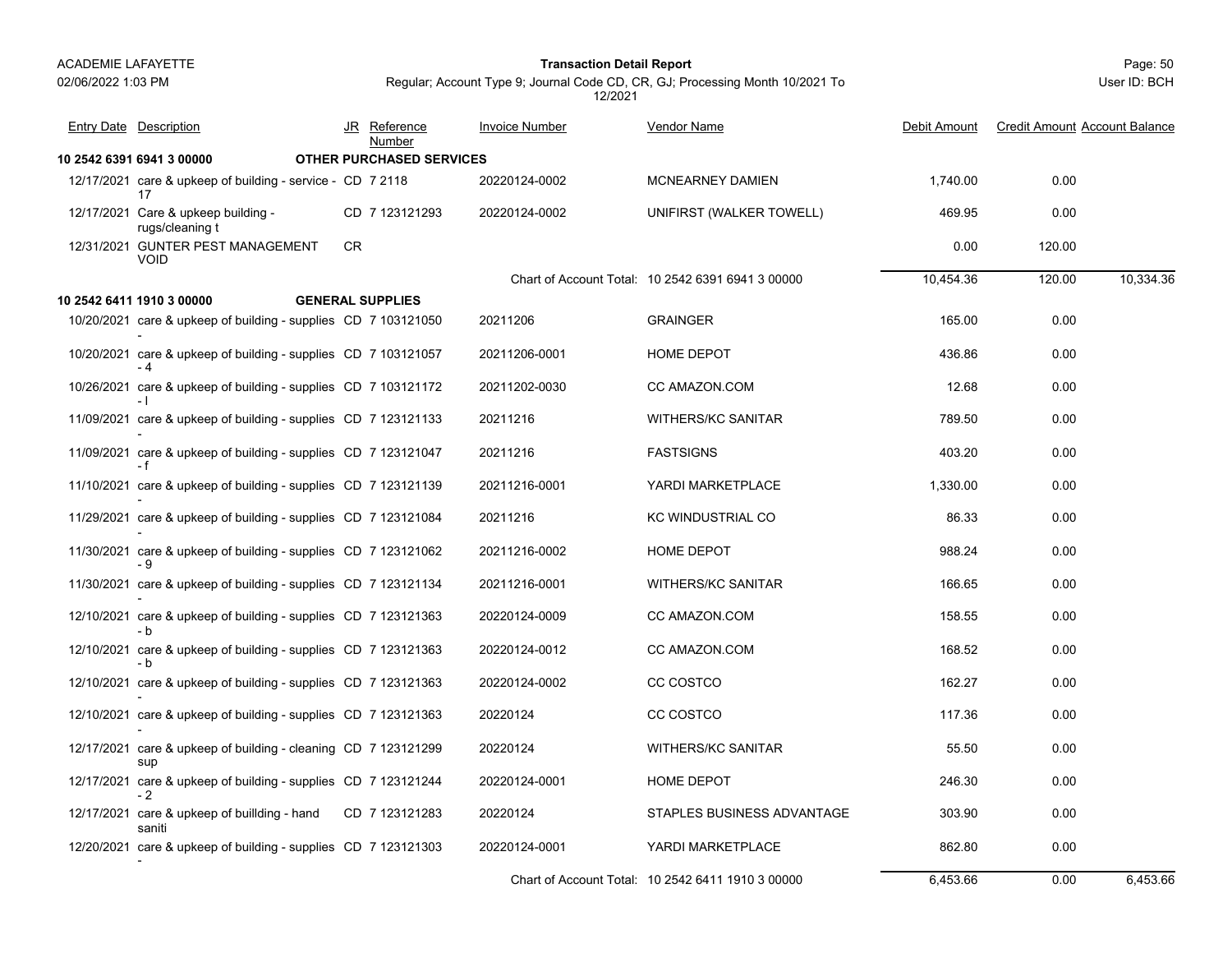# 02/06/2022 1:03 PM

#### Page: 51 **Transaction Detail Report**

Regular; Account Type 9; Journal Code CD, CR, GJ; Processing Month 10/2021 To 12/2021

| <b>Entry Date</b> Description                                         | JR Reference<br>Number  | <b>Invoice Number</b> | <b>Vendor Name</b>                                | Debit Amount | <b>Credit Amount Account Balance</b> |
|-----------------------------------------------------------------------|-------------------------|-----------------------|---------------------------------------------------|--------------|--------------------------------------|
| 10 2542 6411 1910 4 42300                                             | <b>GENERAL SUPPLIES</b> |                       |                                                   |              |                                      |
| 11/12/2021 care & upkeep of buildnig - covid<br>relate                | CD 7 113121203          | 20211229-0001         | AMAZON.COM                                        | 699.90       | 0.00                                 |
|                                                                       |                         |                       | Chart of Account Total: 10 2542 6411 1910 4 42300 | 699.90       | 699.90<br>0.00                       |
| 10 2542 6411 6940 3 00000                                             | <b>GENERAL SUPPLIES</b> |                       |                                                   |              |                                      |
| 10/20/2021 care & upkeep of building - supplies CD 7 103121057        |                         | 20211206              | HOME DEPOT                                        | 376.90       | 0.00                                 |
| 10/20/2021 care & upkeep of building - supplies CD 7 103121041        |                         | 20211206              | EUSTON'S WALDO HARDWARE #4944                     | 112.50       | 0.00                                 |
| 10/20/2021 care & upkeep of building - supplies CD 7 103121123        |                         | 20211206-0001         | <b>WITHERS/KC SANITAR</b>                         | 408.70       | 0.00                                 |
| 10/26/2021 care & upkeep of buildimg - supplies CD 7 103121172        |                         | 20211202-0004         | CC AMAZON MKTPLACE PMTS                           | 19.84        | 0.00                                 |
| 10/26/2021 care & upkeep of building - Supplies; CD 7 103121172<br>di |                         | 20211202-0005         | <b>CC AMAZON MKTPLACE PMTS</b>                    | 35.69        | 0.00                                 |
| 10/26/2021 care & upkeep of building - supplies CD 7 103121172        |                         | 20211202              | <b>CC SUTHERLANDS</b>                             | 24.98        | 0.00                                 |
| 10/26/2021 care & upkeep of buildig - plumbing CD 7 103121172<br>supp |                         | 20211202              | CC THE HOME DEPOT                                 | 30.25        | 0.00                                 |
| 10/26/2021 care & upkeep of building - supplies CD 7 103121172<br>- W |                         | 20211202-0076         | CC AMAZON MKTPLACE PMTS                           | 88.89        | 0.00                                 |
| 10/26/2021 care & upkeep of building - supplies CD 7 103121172<br>- C |                         | 20211202-0001         | <b>CC NAEIR</b>                                   | 53.50        | 0.00                                 |
| 10/26/2021 care & upkeep of building - supplies CD 7 103121172<br>- f |                         | 20211202-0013         | <b>CC AMAZON MKTPLACE PMTS</b>                    | 84.39        | 0.00                                 |
| 10/26/2021 care & upkeep of building - supplies CD 7 103121172        |                         | 20211202-0033         | CC AMAZON.COM                                     | 184.87       | 0.00                                 |
| 10/26/2021 care & upkeep of building - supplies CD 7 103121172<br>- b |                         | 20211202-0015         | CC AMAZON.COM                                     | 52.69        | 0.00                                 |
| 10/26/2021 care & upkeep of building - supplies CD 7 103121172        |                         | 20211202-0041         | CC AMAZON.COM                                     | 14.99        | 0.00                                 |
| 11/09/2021 care & upkeep of building - supplies CD 7 123121039        |                         | 20211216              | CODY SALES & ENGINEERING, INC.                    | 1,762.77     | 0.00                                 |
| 11/10/2021 care & upkeep of building - supplies CD 7 123121135        |                         | 20211216-0002         | WITHERS/KC SANITAR                                | 390.00       | 0.00                                 |
| 11/10/2021 care & upkeep of building - supplies CD 7 123121138        |                         | 20211216              | YARDI MARKETPLACE                                 | 1,240.10     | 0.00                                 |
| 11/30/2021 care & upkeep of building - supplies CD 7 123121062<br>- 4 |                         | 20211216-0001         | HOME DEPOT                                        | 49.93        | 0.00                                 |
| 12/10/2021 care & upkeep of building - supplies CD 7 123121363<br>- b |                         | 20220124-0009         | CC AMAZON COM                                     | 158.55       | 0.00                                 |
| 12/10/2021 care & upkeep of building - PPE<br>supplies                | CD 7 123121363          | 20220124              | CC SCHOOL HEALTH CORP                             | 445.51       | 0.00                                 |
| 12/10/2021 care & upkeep of building - supplies CD 7 123121363        |                         | 20220124              | <b>CC SUTHERLANDS</b>                             | 11.00        | 0.00                                 |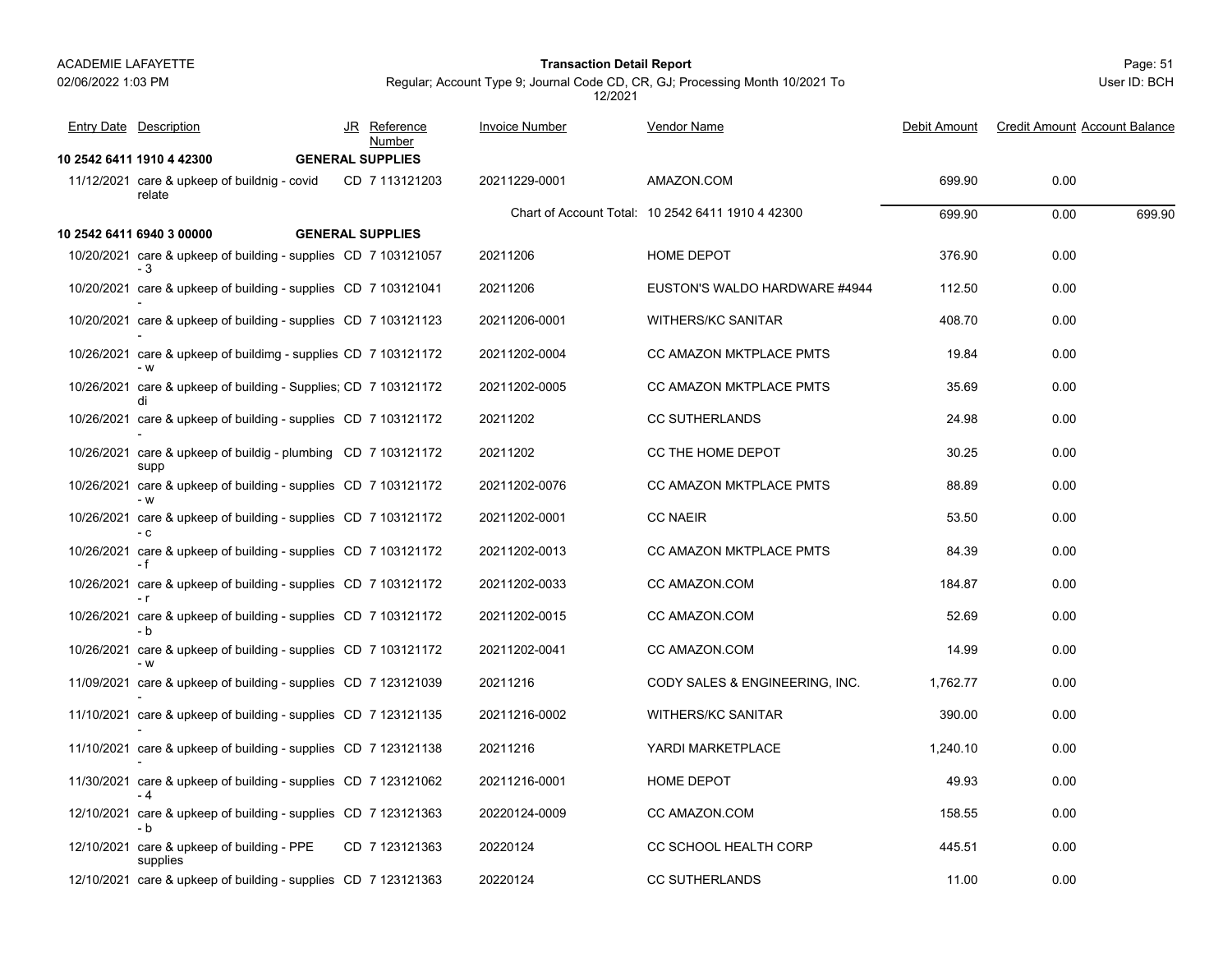#### Page: 52 **Transaction Detail Report**

Regular; Account Type 9; Journal Code CD, CR, GJ; Processing Month 10/2021 To 12/2021

| <b>Entry Date</b> Description                                          |    | JR Reference<br>Number  | <b>Invoice Number</b> | Vendor Name                                       | Debit Amount | <b>Credit Amount Account Balance</b> |          |
|------------------------------------------------------------------------|----|-------------------------|-----------------------|---------------------------------------------------|--------------|--------------------------------------|----------|
| 10 2542 6411 6940 3 00000                                              |    | <b>GENERAL SUPPLIES</b> |                       |                                                   |              |                                      |          |
| 12/10/2021 care & upkeep of building - supplies CD 7 123121363         |    |                         | 20220124              | <b>CC SUTHERLANDS</b>                             | 272.27       | 0.00                                 |          |
| 12/10/2021 care & upkeep of building - supplies CD 7 123121363         |    |                         | 20220124-0001         | <b>CC SUTHERLANDS</b>                             | 4.28         | 0.00                                 |          |
| 12/10/2021 care & upkeep of building - supplies CD 7 123121363         |    |                         | 20220124-0021         | CC AMAZON MKTPLACE PMTS                           | 99.48        | 0.00                                 |          |
| 12/10/2021 care & upkeep of building - supplies CD 7 123121363         |    |                         | 20220124-0037         | CC AMAZON MKTPLACE PMTS                           | 54.40        | 0.00                                 |          |
| 12/17/2021 care & upkeep of building - supplies CD 7 123121244<br>- 1  |    |                         | 20220124              | HOME DEPOT                                        | 137.41       | 0.00                                 |          |
| 12/17/2021 care & upkeep of building - cleaning CD 7 123121300<br>sup  |    |                         | 20220124-0001         | <b>WITHERS/KC SANITAR</b>                         | 381.30       | 0.00                                 |          |
| 12/17/2021 care & upkeep of building - supplies CD 7 123121231<br>- 5  |    |                         | 20220124-0001         | EUSTON'S WALDO HARDWARE #4944                     | 58.95        | 0.00                                 |          |
| 12/20/2021 care & upkeep of building - locks - CD 7 123121309          |    |                         | 20220124-0003         | AMAZON.COM                                        | 131.05       | 0.00                                 |          |
| 12/20/2021 care & upkeep of building - supplies CD 7 123121302         |    |                         | 20220124              | YARDI MARKETPLACE                                 | 772.10       | 0.00                                 |          |
| 12/31/2021 FERGUSON RETURNED<br>PAYMENT                                | CR |                         |                       |                                                   | 0.00         | 358.20                               |          |
|                                                                        |    |                         |                       | Chart of Account Total: 10 2542 6411 6940 3 00000 | 7,457.29     | 358.20                               | 7,099.09 |
| 10 2542 6411 6941 3 00000                                              |    | <b>GENERAL SUPPLIES</b> |                       |                                                   |              |                                      |          |
| 10/19/2021 care & upkeep of building - supplies CD 7 103121042         |    |                         | 20211206              | <b>FACILITY SOLUTIONS</b>                         | 16.38        | 0.00                                 |          |
| 10/20/2021 care & upkeep of building - sink<br>replace                 |    | CD 7 103121045          | 20211206              | <b>FERGUSON</b>                                   | 437.77       | 0.00                                 |          |
| 10/20/2021 care & upkeep of building - supplies CD 7 103121122         |    |                         | 20211206              | WITHERS/KC SANITAR                                | 404.80       | 0.00                                 |          |
| 10/20/2021 care & upkeep of building - supplies CD 7 103121057<br>$-4$ |    |                         | 20211206-0001         | HOME DEPOT                                        | 438.66       | 0.00                                 |          |
| 10/26/2021 care & upkeep of building - supplies CD 7 103121172         |    |                         | 20211202-0029         | CC AMAZON MKTPLACE PMTS                           | 23.97        | 0.00                                 |          |
| 10/26/2021 care & upkeep of building - storage - CD 7 103121172        |    |                         | 20211202-0066         | <b>CC AMAZON MKTPLACE PMTS</b>                    | 349.99       | 0.00                                 |          |
| 11/09/2021 care & upkeep of building -<br>microwave re                 |    | CD 7 123121161          | 20211216-0001         | AMAZON.COM                                        | 118.99       | 0.00                                 |          |
| 11/09/2021 care & upkeep of building - materical CD 7 123121020        |    |                         | 20211216              | <b>BLACK &amp; MCDONALD</b>                       | 1,168.74     | 0.00                                 |          |
| 11/10/2021 care & upkeep of building - supplies CD 7 123121136         |    |                         | 20211216-0003         | <b>WITHERS/KC SANITAR</b>                         | 453.80       | 0.00                                 |          |
| 11/10/2021 care & upkeep of building - supplies CD 7 123121140         |    |                         | 20211216-0002         | YARDI MARKETPLACE                                 | 1,330.80     | 0.00                                 |          |
| 11/30/2021 care & upkeep of building - supplies CD 7 123121137         |    |                         | 20211216-0004         | <b>WITHERS/KC SANITAR</b>                         | 444.70       | 0.00                                 |          |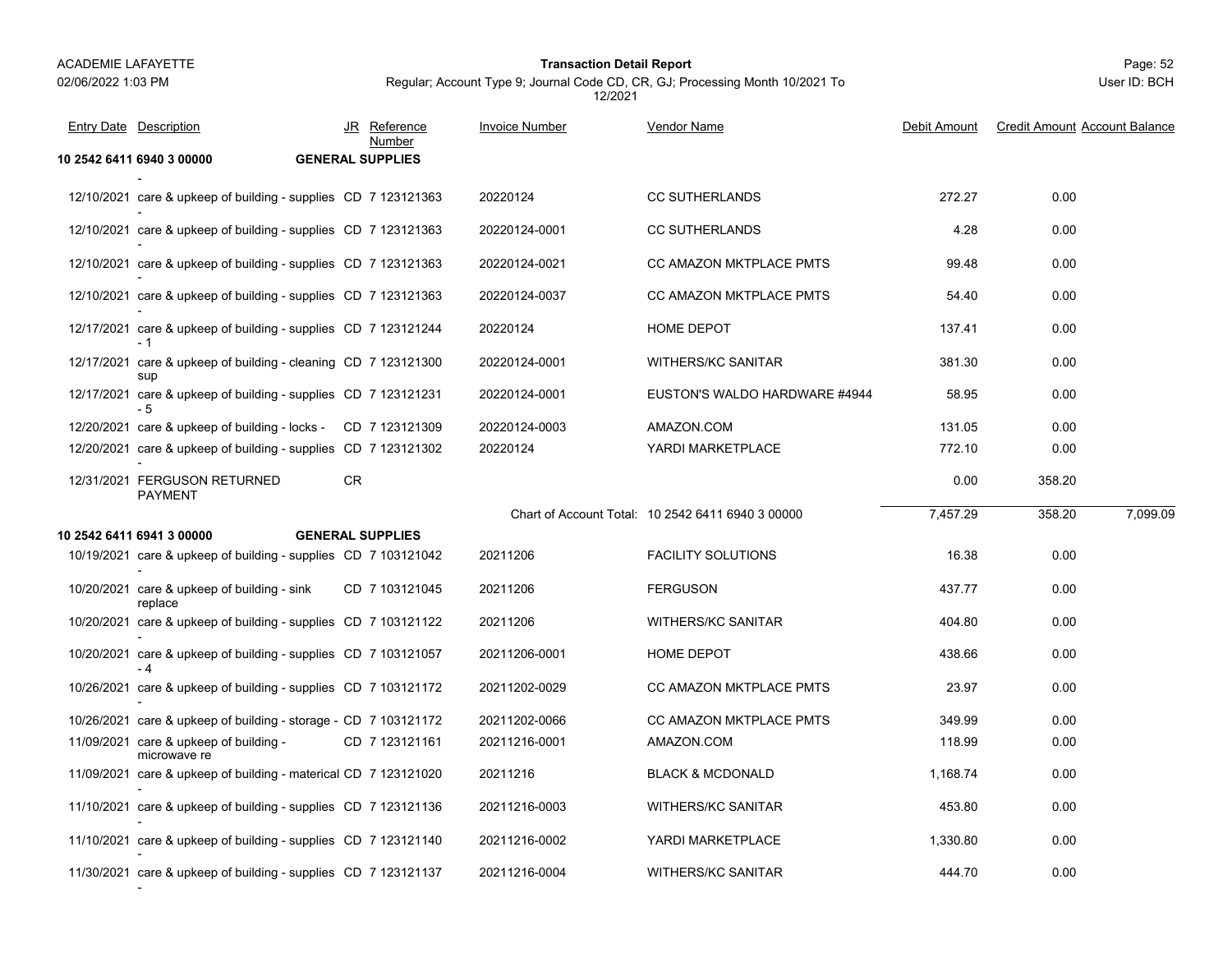utili

#### Page: 53 **Transaction Detail Report**

Regular; Account Type 9; Journal Code CD, CR, GJ; Processing Month 10/2021 To 12/2021

| <b>Entry Date Description</b>                                          |     | JR Reference<br>Number  | <b>Invoice Number</b> | Vendor Name                                       | Debit Amount | <b>Credit Amount Account Balance</b> |           |
|------------------------------------------------------------------------|-----|-------------------------|-----------------------|---------------------------------------------------|--------------|--------------------------------------|-----------|
| 10 2542 6411 6941 3 00000                                              |     | <b>GENERAL SUPPLIES</b> |                       |                                                   |              |                                      |           |
| 11/30/2021 care & upkeep of building - supplies CD 7 123121062<br>$-2$ |     |                         | 20211216              | HOME DEPOT                                        | 224.77       | 0.00                                 |           |
| 11/30/2021 care & upkeep of building - window CD 7 123121132<br>repai  |     |                         | 20211216              | <b>WESTPORT GLASS</b>                             | 382.80       | 0.00                                 |           |
| 12/10/2021 care & upkeep of building - supplies CD 7 123121363         |     |                         | 20220124              | CC THE HOME DEPOT                                 | 224.00       | 0.00                                 |           |
| 12/10/2021 care & upkeep of building - supplies CD 7 123121363         |     |                         | 20220124-0001         | CC THE HOME DEPOT                                 | 14.75        | 0.00                                 |           |
| 12/10/2021 care & upkeep of building - supplies CD 7 123121363         |     |                         | 20220124-0006         | CC AMAZON MKTPLACE PMTS                           | 165.50       | 0.00                                 |           |
| 12/10/2021 care & upkeep of building - supplies CD 7 123121363         |     |                         | 20220124-0016         | CC AMAZON MKTPLACE PMTS                           | 182.11       | 0.00                                 |           |
| 12/10/2021 care & upkeep of building - supplies CD 7 123121363         |     |                         | 20220124-0016         | CC AMAZON MKTPLACE PMTS                           | 73.52        | 0.00                                 |           |
| 12/10/2021 care & upkeep of building - supplies CD 7 123121363         |     |                         | 20220124-0021         | CC AMAZON MKTPLACE PMTS                           | 71.60        | 0.00                                 |           |
| 12/10/2021 care & upkeep of building - supplies CD 7 123121363         |     |                         | 20220124-0021         | CC AMAZON MKTPLACE PMTS                           | 261.98       | 0.00                                 |           |
| 12/17/2021 care & upkeep of building - supplies CD 7 123121244<br>- 1  |     |                         | 20220124              | HOME DEPOT                                        | 110.29       | 0.00                                 |           |
| 12/17/2021 care & upkeep of building - cleaning CD 7 123121301<br>sup  |     |                         | 20220124-0002         | <b>WITHERS/KC SANITAR</b>                         | 478.20       | 0.00                                 |           |
| 12/17/2021 care & upkeep of building - supplies CD 7 123121231<br>- 2  |     |                         | 20220124              | EUSTON'S WALDO HARDWARE #4944                     | 21.57        | 0.00                                 |           |
| 12/17/2021 care & upkeep of building - toner<br>recycl                 |     | CD 7 123121289          | 20220124-0002         | TOSHIBA BUSINESS SOLUTIONS                        | 124.95       | 0.00                                 |           |
| 12/17/2021 care & upkeep of building - supplies CD 7 123121232         |     |                         | 20220124              | <b>FACILITY SOLUTIONS</b>                         | 1,050.00     | 0.00                                 |           |
| 12/17/2021 Correction: care & upkeep of<br>building -                  |     | CD 7 123121229          | 20220124-0002         | DAGOSTINO MECHANICAL<br>CONTRACTOR, INC           | 5,940.00     | 0.00                                 |           |
| 12/20/2021 care & upkeep of building - supplies CD 7 123121304         |     |                         | 20220124-0002         | YARDI MARKETPLACE                                 | 1,237.20     | 0.00                                 |           |
| 12/31/2021 FERGUSON RETURNED<br><b>PAYMENT</b>                         | CR. |                         |                       |                                                   | 0.00         | 528.01                               |           |
|                                                                        |     |                         |                       | Chart of Account Total: 10 2542 6411 6941 3 00000 | 15,751.84    | 528.01                               | 15,223.83 |
| 10 2542 6411 6941 4 42300                                              |     | <b>GENERAL SUPPLIES</b> |                       |                                                   |              |                                      |           |
| 11/09/2021 care & upkeep of building - 2 hepa CD 7 123121160<br>purif  |     |                         | 20211216              | AMAZON.COM                                        | 717.98       | 0.00                                 |           |
|                                                                        |     |                         |                       | Chart of Account Total: 10 2542 6411 6941 4 42300 | 717.98       | 0.00                                 | 717.98    |
| <b>ELECTRICITY</b><br>10 2542 6481 1910 3 00000                        |     |                         |                       |                                                   |              |                                      |           |
| 10/20/2021 care & upkeep building - Warwick - CD 7 103121155           |     |                         | 20211206-0004         | <b>EVERGY</b>                                     | 4,042.43     | 0.00                                 |           |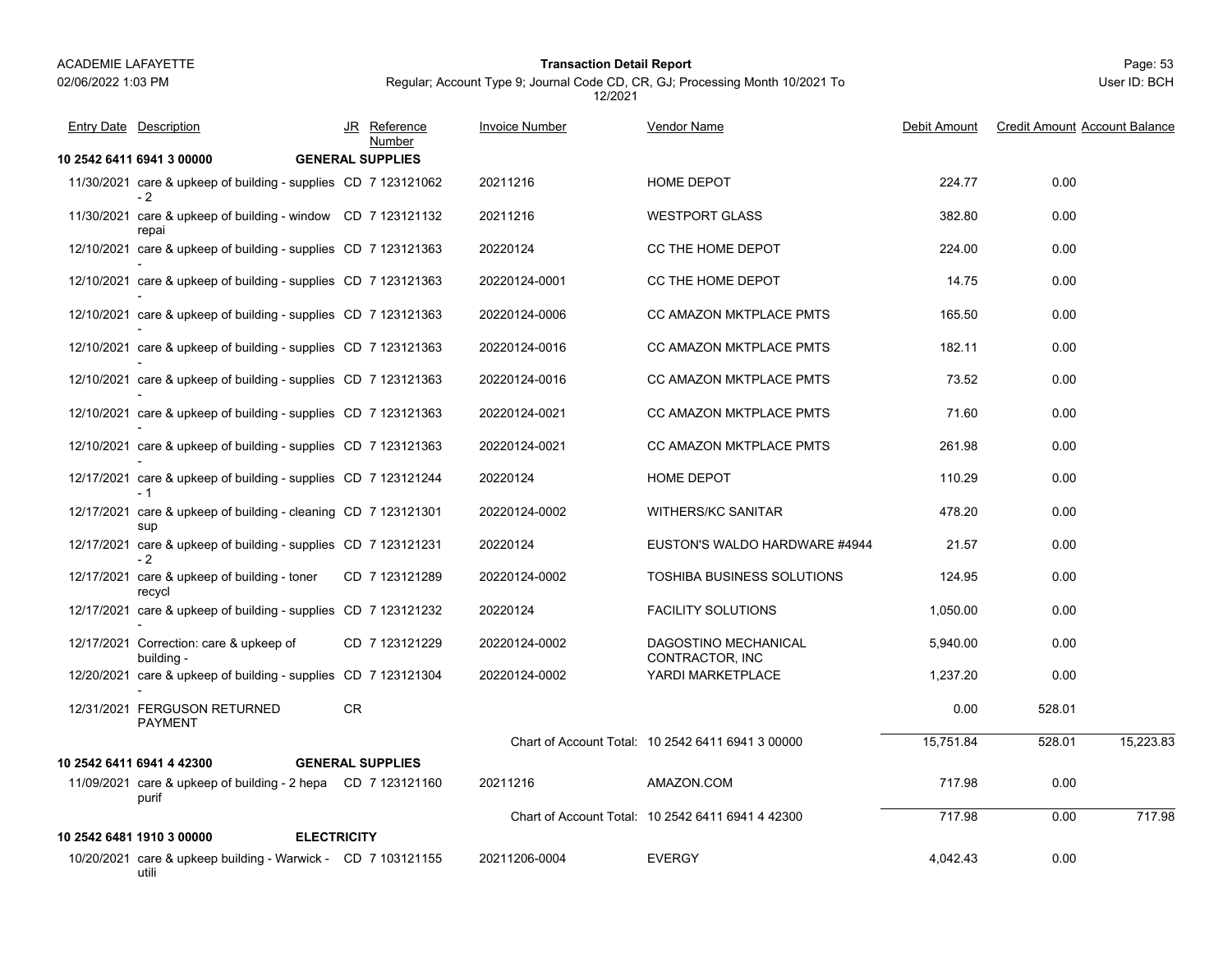nov

## 02/06/2022 1:03 PM

#### Page: 54 **Transaction Detail Report**

Regular; Account Type 9; Journal Code CD, CR, GJ; Processing Month 10/2021 To 12/2021

| <b>Entry Date Description</b>                                           |                    | JR Reference<br>Number | <b>Invoice Number</b> | <b>Vendor Name</b>                                | Debit Amount | <b>Credit Amount Account Balance</b> |           |
|-------------------------------------------------------------------------|--------------------|------------------------|-----------------------|---------------------------------------------------|--------------|--------------------------------------|-----------|
| 10 2542 6481 1910 3 00000                                               | <b>ELECTRICITY</b> |                        |                       |                                                   |              |                                      |           |
| 10/20/2021 care & upkeep building - 201 E<br>Armour re                  |                    | CD 7 103121156         | 20211206-0005         | <b>EVERGY</b>                                     | 20.20        | 0.00                                 |           |
| 10/20/2021 care & upkeep building - 201 E<br>Armour -                   |                    | CD 7 103121157         | 20211206-0006         | <b>EVERGY</b>                                     | 13,811.56    | 0.00                                 |           |
| 11/19/2021 care & upkeep building - 201 E<br>Armour re                  |                    | CD 7 123121177         | 20211216-0004         | <b>EVERGY</b>                                     | 20.20        | 0.00                                 |           |
| 11/19/2021 care & upkeep building - 201 E<br>Armour BI                  |                    | CD 7 123121178         | 20211216-0005         | <b>EVERGY</b>                                     | 2,041.50     | 0.00                                 |           |
| 11/22/2021 care & upkeep building - Warwick -<br>utili                  |                    | CD 7 123121179         | 20211216-0006         | <b>EVERGY</b>                                     | 85.88        | 0.00                                 |           |
| 12/21/2021 care & upkeep building - 201 E<br>Armour BI                  |                    | CD 7 123121346         | 20220124-0005         | <b>EVERGY</b>                                     | 8,722.87     | 0.00                                 |           |
| 12/21/2021 care & upkeep building - 201 E<br>Armour re                  |                    | CD 7 123121345         | 20220124-0004         | <b>EVERGY</b>                                     | 16.16        | 0.00                                 |           |
| 12/22/2021 care & upkeep building - Warwick - CD 7 123121347<br>utili   |                    |                        | 20220124-0006         | <b>EVERGY</b>                                     | 335.68       | 0.00                                 |           |
|                                                                         |                    |                        |                       | Chart of Account Total: 10 2542 6481 1910 3 00000 | 29,096.48    | 0.00                                 | 29,096.48 |
| <b>ELECTRICITY</b><br>10 2542 6481 1920 3 00000                         |                    |                        |                       |                                                   |              |                                      |           |
| 11/19/2021 care & upkeep building - 201 $E$<br>Armour BI                |                    | CD 7 123121178         | 20211216-0005         | <b>EVERGY</b>                                     | 8,165.99     | 0.00                                 |           |
| 12/21/2021 care & upkeep building - 201 E<br>Armour BI                  |                    | CD 7 123121346         | 20220124-0005         | <b>EVERGY</b>                                     | 2.180.72     | 0.00                                 |           |
| 12/21/2021 care & upkeep building - 201 E<br>Armour re                  |                    | CD 7 123121345         | 20220124-0004         | <b>EVERGY</b>                                     | 4.04         | 0.00                                 |           |
|                                                                         |                    |                        |                       | Chart of Account Total: 10 2542 6481 1920 3 00000 | 10,350.75    | 0.00                                 | 10,350.75 |
| 10 2542 6481 6940 3 00000<br><b>ELECTRICITY</b>                         |                    |                        |                       |                                                   |              |                                      |           |
| 10/14/2021 care & upkeep building - 6901 Oak CD 7 103121151<br>$St - u$ |                    |                        | 20211206              | <b>EVERGY</b>                                     | 1,161.59     | 0.00                                 |           |
| 10/15/2021 care & upkeep building - 6901 Oak CD 7 103121152<br>$St - u$ |                    |                        | 20211206-0001         | <b>EVERGY</b>                                     | 20.20        | 0.00                                 |           |
| 10/15/2021 care & upkeep building - 415 E 69th CD 7 103121153<br>$St -$ |                    |                        | 20211206-0002         | <b>EVERGY</b>                                     | 3,251.86     | 0.00                                 |           |
| 11/16/2021 care & upkeep building - 6901 Oak CD 7 123121173<br>$St - u$ |                    |                        | 20211216              | <b>EVERGY</b>                                     | 20.20        | 0.00                                 |           |
| 11/16/2021 care & upkeep building - 6901 Oak CD 7 123121174<br>$St - u$ |                    |                        | 20211216-0001         | <b>EVERGY</b>                                     | 837.37       | 0.00                                 |           |
| 11/16/2021 care & upkeep building - 415 E 69th CD 7 123121175<br>$St -$ |                    |                        | 20211216-0002         | <b>EVERGY</b>                                     | 1,721.84     | 0.00                                 |           |
| 11/18/2021 Care & upkeep building - utilities -<br>oct                  |                    | CD 7 123121189         | 20211216-0001         | SOLAR OCEAN 3 LLC                                 | 190.00       | 0.00                                 |           |
| 11/18/2021 Care & upkeep building - utilities - CD 7 123121191          |                    |                        | 20211216-0003         | SOLAR OCEAN 3 LLC                                 | 190.00       | 0.00                                 |           |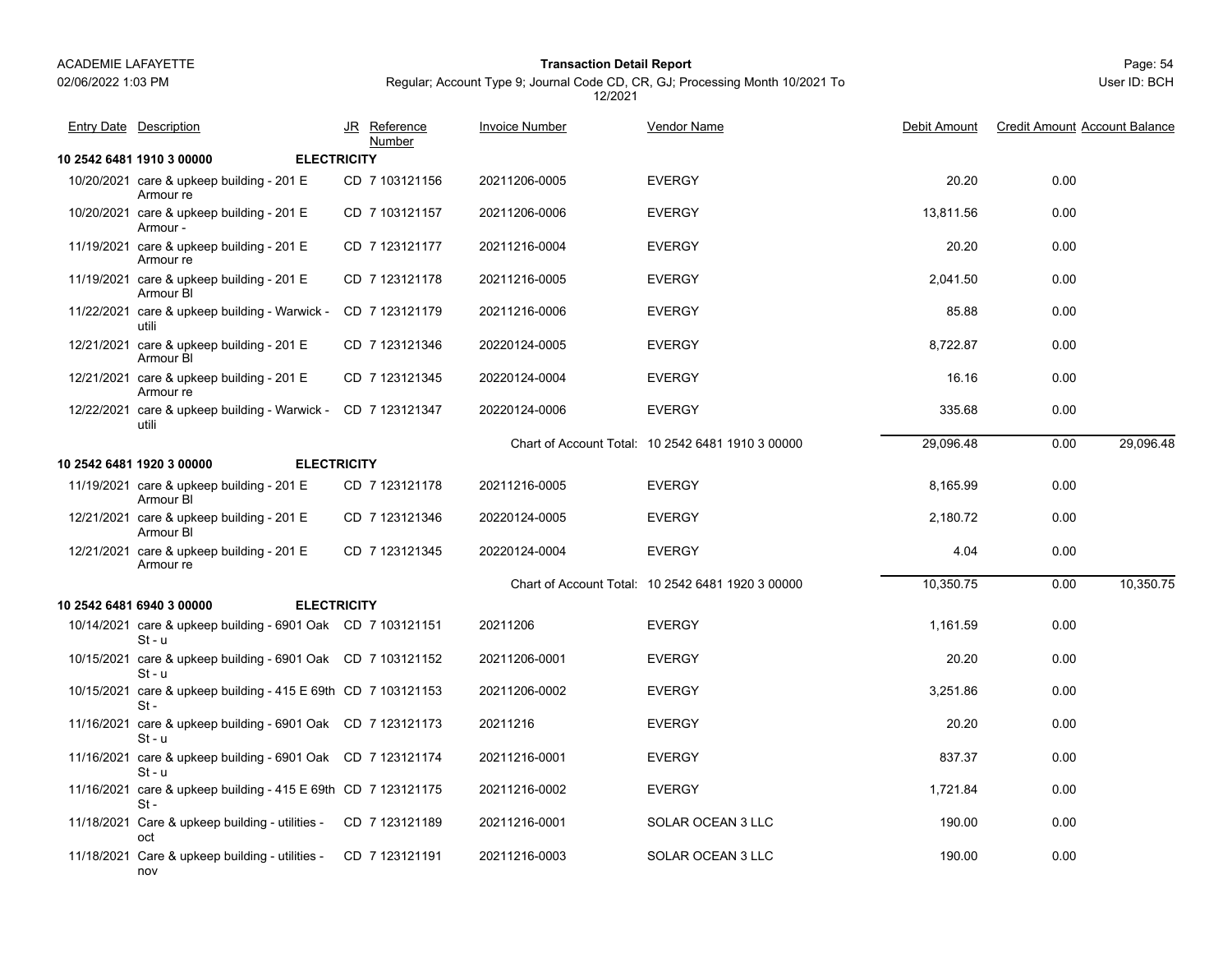#### Page: 55 **Transaction Detail Report**

Regular; Account Type 9; Journal Code CD, CR, GJ; Processing Month 10/2021 To 12/2021

| <b>Entry Date Description</b>                                           |                    | JR Reference<br>Number | <b>Invoice Number</b> | <b>Vendor Name</b>                                | Debit Amount | <b>Credit Amount Account Balance</b> |          |
|-------------------------------------------------------------------------|--------------------|------------------------|-----------------------|---------------------------------------------------|--------------|--------------------------------------|----------|
| 10 2542 6481 6940 3 00000                                               | <b>ELECTRICITY</b> |                        |                       |                                                   |              |                                      |          |
| 12/03/2021 Care & upkeep building - utilities - CD 7 123121356          |                    |                        | 20220124-0001         | SOLAR OCEAN 3 LLC                                 | 190.00       | 0.00                                 |          |
| 12/16/2021 care & upkeep building - 6901 Oak CD 7 123121341<br>$St - u$ |                    |                        | 20220124              | <b>EVERGY</b>                                     | 20.20        | 0.00                                 |          |
| 12/16/2021 care & upkeep building - 6901 Oak CD 7 123121342<br>$St - u$ |                    |                        | 20220124-0001         | <b>EVERGY</b>                                     | 742.49       | 0.00                                 |          |
| 12/16/2021 care & upkeep building - 415 E 69th CD 7 123121343<br>$St -$ |                    |                        | 20220124-0002         | <b>EVERGY</b>                                     | 1,248.95     | 0.00                                 |          |
|                                                                         |                    |                        |                       | Chart of Account Total: 10 2542 6481 6940 3 00000 | 9.594.70     | 0.00                                 | 9.594.70 |
| 10 2542 6481 6941 3 00000                                               | <b>ELECTRICITY</b> |                        |                       |                                                   |              |                                      |          |
| 10/20/2021 care & upkeep building - 3408<br>Kenwood -                   |                    | CD 7 103121154         | 20211206-0003         | <b>EVERGY</b>                                     | 48.77        | 0.00                                 |          |
| 11/18/2021 Care & upkeep building - utilities -<br>oct                  |                    | CD 7 123121188         | 20211216              | SOLAR OCEAN 3 LLC                                 | 190.00       | 0.00                                 |          |
| 11/18/2021 Care & upkeep building - utilities -<br>nov                  |                    | CD 7 123121190         | 20211216-0002         | SOLAR OCEAN 3 LLC                                 | 190.00       | 0.00                                 |          |
| 11/18/2021 care & upkeep building - 3408<br>Kenwood -                   |                    | CD 7 123121176         | 20211216-0003         | <b>EVERGY</b>                                     | 2,905.76     | 0.00                                 |          |
| 12/03/2021 Care & upkeep building - utilities -                         |                    | CD 7 123121355         | 20220124              | SOLAR OCEAN 3 LLC                                 | 190.00       | 0.00                                 |          |
| 12/20/2021 care & upkeep building - 3408<br>Kenwood -                   |                    | CD 7 123121344         | 20220124-0003         | <b>EVERGY</b>                                     | 2,463.74     | 0.00                                 |          |
|                                                                         |                    |                        |                       | Chart of Account Total: 10 2542 6481 6941 3 00000 | 5.988.27     | 0.00                                 | 5.988.27 |
| 10 2542 6482 1910 3 00000                                               | <b>GAS-NATURAL</b> |                        |                       |                                                   |              |                                      |          |
| 10/20/2021 Care & upkeep building - natural gas CD 7 103121107<br>jul   |                    |                        | 20211206-0001         | <b>SYMMETRY ENERGY</b>                            | 47.77        | 0.00                                 |          |
| 10/20/2021 Care & upkeep building - natural gas CD 7 103121107<br>aug   |                    |                        | 20211206              | <b>SYMMETRY ENERGY</b>                            | 47.77        | 0.00                                 |          |
| 12/17/2021 Care & upkeep building - natural gas CD 7 123121286<br>Sep   |                    |                        | 20220124              | <b>SYMMETRY ENERGY</b>                            | 47.77        | 0.00                                 |          |
|                                                                         |                    |                        |                       | Chart of Account Total: 10 2542 6482 1910 3 00000 | 143.31       | 0.00                                 | 143.31   |
| 10 2542 6482 6940 3 00000                                               | <b>GAS-NATURAL</b> |                        |                       |                                                   |              |                                      |          |
| 10/20/2021 Care & upkeep building - natural gas CD 7 103121107<br>aug   |                    |                        | 20211206              | SYMMETRY ENERGY                                   | 236.76       | 0.00                                 |          |
| 10/20/2021 Care & upkeep building - natural gas CD 7 103121107<br>jul   |                    |                        | 20211206-0001         | <b>SYMMETRY ENERGY</b>                            | 225.57       | 0.00                                 |          |
| 12/17/2021 Care & upkeep building - natural gas CD 7 123121286<br>Sep   |                    |                        | 20220124              | <b>SYMMETRY ENERGY</b>                            | 236.90       | 0.00                                 |          |
|                                                                         |                    |                        |                       | Chart of Account Total: 10 2542 6482 6940 3 00000 | 699.23       | 0.00                                 | 699.23   |
| 10 2542 6482 6941 3 00000                                               | <b>GAS-NATURAL</b> |                        |                       |                                                   |              |                                      |          |
| 10/20/2021 Care & upkeep building - natural gas CD 7 103121107<br>jul   |                    |                        | 20211206-0001         | <b>SYMMETRY ENERGY</b>                            | 247.06       | 0.00                                 |          |
| 10/20/2021 Care & upkeep building - natural gas CD 7 103121107          |                    |                        | 20211206              | <b>SYMMETRY ENERGY</b>                            | 241.00       | 0.00                                 |          |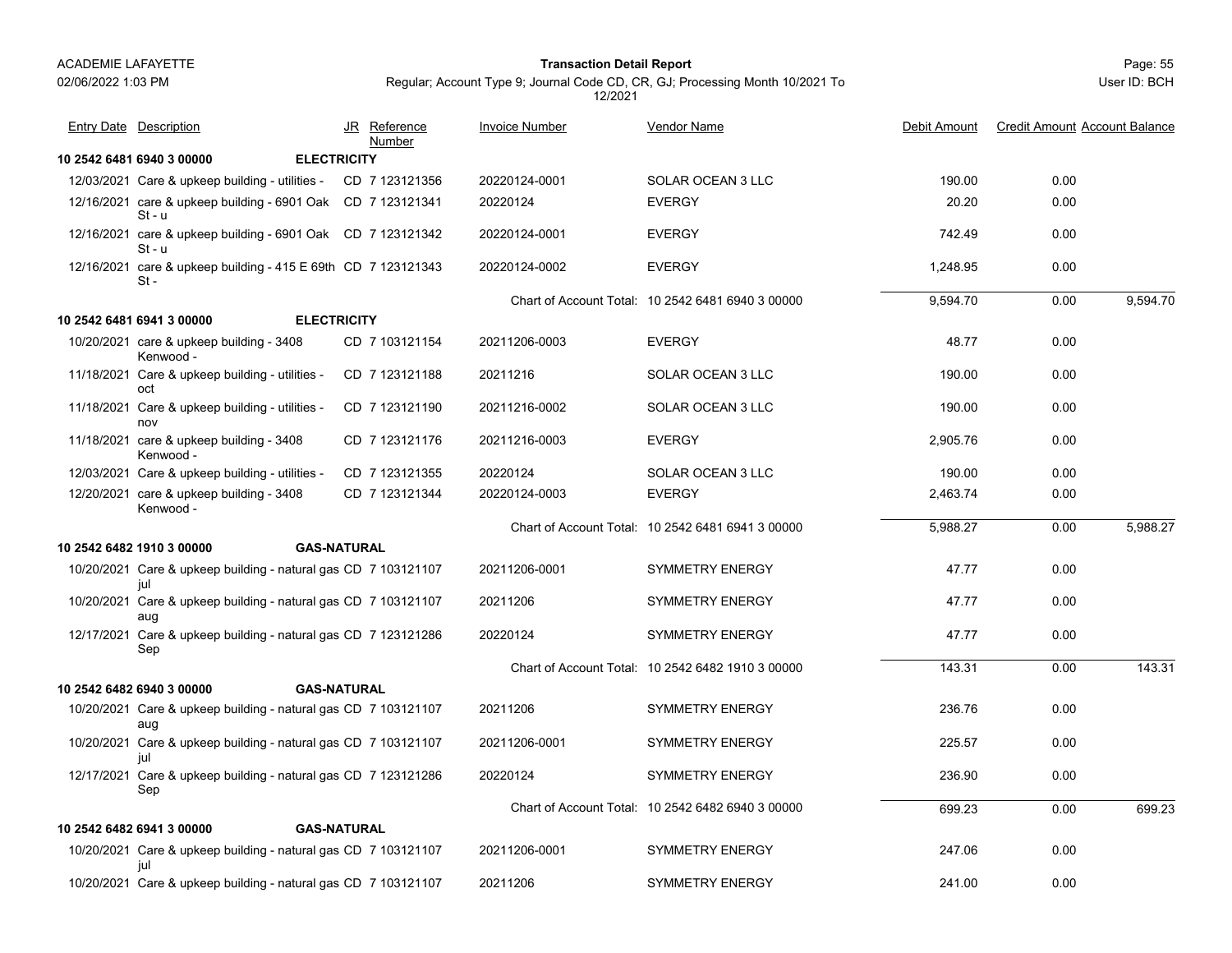Page: 56 **Transaction Detail Report**

User ID: BCH

| <b>Entry Date Description</b>                                         |                      | JR Reference<br>Number         | <b>Invoice Number</b> | Vendor Name                                       | Debit Amount | <b>Credit Amount Account Balance</b> |          |
|-----------------------------------------------------------------------|----------------------|--------------------------------|-----------------------|---------------------------------------------------|--------------|--------------------------------------|----------|
| 10 2542 6482 6941 3 00000                                             | <b>GAS-NATURAL</b>   |                                |                       |                                                   |              |                                      |          |
| aug                                                                   |                      |                                |                       |                                                   |              |                                      |          |
| 12/17/2021 Care & upkeep building - natural gas CD 7 123121286<br>Sep |                      |                                | 20220124              | <b>SYMMETRY ENERGY</b>                            | 255.92       | 0.00                                 |          |
|                                                                       |                      |                                |                       | Chart of Account Total: 10 2542 6482 6941 3 00000 | 743.98       | 0.00                                 | 743.98   |
| 10 2543 6332 1910 3 00000                                             |                      | <b>REPAIRS AND MAINTENANCE</b> |                       |                                                   |              |                                      |          |
| 10/21/2021 care & upkeep of grounds - Denise's CD 7 103121133<br>Lawn |                      |                                | 20211206-0002         | <b>DENISE BIFFORD</b>                             | 2.050.00     | 0.00                                 |          |
| 11/09/2021 care & upkeep of grounds - lights for CD 7 123121130       |                      |                                | 20211216              | <b>WATTS UP LIGHTING</b>                          | 88.80        | 0.00                                 |          |
| 12/01/2021 care & upkeep of grounds - Denise's CD 7 123121325<br>Lawn |                      |                                | 20220124-0002         | <b>DENISE BIFFORD</b>                             | 2,650.00     | 0.00                                 |          |
| 12/21/2021 care & upkeep of grounds - Denise's CD 7 123121328<br>Lawn |                      |                                | 20220124-0005         | <b>DENISE BIFFORD</b>                             | 1.085.00     | 0.00                                 |          |
|                                                                       |                      |                                |                       | Chart of Account Total: 10 2543 6332 1910 3 00000 | 5,873.80     | 0.00                                 | 5,873.80 |
| 10 2543 6332 6940 3 00000                                             |                      | <b>REPAIRS AND MAINTENANCE</b> |                       |                                                   |              |                                      |          |
| 10/21/2021 care & upkeep of grounds - Denise's CD 7 103121131<br>Lawn |                      |                                | 20211206              | <b>DENISE BIFFORD</b>                             | 1.150.00     | 0.00                                 |          |
| 11/30/2021 care & upkeep of grounds - Repairs CD 7 123121055<br>to la |                      |                                | 20211216              | <b>GREEN EXPECTATIONS INC</b>                     | 1.700.00     | 0.00                                 |          |
| 12/01/2021 care & upkeep of grounds - Denise's CD 7 123121323<br>Lawn |                      |                                | 20220124              | <b>DENISE BIFFORD</b>                             | 800.00       | 0.00                                 |          |
| 12/21/2021 care & upkeep of grounds - Denise's CD 7 123121326<br>Lawn |                      |                                | 20220124-0003         | <b>DENISE BIFFORD</b>                             | 650.00       | 0.00                                 |          |
|                                                                       |                      |                                |                       | Chart of Account Total: 10 2543 6332 6940 3 00000 | 4.300.00     | 0.00                                 | 4,300.00 |
| 10 2543 6332 6941 3 00000                                             |                      | <b>REPAIRS AND MAINTENANCE</b> |                       |                                                   |              |                                      |          |
| 10/21/2021 care & upkeep of grounds - Denise's CD 7 103121132<br>Lawn |                      |                                | 20211206-0001         | <b>DENISE BIFFORD</b>                             | 1,500.00     | 0.00                                 |          |
| 12/01/2021 care & upkeep of grounds - Denise's CD 7 123121324<br>Lawn |                      |                                | 20220124-0001         | <b>DENISE BIFFORD</b>                             | 1.670.00     | 0.00                                 |          |
| 12/21/2021 care & upkeep of grounds - Denise's CD 7 123121327<br>Lawn |                      |                                | 20220124-0004         | <b>DENISE BIFFORD</b>                             | 1.050.00     | 0.00                                 |          |
|                                                                       |                      |                                |                       | Chart of Account Total: 10 2543 6332 6941 3 00000 | 4,220.00     | 0.00                                 | 4,220.00 |
| 10 2543 6333 6941 3 00000                                             | <b>RENTALS</b>       |                                |                       |                                                   |              |                                      |          |
| 12/20/2021 Care & upkeep grounds - additional CD 7 123121290<br>parki |                      |                                | 20220124              | TRINITY UNITED METHODIST<br><b>CHURCH</b>         | 7,200.00     | 0.00                                 |          |
|                                                                       |                      |                                |                       | Chart of Account Total: 10 2543 6333 6941 3 00000 | 7,200.00     | 0.00                                 | 7,200.00 |
| 10 2543 6336 1910 3 00000                                             | <b>TRASH REMOVAL</b> |                                |                       |                                                   |              |                                      |          |
| 10/13/2021 Care & upkeep of grounds - trash & CD 7 103121162<br>recyc |                      |                                | 20211206              | REPUBLIC SERVICES OF KANSAS<br><b>CITY</b>        | 566.66       | 0.00                                 |          |
| 11/10/2021 Care & upkeep of grounds - trash & CD 7 123121183<br>recyc |                      |                                | 20211216              | REPUBLIC SERVICES OF KANSAS<br><b>CITY</b>        | 77.33        | 0.00                                 |          |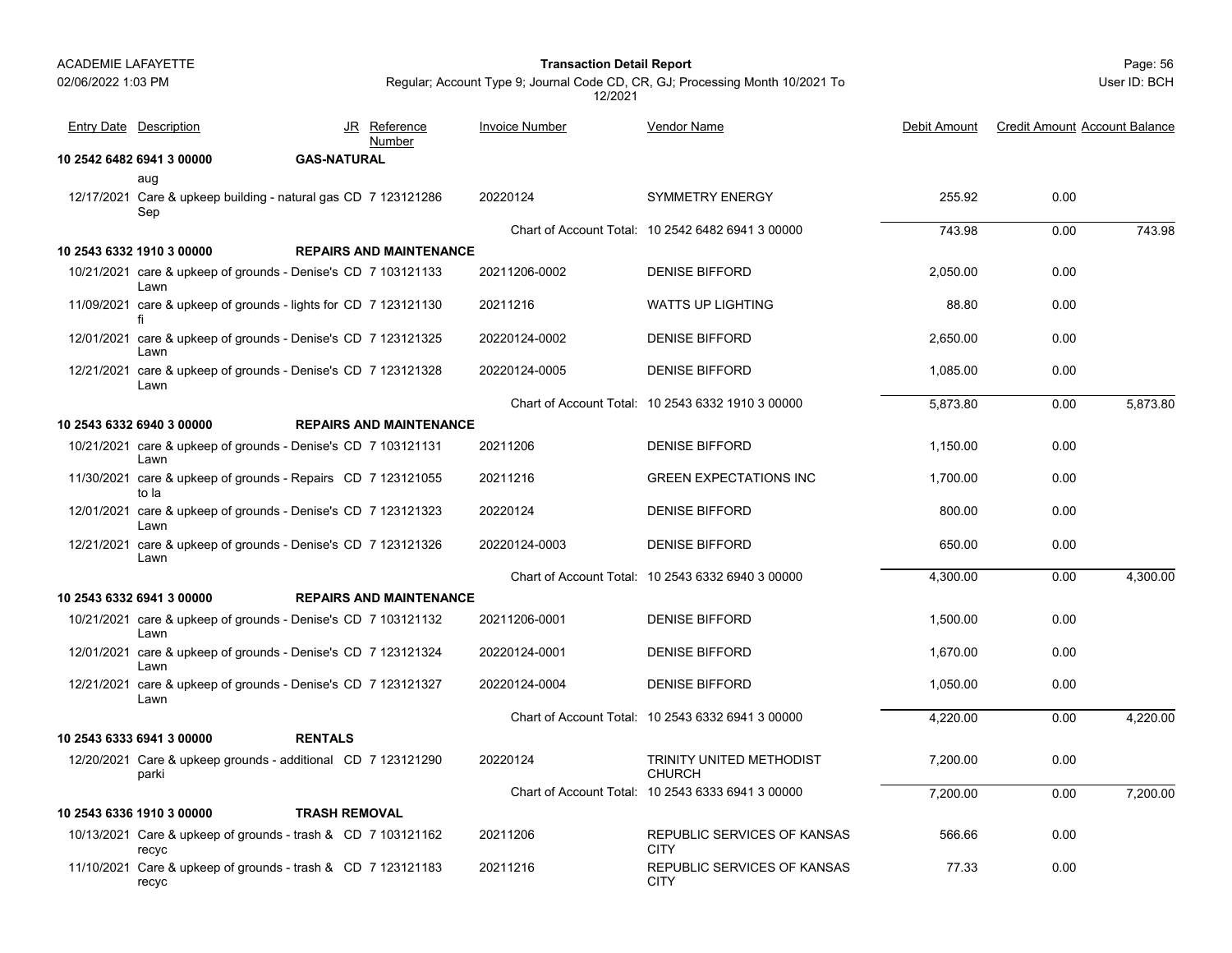02/06/2022 1:03 PM

#### Page: 57 **Transaction Detail Report**

Regular; Account Type 9; Journal Code CD, CR, GJ; Processing Month 10/2021 To 12/2021

| <b>Entry Date Description</b>                                         |                      | JR Reference<br>Number  | <b>Invoice Number</b> | <b>Vendor Name</b>                                | Debit Amount | <b>Credit Amount Account Balance</b> |          |
|-----------------------------------------------------------------------|----------------------|-------------------------|-----------------------|---------------------------------------------------|--------------|--------------------------------------|----------|
| 10 2543 6336 1910 3 00000                                             | <b>TRASH REMOVAL</b> |                         |                       |                                                   |              |                                      |          |
| 12/13/2021 Care & upkeep of grounds - trash & CD 7 123121352<br>recyc |                      |                         | 20220124              | REPUBLIC SERVICES OF KANSAS<br><b>CITY</b>        | 405.33       | 0.00                                 |          |
|                                                                       |                      |                         |                       | Chart of Account Total: 10 2543 6336 1910 3 00000 | 1.049.32     | 0.00                                 | 1.049.32 |
| 10 2543 6336 1920 3 00000                                             | <b>TRASH REMOVAL</b> |                         |                       |                                                   |              |                                      |          |
| 11/10/2021 Care & upkeep of grounds - trash & CD 7 123121183<br>recyc |                      |                         | 20211216              | REPUBLIC SERVICES OF KANSAS<br><b>CITY</b>        | 309.33       | 0.00                                 |          |
| 12/13/2021 Care & upkeep of grounds - trash & CD 7 123121352<br>recyc |                      |                         | 20220124              | REPUBLIC SERVICES OF KANSAS<br><b>CITY</b>        | 101.33       | 0.00                                 |          |
|                                                                       |                      |                         |                       | Chart of Account Total: 10 2543 6336 1920 3 00000 | 410.66       | 0.00                                 | 410.66   |
| 10 2543 6336 6940 3 00000                                             |                      | <b>TRASH REMOVAL</b>    |                       |                                                   |              |                                      |          |
| 10/21/2021 Care & upkeep of grounds - trash & CD 7 103121164<br>recyc |                      |                         | 20211206-0002         | REPUBLIC SERVICES OF KANSAS<br><b>CITY</b>        | 467.64       | 0.00                                 |          |
| 11/23/2021 Care & upkeep of grounds - trash & CD 7 123121185<br>recyc |                      |                         | 20211216-0002         | REPUBLIC SERVICES OF KANSAS<br><b>CITY</b>        | 467.64       | 0.00                                 |          |
| 12/21/2021 Care & upkeep of grounds - trash & CD 7 123121353<br>recyc |                      |                         | 20220124-0001         | REPUBLIC SERVICES OF KANSAS<br><b>CITY</b>        | 467.64       | 0.00                                 |          |
|                                                                       |                      |                         |                       | Chart of Account Total: 10 2543 6336 6940 3 00000 | 1,402.92     | 0.00                                 | 1,402.92 |
| 10 2543 6336 6941 3 00000                                             | <b>TRASH REMOVAL</b> |                         |                       |                                                   |              |                                      |          |
| 10/13/2021 Care & upkeep of grounds - trash & CD 7 103121163<br>recyc |                      |                         | 20211206-0001         | REPUBLIC SERVICES OF KANSAS<br><b>CITY</b>        | 689.02       | 0.00                                 |          |
| 11/10/2021 Care & upkeep of grounds - trash & CD 7 123121184<br>recyc |                      |                         | 20211216-0001         | REPUBLIC SERVICES OF KANSAS<br><b>CITY</b>        | 567.76       | 0.00                                 |          |
| 11/30/2021 Care & upkeep of grounds - trash & CD 7 123121186<br>recyc |                      |                         | 20211216-0003         | REPUBLIC SERVICES OF KANSAS<br><b>CITY</b>        | 1.234.69     | 0.00                                 |          |
|                                                                       |                      |                         |                       | Chart of Account Total: 10 2543 6336 6941 3 00000 | 2,491.47     | 0.00                                 | 2.491.47 |
| 10 2543 6411 1910 3 00000                                             |                      | <b>GENERAL SUPPLIES</b> |                       |                                                   |              |                                      |          |
| 11/09/2021 care & upkeep of grounds - mulch - CD 7 123121099<br>3900  |                      |                         | 20211216-0001         | <b>MISSOURI ORGANIC</b>                           | 3.900.00     | 0.00                                 |          |
|                                                                       |                      |                         |                       | Chart of Account Total: 10 2543 6411 1910 3 00000 | 3,900.00     | 0.00                                 | 3,900.00 |
| 10 2543 6411 6940 3 00000                                             |                      | <b>GENERAL SUPPLIES</b> |                       |                                                   |              |                                      |          |
| 10/19/2021 care & upkeep of grounds - garden CD 7 103121007<br>suppli |                      |                         | 20211206              | <b>NACHUM ADAM</b>                                | 32.14        | 0.00                                 |          |
| 10/20/2021 care & upkeep of grounds - oak<br>garden su                |                      | CD 7 103121070          | 20211206              | KANSAS CITY COMMUNITY GARDENS                     | 21.82        | 0.00                                 |          |
| 10/26/2021 care & upkeep of grounds - garden CD 7 103121172<br>suppli |                      |                         | 20211202-0032         | CC AMAZON MKTPLACE PMTS                           | 7.48         | 0.00                                 |          |
| 11/09/2021 care & upkeep of grounds - mulch - CD 7 123121099<br>2080  |                      |                         | 20211216              | <b>MISSOURI ORGANIC</b>                           | 2,080.00     | 0.00                                 |          |
|                                                                       |                      |                         |                       | Chart of Account Total: 10 2543 6411 6940 3 00000 | 2.141.44     | 0.00                                 | 2.141.44 |

**10 2551 6341 1910 3 00000 CONTRACTED PUPIL TRANSPORTATIO**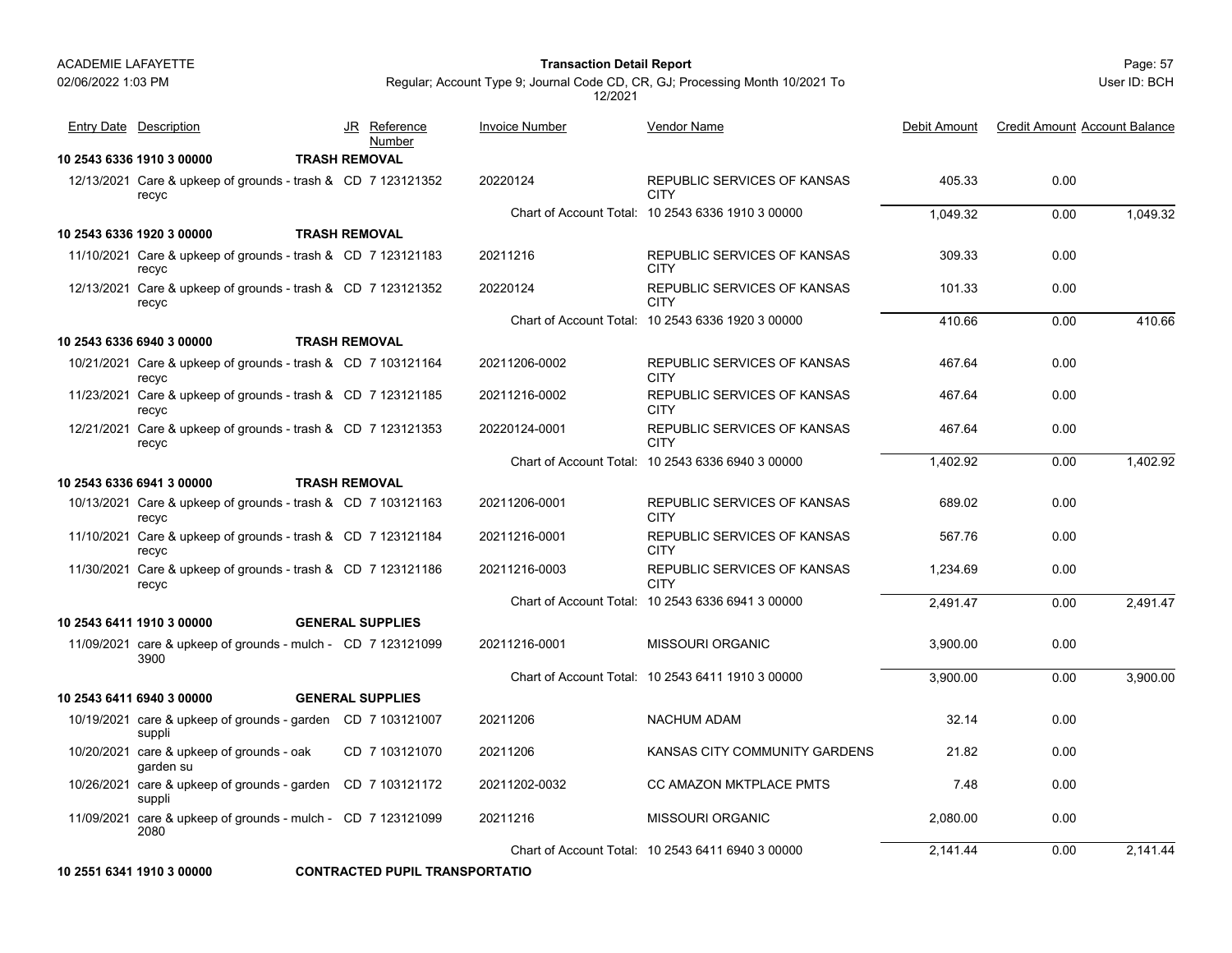#### Page: 58 **Transaction Detail Report**

| <b>Entry Date Description</b>                                      | <u>JR</u> | <u>Reference</u><br>Number            | Invoice Number | <u>Vendor Name</u>                                | Debit Amount | <b>Credit Amount Account Balance</b> |           |
|--------------------------------------------------------------------|-----------|---------------------------------------|----------------|---------------------------------------------------|--------------|--------------------------------------|-----------|
| 10 2551 6341 1910 3 00000                                          |           | <b>CONTRACTED PUPIL TRANSPORTATIO</b> |                |                                                   |              |                                      |           |
| 10/19/2021 Contracted pupil Transp - regular<br>route              |           | CD 7 103121035                        | 20211206       | CITY WIDE TRANSPORTATION INC                      | 17.955.00    | 0.00                                 |           |
| 10/20/2021 transportation - homeless student -                     |           | CD 7 103121124                        | 20211206       | WHC KCT, LLC                                      | 874.00       | 0.00                                 |           |
| 11/10/2021 transportation - homeless student -<br>sept             |           | CD 7 123121142                        | 20211216       | WHC KCT, LLC                                      | 36.00        | 0.00                                 |           |
| 11/29/2021 Contracted pupil Transp - regular<br>route              |           | CD 7 123121037                        | 20211216-0001  | CITY WIDE TRANSPORTATION INC                      | 3,402.00     | 0.00                                 |           |
| 11/30/2021 transportation - homeless student -<br>4447             |           | CD 7 123121143                        | 20211216-0001  | WHC KCT, LLC                                      | 1,046.00     | 0.00                                 |           |
| 12/13/2021 Contracted pupil Transp - regular<br>route              |           | CD 7 123121224                        | 20220124-0001  | CITY WIDE TRANSPORTATION INC                      | 14,364.00    | 0.00                                 |           |
| 12/20/2021 transportation - homeless student - CD 7 123121305      |           |                                       | 20220124       | WHC KCT, LLC                                      | 1,018.00     | 0.00                                 |           |
|                                                                    |           |                                       |                | Chart of Account Total: 10 2551 6341 1910 3 00000 | 38,695.00    | 0.00                                 | 38,695.00 |
| 10 2551 6341 1920 3 00000                                          |           | <b>CONTRACTED PUPIL TRANSPORTATIO</b> |                |                                                   |              |                                      |           |
| 11/29/2021 Contracted pupil Transp - regular<br>route              |           | CD 7 123121037                        | 20211216-0001  | CITY WIDE TRANSPORTATION INC                      | 13,608.00    | 0.00                                 |           |
| 12/13/2021 Contracted pupil Transp - regular<br>route              |           | CD 7 123121224                        | 20220124-0001  | CITY WIDE TRANSPORTATION INC                      | 3,591.00     | 0.00                                 |           |
|                                                                    |           |                                       |                | Chart of Account Total: 10 2551 6341 1920 3 00000 | 17,199.00    | 0.00                                 | 17,199.00 |
| 10 2551 6341 6940 3 00000                                          |           | <b>CONTRACTED PUPIL TRANSPORTATIO</b> |                |                                                   |              |                                      |           |
| 10/19/2021 Contracted pupil Transp - regular<br>route              |           | CD 7 103121035                        | 20211206       | CITY WIDE TRANSPORTATION INC                      | 19.950.00    | 0.00                                 |           |
| 11/29/2021 Contracted pupil Transp - regular<br>route              |           | CD 7 123121037                        | 20211216-0001  | CITY WIDE TRANSPORTATION INC                      | 18,900.00    | 0.00                                 |           |
| 12/13/2021 Contracted pupil Transp - regular<br>route              |           | CD 7 123121224                        | 20220124-0001  | CITY WIDE TRANSPORTATION INC                      | 19,950.00    | 0.00                                 |           |
|                                                                    |           |                                       |                | Chart of Account Total: 10 2551 6341 6940 3 00000 | 58.800.00    | 0.00                                 | 58.800.00 |
| 10 2551 6341 6941 3 00000                                          |           | <b>CONTRACTED PUPIL TRANSPORTATIO</b> |                |                                                   |              |                                      |           |
| 10/19/2021 Contracted pupil Transp - regular<br>route              |           | CD 7 103121035                        | 20211206       | CITY WIDE TRANSPORTATION INC                      | 19.950.00    | 0.00                                 |           |
| 11/29/2021 Contracted pupil Transp - regular<br>route              |           | CD 7 123121037                        | 20211216-0001  | CITY WIDE TRANSPORTATION INC                      | 18,900.00    | 0.00                                 |           |
| 12/13/2021 Contracted pupil Transp - regular<br>route              |           | CD 7 123121224                        | 20220124-0001  | CITY WIDE TRANSPORTATION INC                      | 19,950.00    | 0.00                                 |           |
|                                                                    |           |                                       |                | Chart of Account Total: 10 2551 6341 6941 3 00000 | 58,800.00    | 0.00                                 | 58,800.00 |
| 10 2551 6342 1910 3 00000                                          |           | <b>OTHER PUPIL TRANSPORTATION</b>     |                |                                                   |              |                                      |           |
| 10/19/2021 Non route contract transp -<br>engineering              |           | CD 7 103121035                        | 20211206-0002  | CITY WIDE TRANSPORTATION INC                      | 864.00       | 0.00                                 |           |
| 11/29/2021 Non route contract transp - field trip t CD 7 123121036 |           |                                       | 20211216       | CITY WIDE TRANSPORTATION INC                      | 240.00       | 0.00                                 |           |
| 11/29/2021 Non route contract transp -<br>engineering              |           | CD 7 123121037                        | 20211216-0003  | CITY WIDE TRANSPORTATION INC                      | 864.00       | 0.00                                 |           |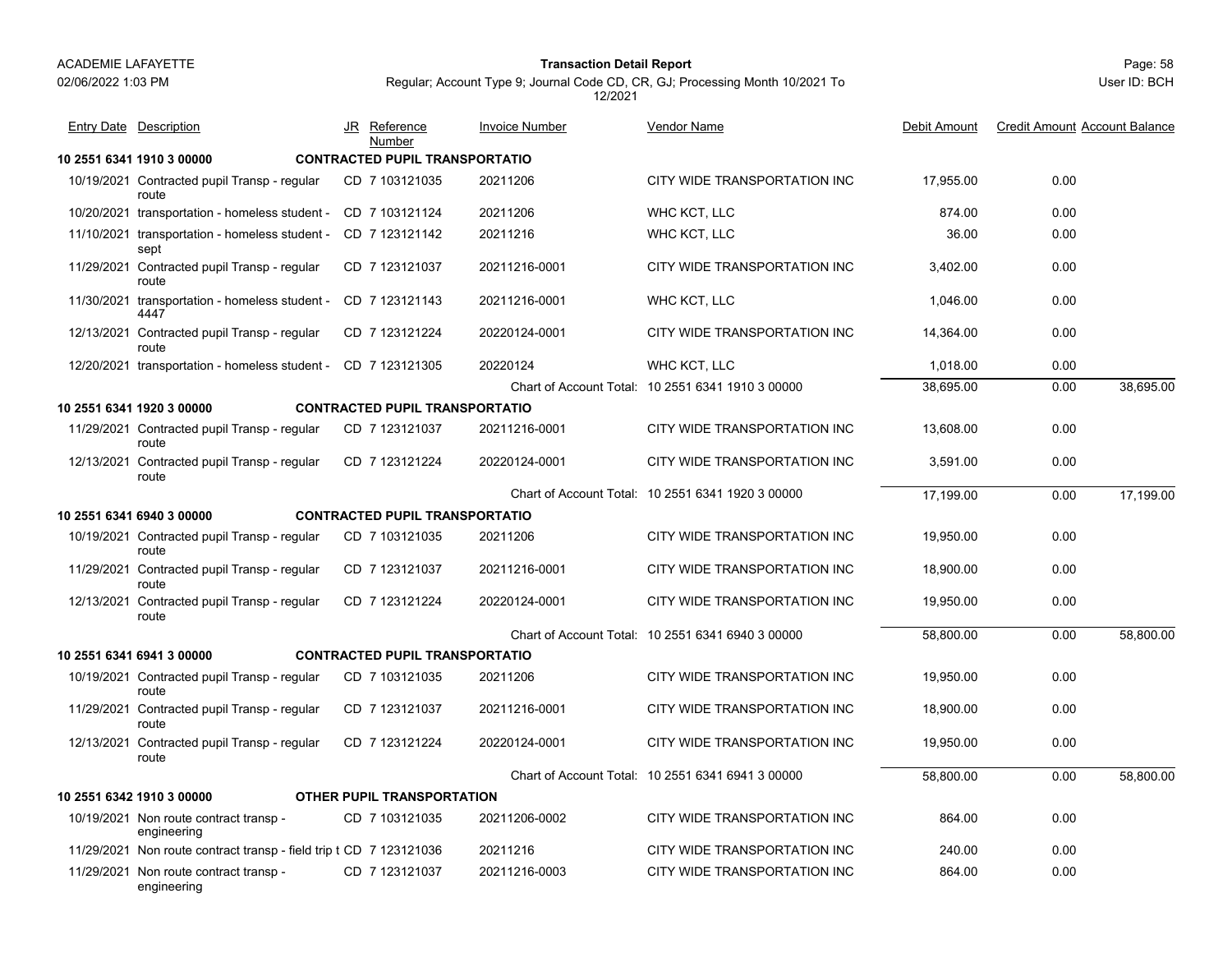#### Page: 59 **Transaction Detail Report**

User ID: BCH

| <b>Entry Date Description</b>                                          | JR | Reference<br>Number                  | <b>Invoice Number</b> | Vendor Name                                       | Debit Amount | <b>Credit Amount Account Balance</b> |           |
|------------------------------------------------------------------------|----|--------------------------------------|-----------------------|---------------------------------------------------|--------------|--------------------------------------|-----------|
| 10 2551 6342 1910 3 00000                                              |    | OTHER PUPIL TRANSPORTATION           |                       |                                                   |              |                                      |           |
| 12/13/2021 Non route contract transp -<br>engineering                  |    | CD 7 123121224                       | 20220124-0003         | CITY WIDE TRANSPORTATION INC                      | 576.00       | 0.00                                 |           |
| 12/13/2021 Non route contract transp - field trip t CD 7 123121223     |    |                                      | 20220124              | CITY WIDE TRANSPORTATION INC                      | 1.848.00     | 0.00                                 |           |
|                                                                        |    |                                      |                       | Chart of Account Total: 10 2551 6342 1910 3 00000 | 4,392.00     | 0.00                                 | 4,392.00  |
| 10 2551 6342 6940 3 00000                                              |    | <b>OTHER PUPIL TRANSPORTATION</b>    |                       |                                                   |              |                                      |           |
| 12/13/2021 Non route contract transp - field trip t CD 7 123121223     |    |                                      | 20220124              | CITY WIDE TRANSPORTATION INC                      | 192.00       | 0.00                                 |           |
|                                                                        |    |                                      |                       | Chart of Account Total: 10 2551 6342 6940 3 00000 | 192.00       | 0.00                                 | 192.00    |
| 10 2551 6349 0000 3 00000                                              |    | <b>OTHER TRANSPORTATION SERVICES</b> |                       |                                                   |              |                                      |           |
| 10/19/2021 Non route contract transp -<br>additional a                 |    | CD 7 103121035                       | 20211206-0001         | CITY WIDE TRANSPORTATION INC                      | 2.500.00     | 0.00                                 |           |
| 11/29/2021 Non route contract transp -<br>additional a                 |    | CD 7 123121037                       | 20211216-0002         | CITY WIDE TRANSPORTATION INC                      | 3,500.00     | 0.00                                 |           |
| 12/13/2021 Non route contract transp -<br>additional a                 |    | CD 7 123121224                       | 20220124-0002         | CITY WIDE TRANSPORTATION INC                      | 3,500.00     | 0.00                                 |           |
|                                                                        |    |                                      |                       | Chart of Account Total: 10 2551 6349 0000 3 00000 | 9,500.00     | 0.00                                 | 9,500.00  |
| 10 2561 6391 1910 3 00000                                              |    | <b>OTHER PURCHASED SERVICES</b>      |                       |                                                   |              |                                      |           |
| 11/09/2021 middle school food service - 4929.4 CD 7 123121074<br>$-10$ |    |                                      | 20211216-0001         | JOE JOE'S CATERING INC                            | 4,929.40     | 0.00                                 |           |
| 11/30/2021 middle school food service - 10585.4 CD 7 123121075<br>- 9  |    |                                      | 20211216-0005         | <b>JOE JOE'S CATERING INC</b>                     | 10,585.40    | 0.00                                 |           |
| 12/17/2021 middle school food service - 6036 - CD 7 123121251          |    |                                      | 20220124-0001         | <b>JOE JOE'S CATERING INC</b>                     | 6.036.00     | 0.00                                 |           |
| 12/17/2021 middle school food service - health CD 7 123121251<br>depa  |    |                                      | 20220124-0002         | <b>JOE JOE'S CATERING INC</b>                     | 483.00       | 0.00                                 |           |
|                                                                        |    |                                      |                       | Chart of Account Total: 10 2561 6391 1910 3 00000 | 22.033.80    | 0.00                                 | 22,033.80 |
| 10 2561 6391 1920 3 00000                                              |    | <b>OTHER PURCHASED SERVICES</b>      |                       |                                                   |              |                                      |           |
| 11/09/2021 high school food service - 4554.4 - CD 7 123121074<br>10/1  |    |                                      | 20211216              | <b>JOE JOE'S CATERING INC</b>                     | 4.554.40     | 0.00                                 |           |
| 11/30/2021 high school food service - 5446.5 - CD 7 123121075<br>9/20  |    |                                      | 20211216-0004         | JOE JOE'S CATERING INC                            | 5,446.50     | 0.00                                 |           |
| 12/17/2021 high school food service - 4800 -                           |    | CD 7 123121251                       | 20220124              | <b>JOE JOE'S CATERING INC</b>                     | 4.800.00     | 0.00                                 |           |
|                                                                        |    |                                      |                       | Chart of Account Total: 10 2561 6391 1920 3 00000 | 14,800.90    | 0.00                                 | 14,800.90 |
| 10 2561 6391 6940 3 00000                                              |    | <b>OTHER PURCHASED SERVICES</b>      |                       |                                                   |              |                                      |           |
| 11/09/2021 student food service - 14237 - 10/11- CD 7 123121074<br>10/ |    |                                      | 20211216-0002         | JOE JOE'S CATERING INC                            | 14,237.00    | 0.00                                 |           |
| 11/30/2021 student food service - 24942.2 -<br>$9/20-10$               |    | CD 7 123121075                       | 20211216-0006         | JOE JOE'S CATERING INC                            | 24,942.20    | 0.00                                 |           |
| 12/17/2021 student food service - 12720 - 11/22- CD 7 123121251<br>12/ |    |                                      | 20220124-0003         | <b>JOE JOE'S CATERING INC</b>                     | 12.720.00    | 0.00                                 |           |
| 12/17/2021 student food service - health<br>department                 |    | CD 7 123121251                       | 20220124-0005         | <b>JOE JOE'S CATERING INC</b>                     | 483.00       | 0.00                                 |           |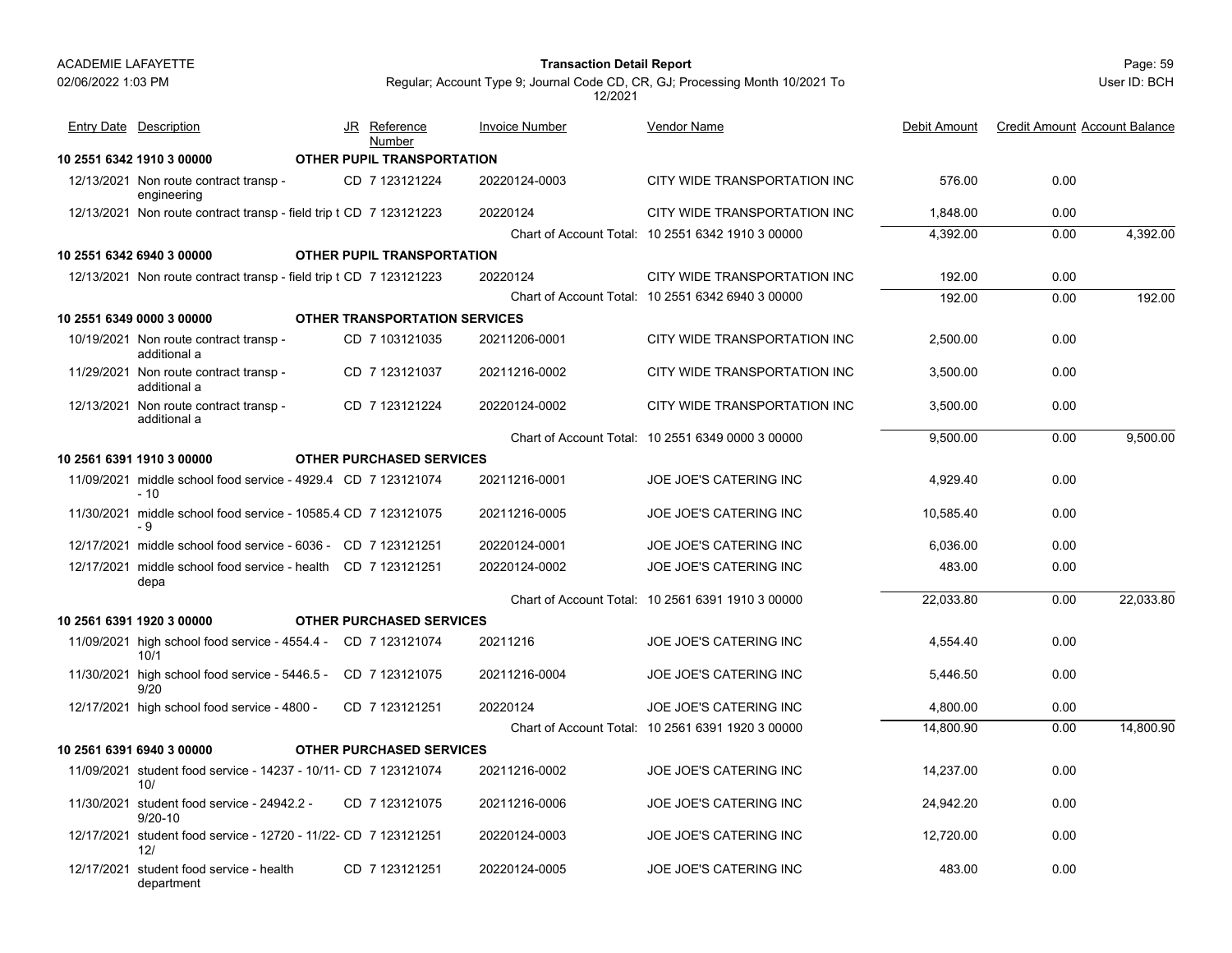#### Page: 60 **Transaction Detail Report**

User ID: BCH

| <b>Entry Date Description</b>                                           | JR                   | Reference<br>Number             | <b>Invoice Number</b> | <b>Vendor Name</b>                                | Debit Amount | <b>Credit Amount Account Balance</b> |           |
|-------------------------------------------------------------------------|----------------------|---------------------------------|-----------------------|---------------------------------------------------|--------------|--------------------------------------|-----------|
| 10 2561 6391 6940 3 00000                                               |                      | <b>OTHER PURCHASED SERVICES</b> |                       |                                                   |              |                                      |           |
|                                                                         |                      |                                 |                       | Chart of Account Total: 10 2561 6391 6940 3 00000 | 52,382.20    | 0.00                                 | 52,382.20 |
| 10 2561 6391 6941 3 00000                                               |                      | <b>OTHER PURCHASED SERVICES</b> |                       |                                                   |              |                                      |           |
| 11/09/2021 student food service - 15509 - 10/11 - CD 7 123121074<br>10/ |                      |                                 | 20211216-0003         | <b>JOE JOE'S CATERING INC</b>                     | 15,509.00    | 0.00                                 |           |
| 11/30/2021 student food service - 28146 - 9/20- CD 7 123121075<br>10/8  |                      |                                 | 20211216-0007         | JOE JOE'S CATERING INC                            | 28,146.00    | 0.00                                 |           |
| 12/17/2021 student food service - 14316 -                               |                      | CD 7 123121251                  | 20220124-0004         | JOE JOE'S CATERING INC                            | 14,316.00    | 0.00                                 |           |
| 12/17/2021 student food service - health<br>department                  |                      | CD 7 123121251                  | 20220124-0005         | JOE JOE'S CATERING INC                            | 483.00       | 0.00                                 |           |
|                                                                         |                      |                                 |                       | Chart of Account Total: 10 2561 6391 6941 3 00000 | 58,454.00    | 0.00                                 | 58,454.00 |
| 10 2561 6471 1910 3 00000                                               | <b>FOOD SUPPLIES</b> |                                 |                       |                                                   |              |                                      |           |
| 10/20/2021 food service - milk -                                        |                      | CD 7 103121056                  | 20211206-0002         | HILAND DAIRY FOODS COMPANY                        | 522.76       | 0.00                                 |           |
| 11/29/2021 food service - milk -                                        |                      | CD 7 123121059                  | 20211216              | HILAND DAIRY FOODS COMPANY                        | 799.93       | 0.00                                 |           |
| 12/17/2021 food service - milk -                                        |                      | CD 7 123121241                  | 20220124              | HILAND DAIRY FOODS COMPANY                        | 626.72       | 0.00                                 |           |
|                                                                         |                      |                                 |                       | Chart of Account Total: 10 2561 6471 1910 3 00000 | 1.949.41     | 0.00                                 | 1.949.41  |
| 10 2561 6471 1920 3 00000                                               | <b>FOOD SUPPLIES</b> |                                 |                       |                                                   |              |                                      |           |
| 12/17/2021 food service - milk -                                        |                      | CD 7 123121241                  | 20220124              | <b>HILAND DAIRY FOODS COMPANY</b>                 | 156.68       | 0.00                                 |           |
|                                                                         |                      |                                 |                       | Chart of Account Total: 10 2561 6471 1920 3 00000 | 156.68       | 0.00                                 | 156.68    |
| 10 2561 6471 6940 3 00000                                               | <b>FOOD SUPPLIES</b> |                                 |                       |                                                   |              |                                      |           |
| 10/20/2021 food service - milk -                                        |                      | CD 7 103121054                  | 20211206              | HILAND DAIRY FOODS COMPANY                        | 1,898.88     | 0.00                                 |           |
| 11/29/2021 food service - milk -                                        |                      | CD 7 123121061                  | 20211216-0002         | HILAND DAIRY FOODS COMPANY                        | 2,014.62     | 0.00                                 |           |
| 12/17/2021 food service - milk -                                        |                      | CD 7 123121243                  | 20220124-0002         | HILAND DAIRY FOODS COMPANY                        | 1,886.53     | 0.00                                 |           |
|                                                                         |                      |                                 |                       | Chart of Account Total: 10 2561 6471 6940 3 00000 | 5,800.03     | 0.00                                 | 5,800.03  |
| 10 2561 6471 6941 3 00000                                               | <b>FOOD SUPPLIES</b> |                                 |                       |                                                   |              |                                      |           |
| 10/20/2021 food service - milk -                                        |                      | CD 7 103121055                  | 20211206-0001         | HILAND DAIRY FOODS COMPANY                        | 2.176.29     | 0.00                                 |           |
| 11/29/2021 food service - milk -                                        |                      | CD 7 123121060                  | 20211216-0001         | HILAND DAIRY FOODS COMPANY                        | 1,662.89     | 0.00                                 |           |
| 12/17/2021 food service - milk -                                        |                      | CD 7 123121242                  | 20220124-0001         | <b>HILAND DAIRY FOODS COMPANY</b>                 | 1.592.29     | 0.00                                 |           |
|                                                                         |                      |                                 |                       | Chart of Account Total: 10 2561 6471 6941 3 00000 | 5.431.47     | 0.00                                 | 5.431.47  |
| 10 2634 6316 0000 3 00000                                               |                      | <b>DATA PROCESSING SERVICES</b> |                       |                                                   |              |                                      |           |
| 10/19/2021 Office of the Superintendent -<br>Should th                  |                      | CD 7 103121011                  | 20211206              | AP SOFTWARE SERVICES                              | 24,462.00    | 0.00                                 |           |
| 10/20/2021 Office of the Superintendent -<br>Should th                  |                      | CD 7 103121012                  | 20211206-0001         | AP SOFTWARE SERVICES                              | 9,354.00     | 0.00                                 |           |
| 11/09/2021 Office of the Superintendent -<br>Should th                  |                      | CD 7 123121011                  | 20211216              | AP SOFTWARE SERVICES                              | 11,316.00    | 0.00                                 |           |
| 12/17/2021 Management INfo services - Outside CD 7 123121210<br>servi   |                      |                                 | 20220124              | AP SOFTWARE SERVICES                              | 10,926.00    | 0.00                                 |           |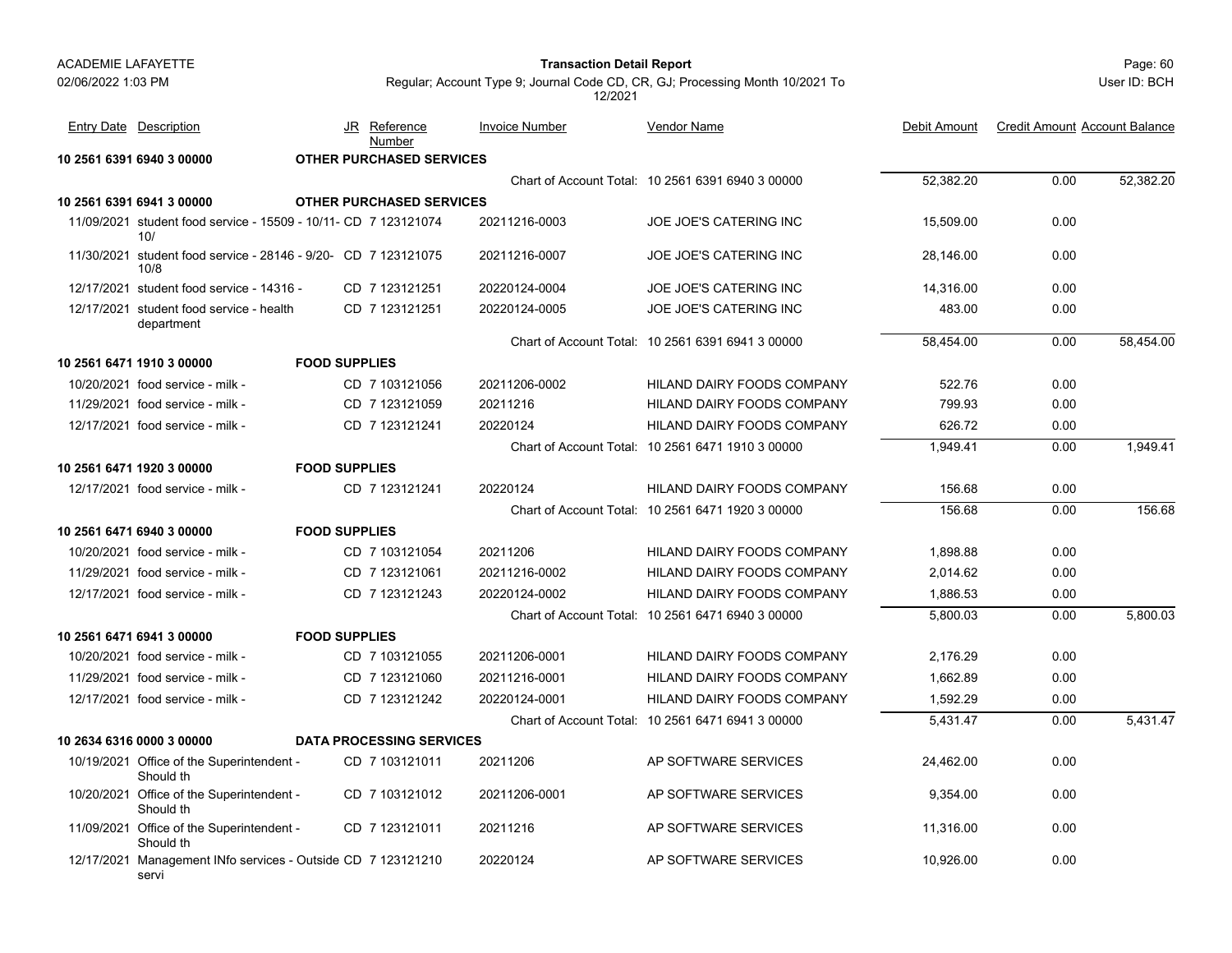#### Page: 61 **Transaction Detail Report**

User ID: BCH

| Entry Date Description                                       |                       | JR Reference<br>Number             | <b>Invoice Number</b> | Vendor Name                                       | Debit Amount | <b>Credit Amount Account Balance</b> |           |
|--------------------------------------------------------------|-----------------------|------------------------------------|-----------------------|---------------------------------------------------|--------------|--------------------------------------|-----------|
| 10 2634 6316 0000 3 00000                                    |                       | <b>DATA PROCESSING SERVICES</b>    |                       |                                                   |              |                                      |           |
|                                                              |                       |                                    |                       | Chart of Account Total: 10 2634 6316 0000 3 00000 | 56,058.00    | 0.00                                 | 56,058.00 |
| 10 2634 6361 0000 1 00187                                    | <b>COMMUNICATION</b>  |                                    |                       |                                                   |              |                                      |           |
| 10/29/2021 TO RECLASSIFY PHONE AND<br><b>INTERNET DEDUCT</b> | GJ                    |                                    |                       |                                                   | 0.00         | 0.75                                 |           |
|                                                              |                       |                                    |                       | Chart of Account Total: 10 2634 6361 0000 1 00187 | 0.00         | 0.75                                 | (0.75)    |
| 10 2634 6361 0000 1 40001                                    | <b>COMMUNICATION</b>  |                                    |                       |                                                   |              |                                      |           |
| 10/29/2021 TO RECLASSIFY PHONE AND<br><b>INTERNET DEDUCT</b> | GJ                    |                                    |                       |                                                   | 0.00         | 29.25                                |           |
| 11/30/2021 TO RECLASS PHONE AND<br><b>INTERNET DEDUCTION</b> | GJ                    |                                    |                       |                                                   | 0.00         | 120.00                               |           |
| 12/31/2021 TO RECLASS PHONE AND<br><b>INTERNET DEDUCTION</b> | GJ                    |                                    |                       |                                                   | 0.00         | 90.00                                |           |
|                                                              |                       |                                    |                       | Chart of Account Total: 10 2634 6361 0000 1 40001 | 0.00         | 239.25                               | (239.25)  |
| 10 2642 6317 0000 3 00000                                    | <b>LEGAL SERVICES</b> |                                    |                       |                                                   |              |                                      |           |
| 10/19/2021 recruitment & placement -<br>international        |                       | CD 7 103121027                     | 20211206              | EISBERG & BORDEAU, LLC                            | 200.00       | 0.00                                 |           |
| 11/29/2021 recruitment & placement - labor<br>certific       |                       | CD 7 123121022                     | 20211216              | EISBERG & BORDEAU, LLC                            | 750.00       | 0.00                                 |           |
|                                                              |                       |                                    |                       | Chart of Account Total: 10 2642 6317 0000 3 00000 | 950.00       | 0.00                                 | 950.00    |
| 10 2642 6319 6940 3 00000                                    |                       | <b>OTHER PROFESSIONAL SERVICES</b> |                       |                                                   |              |                                      |           |
| 10/20/2021 staff recruitment & training -<br>backgroun       |                       | CD 7 103121105                     | 20211206              | DELAHAYE SOPHIE                                   | 41.75        | 0.00                                 |           |
|                                                              |                       |                                    |                       | Chart of Account Total: 10 2642 6319 6940 3 00000 | 41.75        | 0.00                                 | 41.75     |
| 10 2642 6391 0000 3 00000                                    |                       | <b>OTHER PURCHASED SERVICES</b>    |                       |                                                   |              |                                      |           |
| 11/29/2021 recruitment & placement - visa<br>renewal -       |                       | CD 7 123121042                     | 20211216              | CORDELL HULL FOUNDATION                           | 5,200.00     | 0.00                                 |           |
|                                                              |                       |                                    |                       | Chart of Account Total: 10 2642 6391 0000 3 00000 | 5,200.00     | 0.00                                 | 5,200.00  |
| 10 2642 6391 1910 3 00000                                    |                       | <b>OTHER PURCHASED SERVICES</b>    |                       |                                                   |              |                                      |           |
| 10/26/2021 staff recruitment & training -<br>backgroun       |                       | CD 7 103121172                     | 20211202              | CC IDENTOGO - MO FINGERPRINT                      | 42.75        | 0.00                                 |           |
| 10/26/2021 staff recruitment & training -<br>backgroun       |                       | CD 7 103121172                     | 20211202-0001         | CC IDENTOGO - MO FINGERPRINT                      | 42.75        | 0.00                                 |           |
| 11/09/2021 staff recruitment & training -<br>backgroun       |                       | CD 7 123121010                     | 20211216              | ALBERS ANDREA                                     | 41.75        | 0.00                                 |           |
| 11/09/2021 staff recruitment & training -<br>backgroun       |                       | CD 7 123121067                     | 20211216              | <b>BRACK JENNA</b>                                | 83.50        | 0.00                                 |           |
| 11/09/2021 staff recruitment & training -<br>backgroun       |                       | CD 7 123121100                     | 20211216              | <b>ERDMANN MONICA</b>                             | 83.50        | 0.00                                 |           |
| 11/09/2021 staff recruitment & training -<br>backgroun       |                       | CD 7 123121097                     | 20211216              | LONGSTREET MEGAN                                  | 41.75        | 0.00                                 |           |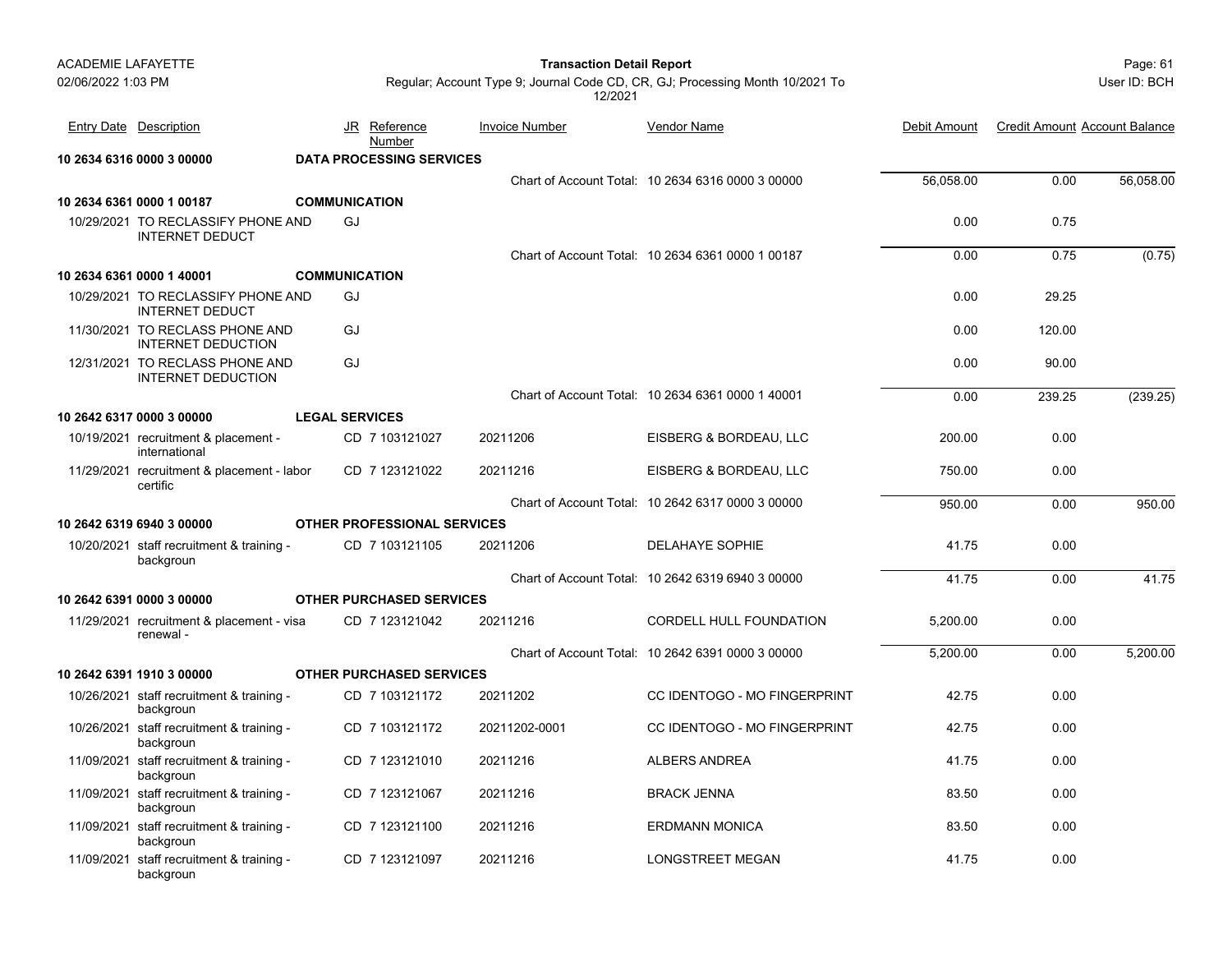#### Page: 62 **Transaction Detail Report**

Regular; Account Type 9; Journal Code CD, CR, GJ; Processing Month 10/2021 To 12/2021

| <b>Entry Date Description</b>                                         | JR Reference<br>Number          | <b>Invoice Number</b> | <b>Vendor Name</b>                                | Debit Amount | <b>Credit Amount Account Balance</b> |          |
|-----------------------------------------------------------------------|---------------------------------|-----------------------|---------------------------------------------------|--------------|--------------------------------------|----------|
| 10 2642 6391 1910 3 00000                                             | <b>OTHER PURCHASED SERVICES</b> |                       |                                                   |              |                                      |          |
| 11/30/2021 staff recruitment & training - sub<br>backg                | CD 7 2107                       | 20211216              | ABBUMAN CLAUDE                                    | 41.75        | 0.00                                 |          |
| 11/30/2021 staff recuritment & training -<br>coaching                 | CD 7 2108                       | 20211216              | <b>COOK BRIAN</b>                                 | 41.75        | 0.00                                 |          |
| 11/30/2021 staff recuritment & training - new<br>teach                | CD 7 2109                       | 20211216              | EL YAHIAOUI HASSANE                               | 41.75        | 0.00                                 |          |
|                                                                       |                                 |                       | Chart of Account Total: 10 2642 6391 1910 3 00000 | 461.25       | 0.00                                 | 461.25   |
| 10 2642 6391 6940 3 00000                                             | <b>OTHER PURCHASED SERVICES</b> |                       |                                                   |              |                                      |          |
| 10/29/2021 staff recruitment & training -<br>backgroun                | CD 7 103121182                  | 20211208              | <b>CC IDENTOGO - MO FINGERPRINT</b>               | 42.75        | 0.00                                 |          |
|                                                                       |                                 |                       | Chart of Account Total: 10 2642 6391 6940 3 00000 | 42.75        | 0.00                                 | 42.75    |
| 10 2642 6391 6941 3 00000                                             | <b>OTHER PURCHASED SERVICES</b> |                       |                                                   |              |                                      |          |
| 10/20/2021 recruitment & placement - temporary CD 7 103121085<br>lodg |                                 | 20211206              | LEVITRE MARIANNE                                  | 622.65       | 0.00                                 |          |
| 10/26/2021 Staff Recruitment & Placement -<br>Lodging                 | CD 7 103121172                  | 20211202              | <b>CC EXPEDIA</b>                                 | 728.67       | 0.00                                 |          |
| 10/26/2021 staff recruitment & placement -<br>backgrou                | CD 7 103121172                  | 20211202-0002         | CC IDENTOGO - MO FINGERPRINT                      | 41.75        | 0.00                                 |          |
| 10/26/2021 staff recruitment & placement -<br>backgrou                | CD 7 103121172                  | 20211202-0002         | <b>CC IDENTOGO - MO FINGERPRINT</b>               | 41.75        | 0.00                                 |          |
| 10/26/2021 staff recruitment & placement - New CD 7 103121172<br>teac |                                 | 20211202              | <b>CC AIRBNB</b>                                  | 1,491.47     | 0.00                                 |          |
| 10/26/2021 staff recruitment & placement - New CD 7 103121172<br>teac |                                 | 20211202-0001         | <b>CC AIRBNB</b>                                  | 50.00        | 0.00                                 |          |
|                                                                       |                                 |                       | Chart of Account Total: 10 2642 6391 6941 3 00000 | 2,976.29     | 0.00                                 | 2,976.29 |
| 10 2642 6411 6940 3 00000                                             | <b>GENERAL SUPPLIES</b>         |                       |                                                   |              |                                      |          |
| 10/26/2021 staff recruitment & training - supplies CD 7 103121172     |                                 | 20211202              | <b>BILLIE S GROCERY</b>                           | 50.00        | 0.00                                 |          |
|                                                                       |                                 |                       | Chart of Account Total: 10 2642 6411 6940 3 00000 | 50.00        | 0.00                                 | 50.00    |
| 10 2643 6316 0000 3 00000                                             | <b>DATA PROCESSING SERVICES</b> |                       |                                                   |              |                                      |          |
| 10/04/2021 Human Resources Services - HR<br>database s                | CD 7 103121143                  | 20211206              | <b>BAMBOOHR</b>                                   | 721.02       | 0.00                                 |          |
| 10/04/2021 Human Resources Services - HR<br>database O                | CD 7 103121144                  | 20211206-0001         | <b>BAMBOOHR</b>                                   | 722.75       | 0.00                                 |          |
| 11/04/2021 Human Resources Services - HR<br>database                  | CD 7 123121164                  | 20211216              | <b>BAMBOOHR</b>                                   | 699.14       | 0.00                                 |          |
| 12/06/2021 Human Resources Services - HR<br>database                  | CD 7 123121334                  | 20220124              | <b>BAMBOOHR</b>                                   | 699.14       | 0.00                                 |          |
|                                                                       |                                 |                       | Chart of Account Total: 10 2643 6316 0000 3 00000 | 2,842.05     | 0.00                                 | 2.842.05 |
| 10 2643 6371 0000 3 00000                                             | <b>DUES AND MEMBERSHIPS</b>     |                       |                                                   |              |                                      |          |
| 12/29/2021 Human Resource services - Cobra CD 7 123121357<br>insuranc |                                 | 20220124              | <b>TASC</b>                                       | 85.00        | 0.00                                 |          |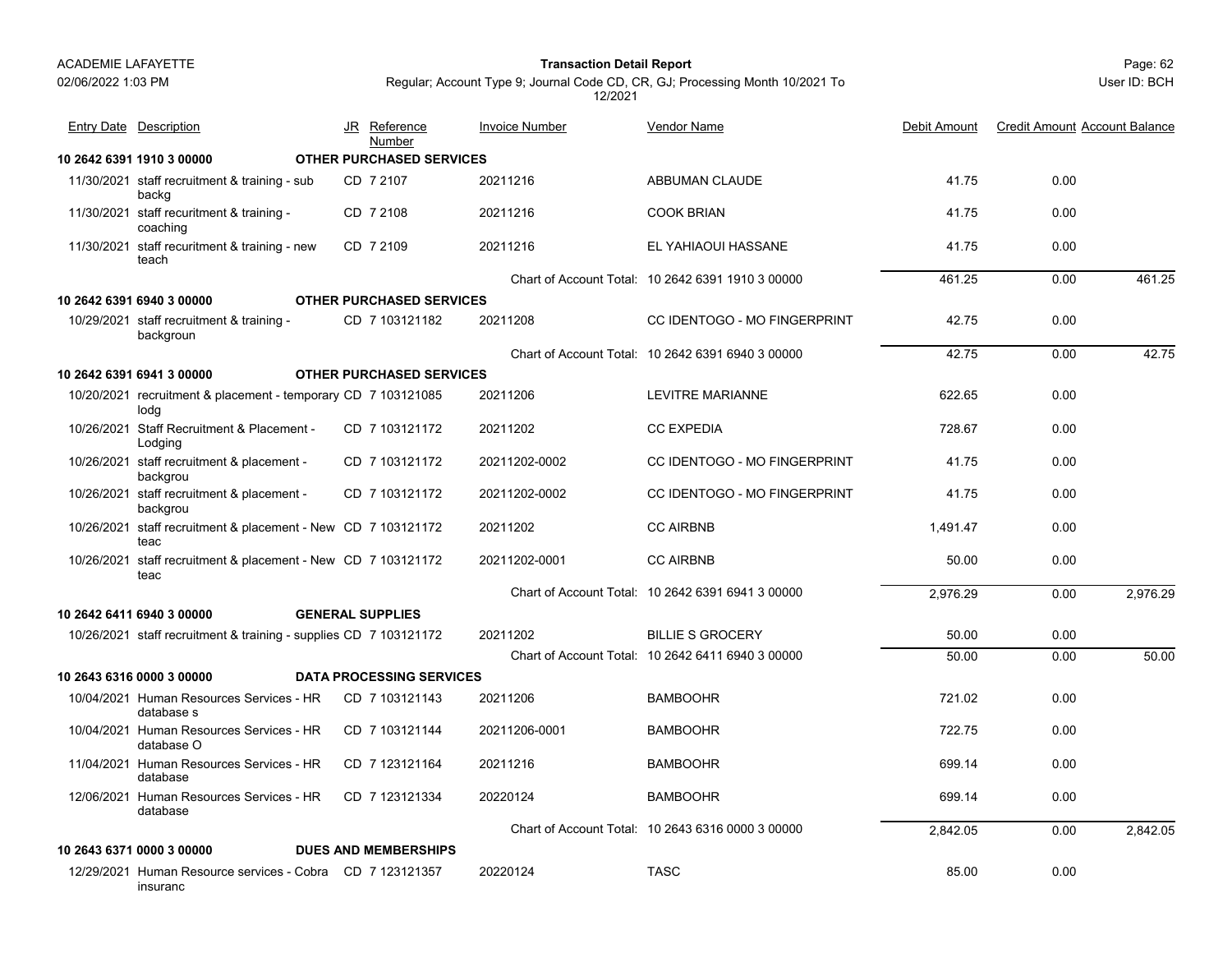#### Page: 63 **Transaction Detail Report**

User ID: BCH

| <b>Entry Date Description</b>                                         |  | JR Reference<br>Number          | <b>Invoice Number</b> | <b>Vendor Name</b>                                | Debit Amount | <b>Credit Amount Account Balance</b> |              |
|-----------------------------------------------------------------------|--|---------------------------------|-----------------------|---------------------------------------------------|--------------|--------------------------------------|--------------|
| 10 2643 6371 0000 3 00000                                             |  | <b>DUES AND MEMBERSHIPS</b>     |                       |                                                   |              |                                      |              |
|                                                                       |  |                                 |                       | Chart of Account Total: 10 2643 6371 0000 3 00000 | 85.00        | 0.00                                 | 85.00        |
| 10 2643 6391 0000 3 00000                                             |  | <b>OTHER PURCHASED SERVICES</b> |                       |                                                   |              |                                      |              |
| 10/21/2021 Human Resources Services - HR<br>contract e                |  | CD 7 103121129                  | 20211206              | KICE CONSULTING LLC                               | 1.481.25     | 0.00                                 |              |
| 10/22/2021 Human Resources Services - HR<br>contract -                |  | CD 7 103121130                  | 20211206-0001         | KICE CONSULTING LLC                               | 4,000.00     | 0.00                                 |              |
| 11/19/2021 Human Resources Services - HR<br>contract e                |  | CD 7 123121150                  | 20211216              | KICE CONSULTING LLC                               | 2.868.75     | 0.00                                 |              |
| 11/23/2021 Human Resources Services - HR<br>contract -                |  | CD 7 123121151                  | 20211216-0001         | KICE CONSULTING LLC                               | 4,000.00     | 0.00                                 |              |
| 11/23/2021 Human Resource services - Cobra<br>insuranc                |  | CD 7 123121192                  | 20211216              | <b>TASC</b>                                       | 100.00       | 0.00                                 |              |
| 12/15/2021 Human Resources Services - HR<br>contract e                |  | CD 7 123121316                  | 20220124              | <b>KICE CONSULTING LLC</b>                        | 1.462.50     | 0.00                                 |              |
| 12/22/2021 Human Resources Services - HR<br>contract -                |  | CD 7 123121317                  | 20220124-0001         | KICE CONSULTING LLC                               | 4,000.00     | 0.00                                 |              |
|                                                                       |  |                                 |                       | Chart of Account Total: 10 2643 6391 0000 3 00000 | 17.912.50    | 0.00                                 | 17,912.50    |
| 10 2649 6411 6940 3 00000                                             |  | <b>GENERAL SUPPLIES</b>         |                       |                                                   |              |                                      |              |
| 10/20/2021 other staff services - re-paid<br>previousl                |  | CD 7 103121120                  | 20211206-0001         | <b>WALDO PIZZA</b>                                | 417.76       | 0.00                                 |              |
|                                                                       |  |                                 |                       | Chart of Account Total: 10 2649 6411 6940 3 00000 | 417.76       | 0.00                                 | 417.76       |
| 10 3512 6311 6941 3 00000                                             |  | <b>INSTRUCTION SERVICES</b>     |                       |                                                   |              |                                      |              |
| 11/10/2021 Basic formula pass through - Pre K CD 7 123121155<br>ADA p |  |                                 | 20211216              | <b>EMMANUEL FAMILY CENTER</b>                     | 23.180.20    | 0.00                                 |              |
| 12/13/2021 Basic formula pass through - Pre K CD 7 123121331<br>ADA p |  |                                 | 20220124              | <b>EMMANUEL FAMILY CENTER</b>                     | 4,636.04     | 0.00                                 |              |
|                                                                       |  |                                 |                       | Chart of Account Total: 10 3512 6311 6941 3 00000 | 27.816.24    | 0.00                                 | 27.816.24    |
| 10 3812 6411 0000 3 00000                                             |  | <b>GENERAL SUPPLIES</b>         |                       |                                                   |              |                                      |              |
| 10/20/2021 After school program - meeting<br>supplies                 |  | CD 7 103121120                  | 20211206              | <b>WALDO PIZZA</b>                                | 163.50       | 0.00                                 |              |
|                                                                       |  |                                 |                       | Chart of Account Total: 10 3812 6411 0000 3 00000 | 163.50       | 0.00                                 | 163.50       |
| 10 3812 6411 1910 3 40001                                             |  | <b>GENERAL SUPPLIES</b>         |                       |                                                   |              |                                      |              |
| 10/26/2021 Afterschool program - meeting<br>supplies -                |  | CD 7 103121172                  | 20211202-0004         | CC COSTCO                                         | 55.84        | 0.00                                 |              |
| 10/26/2021 Afterschool program - supplies<br>printing                 |  | CD 7 103121172                  | 20211202              | <b>CC KC PRINT SHOP</b>                           | 291.45       | 0.00                                 |              |
|                                                                       |  |                                 |                       | Chart of Account Total: 10 3812 6411 1910 3 40001 | 347.29       | 0.00                                 | 347.29       |
|                                                                       |  |                                 | Account Type Total:   | Expenditure                                       | 1,281,627.36 | 43,343.67                            | 1,238,283.69 |
|                                                                       |  |                                 | Fund Total:           | 10                                                | 1,281,627.36 | 43,343.67                            | 1,238,283.69 |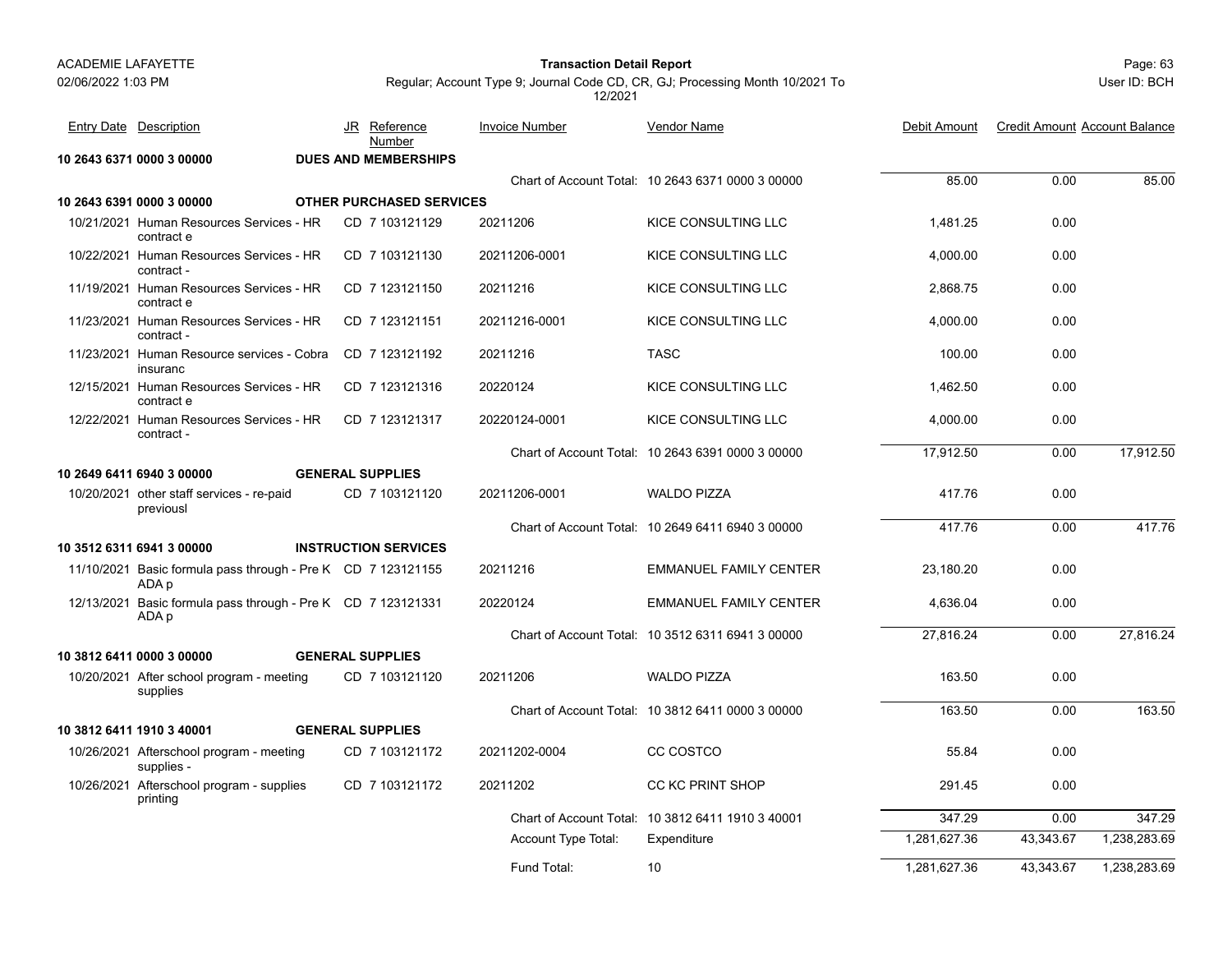Page: 64 **Transaction Detail Report**

Regular; Account Type 9; Journal Code CD, CR, GJ; Processing Month 10/2021 To 12/2021

|             | <b>Entry Date Description</b>                                 | <u>Reference</u><br><u>JR</u><br>Number | <b>Invoice Number</b> | <b>Vendor Name</b>                                | Debit Amount | <b>Credit Amount Account Balance</b> |          |
|-------------|---------------------------------------------------------------|-----------------------------------------|-----------------------|---------------------------------------------------|--------------|--------------------------------------|----------|
| 20<br>Fund: | <b>SPECIAL REVENUE</b>                                        |                                         |                       |                                                   |              |                                      |          |
|             | 20 2331 6412 6940 3 00000                                     | <b>SUPPLIES - TECHNOLOGY RELATED</b>    |                       |                                                   |              |                                      |          |
|             | 10/29/2021 TO RECLASSIFY EMPLOYEE<br><b>COMPUTER DEDUCTIO</b> | GJ                                      |                       |                                                   | 20.00        | 0.00                                 |          |
|             | 11/30/2021 TO RECLASS EMPLOYEE<br><b>COMPUTER DEDUCTION</b>   | GJ                                      |                       |                                                   | 20.00        | 0.00                                 |          |
|             | 12/31/2021 TO RECLASS EMPLOYEE<br><b>COMPUTER DEDUCTION</b>   | GJ                                      |                       |                                                   | 20.00        | 0.00                                 |          |
|             |                                                               |                                         |                       | Chart of Account Total: 20 2331 6412 6940 3 00000 | 60.00        | 0.00                                 | 60.00    |
|             | 20 2634 6361 0000 1 00187                                     | <b>COMMUNICATION</b>                    |                       |                                                   |              |                                      |          |
|             | 10/29/2021 TO RECLASSIFY PHONE AND<br><b>INTERNET DEDUCT</b>  | GJ                                      |                       |                                                   | 0.75         | 0.00                                 |          |
|             |                                                               |                                         |                       | Chart of Account Total: 20 2634 6361 0000 1 00187 | 0.75         | 0.00                                 | 0.75     |
|             | 20 2634 6361 0000 1 40001                                     | <b>COMMUNICATION</b>                    |                       |                                                   |              |                                      |          |
|             | 10/29/2021 TO RECLASSIFY PHONE AND<br><b>INTERNET DEDUCT</b>  | GJ                                      |                       |                                                   | 29.25        | 0.00                                 |          |
|             | 11/30/2021 TO RECLASS PHONE AND<br><b>INTERNET DEDUCTION</b>  | GJ                                      |                       |                                                   | 120.00       | 0.00                                 |          |
|             | 12/31/2021 TO RECLASS PHONE AND<br><b>INTERNET DEDUCTION</b>  | GJ                                      |                       |                                                   | 90.00        | 0.00                                 |          |
|             |                                                               |                                         |                       | Chart of Account Total: 20 2634 6361 0000 1 40001 | 239.25       | 0.00                                 | 239.25   |
|             |                                                               |                                         | Account Type Total:   | Expenditure                                       | 300.00       | 0.00                                 | 300.00   |
|             |                                                               |                                         | Fund Total:           | 20                                                | 300.00       | 0.00                                 | 300.00   |
| Fund: 40    | <b>CAPITAL PROJECTS</b>                                       |                                         |                       |                                                   |              |                                      |          |
|             | 40 2331 6543 1910 3 00000                                     | <b>TECHNOLLOGY RELATED HARDWARE</b>     |                       |                                                   |              |                                      |          |
|             | 12/03/2021 av & computers - equipment -<br><b>Nathan Clar</b> | CD 7 123121320                          | 20220124-0002         | <b>CLARK NATHAN</b>                               | 2,100.00     | 0.00                                 |          |
|             | 12/10/2021 AV & Computers - laptops for new<br>teacher        | CD 7 123121363                          | 20220124              | <b>CC APPLE</b>                                   | 7,685.00     | 0.00                                 |          |
|             |                                                               |                                         |                       | Chart of Account Total: 40 2331 6543 1910 3 00000 | 9,785.00     | 0.00                                 | 9,785.00 |
|             | 40 2331 6543 6941 3 00000                                     | <b>TECHNOLLOGY RELATED HARDWARE</b>     |                       |                                                   |              |                                      |          |
|             | 12/20/2021 Admin Tech Serv - IT service -<br>Nathan CI        | CD 7 123121322                          | 20220124-0004         | <b>CLARK NATHAN</b>                               | 1,600.00     | 0.00                                 |          |
|             | 12/20/2021 av & computers - equipment -<br>Nathan Clar        | CD 7 123121322                          | 20220124-0005         | <b>CLARK NATHAN</b>                               | 2,520.00     | 0.00                                 |          |
|             |                                                               |                                         |                       | Chart of Account Total: 40 2331 6543 6941 3 00000 | 4,120.00     | 0.00                                 | 4,120.00 |
|             | 40 2331 6544 0000 3 00000                                     | <b>TECHNOLOGY SOFTWARE</b>              |                       |                                                   |              |                                      |          |
|             | 10/20/2021 Service area ??? - Dues and<br>memberships         | CD 7 103121111                          | 20211206              | <b>TURNITIN</b>                                   | 2,250.00     | 0.00                                 |          |
|             |                                                               |                                         |                       | Chart of Account Total: 40 2331 6544 0000 3 00000 | 2,250.00     | 0.00                                 | 2.250.00 |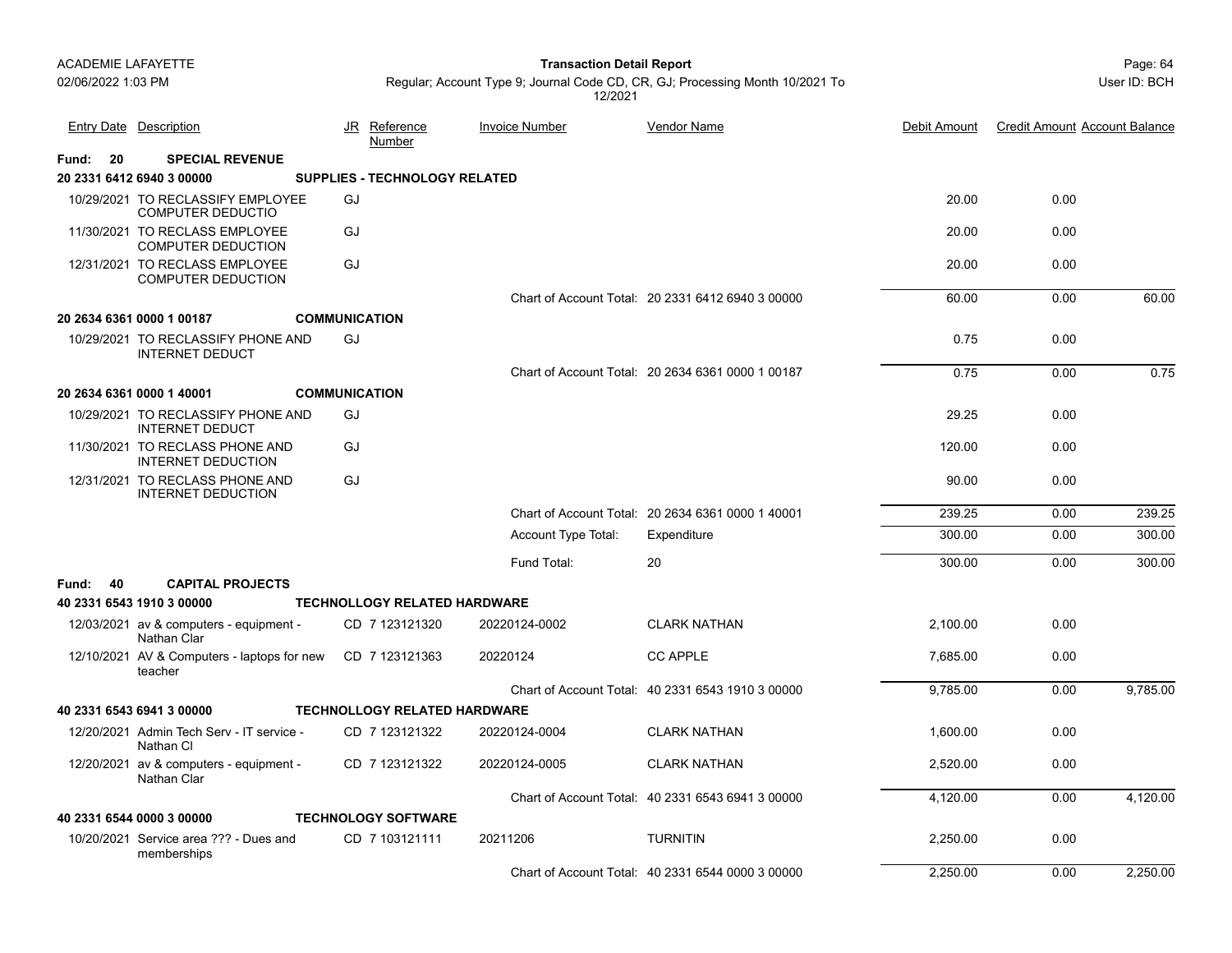02/06/2022 1:03 PM

#### Page: 65 **Transaction Detail Report**

Regular; Account Type 9; Journal Code CD, CR, GJ; Processing Month 10/2021 To 12/2021

| <b>Entry Date Description</b>                                         |    | JR Reference<br>Number               | <b>Invoice Number</b> | Vendor Name                                       | Debit Amount | <b>Credit Amount Account Balance</b> |           |
|-----------------------------------------------------------------------|----|--------------------------------------|-----------------------|---------------------------------------------------|--------------|--------------------------------------|-----------|
| 40 2542 6521 1910 3 00000<br><b>BUILDINGS</b>                         |    |                                      |                       |                                                   |              |                                      |           |
| 10/21/2021 care & upkeep of building - plumbing CD 7 103121080<br>ser |    |                                      | 20211206-0002         | LEXINGTON PLUMBING & HEATING<br>CO, INC.          | 18.999.50    | 0.00                                 |           |
| 12/10/2021 Care & upkeep of building -<br>Equipment fo                |    | CD 7 2112                            | 20220124              | <b>M&amp;E ELECTRIC</b>                           | 13,935.00    | 0.00                                 |           |
| 12/16/2021 Care & upkeep of building - service - CD 7 2116<br>st      |    |                                      | 20220124              | <b>JRC FLOORS</b>                                 | 1,420.50     | 0.00                                 |           |
| 12/31/2021 TO ADJUST PAYMENT TO ACTUAL GJ                             |    |                                      |                       |                                                   | 1.00         | 0.00                                 |           |
|                                                                       |    |                                      |                       | Chart of Account Total: 40 2542 6521 1910 3 00000 | 34.356.00    | 0.00                                 | 34,356.00 |
| 40 2542 6521 6940 3 00000<br><b>BUILDINGS</b>                         |    |                                      |                       |                                                   |              |                                      |           |
| 10/20/2021 care & upkeep of building - water<br>remova                |    | CD 7 103121102                       | 20211206              | <b>SERVPRO</b>                                    | 2,629.58     | 0.00                                 |           |
|                                                                       |    |                                      |                       | Chart of Account Total: 40 2542 6521 6940 3 00000 | 2,629.58     | 0.00                                 | 2,629.58  |
| 40 2542 6521 6940 4 42300<br><b>BUILDINGS</b>                         |    |                                      |                       |                                                   |              |                                      |           |
| 11/10/2021 care & upkeep of building - upgrade CD 7 123121122<br>wind |    |                                      | 20211216              | TIMEKEY ENTERPRISE LLC                            | 14,858.00    | 0.00                                 |           |
|                                                                       |    |                                      |                       | Chart of Account Total: 40 2542 6521 6940 4 42300 | 14,858.00    | 0.00                                 | 14,858.00 |
| 40 2542 6521 6941 3 00000                                             |    | <b>REGULAR EQUIPMENT</b>             |                       |                                                   |              |                                      |           |
| 10/19/2021 care & upkeep of building - hvac<br>repair                 |    | CD 7 103121039                       | 20211206              | DAGOSTINO MECHANICAL<br>CONTRACTOR, INC           | 4,419.40     | 0.00                                 |           |
| 12/17/2021 Reversal: care & upkeep of building CD 7 123121229<br>- in |    |                                      | 20220124-0002         | DAGOSTINO MECHANICAL<br>CONTRACTOR, INC           | 0.00         | 5,940.00                             |           |
| 12/17/2021 care & upkeep of building - repair of CD 7 123121230<br>fr |    |                                      | 20220124              | <b>DESIGN MECHANICAL INC</b>                      | 1,584.76     | 0.00                                 |           |
| 12/17/2021 care & upkeep of building - install<br>"ion                |    | CD 7 123121229                       | 20220124-0002         | DAGOSTINO MECHANICAL<br>CONTRACTOR, INC           | 5,940.00     | 0.00                                 |           |
|                                                                       |    |                                      |                       | Chart of Account Total: 40 2542 6521 6941 3 00000 | 11.944.16    | 5.940.00                             | 6.004.16  |
| 40 2542 6531 6941 3 00000                                             |    | <b>IMPROVEMENTS OTHER THAN BUILD</b> |                       |                                                   |              |                                      |           |
| 11/29/2021 care & upkeep of building - service - CD 7 123121045<br>wa |    |                                      | 20211216              | DESIGN MECHANICAL INC                             | 2,947.00     | 0.00                                 |           |
|                                                                       |    |                                      |                       | Chart of Account Total: 40 2542 6531 6941 3 00000 | 2.947.00     | 0.00                                 | 2,947.00  |
| 40 2543 6531 6940 3 00000                                             |    | <b>IMPROVEMENTS OTHER THAN BUILD</b> |                       |                                                   |              |                                      |           |
| 12/20/2021 care & upkeep of building - concrete CD 7 2119<br>wor      |    |                                      | 20220124              | MCCONNELL & ASSOC CORP                            | 84,152.00    | 0.00                                 |           |
|                                                                       |    |                                      |                       | Chart of Account Total: 40 2543 6531 6940 3 00000 | 84,152.00    | 0.00                                 | 84,152.00 |
| 40 5122 6614 0000 3 00000                                             |    | <b>PRINCIPAL - LONG TERM LOANS</b>   |                       |                                                   |              |                                      |           |
| 10/29/2021 TO RECLASS PRINCIPAL LOAN<br><b>ACTIVITY FD 40</b>         | GJ |                                      |                       |                                                   | 26,295.08    | 0.00                                 |           |
| 11/30/2021 TO RECLASS PRINCIPAL LOAN<br>ACT IN FD 40                  | GJ |                                      |                       |                                                   | 25,832.48    | 0.00                                 |           |
| 11/30/2021 TO RECLASS PRINCIPAL LOAN                                  | GJ |                                      |                       |                                                   | 0.00         | 233.06                               |           |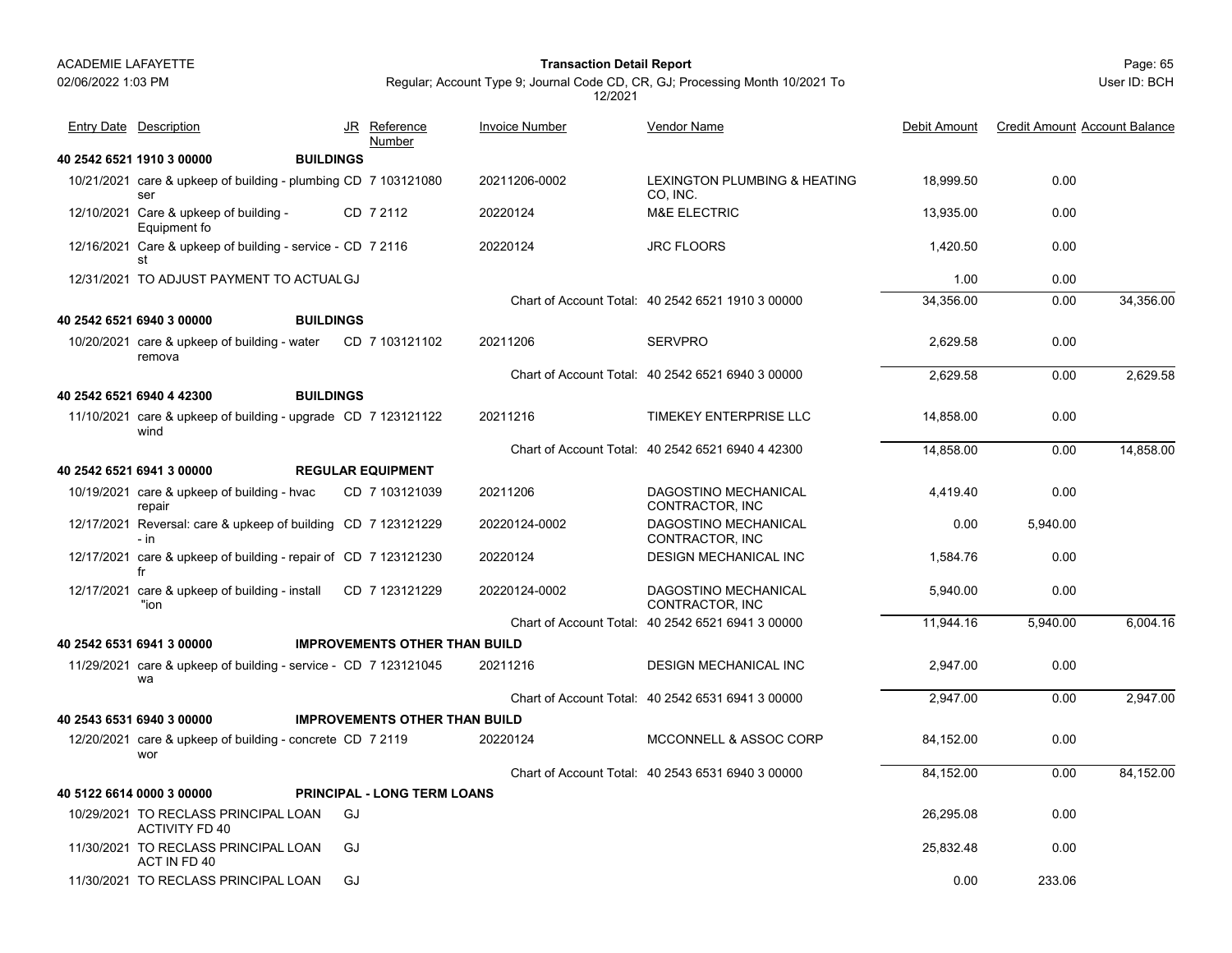ACT IN FUND 40

#### Page: 66 **Transaction Detail Report**

79,047.87

10,105.74

Regular; Account Type 9; Journal Code CD, CR, GJ; Processing Month 10/2021 To 12/2021

Entry Date Description JR Reference <u>Invoice Number</u> <u>Vendor Name</u> Debit Amount Credit Amount Account Balance

Vendor Name

| 11/30/2021 TO RECLASS PRINCIPAL LOAN<br>ACT IN FUND 40        | GJ                       |                                                   | 233.06    | 0.00   |
|---------------------------------------------------------------|--------------------------|---------------------------------------------------|-----------|--------|
| 12/31/2021 TO RECLASS PRINCIPAL LOAN<br>ACT FD 40             | GJ                       |                                                   | 26.895.69 | 0.00   |
| 12/31/2021 TO RECLASS PRINCIPAL LOAN<br>ACT FD 40             | GJ.                      |                                                   | 24.62     | 0.00   |
|                                                               |                          | Chart of Account Total: 40 5122 6614 0000 3 00000 | 79,280.93 | 233.06 |
| 40 5131 6613 1910 3 00000                                     | <b>PRINCIPAL - LEASE</b> |                                                   |           |        |
| 10/29/2021 TO RECLASS PRINCIPAL LOAN<br><b>ACTIVITY FD 40</b> | GJ                       |                                                   | 2,966.28  | 0.00   |
| 11/30/2021 TO RECLASS PRINCIPAL LOAN<br>ACT IN FUND 40        | GJ                       |                                                   | 0.00      | 6.60   |
| 11/30/2021 TO RECLASS PRINCIPAL LOAN<br>ACT IN FUND 40        | GJ                       |                                                   | 6.60      | 0.00   |
| 11/30/2021 TO RECLASS PRINCIPAL LOAN<br>ACT IN FD 40          | GJ                       |                                                   | 3.561.25  | 0.00   |
| 12/31/2021 TO RECLASS PRINCIPAL LOAN<br>ACT FD 40             | GJ                       |                                                   | 3,578.21  | 0.00   |
|                                                               |                          | Chart of Account Total: 40 5131 6613 1910 3 00000 | 10.112.34 | 6.60   |
| 40 5131 6613 6940 3 00000                                     | <b>PRINCIPAL - LEASE</b> |                                                   |           |        |
| 10/29/2021 TO RECLASS PRINCIPAL LOAN<br><b>ACTIVITY FD 40</b> | GJ                       |                                                   | 1,654.60  | 0.00   |
| 11/30/2021 TO RECLASS PRINCIPAL LOAN<br>ACT IN FD 40          | GJ                       |                                                   | 2,630.35  | 0.00   |
| 11/30/2021 TO RECLASS PRINCIPAL LOAN<br>ACT IN FUND 40        | GJ                       |                                                   | 0.00      | 1.97   |
| 11/30/2021 TO RECLASS PRINCIPAL LOAN                          | GJ                       |                                                   | 1.97      | 0.00   |

JR Reference Invoice Number

<u>Number</u>

11/30/2021ACT IN FUND 40GJ  $12/3$ GJ

**40 5122 6614 0000 3 00000 PRINCIPAL - LONG TERM LOANS**

| 12/31/2021 TO RECLASS PRINCIPAL LOAN<br>ACT FD 40      | GJ                       |  |                                                   | 2,640.46 | 0.00 |          |
|--------------------------------------------------------|--------------------------|--|---------------------------------------------------|----------|------|----------|
|                                                        |                          |  | Chart of Account Total: 40 5131 6613 6940 3 00000 | 6.927.38 | 1.97 | 6,925.41 |
| 40 5131 6613 6941 3 00000                              | <b>PRINCIPAL - LEASE</b> |  |                                                   |          |      |          |
| 10/29/2021 TO RECLASS PRINCIPAL LOAN<br>ACTIVITY FD 40 | GJ                       |  |                                                   | 779.29   | 0.00 |          |
| 11/30/2021 TO RECLASS PRINCIPAL LOAN<br>ACT IN FD 40   | GJ                       |  |                                                   | 1.588.45 | 0.00 |          |
| 12/31/2021 TO RECLASS PRINCIPAL LOAN<br>ACT FD 40      | GJ                       |  |                                                   | 1.593.55 | 0.00 |          |
|                                                        |                          |  | Chart of Account Total: 40 5131 6613 6941 3 00000 | 3,961.29 | 0.00 | 3,961.29 |
|                                                        |                          |  |                                                   |          |      |          |

**40 5222 6624 0000 3 00000 INTEREST - LONG TERM LOANS**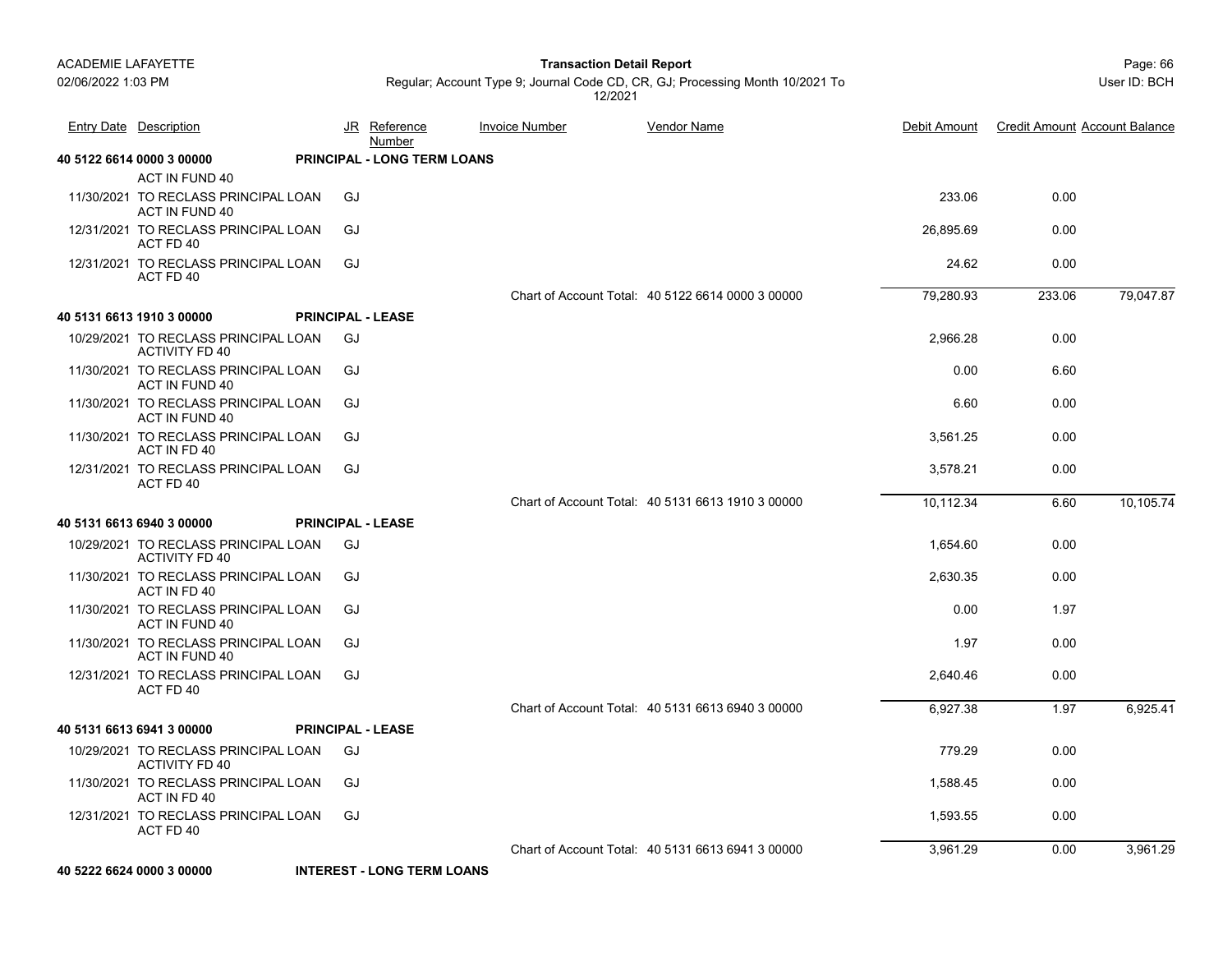#### Page: 67 **Transaction Detail Report**

Regular; Account Type 9; Journal Code CD, CR, GJ; Processing Month 10/2021 To

**40 5222 6624 0000 3 00000 INTEREST - LONG TERM LOANS**10/01/2021 Loan payment - 5458-11002 - CD 7 103121125 20211206 COUNTRY CLUB BANK 3,288.59 0.00 10/01/2021 Loan payment - 5458-11003 - CD 7 103121126 20211206-0001 COUNTRY CLUB BANK 9,876.13 0.00 11/01/2021 Loan payment - 5458-11002 - CD 7 123121145 20211216-0001 COUNTRY CLUB BANK 3,288.59 0.00 11/01/2021 Loan payment - 5458-11003 - CD 7 123121147 20211216-0003 COUNTRY CLUB BANK 9,876.13 0.00 11/30/2021 TO ADJUST PRINCIPAL AND INT 19.02 0.00 TO ACTUALGJ<sub>1</sub> 11/30/2021 TO ADJUST PRINCIPAL AND INT 58.51 0.00 TO ACTUALGJ 12/01/2021 Loan payment - 5458-11002 - CD 7 123121311 20220124 COUNTRY CLUB BANK 3,173.46 0.00 12/01/2021 Loan payment - 5458-11003 - CD 7 123121312 20220124-0001 COUNTRY CLUB BANK 9,529.67 0.00 Chart of Account Total: 40 5222 6624 0000 3 00000 39,110.10 0.00 39,110.10 **40 5222 6624 1910 3 00000 INTEREST - LONG TERM LOANS**10/01/2021 building loan P&I - loan #17992 - CD 7 103121160 20211206-0001 IFF 2,143.96 0.00 10/05/2021 Loan payment - -CD 7 103121146 20211206-0001 CENTRAL BANK OF KANSAS CITY 16.021.54 0.00 11/01/2021 Correction: loan payment - - CD\_7 123121181 20211216 IFF 2,119.55 0.00 11/01/2021 Reversal: building loan P&I - loan 0.00 3,977.65 #1799CD 7 123121182 20211216-0001 IFF 20211216-0001 11/01/2021 building loan P&I - loan #17992 - CD 7 123121182 20211216-0001 FFF 3,977.65 0.00 11/04/2021 Loan payment - -CD 7 123121166 20211216-0001 CENTRAL BANK OF KANSAS CITY 16.524.33 0.00 11/30/2021 TO ADJUST PRINCIPAL AND INT 0.00 261.67 TO ACTUALGJ. 11/30/2021 TO ADJUST PRINCIPAL AND INT 0.00 48.92 TO ACTUALGJ<sub>1</sub> 12/01/2021 building loan P&I - loan #17992 - CD 7 123121350 20220124-0001 IFF 0 12/01/2021 Reversal: building loan P&I - loan 0.00 2,095.04 #1799CD 7 123121350 20220124-0001 IFF 20220124-0001 12/01/2021 Correction: building loan P&I - loan CD 7 123121350 20220124-0001 IFF 2,070.42 0.00 #1720220124-0001 IFF 12/06/2021 Loan payment - -CD 7 123121336 20220124-0001 CENTRAL BANK OF KANSAS CITY 15,963.09 0.00 Chart of Account Total: 40 5222 6624 1910 3 00000 60,915.58 6,383.28 54,532.30 **40 5222 6624 6940 3 00000 INTEREST - LONG TERM LOANS**10/01/2021 loan payment - CD 7 103121159 20211206 FF 3,993.43 0.00 11/01/2021 Correction: building loan P&I - loan 3,977.65 0.00 CD 20211216-0001 IFF#1720211216-0001 IFF 11/01/2021 Reversal: loan payment - CD 7 123121181 20211216 FF 0.00 2,119.55 11/01/2021 loan payment - CD 7 123121181 20211216 FF 2,119.55 0.00 12/01/2021 loan payment - CD 7 123121349 20220124 FFF 3,961.78 0.00 JR Reference Invoice Number Vendor NameDebit Amount Credit Amount Account Balance NumberEntry Date Description JR Reference <u>Invoice Number</u> <u>Vendor Name</u> Debit Amount Credit Amount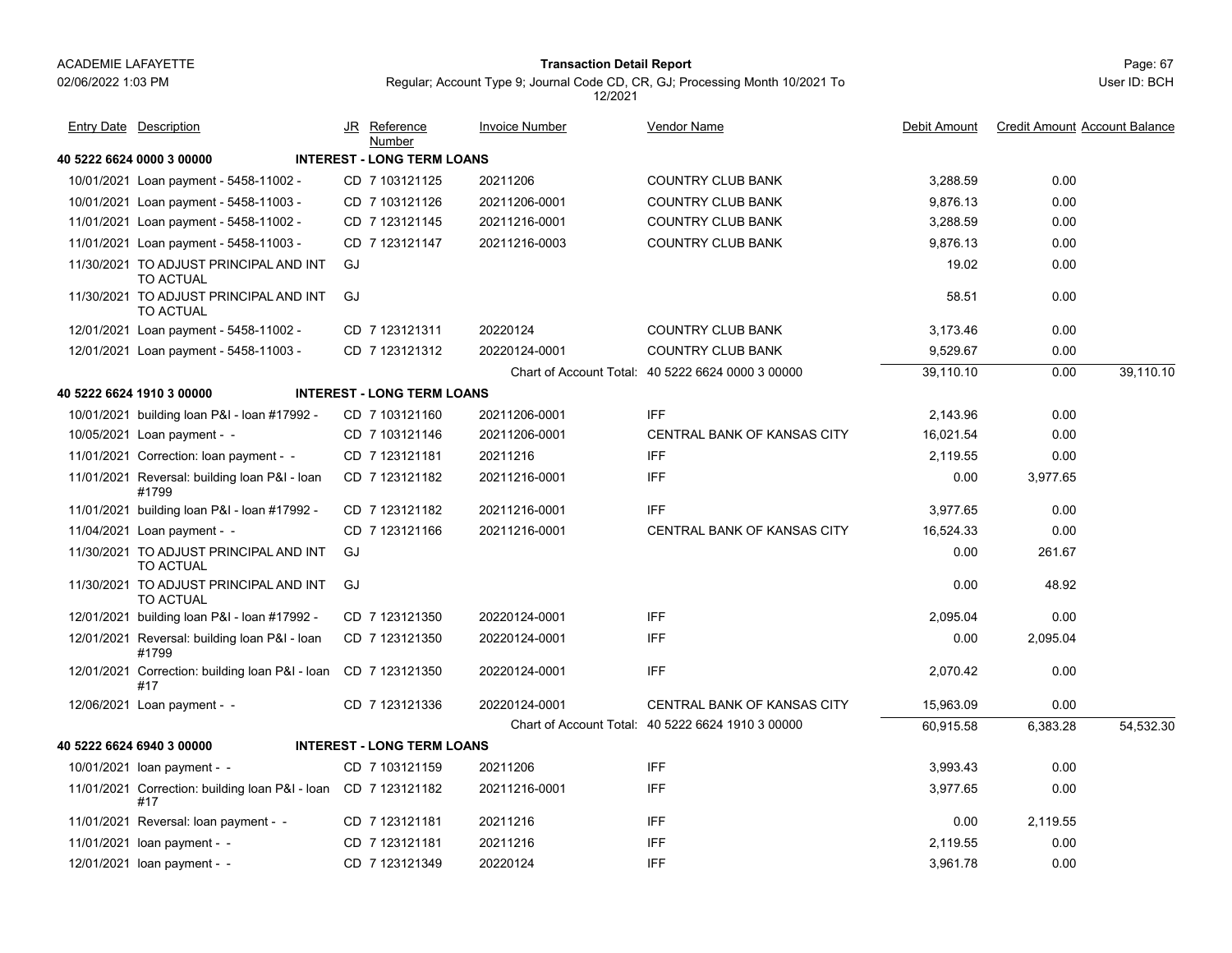#### Page: 68 **Transaction Detail Report**

User ID: BCH

| <b>Entry Date Description</b>                                        | JR Reference<br>Number            | <b>Invoice Number</b> | Vendor Name                                       | Debit Amount | <b>Credit Amount Account Balance</b> |           |
|----------------------------------------------------------------------|-----------------------------------|-----------------------|---------------------------------------------------|--------------|--------------------------------------|-----------|
| 40 5222 6624 6940 3 00000                                            | <b>INTEREST - LONG TERM LOANS</b> |                       |                                                   |              |                                      |           |
|                                                                      |                                   |                       | Chart of Account Total: 40 5222 6624 6940 3 00000 | 14,052.41    | 2.119.55                             | 11,932.86 |
| 40 5231 6623 1910 3 00000                                            | <b>LEASE-PURCHASE INTEREST</b>    |                       |                                                   |              |                                      |           |
| 10/01/2021 AV & Computers - chromebook<br>lease -                    | CD 7 103121166                    | 20211206              | TEQ LEASE EDUCATION FINANCE                       | 234.81       | 0.00                                 |           |
| 10/04/2021 Elementary - laptop lease 450-<br>7504327-00              | CD 7 103121013                    | 20211206              | APPLE FINANCIAL SERVICES                          | 81.15        | 0.00                                 |           |
| 10/04/2021 TO ADJUST PAYMENT TO ACTUAL GJ                            |                                   |                       |                                                   | 0.00         | 41.22                                |           |
| 11/01/2021 Reversal: elementary - chromebook CD 7 123121196<br>lease |                                   | 20211216-0003         | TEQ LEASE EDUCATION FINANCE                       | 0.00         | 234.81                               |           |
| 11/01/2021 Correction: elementary -<br>chromebook leas               | CD 7 123121196                    | 20211216-0003         | TEQ LEASE EDUCATION FINANCE                       | 228.21       | 0.00                                 |           |
| 11/01/2021 elementary - chromebook lease -<br>(coded I               | CD 7 123121196                    | 20211216-0003         | TEQ LEASE EDUCATION FINANCE                       | 234.81       | 0.00                                 |           |
| 11/02/2021 Elementary - laptop lease 450-<br>7504327-00              | CD 7 123121012                    | 20211216              | APPLE FINANCIAL SERVICES                          | 77.41        | 0.00                                 |           |
| 12/01/2021 elementary - chromebook lease -                           | CD 7 123121358                    | 20220124              | TEQ LEASE EDUCATION FINANCE                       | 221.60       | 0.00                                 |           |
| 12/02/2021 Elementary - laptop lease 450-<br>7504327-00              | CD 7 123121211                    | 20220124              | APPLE FINANCIAL SERVICES                          | 73.65        | 0.00                                 |           |
|                                                                      |                                   |                       | Chart of Account Total: 40 5231 6623 1910 3 00000 | 1,151.64     | 276.03                               | 875.61    |
| 40 5231 6623 6940 3 00000                                            | <b>LEASE-PURCHASE INTEREST</b>    |                       |                                                   |              |                                      |           |
| 10/01/2021 AV & Computers - chromebook<br>lease -                    | CD 7 103121166                    | 20211206              | <b>TEQ LEASE EDUCATION FINANCE</b>                | 70.14        | 0.00                                 |           |
| 10/04/2021 Elementary - laptop lease 450-<br>7504327-00              | CD 7 103121013                    | 20211206              | APPLE FINANCIAL SERVICES                          | 133.08       | 0.00                                 |           |
| 10/04/2021 TO ADJUST PAYMENT TO ACTUAL GJ                            |                                   |                       |                                                   | 0.00         | 67.58                                |           |
| 11/01/2021 elementary - chromebook lease -<br>(coded I               | CD 7 123121194                    | 20211216-0001         | TEQ LEASE EDUCATION FINANCE                       | 70.14        | 0.00                                 |           |
| 11/01/2021 Reversal: elementary - chromebook CD 7 123121194<br>lease |                                   | 20211216-0001         | TEQ LEASE EDUCATION FINANCE                       | 0.00         | 70.14                                |           |
| 11/01/2021 Correction: elementary -<br>chromebook leas               | CD 7 123121194                    | 20211216-0001         | TEQ LEASE EDUCATION FINANCE                       | 68.17        | 0.00                                 |           |
| 11/02/2021 Elementary - laptop lease 450-<br>7504327-00              | CD 7 123121012                    | 20211216              | APPLE FINANCIAL SERVICES                          | 126.94       | 0.00                                 |           |
| 12/01/2021 elementary - chromebook lease -                           | CD 7 123121358                    | 20220124              | TEQ LEASE EDUCATION FINANCE                       | 66.19        | 0.00                                 |           |
| 12/02/2021 Elementary - laptop lease 450-<br>7504327-00              | CD 7 123121211                    | 20220124              | APPLE FINANCIAL SERVICES                          | 120.79       | 0.00                                 |           |
|                                                                      |                                   |                       | Chart of Account Total: 40 5231 6623 6940 3 00000 | 655.45       | 137.72                               | 517.73    |
| 40 5231 6623 6941 3 00000                                            | <b>LEASE-PURCHASE INTEREST</b>    |                       |                                                   |              |                                      |           |
| 10/04/2021 TO ADJUST PAYMENT TO ACTUAL GJ                            |                                   |                       |                                                   | 0.00         | 56.04                                |           |
| 10/04/2021 Elementary - laptop lease 450-<br>7504327-00              | CD 7 103121013                    | 20211206              | APPLE FINANCIAL SERVICES                          | 110.36       | 0.00                                 |           |